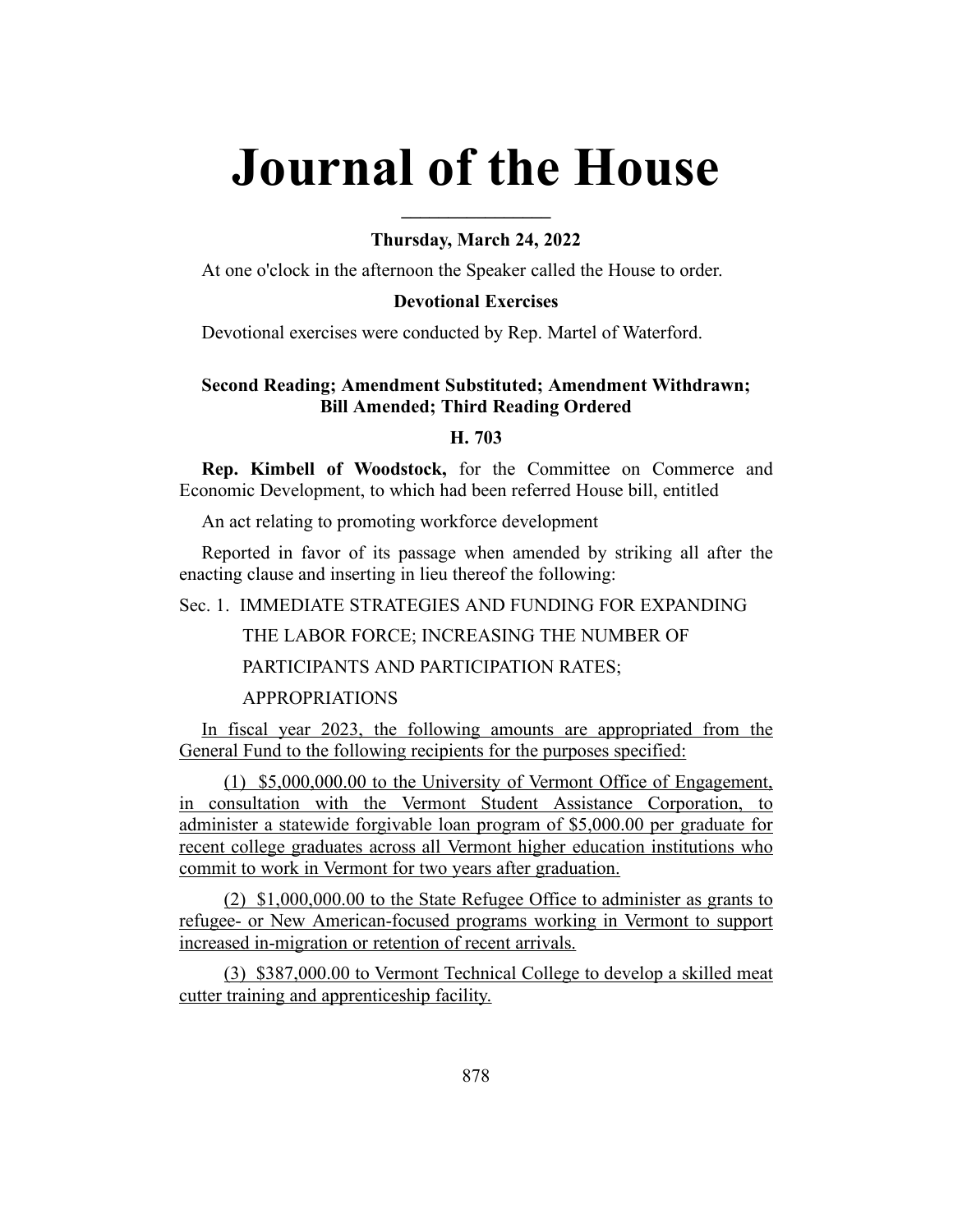#### Sec. 2. CTE FUNDING AND GOVERNANCE; FINDINGS

(a) Vermont's career and technical education (CTE) system is critical to ensuring that all Vermonters have access to the high-quality resources they need to explore a wide variety of career pathways, earn a postsecondary credential of value, and establish a productive career.

(b) CTE is a vital component of our educational system, supporting and delivering on the goals established by the General Assembly in 2013 Acts and Resolves No. 77 (flexible pathways), 2018 Acts and Resolves No. 189 (workforce development), and in achieving our attainment goal, which is that 70 percent of working-age Vermonters have a credential of value by 2025 (10 V.S.A. § 546).

(c) CTE is also an equity lever, providing every student access to critical workforce training, postsecondary coursework, and the real-world skills and networks that prepare our youth to continue to earn and learn during and after high school.

(d) As of the fall semester of the 2021–2022 school year, students were enrolling in CTE programs at a higher rate than at the beginning of the pandemic, increasing from 4,160 to 4,565. In the 2020–2021 school year, Vermont's CTE system awarded Tier II credentials of value to 459 students.

(e) Since 2015, through legislative initiatives such as 2015 Acts and Resolves No. 51, 2017 Acts and Resolves No. 69, 2018 Acts and Resolves No. 189, 2019 Acts and Resolves No. 80, and most recently 2021 Acts and Resolves No. 74, the General Assembly and other stakeholders in education and in State government have been working to identify, understand, and resolve long-standing concerns related to the functioning of the CTE system.

(f) In 2018, the Agency of Education embarked on a collaborative process that included students, legislators, and communities across the State to develop a strategic vision and aspirational goals to help guide the transformation of the CTE system.

(g) The State Board of Education adopted the Agency of Education's vision and goals for CTE that "all Vermont learners attain their postsecondary goals by having access to career and technical education systems that are equitable, efficient, integrated and collaborative."

(h) 2018 Acts and Resolves No. 189 committed Vermont to a redesign of its workforce development and training system, including the approval of up to four pilot sites or projects to examine the way our CTE system is funded and governed.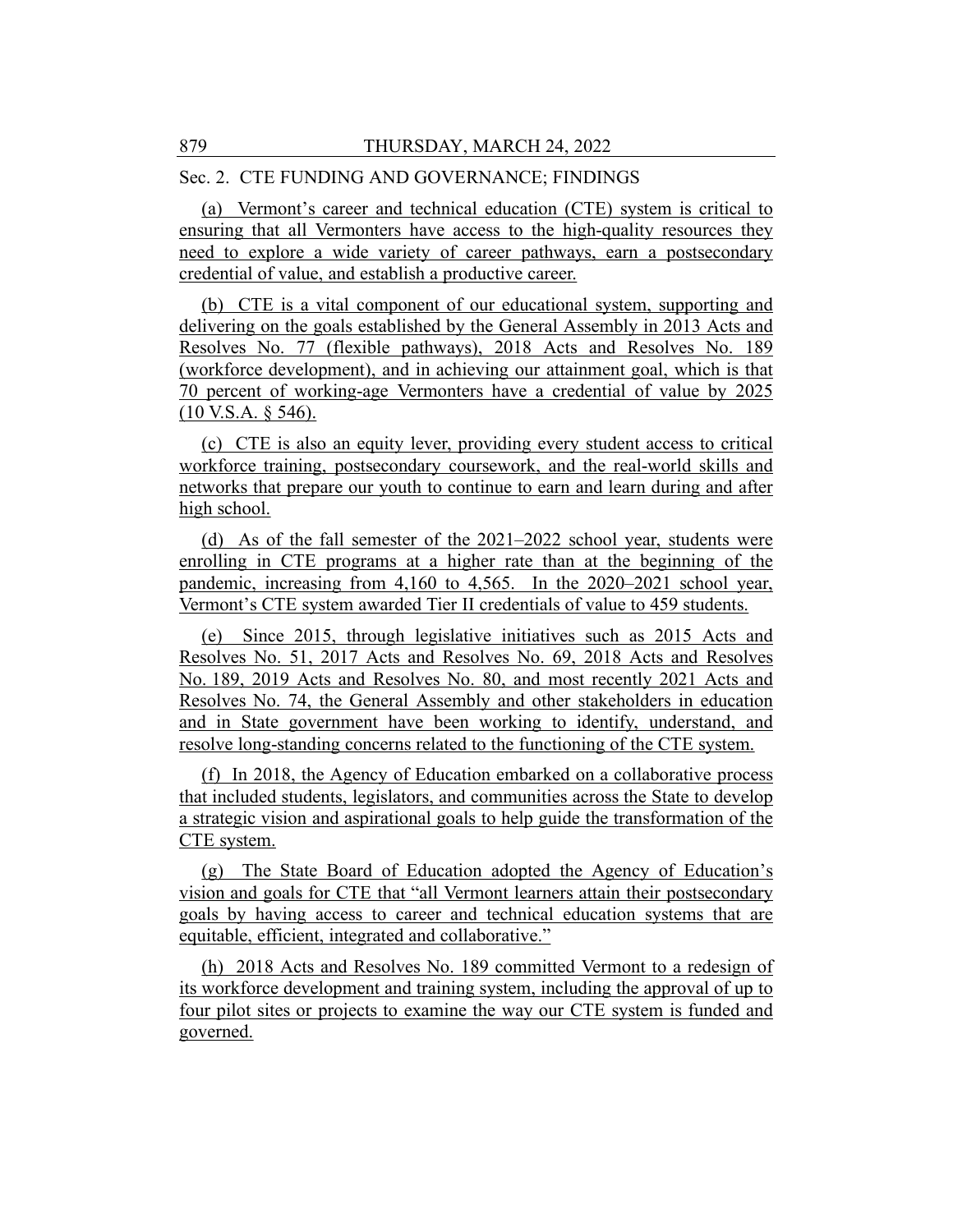(i) In a report dated June 14, 2021, the Agency of Education reported on its progress, which was interrupted by the COVID-19 pandemic. The report presented possible alternatives to our current funding structure, which is widely seen as a barrier to enrollment. However, these alternatives were based on an examination of only the CTE school district funding model and did not include the study of governance models. The report recommended completing this study of CTE funding and governance models to propose actionable implementation steps for the State.

(j) The Agency of Education's State plan for federal Perkins funds is aligned to the vision and goals created through collaborative processes that included a public comment period. Processes required in the federal legislation like the biennial Comprehensive Local Needs Assessment will strengthen the role of CTE in each region and help to focus the use of limited federal funds to improve the system.

Sec. 3. FUNDING AND GOVERNANCE STRUCTURES OF

CAREER TECHNICAL EDUCATION IN VERMONT

(a) There is appropriated to the Agency of Education for fiscal year 2023 the amount of \$180,000.00 from the General Fund to contract for services to:

(1) complete a systematic examination of the existing funding structures of career technical education (CTE) in Vermont and how these structures impede or promote the State's educational and workforce development goals;

(2) examine CTE governance structures in relationship to those funding structures;

(3) examine the implications of the existing funding and governance structures for kindergarten through grade 12 schools and adult education;

(4) consider the CTE funding and governance structures in other states;

and

(5) identify and prioritize potential new models of CTE funding and governance structures to reduce barriers to enrollment and to improve the quality, duration, impact, and access to CTE statewide.

(b) In performing its work, the contractor shall consult with the consultant and any other stakeholders involved in completing the report on the design, implementation, and costs of an integrated and coherent adult basic education, adult secondary education, and postsecondary career and technical education system pursuant to 2021 Acts and Resolves No. 74, Sec. H.3.

(c)(1) On or before March 1, 2023, the Agency of Education shall issue a written report to the House and Senate Committees on Education, the House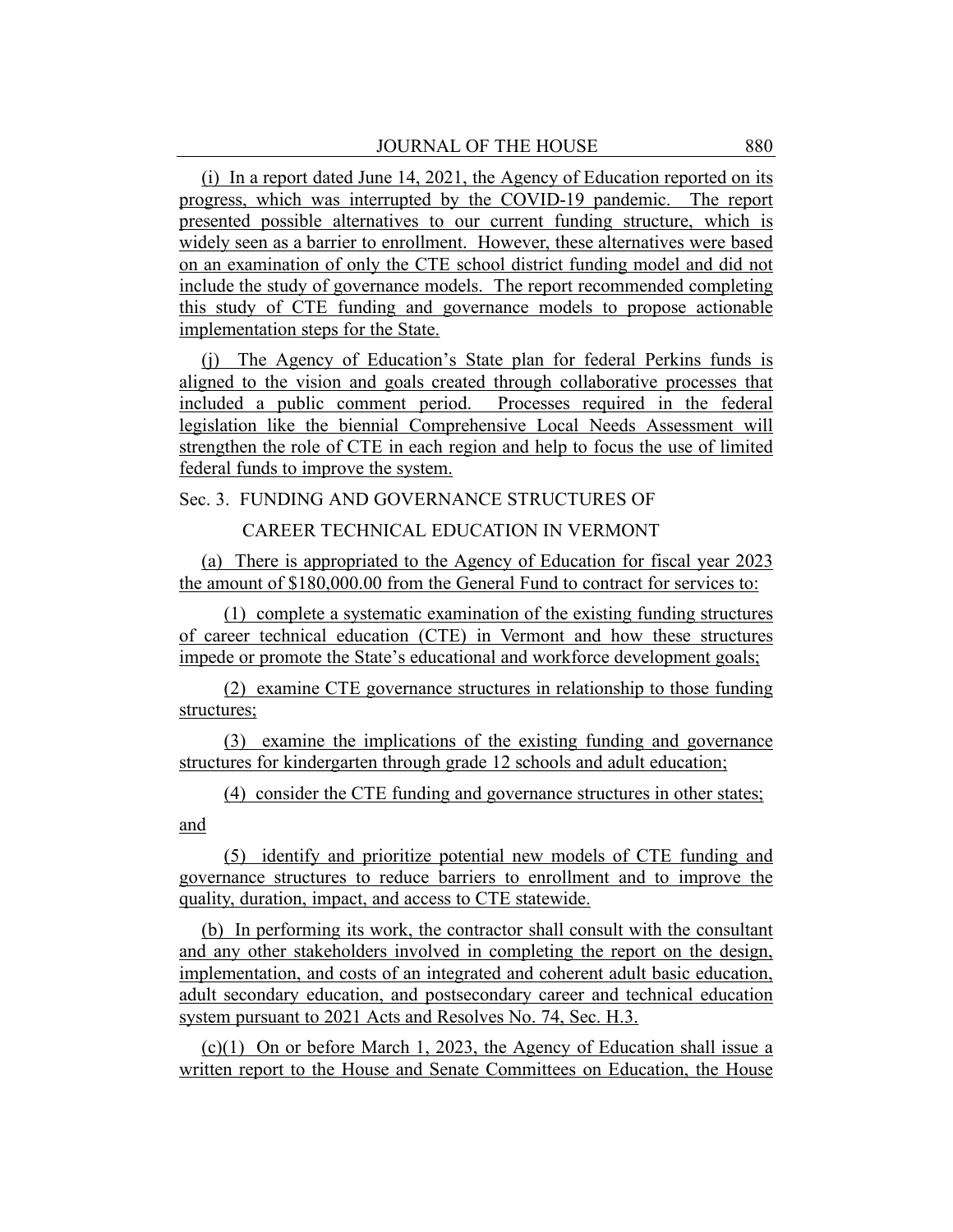Committee on Commerce and Economic Development, and the Senate Committee on Economic Development, Housing and General Affairs on the status of its work under subsection (a) of this section.

(2) On or before July 1, 2023, the Agency of Education shall develop an implementation plan, including recommended steps to design and implement new funding and governance models, and issue a written report to the House and Senate Committees on Education, the House Committee on Commerce and Economic Development, and the Senate Committee on Economic Development, Housing and General Affairs describing the results of its work under subsection (a) of this section and making recommendations for legislative action.

# Sec. 4. INVESTMENT IN THE UP-SKILLING OF PRIVATE SECTOR

# EMPLOYERS TO SUPPORT THE EVOLUTION OF BUSINESS

# AND ORGANIZATIONAL MODELS; APPROPRIATIONS

In fiscal year 2023, the amount of \$500,000.00 is appropriated from the General Fund to the Agency of Commerce and Community Development to regrant a performance-based contract to the Vermont Professionals of Color Network for statewide delivery of business coaching and other forms of training to BIPOC business owners, networking and special convenings, and career fairs, workshops and paid internships, career guidance, and other support for BIPOC workers across the State.

# Sec. 5. REGIONAL WORKFORCE EXPANSION SYSTEM

(a) Regional Workforce Expansion System. The amount of \$3,000,000.00 is appropriated from the General Fund to the Department of Labor to launch and lead a coordinated regional system to support the State's workforce expansion efforts that is designed to:

(1) support employers in tailoring their work requirements, conditions, and expectations to better access local workers;

(2) collaborate with local education and training providers and regional workforce partners, to create and regularly distribute data related to local labor force supply and demand; and

(3) create and share work-based learning and training opportunities with secondary and postsecondary students, local workforce expansion partners, and others interested in starting or advancing in their career.

(b) System infrastructure.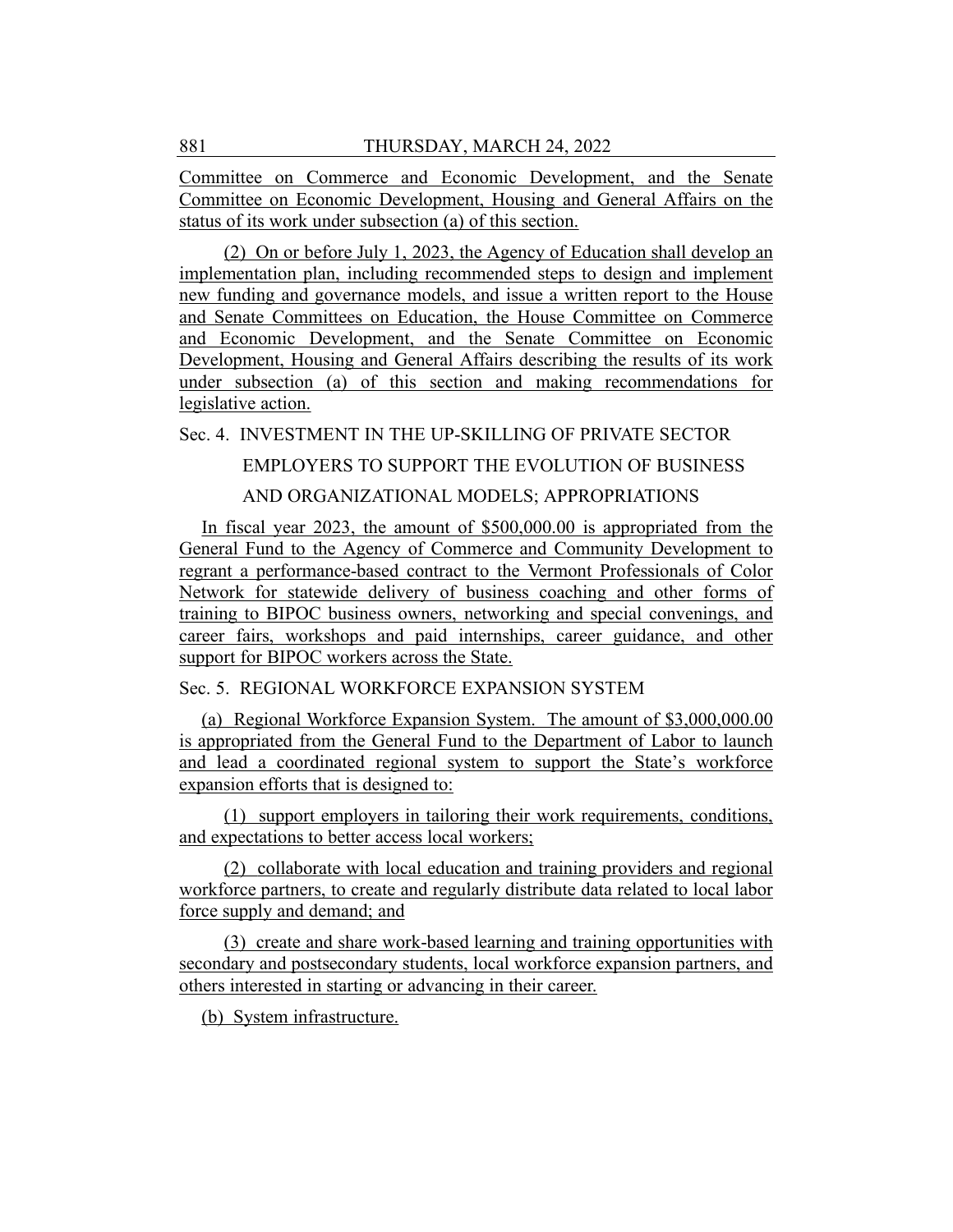(1) The Vermont Department of Labor shall make investments that improve and expand regional capacity to connect supply (workers) and demand (employment) in real-time.

(2) The Department shall place in the Barre, Bennington, Brattleboro, Rutland, St. Albans and St. Johnsbury areas, six state-funded Workforce Expansion Specialists who are limited-service, full-time-employees and who shall report to the Workforce Development Division.

(c) Coordination.

(1) The Department shall co-convene regular, regional meetings of education, training, business, and service provider partners; coordinate local workforce information collection and distribution, assist with pilot projects, provide targeted sector support, and develop localized career resources such as information for career counseling, local job fairs, career expos, available to a wide range of stakeholders.

(2) The Department shall develop labor market information reports by CTE district to support discussion and decision making that will address local labor market challenges and opportunities and support a regional approach to solving local or unique labor supply challenges.

(d) Report. On or before December 15, 2024, the Department shall provide a narrative update on the progress made in hiring staff, establishing interagency agreements, developing regional information exchange systems, and serving jobseekers and employers to the House and Senate Committees of Jurisdiction. The report shall also recommend ongoing metrics that can be easily recorded and reported at the local and State levels on a regular basis to meet multiple information needs.

(e) Implementation. The Department of Labor shall begin implementing the Regional Workforce Expansion System on or before August 1, 2022.

Sec. 6. JUSTICE-INVOLVED INDIVIDUALS; WORKFORCE

DEVELOPMENT; PILOT PROGRAM

(a) Findings.

(1) Justice-involved individuals are persons who hold a conviction record and may or may not have served time in a corrections facility.

(2) 95 percent of incarcerated individuals will be released to their communities and between 78–83 percent of those released are between 25 and 54 years of age, which is prime working age.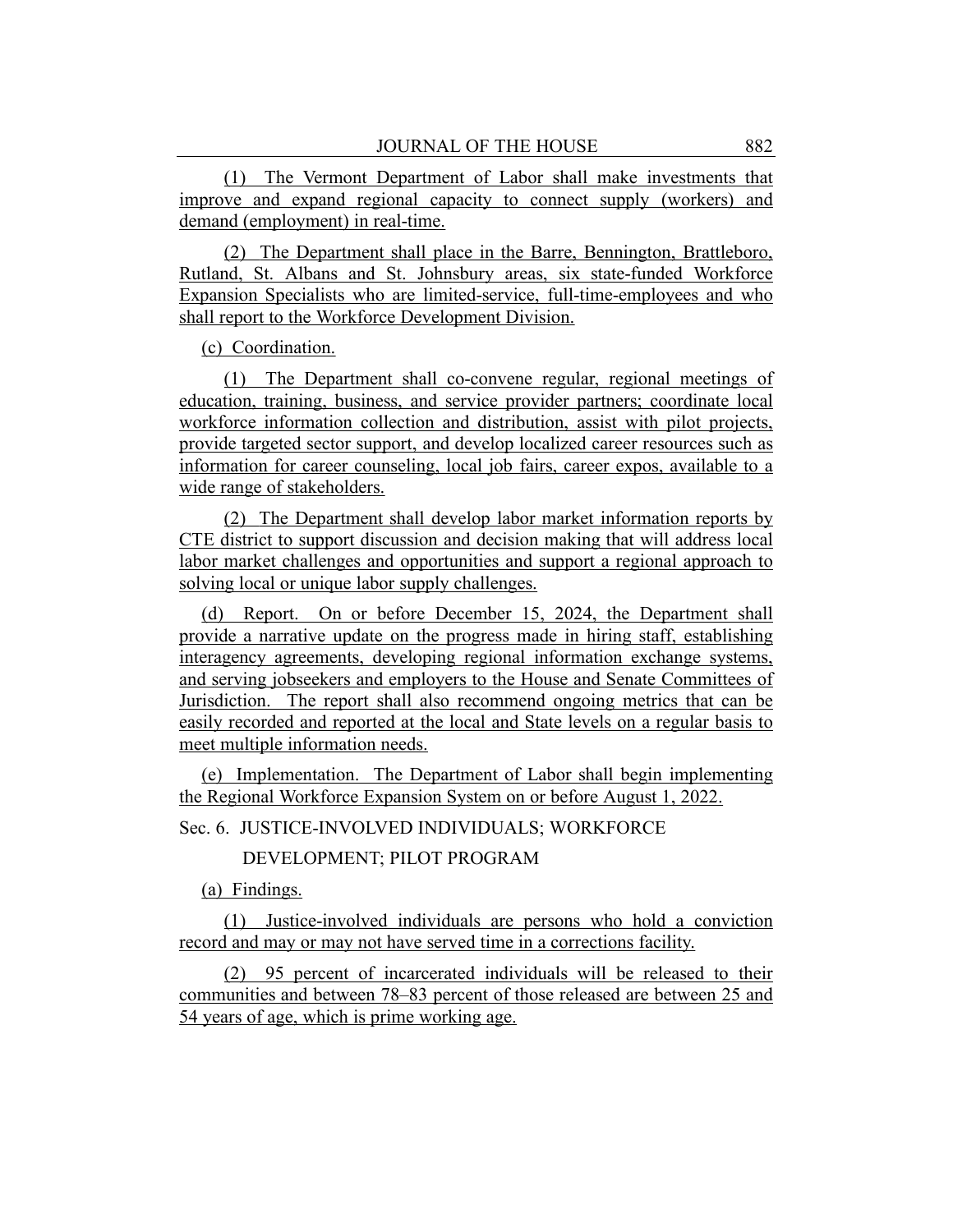(3) 63 percent of incarcerated individuals in the Vermont Southern State Correctional Facility reported job training as the most helpful program to meet their needs.

(b) Policy; appropriations.

(1)(A) In fiscal year 2023, the amount of \$417,000.00 is appropriated from the General Fund to the Department of Corrections to address vocational enhancement needs.

(B) The Department shall use funds to transition vocational training space within existing correctional facilities to support continued education and vocational training and placement in the community.

(C) The Department may allocate funds over three years, consistent with the following:

(i) \$267,000 for transition development, to include equipment, renovation of vocational space, and/or mobile lab in one or more sites.

(ii) \$100,000 for training partner support.

(iii) \$50,000 for development of curriculum.

(2) In fiscal year 2023, the amount of \$300,000.00 is appropriated from the General Fund to the Department of Corrections to subgrant to the Vermont Works for Women, which may be allocated over not more than three years, to establish a community-based pilot reentry program at the Chittenden Correctional Facility that will provide continuity of services for justiceinvolved women and:

(A) expand VWW's current employment readiness program within the Chittenden facility by building pathways for coordinated transition to employment;

(B) focus on the first six months after individuals are released from the facility;

(C) coordinate with local community resources, parole and probation offices, and supports to ensure successful transition into the community;

(D) assist individuals in successfully transitioning into new jobs; and

(E) work with employers to support successful hiring and best practices to support justice involved employees.

(c) Report. On or before January 15, 2023, the Department of Corrections shall create and submit a report on Workforce and Education Training Programs in Correctional Facilities to the Joint Legislative Justice Oversight Committee; the House Committees on Corrections and Institutions and on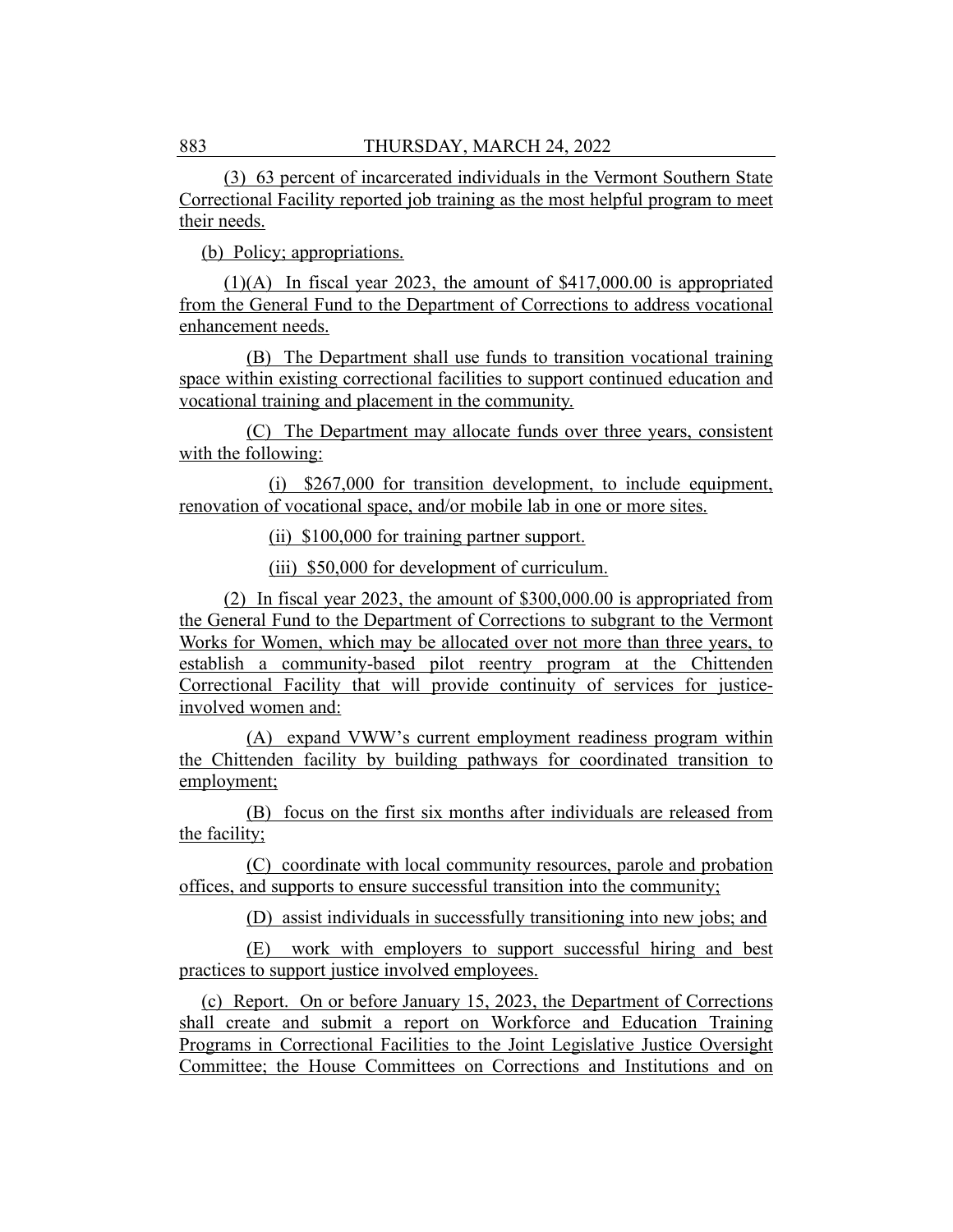Commerce and Economic Development; and the Senate Committees on Economic Development, Housing and General Affairs and on Judiciary. The report shall:

(1) identify program design, logistical needs, and policy changes to current Department of Corrections facility-based training and educational programs necessary to successfully support justice involved individuals' reentry into their communities, including changes to programs that better support individuals' skill development, knowledge, and support needed to qualify and secure a position in a critical occupation in Vermont;

(2) identify disparities of outcomes for justice-involved BIPOC individuals in facility-based training and educational programming and successful reentry into the community and solutions for addressing the disparities;

(3) provide an update on the Department of Corrections Vocational Enhancement work funding in FY23; and

(4) provide an update on what aspects of the Reentry Pilot Program could and should be replicated in other correctional facilities in Vermont.

Sec. 7. REPEALS

10 V.S.A. §§ 544 and 545 are repealed.

Sec. 8. WORK-BASED LEARNING AND TRAINING PROGRAM

(a) Vermont Work-Based Learning and Training Program. The Department of Labor shall develop the statewide Work-Based Learning and Training Program that serves transitioning secondary and postsecondary students and Vermonters seeking work-based experience as part of a career change and is designed to:

(1) support Vermonters who are graduating from postsecondary education or a secondary CTE program or who are pursuing a career change with a paid on-the-job work experience lasting 12 weeks or less;

(2) establish a statewide platform available to all employers to list their internships, returnships, pre-apprenticeships, and registered apprenticeship opportunities and for jobseekers to view and access information about specific opportunities; and

(3) support employers by providing them with assistance in developing and implementing meaningful work-based learning and training opportunities.

(b) Definitions. As used in this section: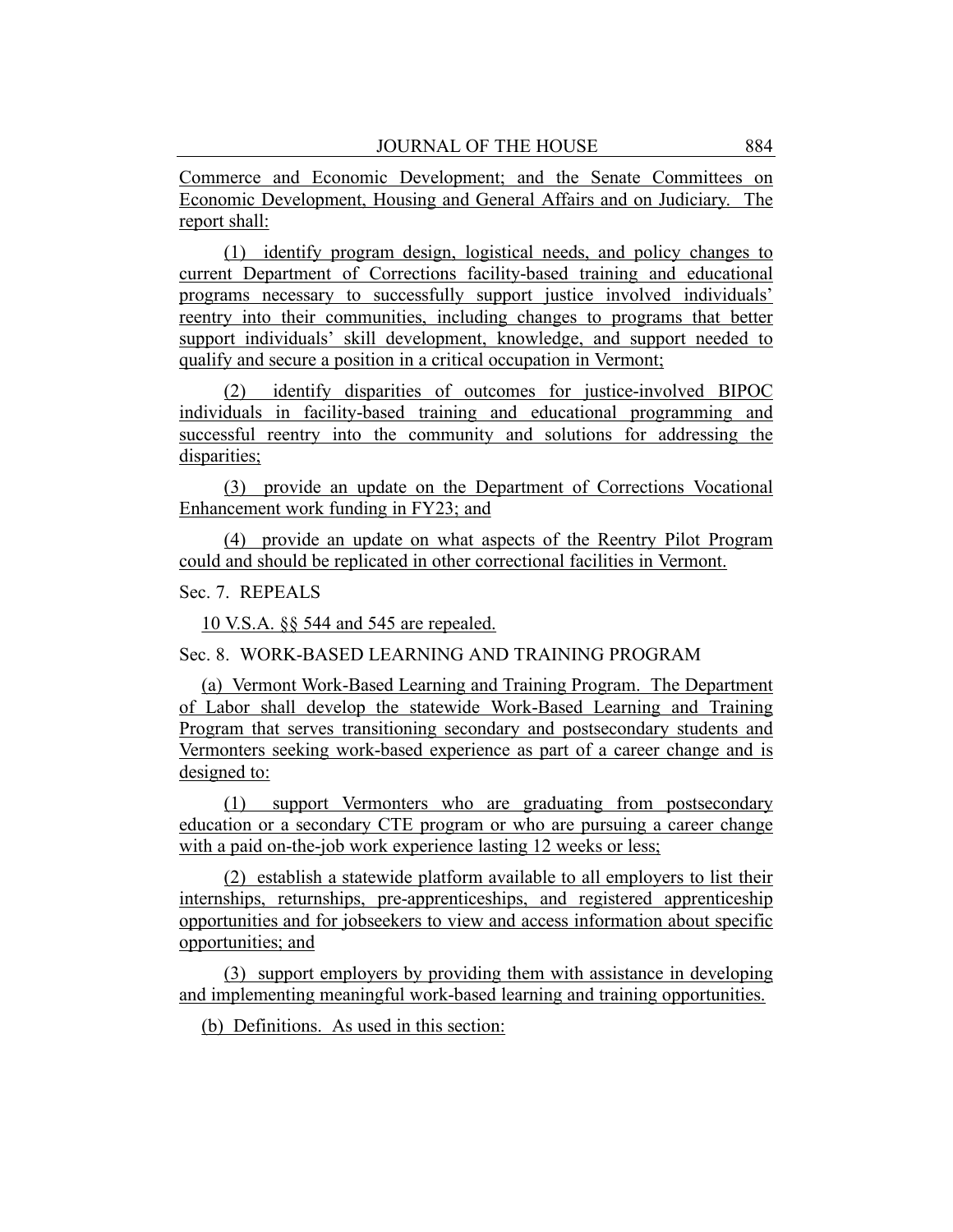(1) "Internship" means a work-based learning experience with an employer where the participant may, but does not necessarily, receive academic credit.

(2) "Pre-apprenticeship" is a program of combined learning and workbased experiences that lead to an informal apprenticeship or formal registered apprenticeship program.

(3) "Registered Apprenticeship" is a program approved by the Vermont Department of Labor as a federally recognized apprenticeship program.

(4) "Returnship" means an on-the-job learning experience for an individual who is returning to the workforce after an extended absence or is seeking a limited-duration on-the-job work experience in a different occupation or occupational setting as part of a career change.

(c) Activities. The Department may use funds appropriated to it for the Program to:

(1) build and administer the Program;

(2) develop an online platform that will connect students and jobseekers with work-based learning and training opportunities within Vermont;

(3) support work-based learning and training opportunities with public and private employers available to prospective workers located in or relocating to Vermont;

(4) promote work-based learning and training as a valuable component of a talent pipeline; and

(5) assist employers in developing meaningful work-based learning and training opportunities.

(d) Data; goals. The Department shall collect data and establish goals and performance measures that demonstrate Program results for activities funded through the Program.

(e) State participation. The Department shall engage appropriate State agencies and departments to expand Program opportunities with State government and with entities awarded State contracts.

(f) Reporting. On or before February 15, 2023, the Department shall report on recommended metrics for measuring Program performance to the relevant committees of jurisdiction.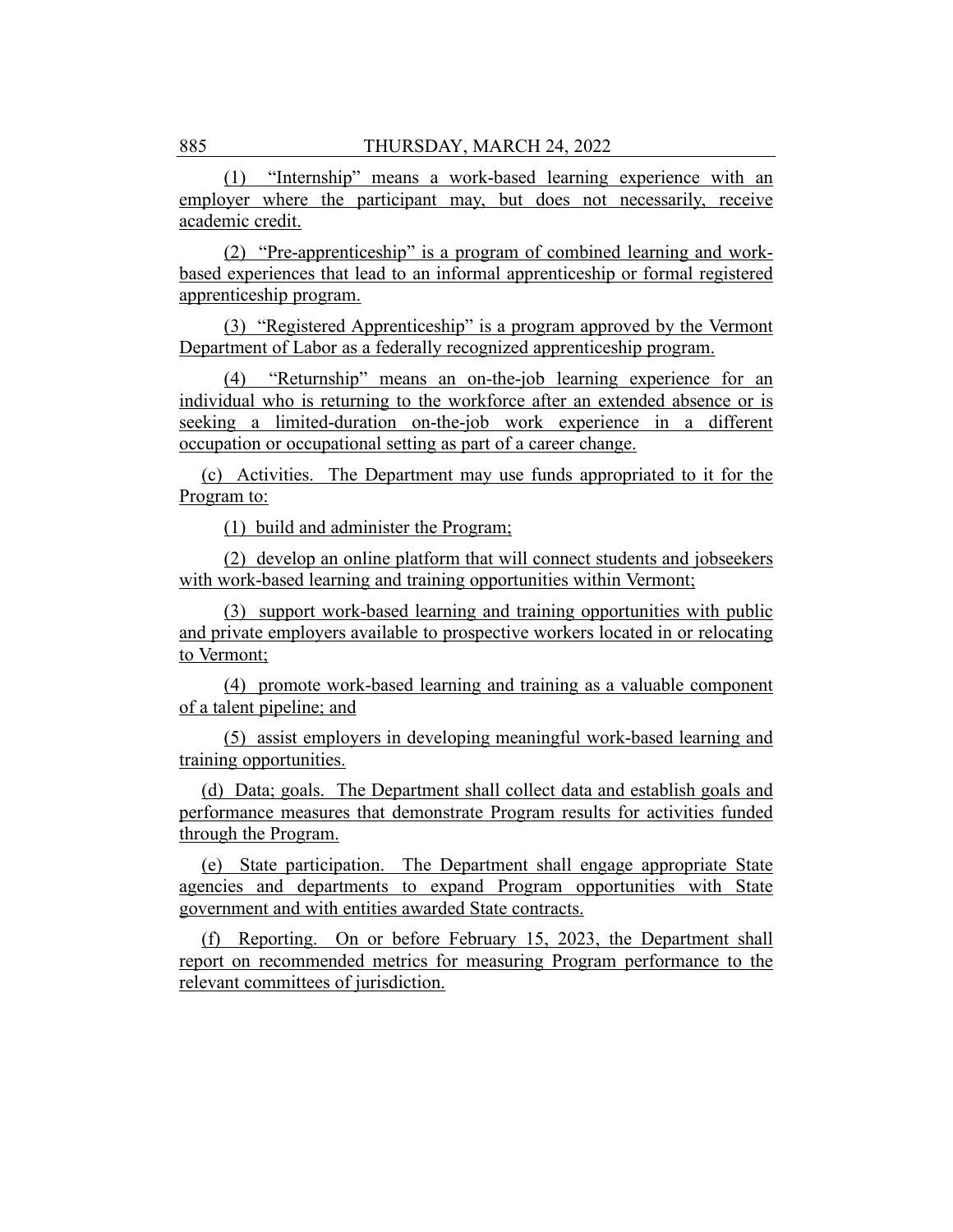#### Sec. 8a. INTERNSHIP COST OFFSET INITIATIVE

(a) In fiscal year 2023 the amount of \$3,000,000 is appropriated from the General Fund to the Department of Labor for an Internship Cost Offset Initiative.

(b) The Department shall design and implement the Initiative to expand the number of postsecondary students participating in an internship with a Vermont employer, consistent with the following:

(1) Students enrolled in an approved postsecondary institution are eligible for not more than \$3,000.00 for tuition and fees directly related to participating in an internship with a Vermont employer for which they are also receiving postsecondary credit toward a degree.

(2) The Department shall enter into an agreement with the Vermont Student Assistance Corporation to develop and administer the Initiative, which shall include an amount not to exceed 7 percent for costs associated with the administration of the program.

(c) Reporting. On or before February 15, 2023, the Department shall report on recommended metrics for measuring Initiative performance to the relevant committees of jurisdiction.

Sec. 9. THE VERMONT TRADES SCHOLARSHIP PROGRAM

(a) The Vermont Trades Scholarship Program is created and shall be administered by the Vermont Student Assistance Corporation. The Vermont Student Assistance Corporation shall disburse initial licensing fees, exam fees, and tuition payments under the Program on behalf of eligible individuals, subject to the appropriation of funds by the General Assembly for this purpose.

(b) To be eligible for a scholarship under the Program, an individual, whether a resident or nonresident, shall:

(1) be enrolled in an industry recognized training and certification program that leads to initial employment or career advancement in a building, mechanical, industrial, or medical trade, or in clean energy, energy efficiency, weatherization, or clean transportation;

(2) demonstrate financial need;

(3) register with the Vermont Department of Labor for the purpose of receiving relevant job referrals, if unemployed; and

(4) agree to work in their profession in Vermont for a minimum of one year following licensure or certification completion for each year of scholarship awarded.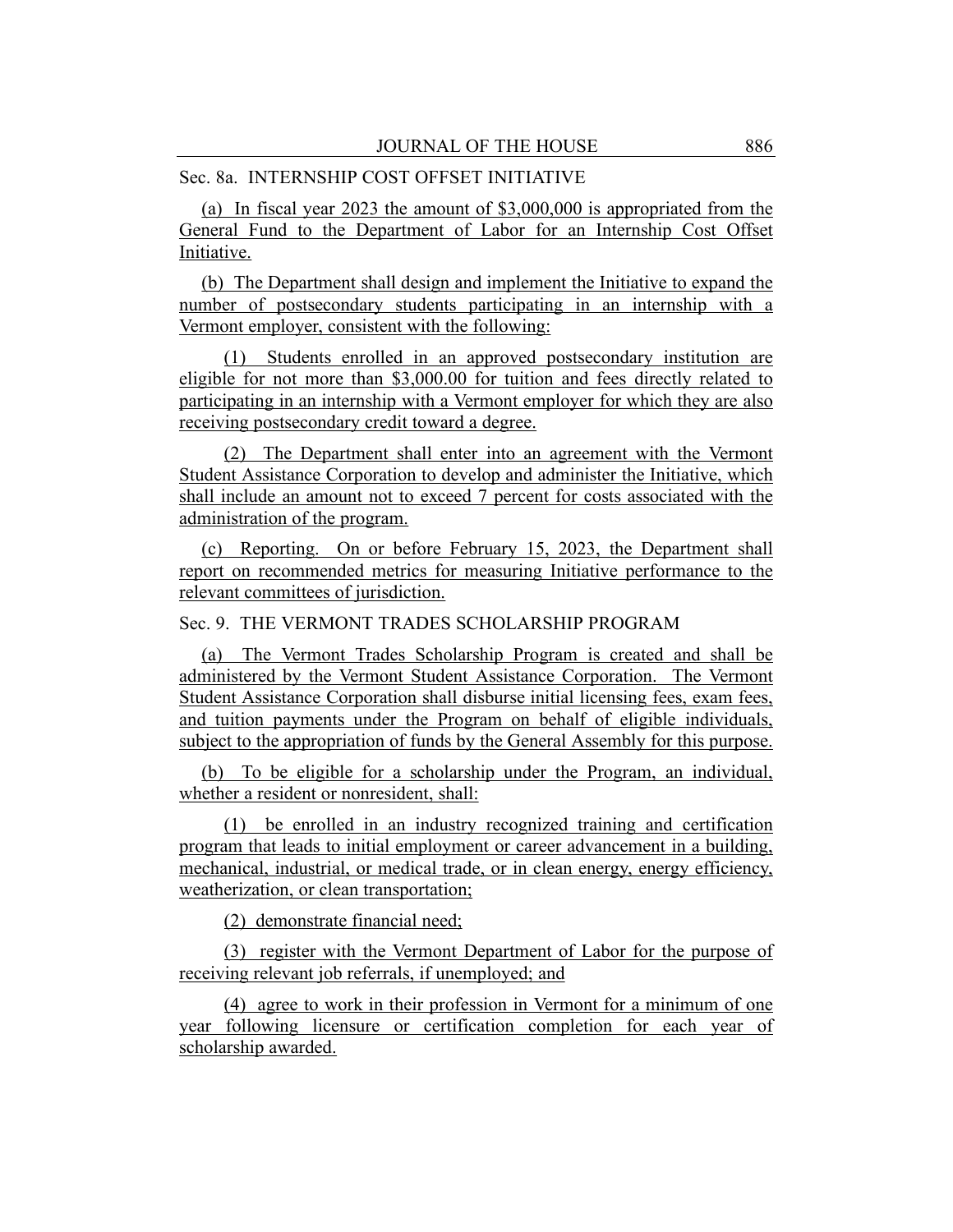(c)(1) The Corporation shall give preference to students attending a Vermont-based training program or, if one isn't available for their certification, an offer of employment or promotion from a Vermont employer upon completion.

(2) The Corporation shall give priority to applicants who have not received other assistance.

(d) There shall be no deadline to apply for a scholarship under this section. Scholarships shall be awarded on a rolling basis if funds are available, and any funds remaining at the end of a fiscal year shall roll over and shall be available to the Vermont Student Assistance Corporation in the following fiscal year to award additional scholarships as set forth in this section.

(e) The sum of \$3,000,000.00 in base General Funds is appropriated to the Vermont Student Assistance Corporation for scholarships for trades students under the Vermont Trades Scholarship Program.

Sec. 10. THE VERMONT TRADES LOAN REIMBURSEMENT

#### PROGRAM

(a) The Vermont Trades Loan Repayment Reimbursement Program is created and shall be administered by the Vermont Student Assistance Corporation. The Vermont Student Assistance Corporation shall disburse funds under the Program to eligible individuals, subject to the appropriation of funds by the General Assembly for this purpose.

(b) To be eligible for loan repayment under the Program, an individual, shall:

(1) be a Vermont resident; and

(2) be employed in an occupation in the building, mechanical, industrial, or medical trades, or in the clean energy, energy efficiency, weatherization, or clean transportation sectors, for an average of at least 30 hours per week for least one full calendar year before applying.

(c) For every year of work in a qualifying occupation, an individual shall be eligible for up to \$5,000.00 in loan repayment reimbursement. Reimbursements shall not exceed the total amount of educational debt owed.

(d) There shall be no deadline to apply for loan repayment reimbursement under this section. Loan repayment shall be awarded on a rolling basis if funds are available, and any funds remaining at the end of a fiscal year shall roll over and shall be available to the Vermont Student Assistance Corporation in the following fiscal year to award additional loan repayment as set forth in this section.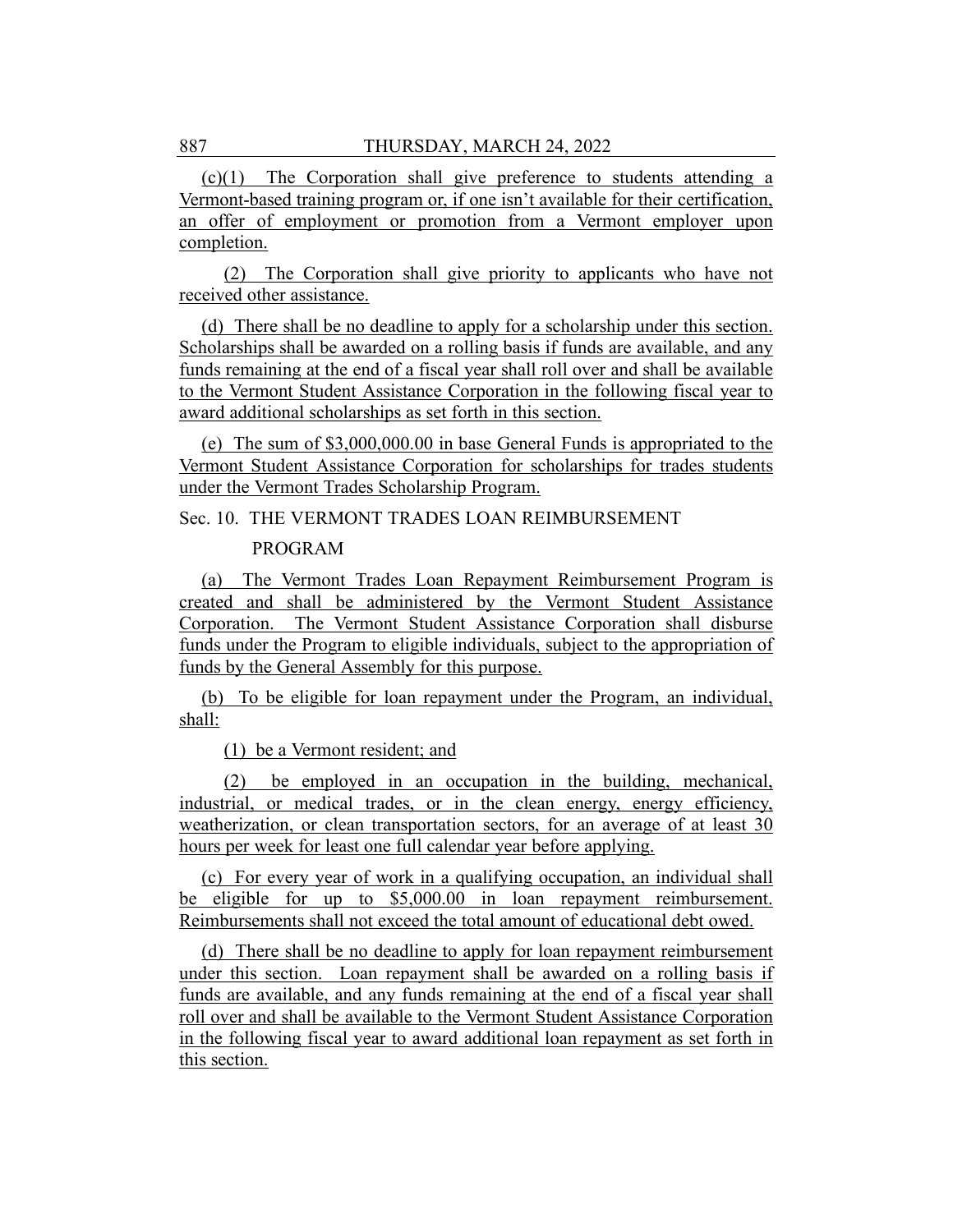(e) The sum of \$500,000.00 is appropriated from the General Fund to the Vermont Student Assistance Corporation for loan repayment for trades professionals under the Program.

Sec. 11. CTE CONSTRUCTION AND REHABILITATION

EXPERIENTIAL LEARNING PROGRAM; REVOLVING LOAN

**FUND** 

(a) Purpose. This section authorizes and provides funding for the CTE Construction and Rehabilitation Experiential Learning Program and Revolving Loan Fund, the purposes of which are to:

(1) expand the experiential and educational opportunities for high school and adult CTE students to work directly on construction projects;

(2) build community partnerships among CTE centers, housing organizations, government, and private businesses;

(3) beautify communities and rehabilitate buildings that are underperforming assets;

(4) expand housing access to Vermonters in communities throughout the State; and

(5) improve property values while teaching high school and adult students trade skills.

(b) Appropriation; creation of fund; administration.

(1) In fiscal year 2023, the amount of \$15,000,000.00 is appropriated from the Education Fund to the Vermont Housing and Conservation Board to create and administer the CTE Construction and Rehabilitation Experiential Learning Program and Revolving Loan Fund pursuant to this section.

(2) The Board may use not more than five percent of the Fund for its costs of administration.

(c) Proposals; applications; funding.

(1) A regional CTE center, working in collaboration with one or more housing and community partners, private businesses, nonprofit organizations, or municipalities, shall identify construction projects that would be relevant and appropriate for CTE students enrolled in construction, electrical, plumbing, design, business management, or other CTE programs, including:

(A) rehabilitation of residential properties that are blighted or not code-compliant;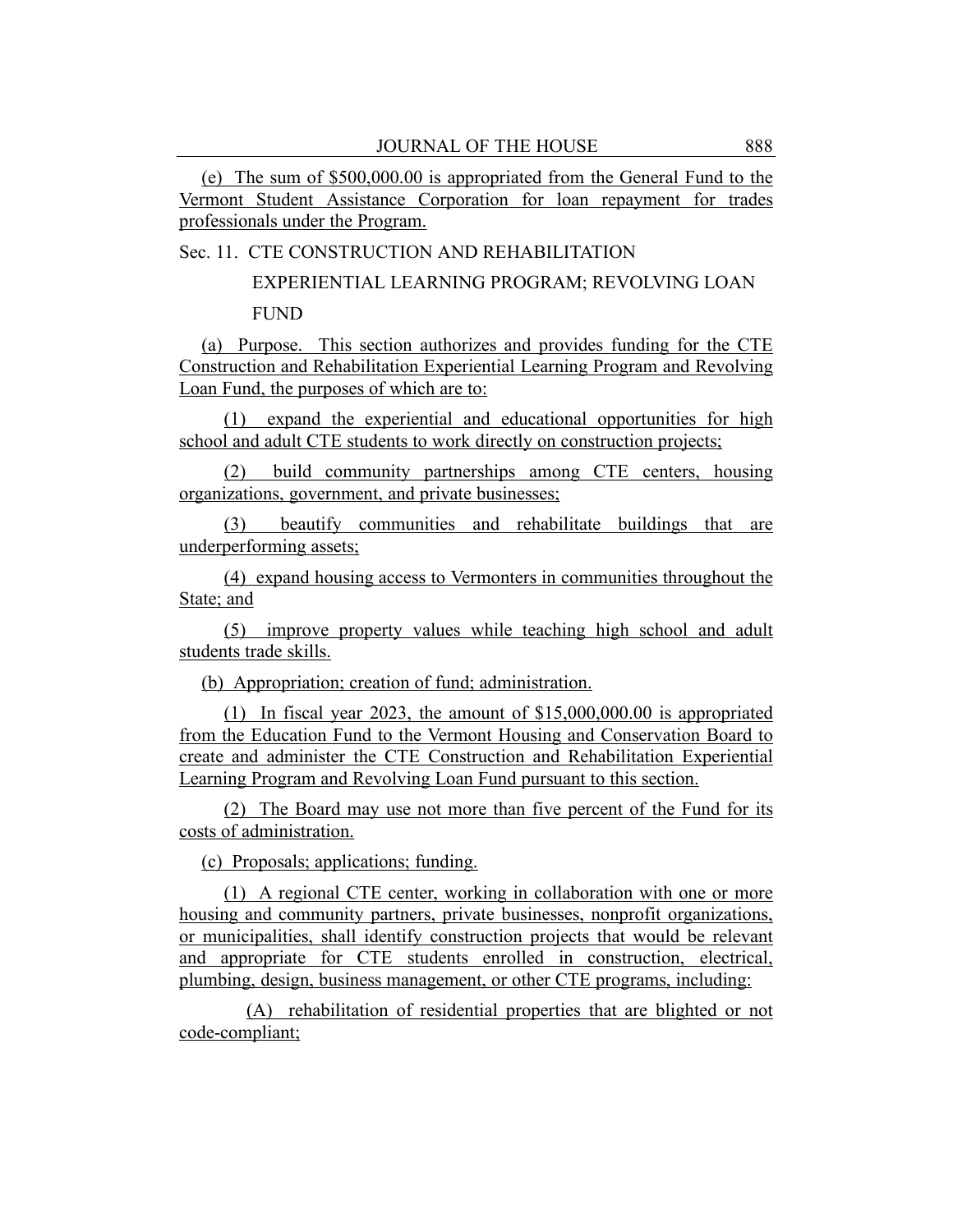(B) new residential construction projects or improvements to land in cases of critical community need; and

(C) commercial construction projects that have substantial community benefit.

(2) Prior to or during the application process, a CTE center and its partners may consult with the Board to identify and consider potential funding partners to leverage amounts available through the Fund.

(3) A CTE center and its partners shall apply to the Board for funding by submitting a project application that includes the information required by the Board and addresses the following:

(A) the educational benefits for students and fit with the CTE curriculum;

(B) the community benefits for the neighborhood, municipality, or region in which the project is located; and

(C) the partners with whom the CTE center is collaborating and the respective responsibility for the aspects of a project, including:

(i) educational instruction and academic credit;

(ii) project management;

(iii) insurance coverage for students and the property;

(iv) compensation and benefits, including compliance with labor laws, standards, and practices; and

(v) property acquisition, ownership, and transfer.

(4) A CTE center may use funding for, and shall specify in its application the allocation of costs associated with:

(A) acquisition, design, permitting, construction, marketing, and other building-related expenses; and

(B) costs for labor, including for student wages and for instructor compensation during the academic year as well as for summer or other work that is not otherwise budgeted during the academic year.

(d) Eligibility; review; approval. The Board may approve an application that includes the information required by subsection (c) of this section and provide funding for a project that meets the following eligibility criteria:

(1) The project involves the rehabilitation of blighted or otherwise noncode compliant property, or new residential construction projects or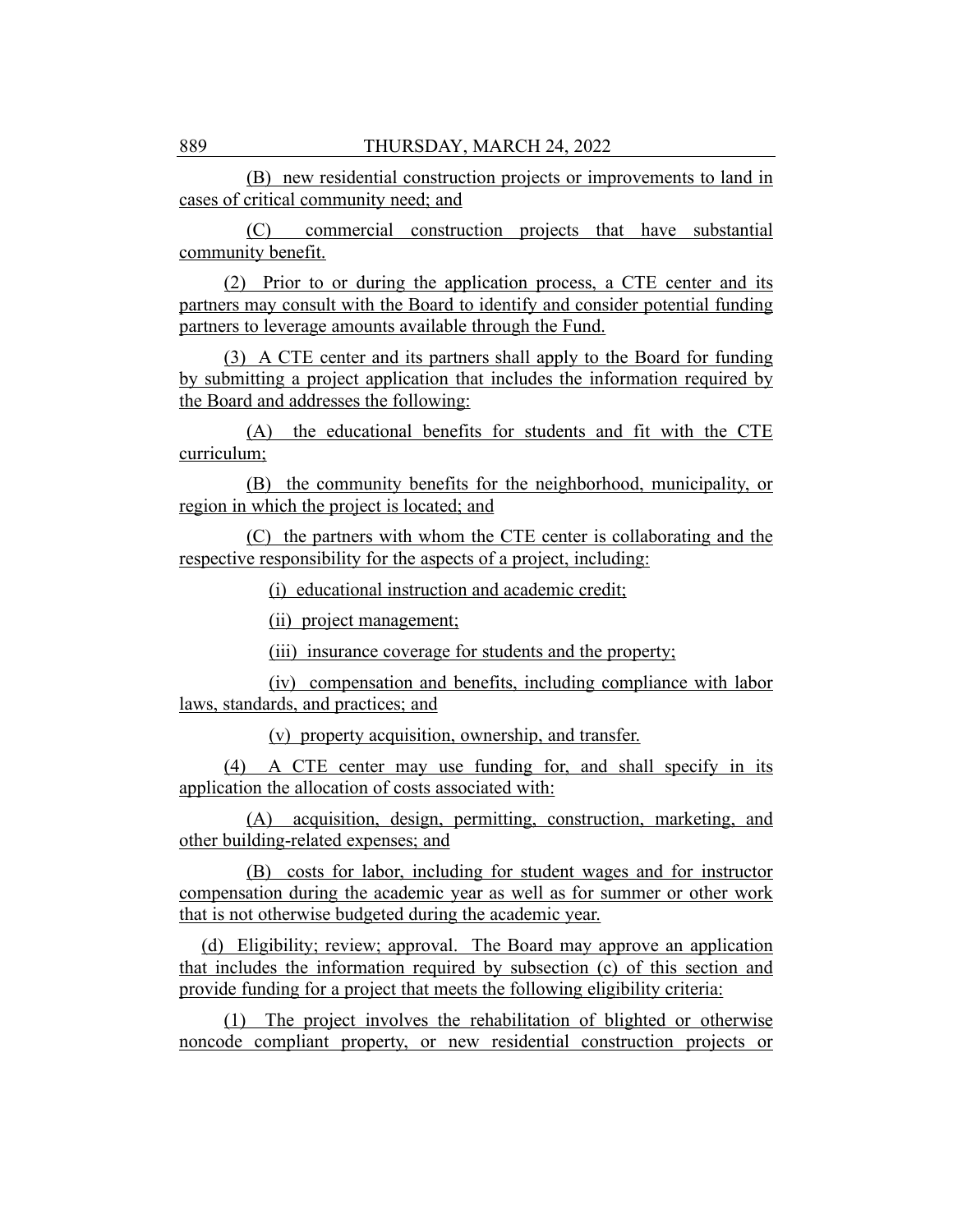improvements to land in cases of critical need, and results in a building with not more than four residential dwelling units.

(2) The project includes a weatherization component.

(3) Students working on the project receive academic credit, a competitive wage, or both.

(e) Affordability; flexibility. If appropriate in the circumstances, the Board may condition funding for a project on the inclusion of one or mechanisms addressing the affordability of the property upon rent or sale.

(f) Funding; proceeds; revolving loans.

(1) The Board shall provide funding for projects from the amounts available in the Fund in the form of zero-interest loans, in an amount, for a period, and upon terms specified by the Board.

(2) The Board shall return to the Fund any proceeds realized to provide funding for future projects.

(g) Report. The Board shall address the implementation of this section in its annual report to the General Assembly.

#### Sec. 12. EARLY CHILDHOOD EDUCATOR RECRUITMENT

In fiscal year 2023, the amount of \$125,000.00 is appropriated from the General Fund to the Department for Children and Families' Child Development Division to subgrant to the Vermont Association for the Education of Young Children to develop and implement a comprehensive early childhood educator recruitment campaign.

# Sec. 13. HEALTH CARE WORKFORCE; LEGISLATIVE INTENT

(a) The General Assembly values all health care workers, at every level and in each component of the health care system. The General Assembly also acknowledges the many struggles faced by health care workers and that the pandemic has placed further strain on an already taxed system. Many health care workers have not had their pay adjusted over time to address increases in the cost of living, essentially amounting to pay cuts from year to year. Health care workers have experienced burnout, trauma, and moral injuries due to a history of underfunding and the present stress of the pandemic.

(b) In order to retain and recruit health care workers in Vermont, it is the intent of the General Assembly to invest in multiple solutions aimed at reinforcing our health care workforce in the present and sustaining our health care workers into the future.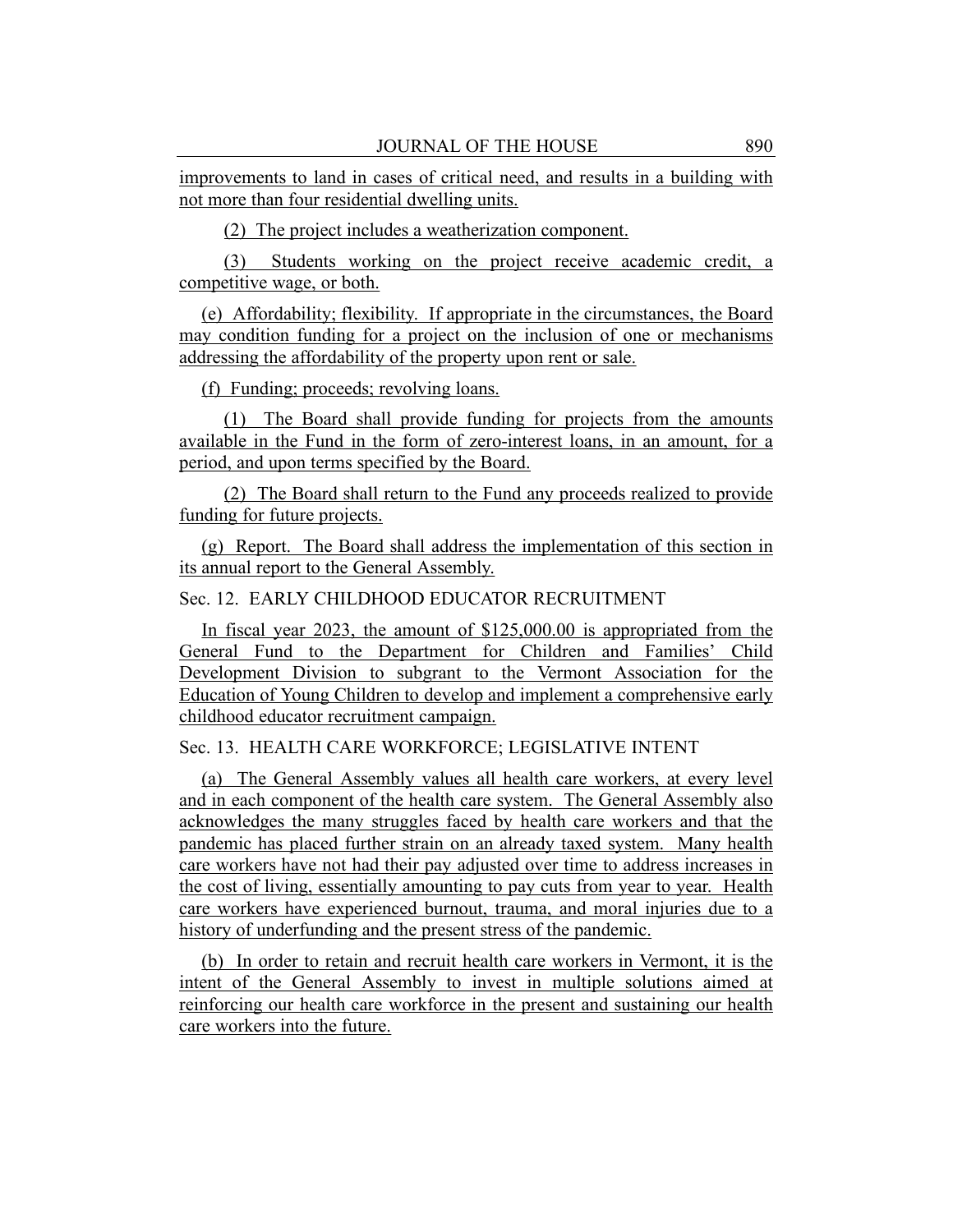# Sec. 14. EMERGENCY GRANTS TO SUPPORT NURSE EDUCATORS

(a) The sum of \$3,000,000.00 is appropriated to the Department of Health from General Fund in fiscal year 2023 and shall carry forward for the purpose of providing emergency interim grants to Vermont's nursing schools over three years to increase the compensation for their nurse faculty and staff, with \$1,000,000.00 to be distributed in each of fiscal years 2023, 2024, and 2025 to increase the compensation for each full-time-equivalent (FTE) member of the clinical and didactic nurse faculty and staff. The Department shall distribute the funds among the nursing schools in Vermont equitably based on each school's proportion of nursing faculty and staff to the total number of FTE nursing faculty and staff across all nursing schools statewide.

(b) If the nurse faculty or staff, or both, of a nursing school receiving a grant under this section are subject to a collective bargaining agreement, the use of the grant funds provided to the nursing school for those faculty or staff, or both, shall be subject to impact bargaining between the nursing school and the collective bargaining representative of the nurse faculty or staff, or both, to the extent required by the applicable collective bargaining agreement.

# Sec. 15. NURSE PRECEPTOR INCENTIVE GRANTS; HOSPITALS;

#### WORKING GROUP; REPORT

(a)(1) The sum of  $$2,400,000.00$  is appropriated to the Agency of Human Services from the General Fund in fiscal year 2023 to provide incentive grants to hospital-employed nurses in Vermont to serve as preceptors for nursing students enrolled in Vermont nursing school programs. The Agency shall distribute the funds to hospitals employing nurses who provide student preceptor supervision based on the number of preceptor hours to be provided, at a rate of \$5.00 per preceptor hour, or a lesser hourly rate if the need exceeds the available funds.

(2) If nurse preceptors receiving compensation pursuant to a grant awarded to a hospital under this section are subject to a collective bargaining agreement, the use of the grant funds provided to the hospital for the nurse preceptors shall be subject to impact bargaining between the hospital and the collective bargaining representative of the nurses to the extent required by the collective bargaining agreement.

(b)(1) The Director of Health Care Reform or designee in the Agency of Human Services shall convene a working group of stakeholders representing nursing schools, long-term care facilities, designated and specialized service agencies, federally qualified health centers, home health agencies, primary care practices, and other health care facilities to: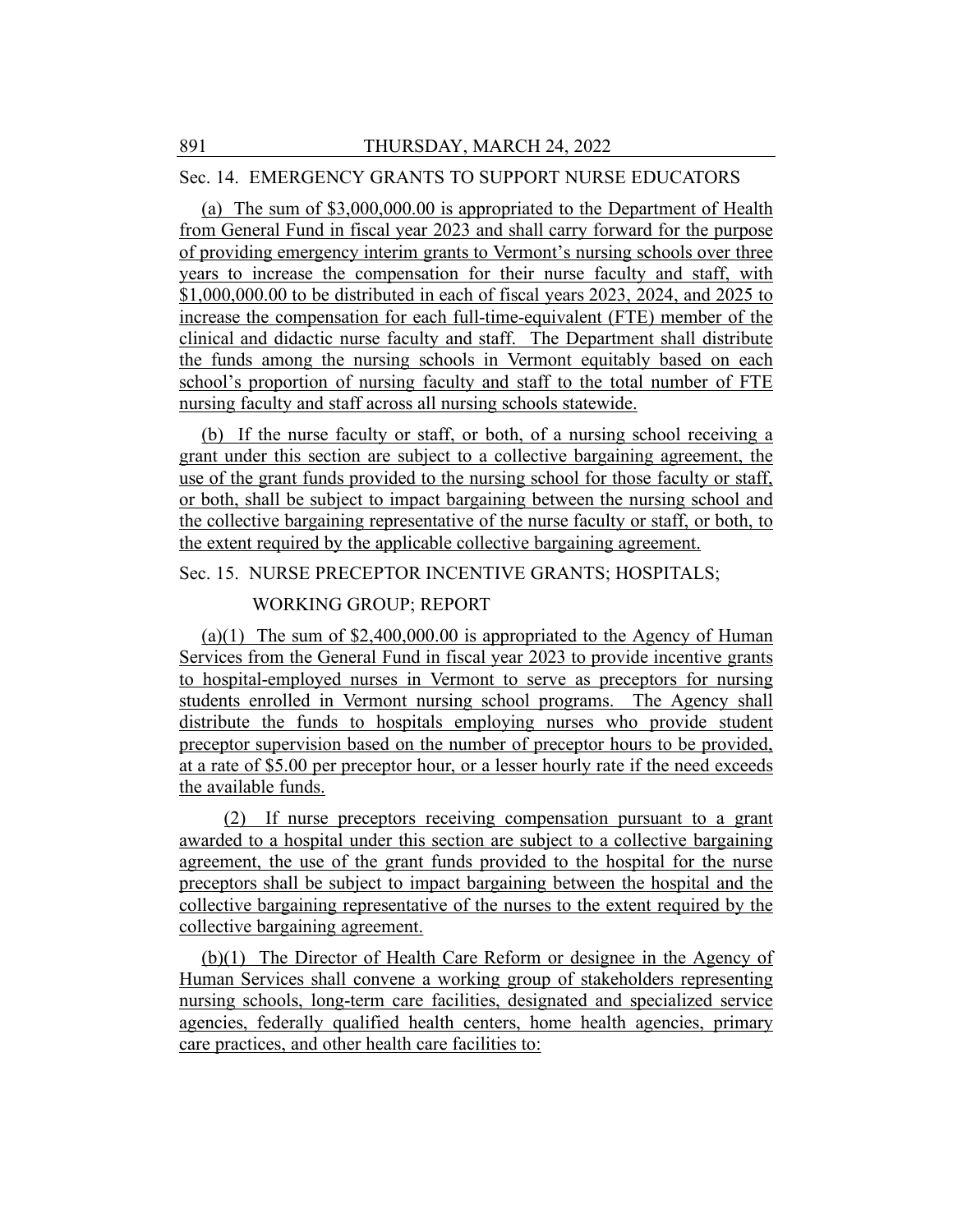(A) identify ways to increase clinical placement opportunities across a variety of health care settings for nursing students enrolled in Vermont nursing school programs;

(B) establish sustainable funding models for compensating nurses serving as preceptors or for supporting the hiring of additional nurses to alleviate the pressures on nurse preceptors, or both; and

(C) develop an action plan for implementing the clinical placement expansion and sustainable funding models identified and established pursuant to subdivisions (A) and (B) of this subdivision (1), including addressing the need for student housing opportunities.

(2) On or before January 15, 2023, the Director of Health Care Reform shall provide the working group's action plan and any recommendations for legislative action to the House Committees on Health Care, on Commerce and Economic Development, and on Appropriations and the Senate Committees on Health and Welfare, on Economic Development, Housing and General Affairs, and on Appropriations.

#### Sec. 16. HEALTH CARE EMPLOYER NURSING PIPELINE AND

#### APPRENTICESHIP PROGRAM

(a) The sum of \$3,000,000.00 is appropriated to the Vermont Student Assistance Corporation (VSAC) from the General Fund in fiscal year 2023 and shall carry forward for the purpose of providing grants to health care employers, including hospitals, long-term care facilities, designated and specialized service agencies, federally qualified health centers, and other health care providers, to establish or expand partnerships with Vermont nursing schools to create nursing pipeline or apprenticeship programs, or both, that will train members of the health care employers' existing staff, including personal care attendants, licensed nursing assistants, and licensed practical nurses, to become higher-level nursing professionals. Through a combination of scholarship awards, grants awarded to health care employers pursuant to this section, and the health care employer's contributions, the trainees' tuition and fees shall be covered in full, and trainees shall be provided with assistance in meeting their living costs, such as housing and child care, while attending the program.

(b) In awarding grants pursuant to this section, VSAC shall give priority to health care employer proposals based on the following criteria:

(1) the extent to which the health care employer proposes to participate financially in the program;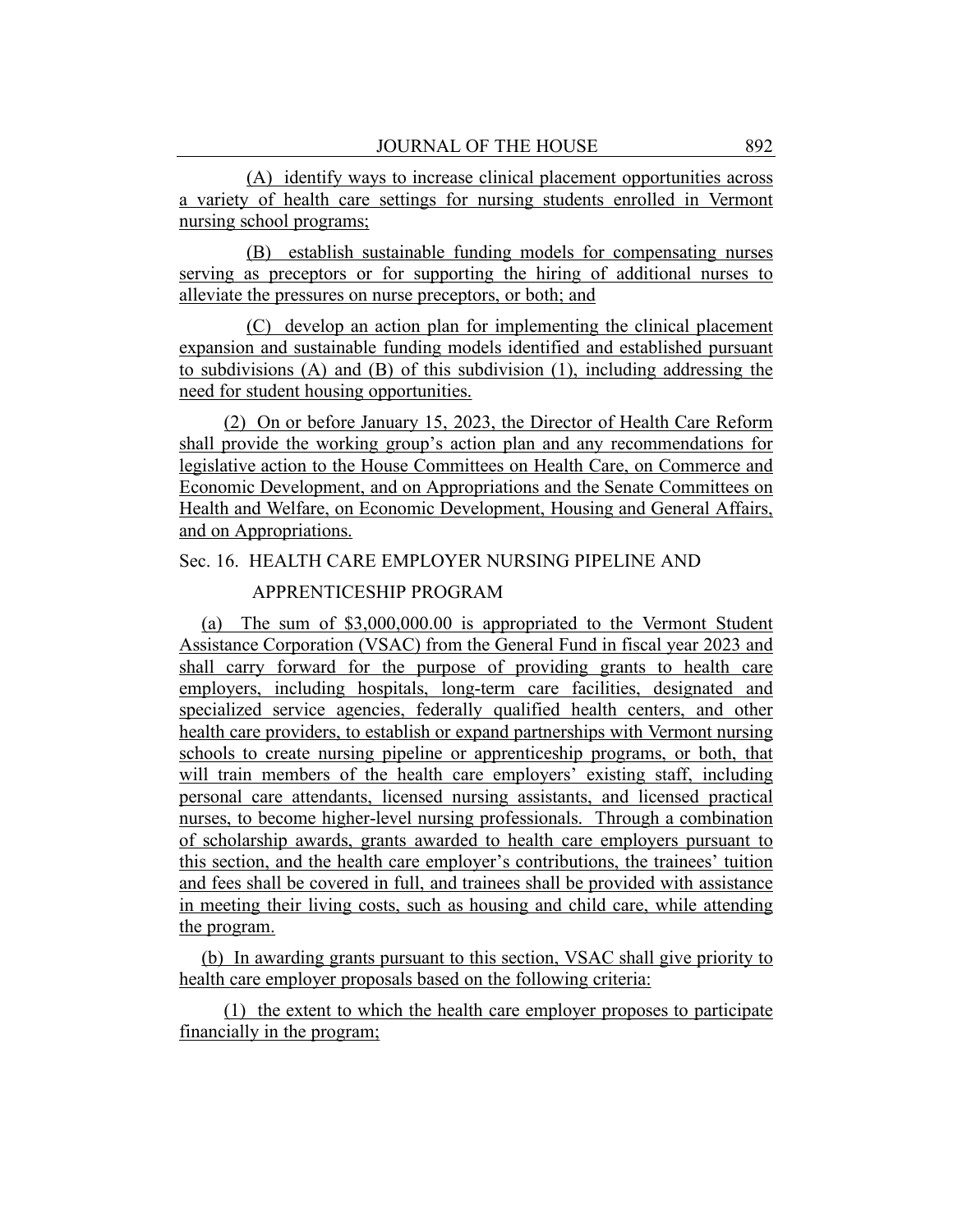(2) the extent of the health care employer's commitment to sustaining the program financially, including providing financial support for nurse preceptors, to create ongoing opportunities for educational advancement in nursing;

(3) the ability of the health care employer's staff to leverage nursing scholarship opportunities to maximize the reach of the grant funds;

(4) the employer's demonstrated ability to retain nursing students in the Vermont nursing workforce;

(5) the employer's geographic location, in order to ensure access to pipeline and apprenticeship programs for nursing staff across Vermont; and

(6) the employer's commitment to advancing the professional development of individuals from marginalized communities, especially those that have been historically disadvantaged in accessing educational opportunities and career advancement in the health care professions.

(c)(1) VSAC shall begin awarding grants under this section expeditiously in order to enable health care employer staff to begin enrolling in nursing school programs that commence in the fall of 2022.

(2) On or before September 15, 2022, VSAC shall provide an update to the Health Reform Oversight Committee on the status of program implementation.

Sec. 17. 18 V.S.A. § 34 is added to read:

#### § 34. VERMONT NURSING FORGIVABLE LOAN INCENTIVE

#### PROGRAM

(a) The Vermont Nursing Forgivable Loan Incentive Program is created and shall be administered by the Department of Health in collaboration with the Vermont Student Assistance Corporation. The Vermont Student Assistance Corporation shall disburse scholarship funds under the Program on behalf of eligible individuals, subject to the appropriation of funds by the General Assembly for this purpose.

(b) To be eligible for a scholarship under the Program, an individual, whether a resident or nonresident, shall:

(1) be enrolled at an approved postsecondary education institution as defined in 16 V.S.A. § 2822;

(2) demonstrate financial need;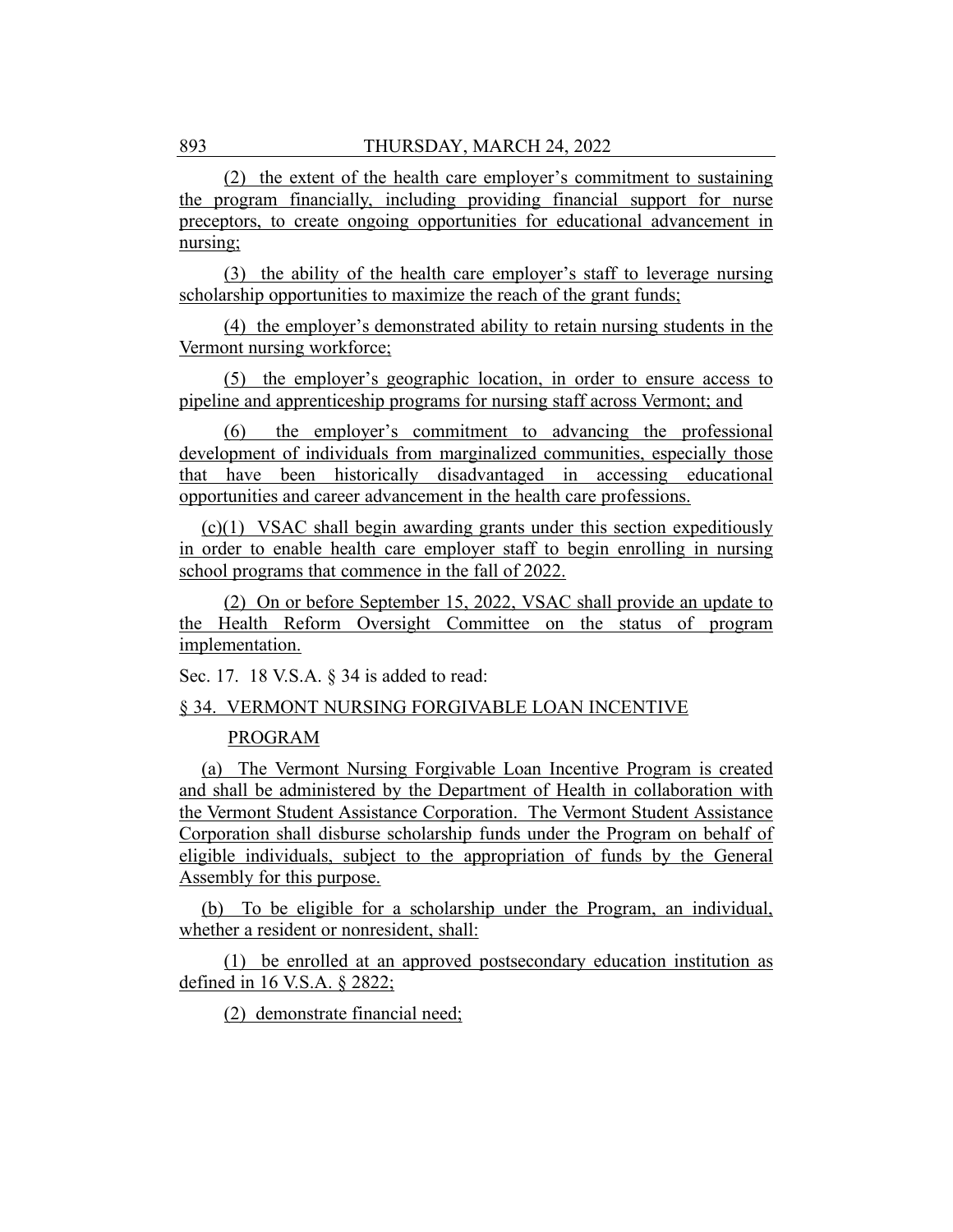(3) demonstrate academic capacity by carrying the minimum grade point average in the individual's course of study prior to receiving the fund award; and

(4) agree to work as a nurse in Vermont for a minimum of one year following licensure for each year of scholarship awarded.

(c)(1) First priority for scholarship funds shall be given to students pursuing a practical nursing certificate who will be eligible to sit for the NCLEX-PN examination upon completion of the certificate.

(2) Second priority for scholarship funds shall be given to students pursuing an associate's degree in nursing who will be eligible to sit for the NCLEX-RN examination upon graduation.

(3) Third priority for scholarship funds shall be given to students pursuing a bachelor of science degree in nursing.

(4) Fourth priority shall be given to students pursuing graduate nursing education.

(d) Students attending an approved postsecondary educational institution in Vermont shall receive first preference for scholarships.

(e) There shall be no deadline to apply for a scholarship under this section. Scholarships shall be awarded on a rolling basis as long as funds are available, and any funds remaining at the end of a fiscal year shall roll over and shall be available to the Department of Health and the Vermont Student Assistance Corporation in the following fiscal year to award additional scholarships as set forth in this section.

Sec. 18. REPEAL

18 V.S.A. § 31 (educational assistance; incentives; nurses) is repealed.

Sec. 19. VERMONT NURSING FORGIVABLE LOAN INCENTIVE

PROGRAM; APPROPRIATION

The sum of \$3,000,000.00 in Global Commitment investment funds is appropriated to the Department of Health in fiscal year 2023 for scholarships for nursing students under the Vermont Nursing Forgivable Loan Program established in Sec. 17 of this act.

Sec. 20. 18 V.S.A. § 35 is added to read:

# § 35. VERMONT NURSING LOAN REPAYMENT PROGRAM

(a) As used in this section: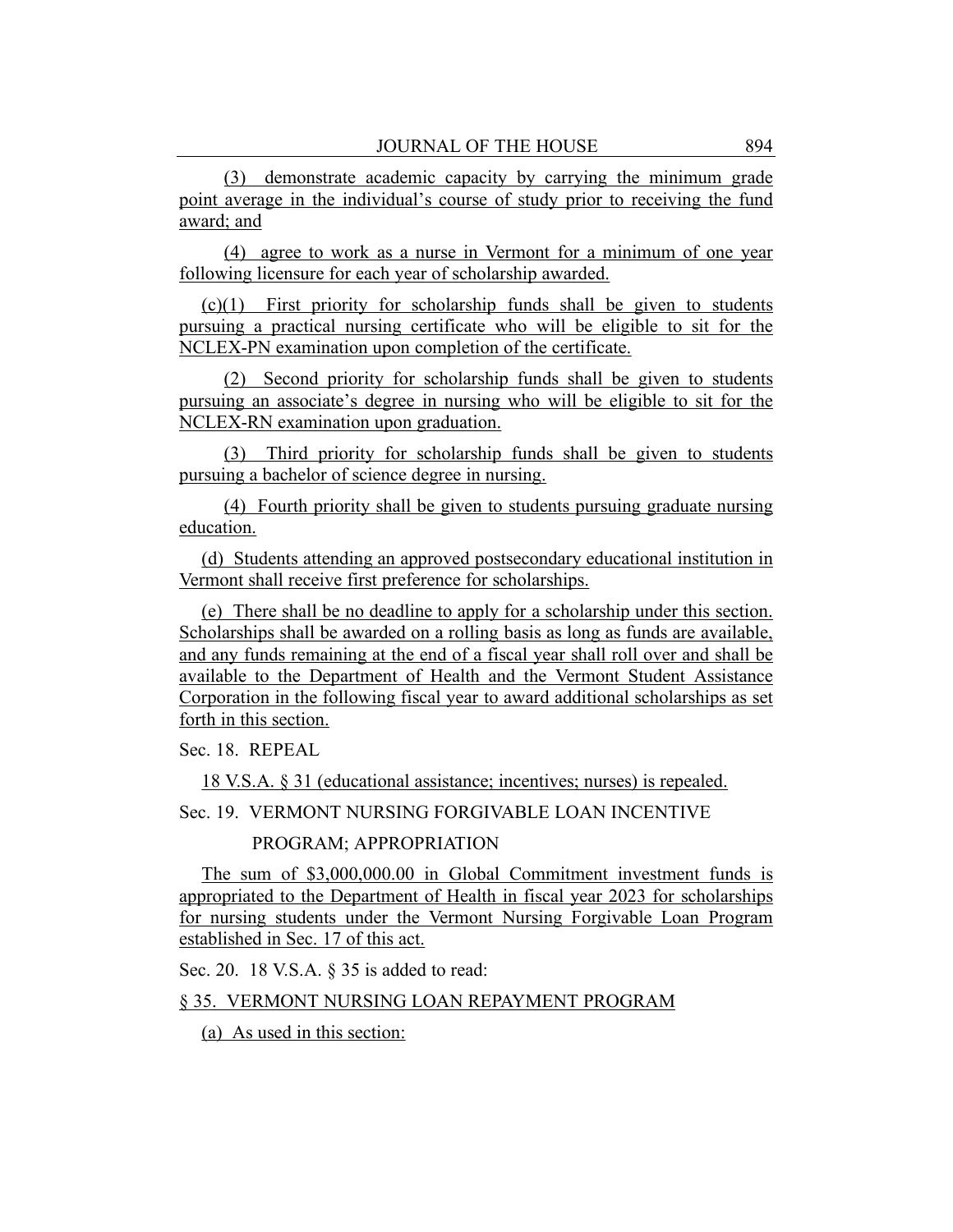(1) "Corporation" means the Vermont Student Assistance Corporation established in 16 V.S.A. § 2821.

(2) "Eligible individual" means an individual who satisfies the eligibility requirements for loan repayment under this section.

(3) "Eligible school" means an approved postsecondary education institution, as defined under 16 V.S.A. § 2822.

(4) "Loan repayment" means the cancellation and repayment of loans under this section.

(5) "Loans" means education loans guaranteed, made, financed, serviced, or otherwise administered by the Corporation under this subchapter for attendance at an eligible school.

(6) "Program" means the Vermont Nursing Loan Repayment Program created under this section.

(b) The Vermont Nursing Loan Repayment Program is created and shall be administered by the Department of Health in collaboration with the Corporation. The Program provides loan repayment on behalf of individuals who live and work as a nurse in this State and who meet the eligibility requirements in subsection (e) of this section.

(c) The loan repayment benefits provided under the Program shall be paid on behalf of the eligible individual by the Corporation, subject to the appropriation of funds by the General Assembly specifically for this purpose.

(d) To be eligible for loan repayment under the Program, an individual shall satisfy all of the following requirements:

(1) have graduated from an eligible school where the individual has, within the past five years, been awarded a nursing degree;

(2) had the minimum grade point average or better or the equivalent as determined by the Corporation if the eligible school does not use grade point averages from the eligible school;

(3) work as a nurse in this State; and

(4) be a resident of Vermont.

(f)(1) An eligible individual shall be entitled to an amount of loan cancellation and repayment under this section equal to one year of loans for every for one year of service as a nurse in this State.

(2) The Corporation shall award loan repayments in amounts that are sufficient to attract high-quality candidates while also making a meaningful increase in Vermont's health care professional workforce.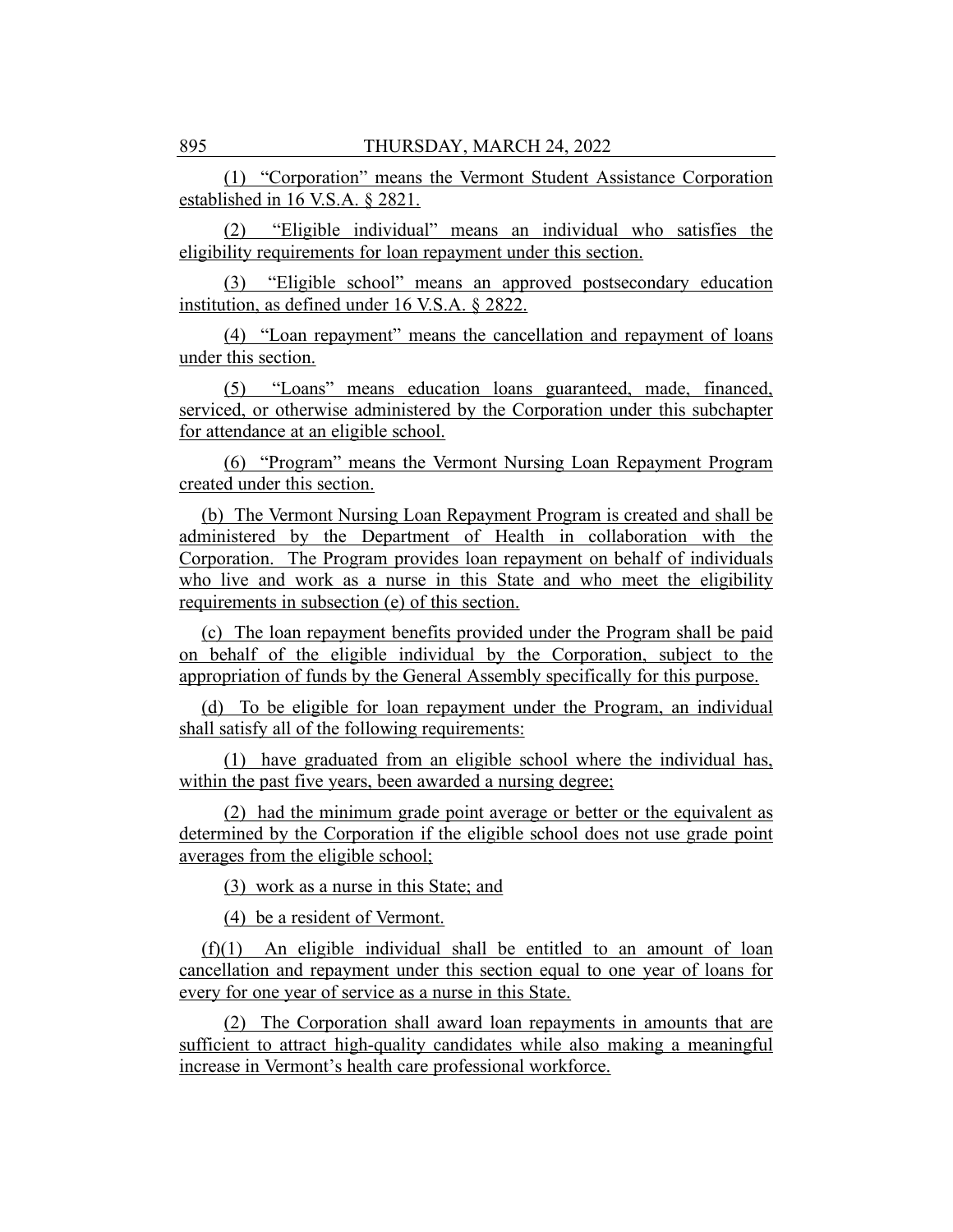(i) The Corporation shall adopt policies, procedures, and guidelines necessary to implement the provisions of this section.

# Sec. 21. VERMONT NURSING LOAN REPAYMENT PROGRAM;

APPROPRIATION

The sum of \$2,000,000.00 is appropriated from the General Fund to the Department of Health in fiscal year 2023 for loan repayment for nurses under the Vermont Nursing Loan Repayment Program established in Sec. 20 of this act.

Sec. 22. 18 V.S.A. § 36 is added to read:

# § 36. NURSE EDUCATOR SCHOLARSHIP AND LOAN REPAYMENT

#### PROGRAM

(a) Definitions. As used in this section:

(1) "Eligible individual" means an individual who satisfies the eligibility requirements under this section for a scholarship or loan repayment.

(2) "Eligible school" means an approved postsecondary education institution, as defined under 16 V.S.A. § 2822.

(3) "Gift aid" means grant or scholarship financial aid received from the federal government or from the State.

(4) "Loan repayment" means the cancellation and repayment of loans under this section.

(5) "Loans" means education loans guaranteed, made, financed, serviced, or otherwise administered by the Corporation under this subchapter for attendance at an eligible school.

(6) "Program" means the Nurse Educator Scholarship and Loan Repayment Program created under this section.

(7) "Scholarship" means a scholarship awarded under this section covering tuition, room, board, and the cost of required books and supplies for up to full-time attendance at an eligible school.

(b) Program creation. The Nurse Educator Scholarship and Loan Repayment Program is created and shall be administered by the Department of Health in collaboration with the Corporation. The Program provides scholarships to students enrolled in an eligible school who commit to working as a nurse educator at a nursing school in this State and who meet the eligibility requirements in subsection (d) of this section. The Program also provides loan repayment on behalf of individuals who work as nurse educators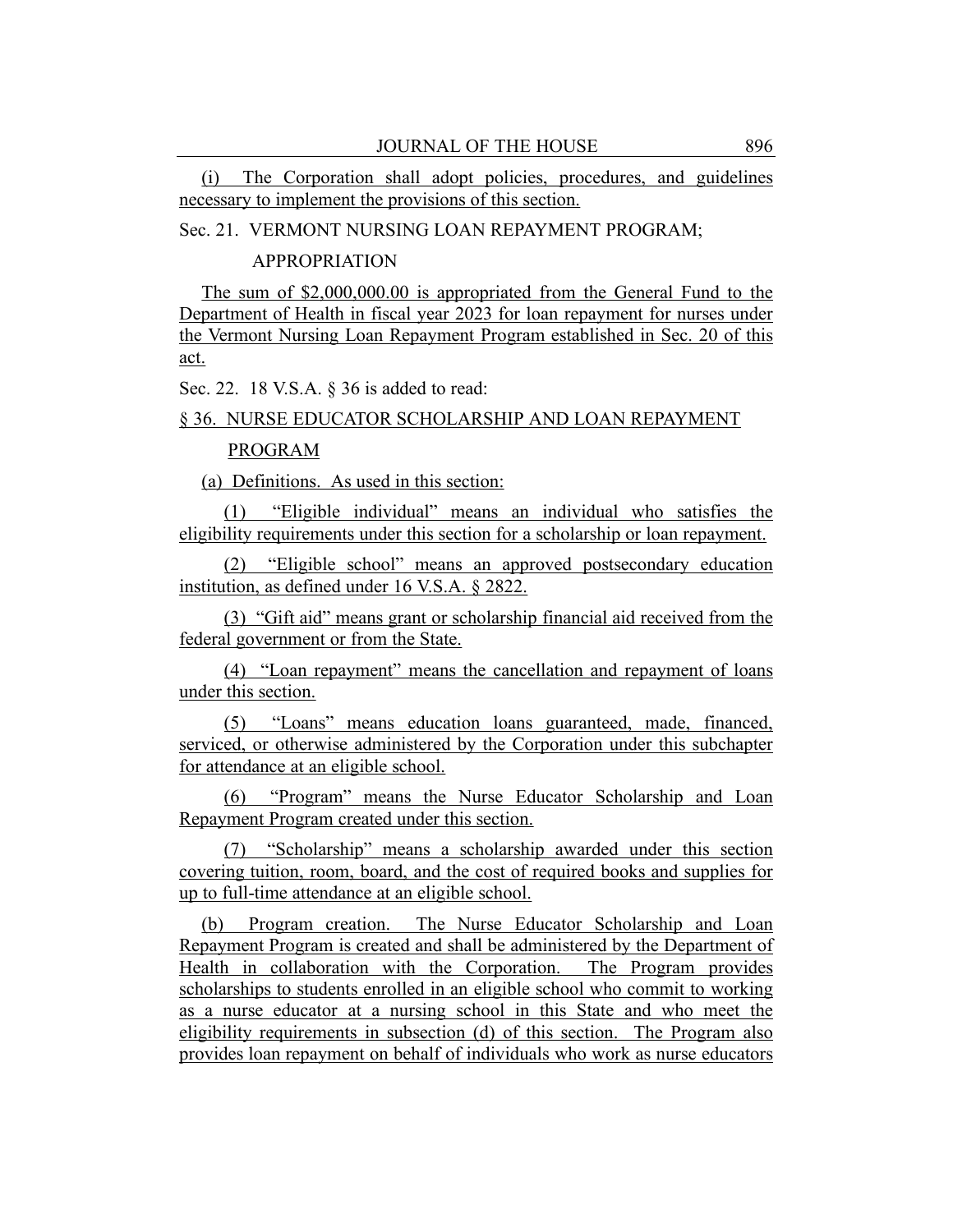at a nursing school in this State and who meet the eligibility requirements in subsection (e) of this section.

(c) The scholarship and loan repayment benefits provided under the Program shall be paid on behalf of the eligible individual by the Corporation, subject to the appropriation of funds by the General Assembly specifically for this purpose.

(d) Eligibility for scholarships. To be eligible for a scholarship under the Program, an individual, whether a resident or nonresident, shall satisfy all of the following requirements:

(1) be enrolled at an eligible school in a program that leads to a graduate degree in nursing;

(2) continually demonstrate satisfactory academic progress by maintaining the minimum grade point average or better or the equivalent as determined by the Corporation if the eligible school does not use grade point averages;

(3) have used any available gift aid;

(4) have executed a contract with the Corporation committing the individual to work as a nurse educator at a nursing school in this State;

(5) have executed a promissory note obligating the individual to repay the individual's scholarship benefit, in whole or in part, if the individual fails to complete the period of service required in subsection (f) of this section; and

(6) have completed the Program's application form, the free application for federal student aid (FAFSA), and the Vermont grant application each academic year of enrollment in accordance with a schedule determined by the Corporation.

(e) Eligibility for loan repayment. To be eligible for loan repayment under the Program, an individual shall satisfy all of the following requirements:

(1) graduated from an eligible school where the individual has, within the past five years, been awarded a graduate degree in nursing;

(2) had the minimum grade point average or better or the equivalent as determined by the Corporation if the eligible school does not use grade point averages from the eligible school;

(3) work as a nurse educator at a nursing school in this State; and

(4) be a resident of Vermont.

(f) Service commitment.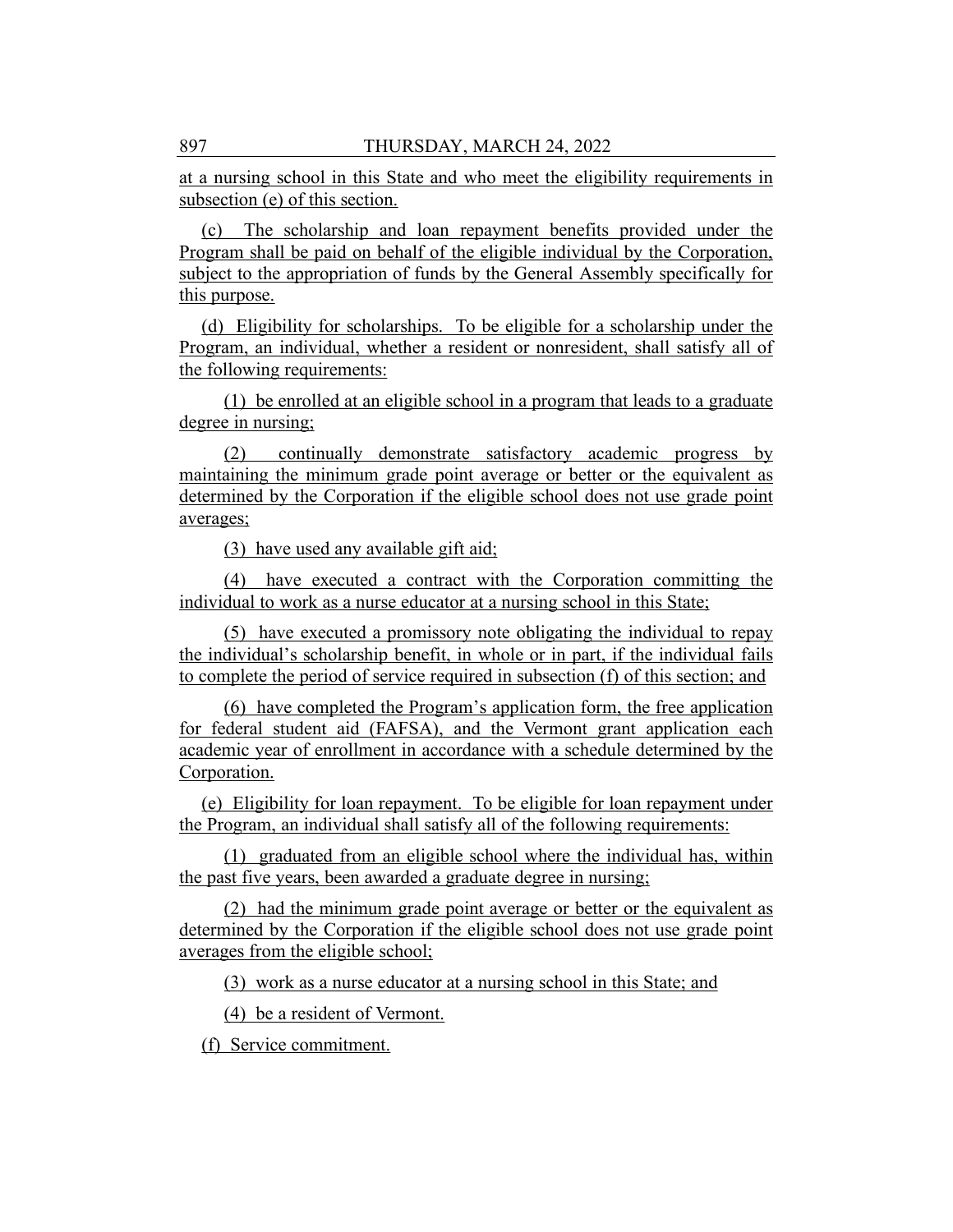(1) Scholarships. For each year of service as a nurse educator at a nursing school in this State, an eligible individual shall be entitled to a full academic year of full scholarship benefit under the Program. If an eligible individual fails to serve as a nurse educator at a nursing school in this State for a period that would entitle the individual to the full scholarship benefit received by the individual, other than for good cause as determined by the Corporation, then the individual shall reimburse the Corporation a pro rata portion of the scholarship paid under the Program pursuant to the terms of the interest-free reimbursement promissory note signed by the individual at the time of entering the Program.

(2) Loan repayment. An eligible individual shall be entitled to an amount of loan cancellation and repayment under this section equal to one year of loans for every for one year of service as a nurse educator at a nursing school in this State.

(g) Adoption of policies, procedures, and guidelines. The Corporation shall adopt policies, procedures, and guidelines necessary to implement the provisions of this section.

# Sec. 23. NURSE EDUCATOR SCHOLARSHIP AND LOAN REPAYMENT

#### PROGRAM; APPROPRIATION

The sum of \$500,000.00 is appropriated from the General Fund to the Department of Health in fiscal year 2023 for scholarships and loan repayment for nurse educators under the Nurse Educator Scholarship and Loan Repayment Program established in Sec. 22 of this act.

# Sec. 24. NURSING SCHOOLS; SIMULATION LAB UPDATE AND EXPANSION; APPROPRIATION

The sum of \$4,000,000.00 is appropriated from the General Fund to the Agency of Human Services in fiscal year 2023 for purposes of providing capital grants to nursing school programs to enable them to renovate or expand their simulation laboratories, or both, in order to enable them to increase student enrollment. The amount of the grant funds shall be divided among the nursing schools in Vermont based on each school's projected nursing student enrollment following completion of the renovation or expansion.

Sec. 25. 18 V.S.A. § 9456 is amended to read:

#### § 9456. BUDGET REVIEW

(a) The Board shall conduct reviews of each hospital's proposed budget based on the information provided pursuant to this subchapter and in accordance with a schedule established by the Board.

(b) In conjunction with budget reviews, the Board shall: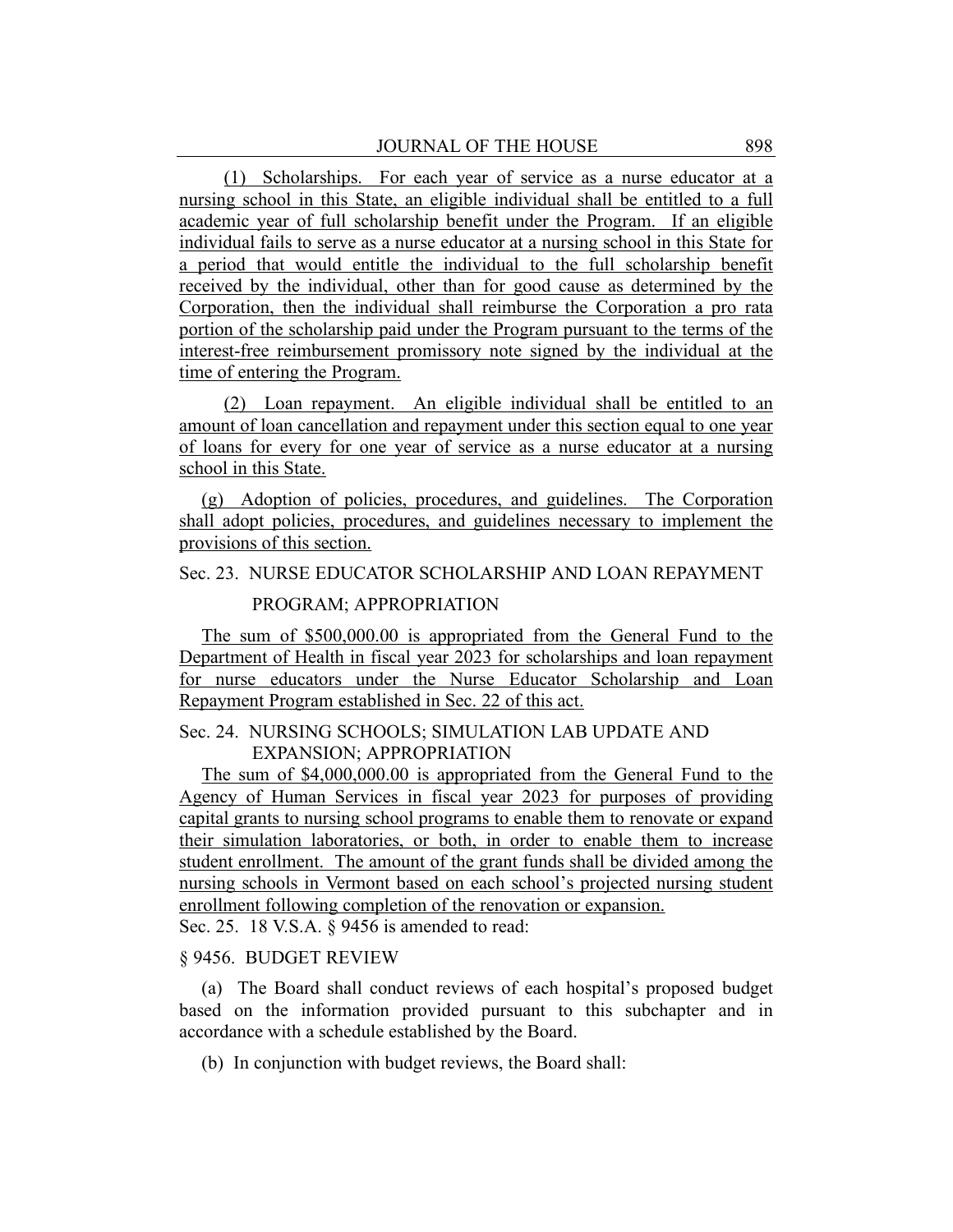#### \* \* \*

(10) require each hospital to provide information on administrative costs, as defined by the Board, including specific information on the amounts spent on marketing and advertising costs; and

(11) require each hospital to create or maintain connectivity to the State's Health Information Exchange Network in accordance with the criteria established by the Vermont Information Technology Leaders, Inc., pursuant to subsection 9352(i) of this title, provided that the Board shall not require a hospital to create a level of connectivity that the State's Exchange is unable to support;

(12) review the hospital's investments in workforce development initiatives, including nursing workforce pipeline collaborations with nursing schools and compensation and other support for nurse preceptors; and

(13) consider the salaries for the hospital's executive and clinical leadership and the hospital's salary spread, including a comparison of median salaries to the medians of northern New England states.

\* \* \*

# Sec. 26. GREEN MOUNTAIN CARE BOARD; FISCAL YEAR 2023

# HOSPITAL BUDGET REVIEW; NURSING WORKFORCE DEVELOPMENT INITIATIVES

For hospital fiscal year 2023, the Green Mountain Care Board may exclude all or a portion of a hospital's investments in nursing workforce development initiatives from any otherwise applicable financial limitations on the hospital's budget or budget growth. Notwithstanding any provision of GMCB Rule 3.202, the Board may modify its hospital budget guidance for hospital fiscal year 2023 as needed to comply with this section.

Sec. 27. DESIGNATED AND SPECIALIZED SERVICE AGENCIES;

# MEDICAID RATE INCREASE; REPORT

(a) Since the 1960s, the State and federal governments have directed the community mental health system to provide care in the community using the least restrictive means for those who would previously have been institutionalized, but never redistributed the money to the community mental health system or fully funded that mandate. The General Assembly is taking the steps set forth in subsections (b) and (c) of this section to address the shortfall.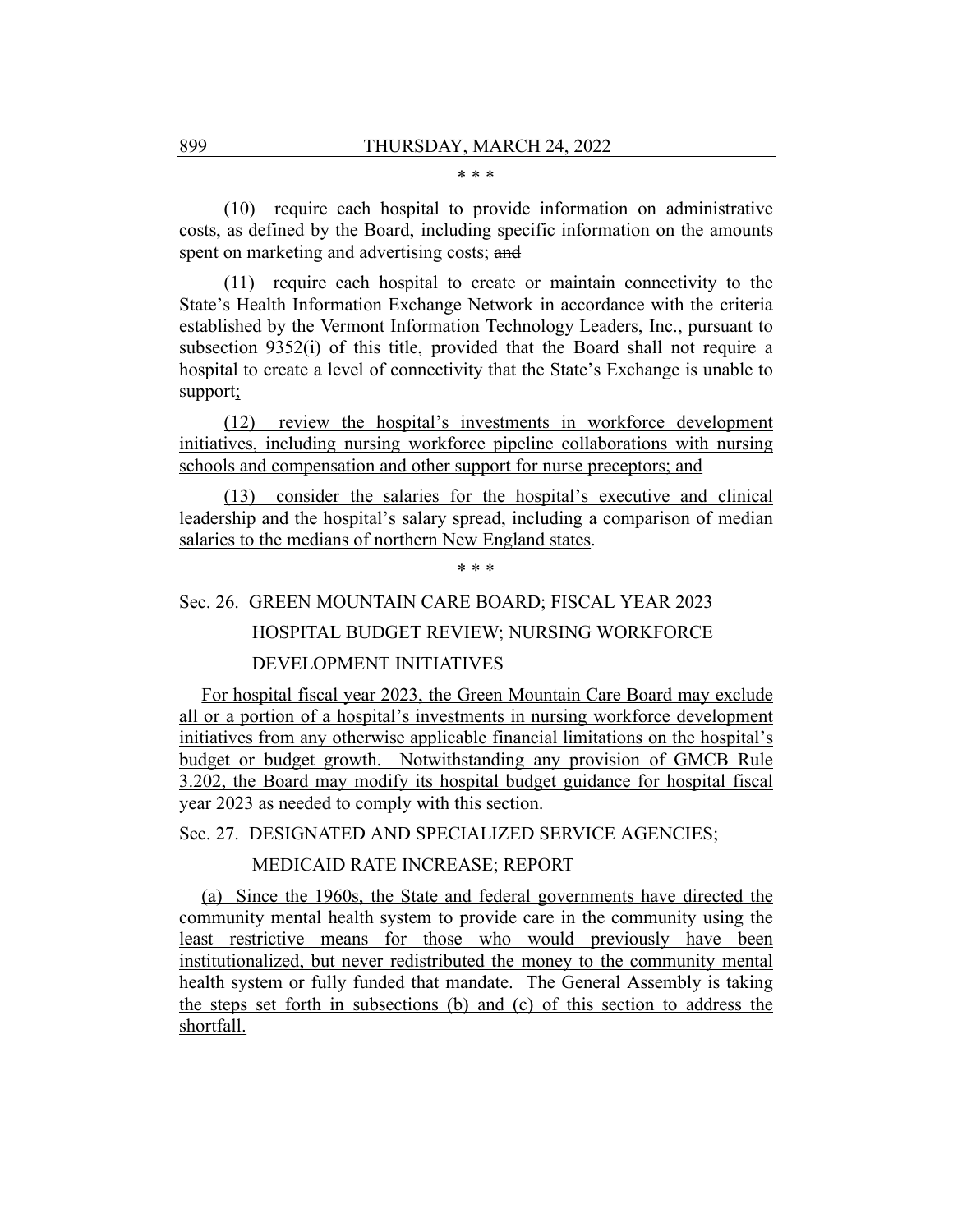(b) In order to increase by 10 percent the Medicaid rates for the mental health and developmental disability services provided by designated and specialized service agencies, the sum of \$41,854,493.00 in Global Commitment dollars is appropriated to the Agency of Human Services in fiscal year 2023.

(c) The Departments of Mental Health and of Disabilities, Aging, and Independent Living, in consultation with representatives of the designated and specialized services agencies, shall report to the House Committees on Health Care, on Human Services, and on Appropriations and the Senate Committees on Health and Welfare and on Appropriations on or before January 15, 2023 with the total amount of funds that would be necessary on an annual basis to increase the salaries for all staff in the community mental health system to the level of equivalent positions in the State workforce, Vermont hospitals, and school settings.

# Sec. 28. AGENCY OF HUMAN SERVICES; DESIGNATED AND

# SPECIALIZED SERVICE AGENCIES; WORKFORCE DEVELOPMENT

(a) The sum of \$6,000,000.00 is appropriated to the Agency of Human Services from the General Fund in fiscal year 2023 to expand the supply of high-quality mental health, substance use disorder treatment, and developmental disability services professionals by distributing funds to the designated and specialized service agencies equitably based on each agency's proportion of full-time- equivalent (FTE) mental health, substance use disorder treatment, and developmental disability services staff to the total number of FTE mental health, substance use disorder treatment, and developmental disability services staff across all designated and specialized service agencies statewide. The designated and specialized service agencies shall use these funds for loan repayment and tuition assistance to promote the recruitment and retention of high-quality mental health, substance use disorder treatment, and developmental disability services professionals available to Vermont residents in need of their services, as set forth in subsection (b) of this section.

(b)(1) Each designated and specialized service agency shall make the funds received pursuant to subsection (a) of this section available to its current and prospective employees as set forth in subdivisions (A) and (B) of this subdivision (1) on a rolling basis in exchange for a one-year service obligation to provide mental health, substance use disorder treatment, or developmental disablity services, or a combination of these, at a designated or specialized service agency in this State. The funds may be used for the following purposes: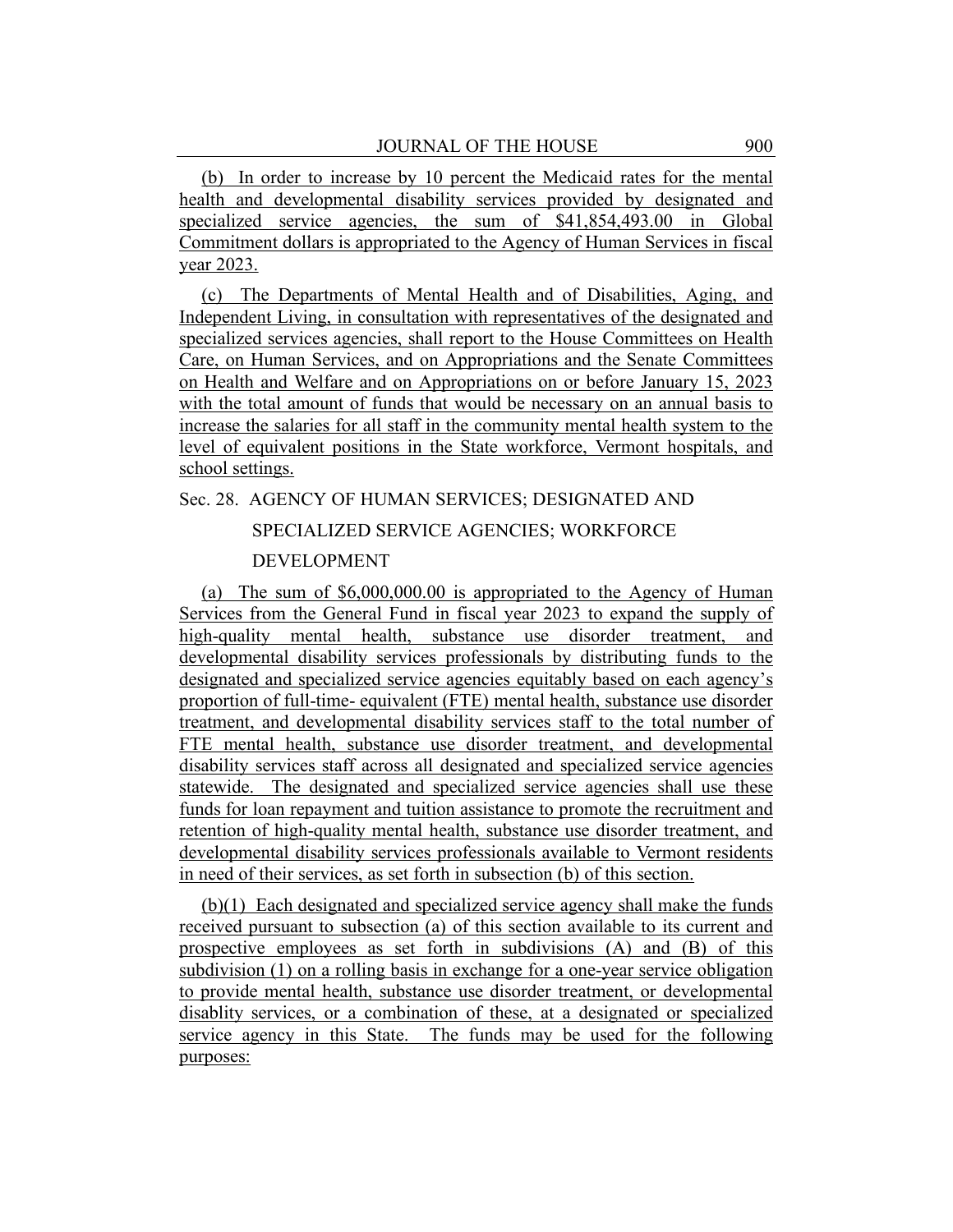(A) loan repayment for master's-level clinicians, bachelor's-level direct service staff, and nurses; and

(B) tuition assistance for individuals pursuing degrees to become master's-level clinicians, bachelor's-level direct service staff, and nurses.

(2) Loan repayment and tuition assistance funds shall be available to the current and prospective employees of designated and specialized service agencies in the form of forgivable loans, with the debt forgiven upon the employee's completion of the required service obligation.

(c) Until the funds have been fully expended, the Agency of Human Services shall report on or before January 15 annually to the House Committees on Appropriations, on Health Care, and on Human Services and the Senate Committees on Appropriations and on Health and Welfare with information on the following:

(1) the specific designated and specialized service agencies that have received funds to date and the programs within each of those agencies in which the financial assistance recipients will deliver services;

(2) the amount of financial assistance funding provided to each recipient;

(3) the specific degrees or certificates toward which the tuition assistance recipients are working and those earned by loan repayment recipients; and

(4) the number of new employees attracted to the designated and specialized service agencies as a result of the financial assistance, their fields of study, and the programs in which they deliver services.

Sec. 29. OFFICE OF PROFESSIONAL REGULATION; BARRIERS TO

MENTAL HEALTH LICENSURE; REPORT

The Office of Professional Regulation shall undertake a systematic review of the licensing processes for mental health and substance use disorder treatment professionals to identify barriers to licensure. On or before January 15, 2023, the Office shall provide its findings and recommendations to address any identified barriers to licensure to the House Committees on Health Care, on Human Services, on Commerce and Economic Development, and on Government Operations and the Senate Committees on Health and Welfare, on Economic Development, Housing and General Affairs, and on Government Operations.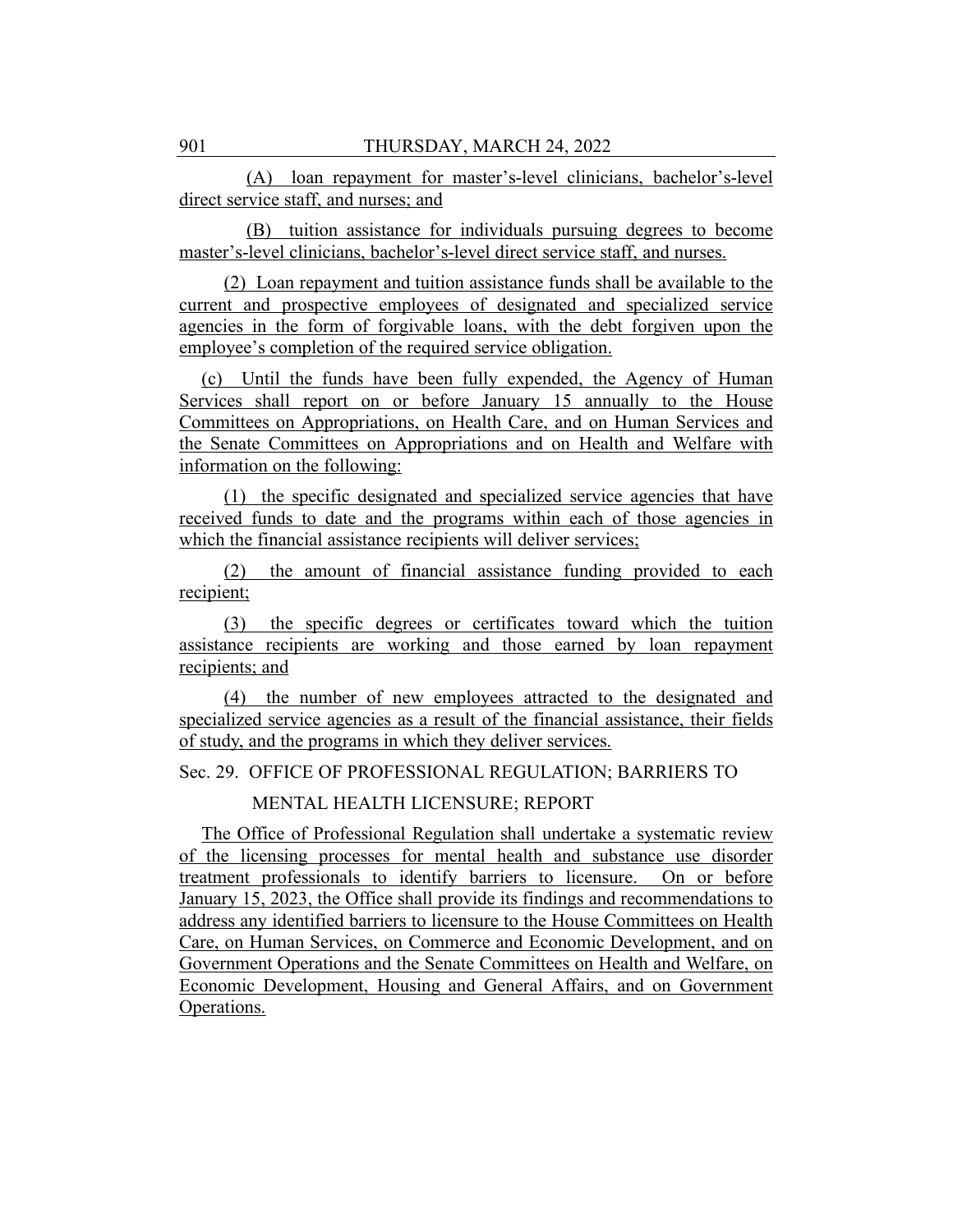# Sec. 30. AGENCY OF HUMAN SERVICES; POSITION; APPROPRIATION

(a) One classified, three-year limited-service Health Care Workforce Coordinator position is created in the Agency of Human Services, Office of Health Care Reform in fiscal year 2023 to support the health care workforce initiatives set forth in this act and in the Health Care Workforce Development Strategic Plan. The Coordinator shall focus on building educational, clinical, and housing partnerships and support structures to increase and improve health care workforce training, recruitment, and retention.

(b) The sum of \$170,000.00 is appropriated from the General Fund to the Agency of Human Services, Office of Health Care Reform in fiscal year 2023 for the Health Care Workforce Coordinator position, of which \$120,000.00 is for personal services and \$50,000.00 is for operating expenses. Sec. 31. DEPARTMENT OF LABOR; HEALTH CARE WORKFORCE

#### DATA HUB; HEALTH RESOURCE ALLOCATION PLAN

The sum of \$2,500,000.00 is appropriated to the Department of Labor from the General Fund in fiscal year 2023 to enable the Department to serve as the State's health care workforce data hub. The Department shall collect health care workforce data and identify and propose solutions to address data gaps, and shall share the data with the Green Mountain Care Board to inform the Board's work in identifying the State's health resources available to meet Vermonters' health care needs and additional resources that may be necessary, as part of the Board's Health Resource Allocation Plan responsibilities pursuant to 18 V.S.A. § 9405. The Department shall use existing statewide information to the extent practicable to avoid imposing administrative burdens on health care providers and to avoid duplication of efforts underway elsewhere in Vermont. The Department shall expand its data collection practices over two years to include all levels of the health care workforce, beginning with the highest-level licensed health care professionals.

Sec. 32. DEPARTMENT OF LABOR; GREEN MOUNTAIN CARE

# BOARD; SUPPLY AND DEMAND MODELING

On or before January 15, 2023, the Department of Labor, in collaboration with the Green Mountain Care Board, shall explore and recommend to the House Committees on Health Care, on Human Services, and on Commerce and Economic Development and the Senate Committees on Health and Welfare and on Economic Development, Housing and General Affairs a process, methodology, and necessary funding amounts to establish and maintain the capacity to perform health care supply and demand modeling based on information in the health care workforce data hub, for use by health care employers, health care educators, and policymakers.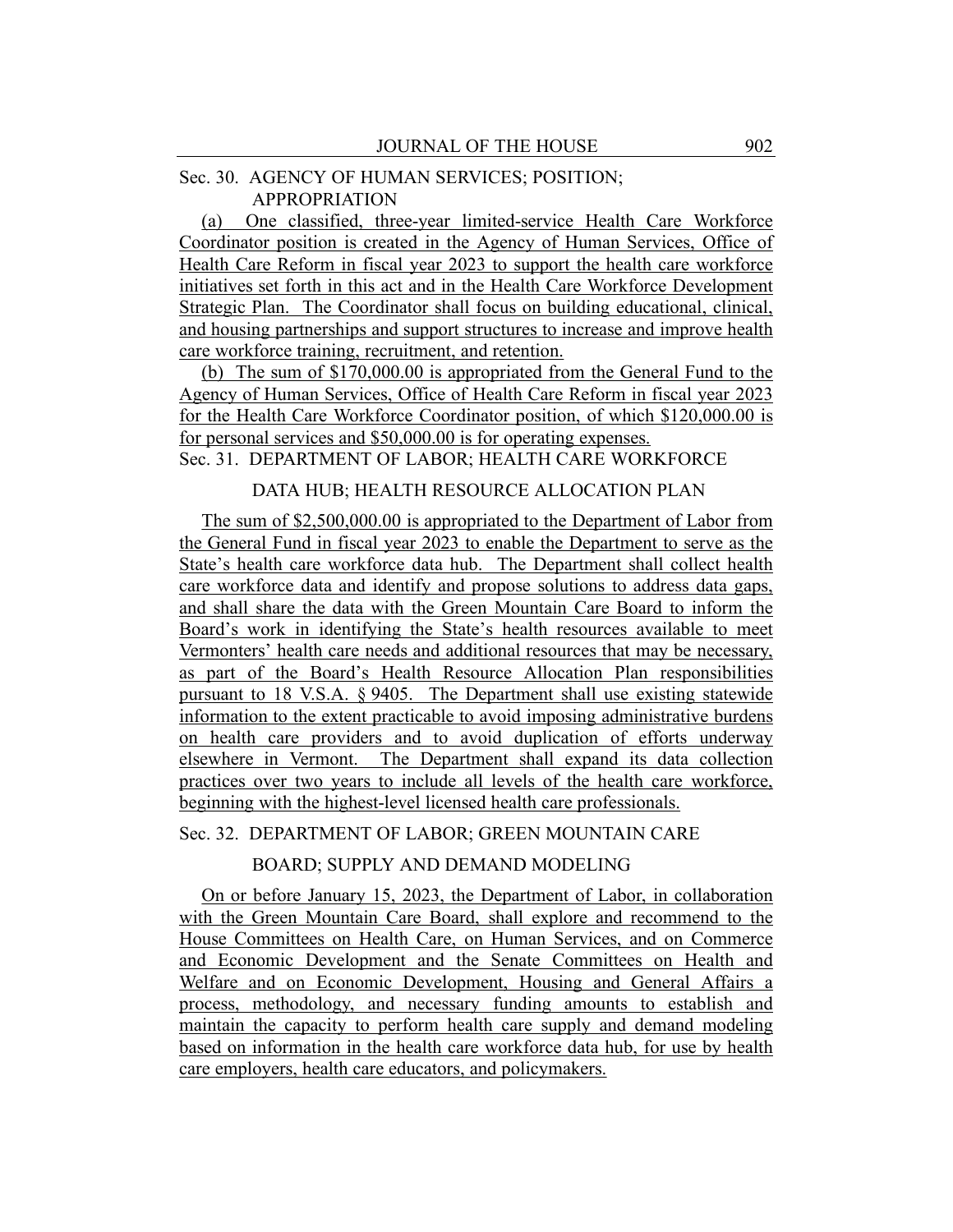#### Sec. 33. DEPARTMENT OF FINANCIAL REGULATION; GREEN

MOUNTAIN CARE BOARD; PRIOR AUTHORIZATIONS;

# ADMINISTRATIVE COST REDUCTION; REPORT

(a) The Department of Financial Regulation shall explore the feasibility of requiring health insurers and their prior authorization vendors to access clinical data from the Vermont Health Information Exchange whenever possible to support prior authorization requests in situations in which a request cannot be automatically approved.

(b) The Department of Financial Regulation shall direct health insurers to provide prior authorization information to the Department in a format required by the Department in order to enable the Department to analyze opportunities to align and streamline prior authorization request processes. The Department shall share its findings and recommendations with the Green Mountain Care Board, and the Department and the Board shall collaborate to provide recommendations to the House Committee on Health Care and the Senate Committees on Health and Welfare and on Finance on or before January 15, 2023 regarding the statutory changes necessary to align and streamline prior authorization processes and requirements across health insurers.

Sec. 34. 33 V.S.A. § 3543 is amended to read:

§ 3543. STUDENT LOAN REPAYMENT ASSISTANCE

(a)(1) There is established a need-based student loan repayment assistance program for the purpose of providing student loan repayment assistance to any individual employed by a regulated, privately operated center-based child care program or family child care home.

(2) An eligible individual shall:

(A) work in a privately operated center-based child care program or in a family child care home that is regulated by the Division for at least an average of 30 hours per week for 48 weeks of the year, except that this minimum time requirement does not apply to an employee of Vermont Head Start to the extent it conflicts with any law or contract provision governing the terms of employment.

(B) receive an annual salary of not more than \$50,000.00; and

(C) have earned an associates or bachelor's degree with a major concentration in early childhood, child and human development, elementary education, special education with a birth to age eight focus, or child and family services within the preceding five years.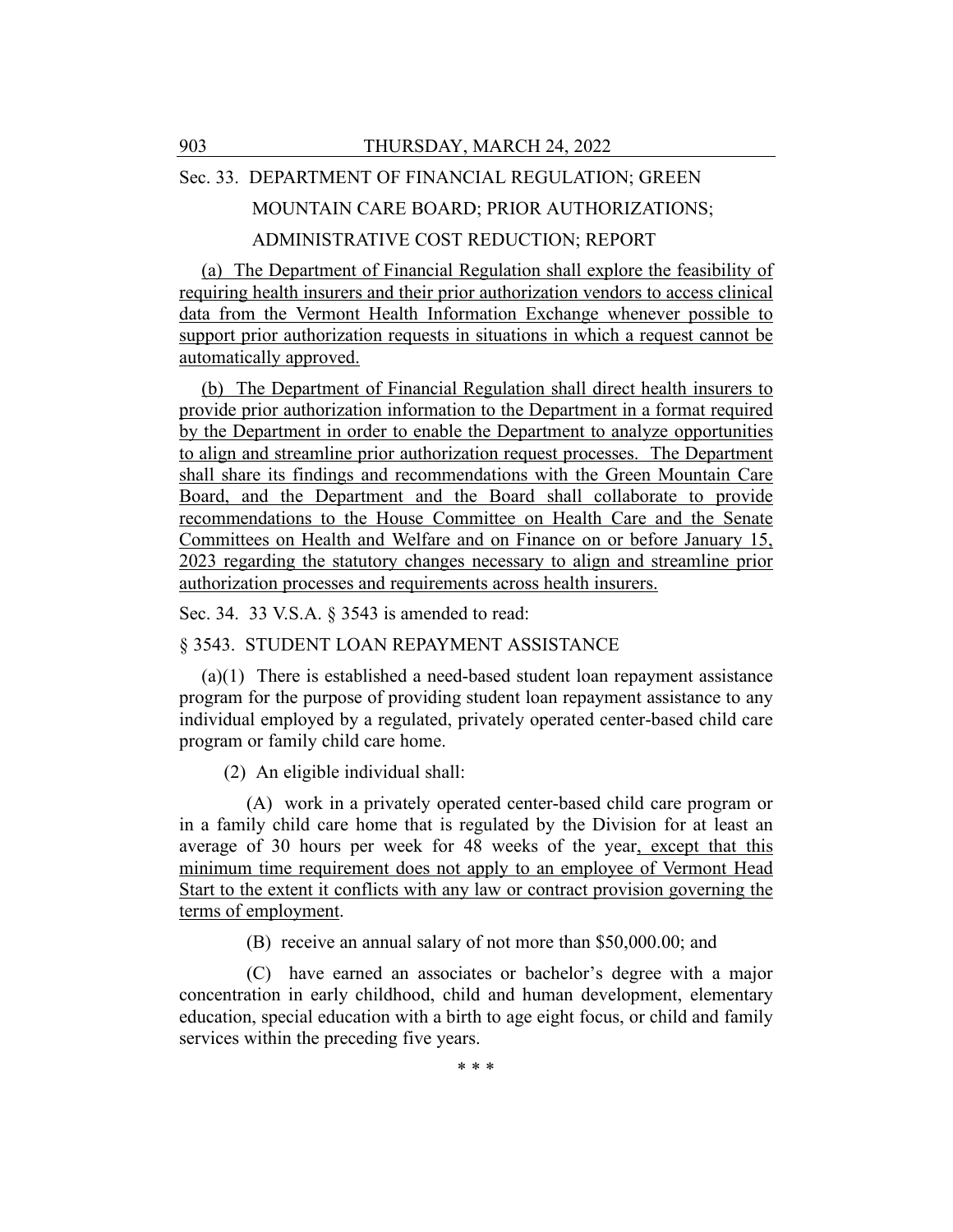#### Sec. 35. PILOT PROGRAM; POSITIONS EMBEDDED WITHIN

# RECOVERY CENTERS

(a)(1) In fiscal year 2023,  $$1,290,000.00$  is appropriated to the Department for Disabilities, Aging, and Independent Living's Division of Vocation Rehabilitation and the Vermont Association of Business Industry and Rehabilitation from the State and Local Fiscal Recovery Fund for the purpose of developing and implementing a two-year pilot program that embeds 15 FTE new positions within 12 recovery centers across the State.

(2) The 15 FTE limited-service positions shall be allocated as follows:

(A) Of the total appropriation, \$540,000.00 total shall be allocated in equal amounts to fund the following 2.5 FTE at each of two geographically diverse recovery centers:

(i) one FTE to serve as an employment counselor within the Division of Vocation Rehabilitation;

(ii) one FTE to serve as an employment consultant within the Vermont Association of Business Industry and Rehabilitation; and

(iii) 0.5 FTE to serve as Employment Assistance Program staff within the Division of Vocation Rehabilitation.

(B) Of the total appropriation, \$75,000.00 shall be allocated in equal amounts to fund one FTE who shall serve as an employment support counselor at each of the 10 remaining recovery centers in the State.

(b) On or before January 1, 2024, the Division of Vocational Rehabilitation, in collaboration with the Vermont Association of Business Industry and Rehabilitation, shall submit a report to the House Committees on Commerce and Economic Development and on Human Services and to the Senate Committees on Economic Development, Housing and General Affairs and on Health and Welfare summarizing the effectiveness of the pilot program, including:

(1) educational attainment and achievement of program recipients;

(2) acquisition of a credential of value pursuant to 10 V.S.A.  $\S$  546;

(3) number of job placements; and

(4) job retention rates.

Sec. 36. ADVANCE VERMONT PUBLIC-PRIVATE PARTNERSHIP

(a) Duties. Advance Vermont shall perform the following duties, in coordination and alignment with State partners, in support of the State's goal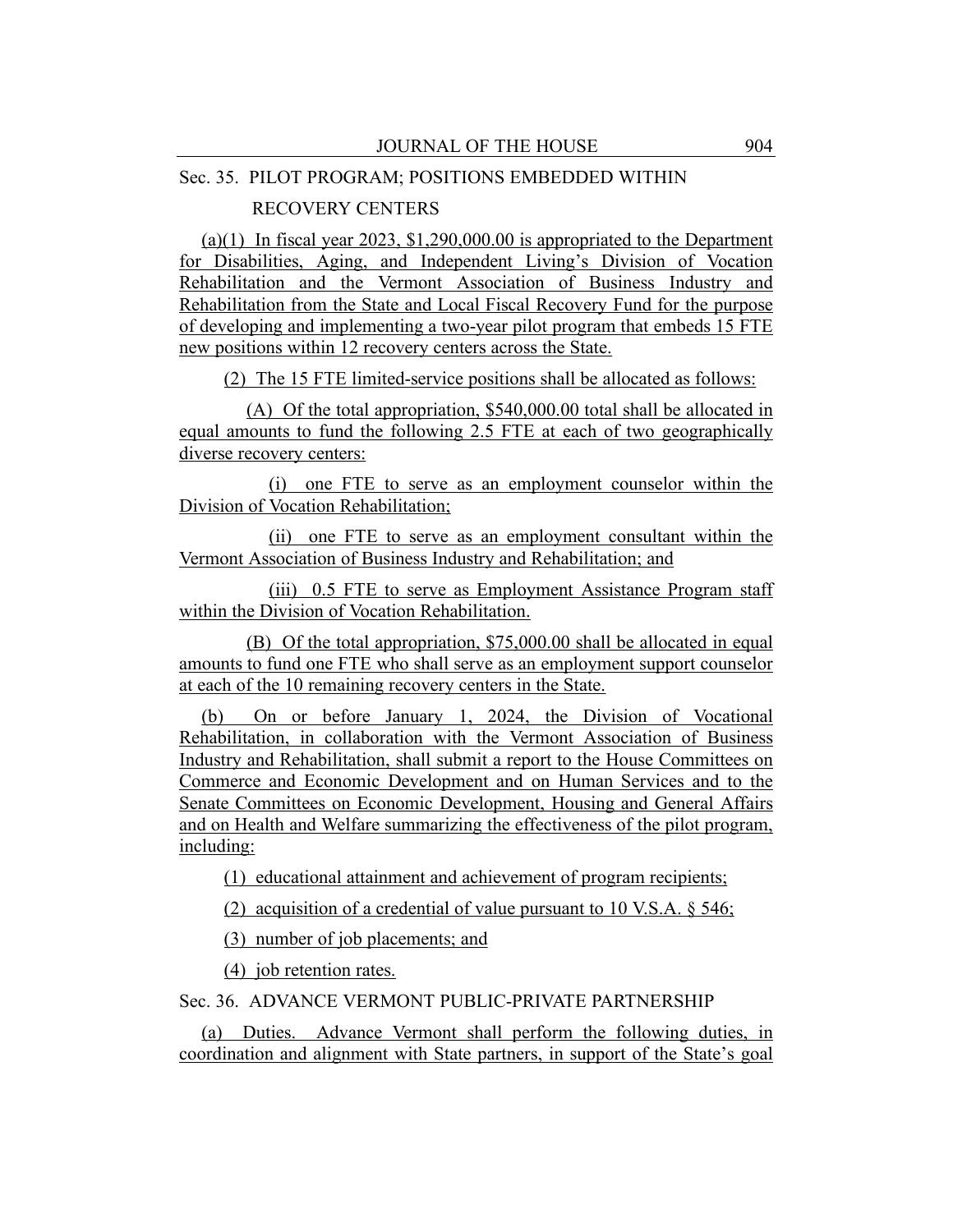articulated in 10 V.S.A. § 546 that 70 percent of working-age Vermonters hold a credential of value by 2025 (Goal):

(1) increase public awareness of the value of postsecondary education and training to help persons of any age make informed decisions about the value of education and training that would further their advancement in educational pathways and pursuit of career goals, through targeted outreach as outlined in subsection (b) of this section;

(2) promote a broad understanding of the public good and value in achieving the State's Goal and of actions stakeholders can take to increase attainment;

(3) assist or coordinate with stakeholders, such as educational, business, governmental, nonprofit, and philanthropic organizations, in activities that seek to align the delivery of high-quality education and training opportunities with career advancement and support the policy priorities outlined in 10 V.S.A. § 546;

(4) collect and display publicly available, nonconfidential information about postsecondary credentials available to Vermonters;

(5) facilitate conversations or provide information about the national best practices in aligning, recognizing, measuring, tracking, and promoting postsecondary credentials of value to the Vermont Department of Labor and Agency of Education when requested;

(6) maintain its web-based resources that provide information about opportunities to obtain a postsecondary credential of value, in coordination with State partners;

(7) support the Vermont Department of Labor and Agency of Education transition or integration of Advance Vermont's web-based resources and collected information referenced in subdivisions (4) and (6) of this subsection into a State-supported system in a coordinated way; and

(8) meet on a quarterly basis with the Vermont Department of Labor and Agency of Education about activities described in this subsection.

(b) Outreach. Advance Vermont may use funds awarded by the State to:

(1) create and distribute public-facing communications and resources related to the duties described in this section; and

(2) offer support to career and education counselors, employment and training counselors, jobseekers and their families, and other stakeholders, consistent with best practice and State policy and programs, to help them better understand the postsecondary education and training landscape.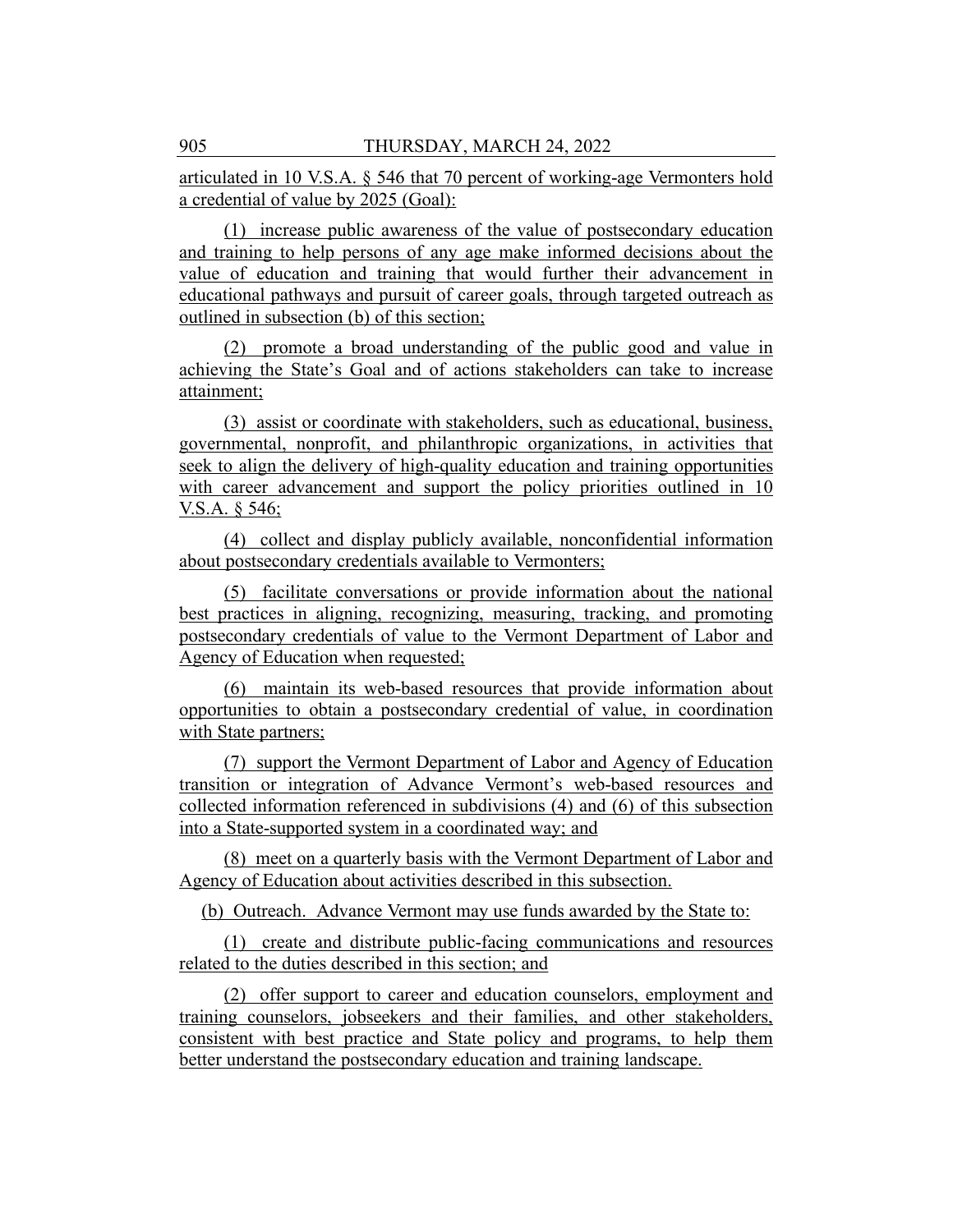(c) Reports. Advance Vermont shall provide written reports to:

(1) the Vermont Department of Labor and Agency of Education about anticipated work and activities using a simplified reporting template jointly developed by Advance Vermont and the State entities on a quarterly basis; and

(2) on or before December 15, 2022, the House and Senate committees of jurisdiction regarding the use of funds, activities performed, and outcomes achieved by Advance Vermont.

(d) Appropriation. The sum of \$350,000.00 is appropriated from the General Fund in fiscal year 2023 to the Vermont Student Assistance Corporation for the purposes of funding the work outlined in this section by Advance Vermont.

Sec. 37. VERMONT SERVE, LEARN, AND EARN PROGRAM;

#### APPROPRIATION

In fiscal year 2023, the amount of \$3,200,000.00 is appropriated from the General Fund to the Department of Forests, Parks and Recreation to be granted to the Vermont Youth Conservation Corps to continue the Vermont Serve, Learn, and Earn Program with other community partners, providing the Corps and its partners with the capital and operating funds necessary to support workforce development goals through creating meaningful paid service and learning opportunities for young adults.

Sec. 38. ADULT EDUCATION AND LITERACY; FINDINGS

The General Assembly finds:

(1) Adult education and literacy services are a key piece of the workforce development system and serve as the entryway into career readiness and workforce development for tens of thousands of our most vulnerable Vermonters, those with low literacy, under-education, or those simply in need of increased skills so that they can succeed.

(2) 36,000 adults in Vermont do not have a high school credential, and tens of thousands more lack the skills to matriculate into and be successful in college, in career training programs, or both. Adult education and literacy providers are the first stop on the path to the transformative opportunities that Vermont is offering for these individuals.

(3) Adult education and literacy services help people build the assets they need to move out of poverty successfully, as well as the confidence to continue to move toward success throughout their lives. Students are supported to identify concrete goals and then break those goals down into steps. Students set goals in the domains of: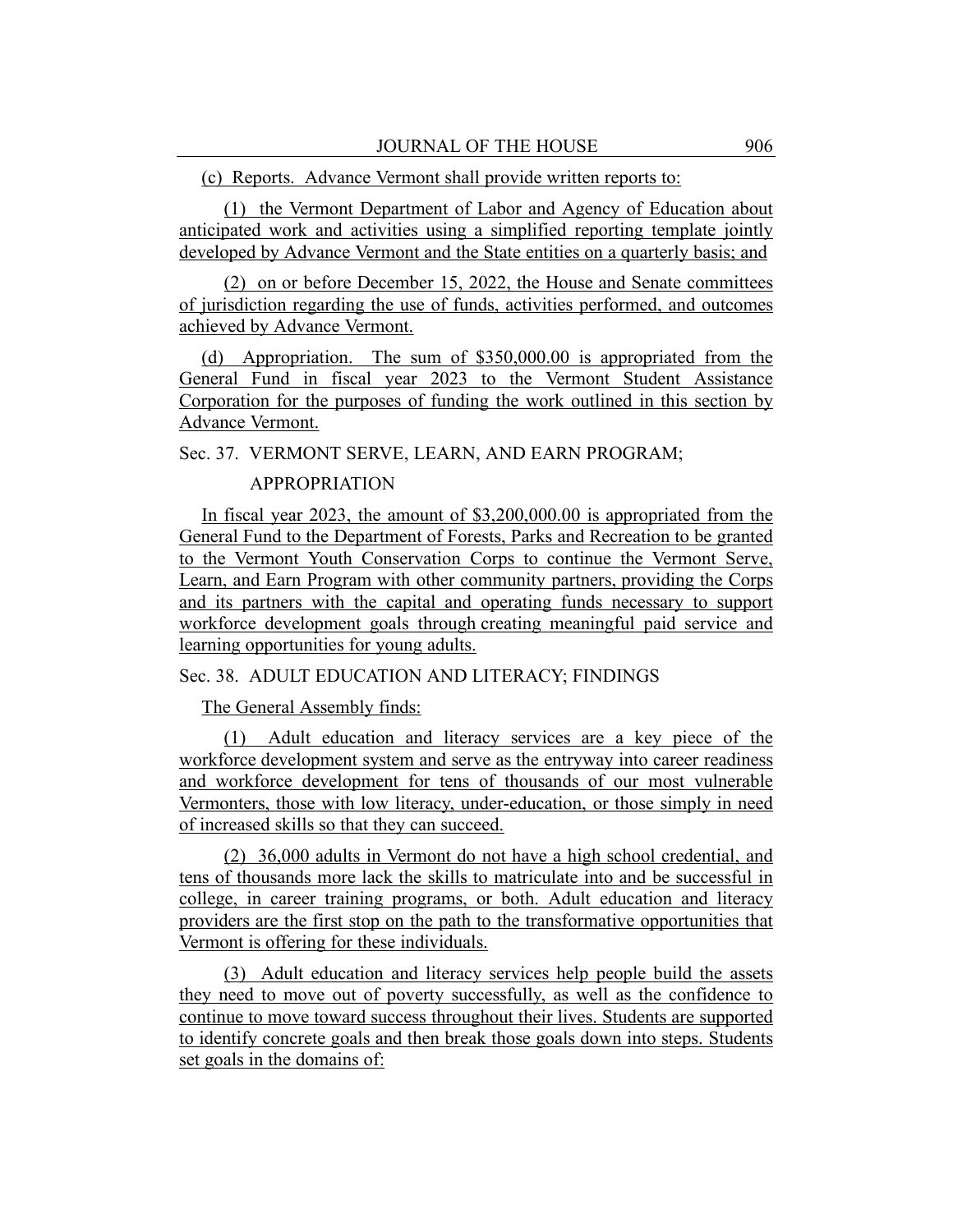(A) family and life;

(B) academics; and

(C) career and college readiness.

Sec. 39. EFFECTIVE DATES

This act shall take effect on July 1, 2022, except that:

(1) Sec. 8a(b)–(c) (Internship Cost Offset Initiative) shall take effect on passage.

(2) Sec. 25 (18 V.S.A. § 9456) shall take effect on January 1, 2023 and shall apply to hospital fiscal years 2024 and after.

**Rep. Till of Jericho**, for the Committee on Ways and Means, recommended that the bill ought to pass when amended as recommended by the Committee on Commerce and Economic Development and when further amended as follows:

First: By striking out Sec. 3, funding and governance structures of career technical education in Vermont, in its entirety and inserting in lieu thereof a new Sec. 3 to read as follows:

Sec. 3. FUNDING AND GOVERNANCE STRUCTURES OF

CAREER TECHNICAL EDUCATION IN VERMONT

(a) There is appropriated to the Joint Fiscal Office for fiscal year 2023 the amount of \$180,000.00 from the General Fund to contract for services to:

(1) complete a systematic examination of the existing funding structures of career technical education (CTE) in Vermont and how these structures impede or promote the State's educational and workforce development goals;

(2) examine CTE governance structures in relationship to those funding structures;

(3) examine the implications of the existing funding and governance structures for kindergarten through grade 12 schools and adult education;

(4) examine the funding and alignment of early college and dual enrollment;

(5) consider the CTE funding and governance structures in other states in relation to Vermont's unique system of funding education; and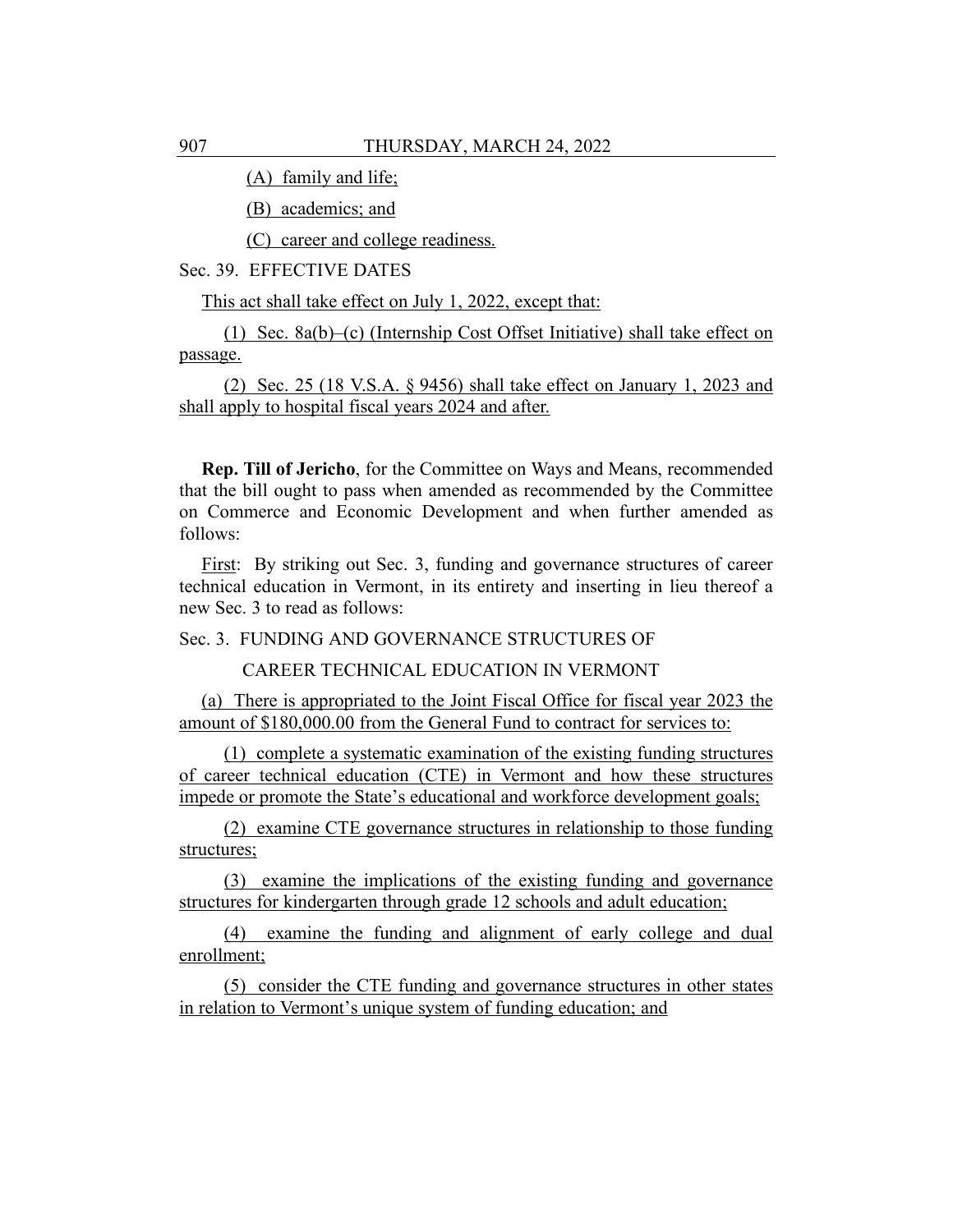(6) identify and prioritize potential new models of CTE funding and governance structures to reduce barriers to enrollment and to improve the quality, duration, impact, and access to CTE statewide.

(b) In performing its work, the contractor shall consult with the consultant and any other stakeholders involved in completing the report on the design, implementation, and costs of an integrated and coherent adult basic education, adult secondary education, and postsecondary career and technical education system pursuant to 2021 Acts and Resolves No. 74, Sec. H.3.

(c)(1) On or before March 1, 2023, the Joint Fiscal Office shall issue a written report to the House and Senate Committees on Education, the House Committee on Commerce and Economic Development, the Senate Committee on Economic Development, Housing and General Affairs, the House Committee on Ways and Means, and the Senate Committee on Finance the work performed pursuant to subsection (a) of this section.

(2) On or before July 1, 2023, the Agency of Education shall develop an implementation plan, including recommended steps to design and implement new funding and governance models, and issue a written report to the House and Senate Committees on Education, the House Committee on Commerce and Economic Development, the Senate Committee on Economic Development, Housing and General Affairs, the House Committee on Ways and Means, and the Senate Committee on Finance describing the results of its work under subsection (a) of this section and making recommendations for legislative action.

Second: By striking out Sec. 20, 18 V.S.A. § 35, in its entirety and inserting in lieu thereof a new Sec. 20 to read as follows:

Sec. 20. 18 V.S.A. § 35 is added to read:

#### § 35. VERMONT NURSING LOAN REPAYMENT PROGRAM

(a) As used in this section:

(1) "Corporation" means the Vermont Student Assistance Corporation established in 16 V.S.A. § 2821.

(2) "Eligible individual" means an individual who satisfies the eligibility requirements for loan repayment under this section.

(3) "Eligible school" means an approved postsecondary education institution, as defined under 16 V.S.A. § 2822.

(4) "Loan repayment" means the cancellation and repayment of loans under this section.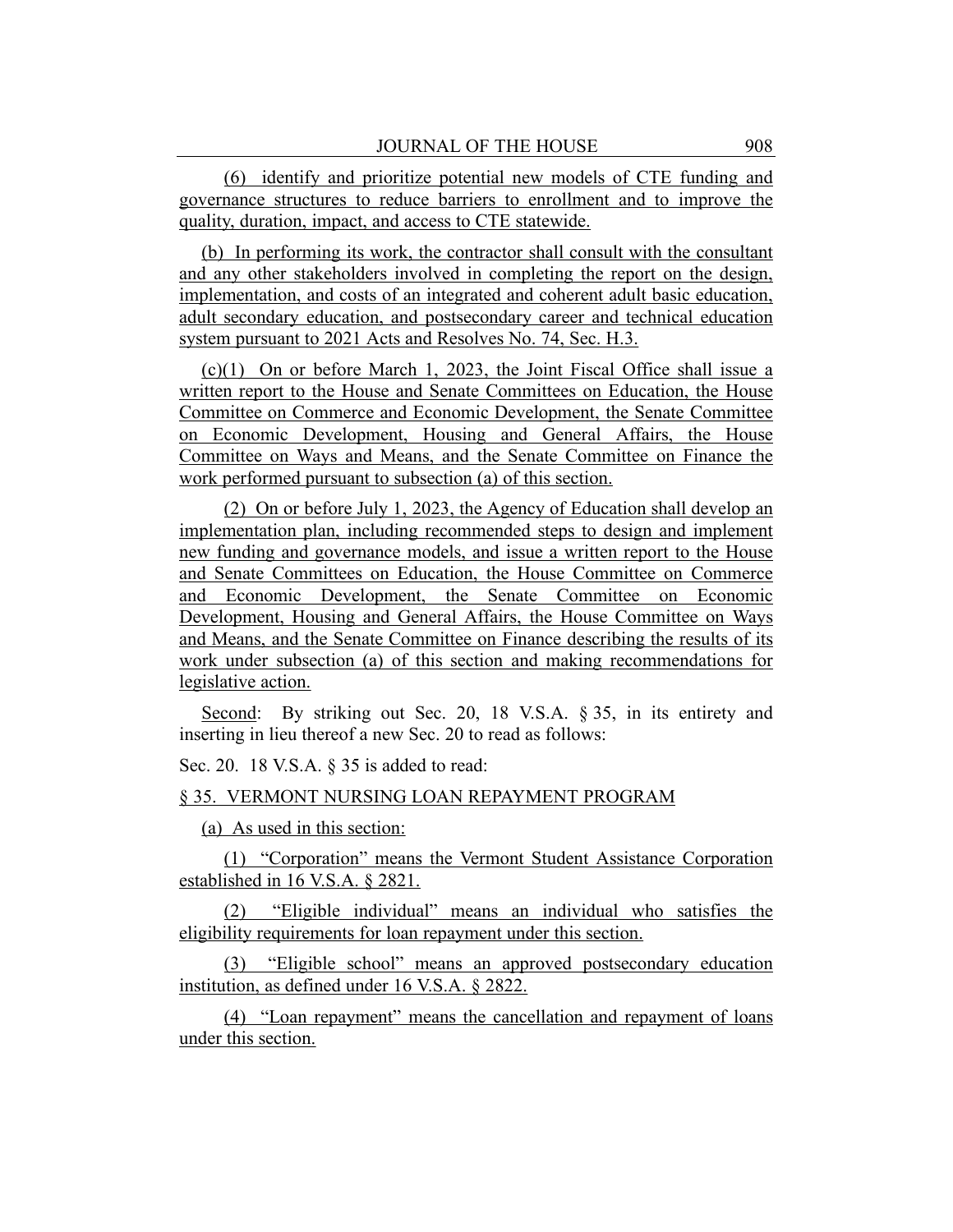(5) "Loans" means education loans guaranteed, made, financed, serviced, or otherwise administered by the Corporation under this subchapter for attendance at an eligible school.

(6) "Program" means the Vermont Nursing and Physician Assistant Loan Repayment Program created under this section.

(b) The Vermont Nursing and Physician Assistant Loan Repayment Program is created and shall be administered by the Department of Health in collaboration with the Corporation. The Program provides loan repayment on behalf of individuals who live and work as a nurse or physician assistant in this State and who meet the eligibility requirements in subsection (e) of this section.

(c) The loan repayment benefits provided under the Program shall be paid on behalf of the eligible individual by the Corporation, subject to the appropriation of funds by the General Assembly specifically for this purpose.

(d) To be eligible for loan repayment under the Program, an individual shall satisfy all of the following requirements:

(1) have graduated from an eligible school where the individual has, within the past five years, been awarded a nursing degree or a degree in physician assistant studies;

(2) had the minimum grade point average or better or the equivalent as determined by the Corporation if the eligible school does not use grade point averages from the eligible school;

(3) work as a nurse or physician assistant in this State; and

(4) be a resident of Vermont.

(f)(1) An eligible individual shall be entitled to an amount of loan cancellation and repayment under this section equal to one year of loans for every for one year of service as a nurse or physician assistant in this State.

(2) The Corporation shall award loan repayments in amounts that are sufficient to attract high-quality candidates while also making a meaningful increase in Vermont's health care professional workforce.

(i) The Corporation shall adopt policies, procedures, and guidelines necessary to implement the provisions of this section.

Third: By striking out Sec. 21, Vermont Nursing Loan Repayment Program; appropriation, in its entirety and inserting in lieu thereof a new Sec. 21 to read as follows: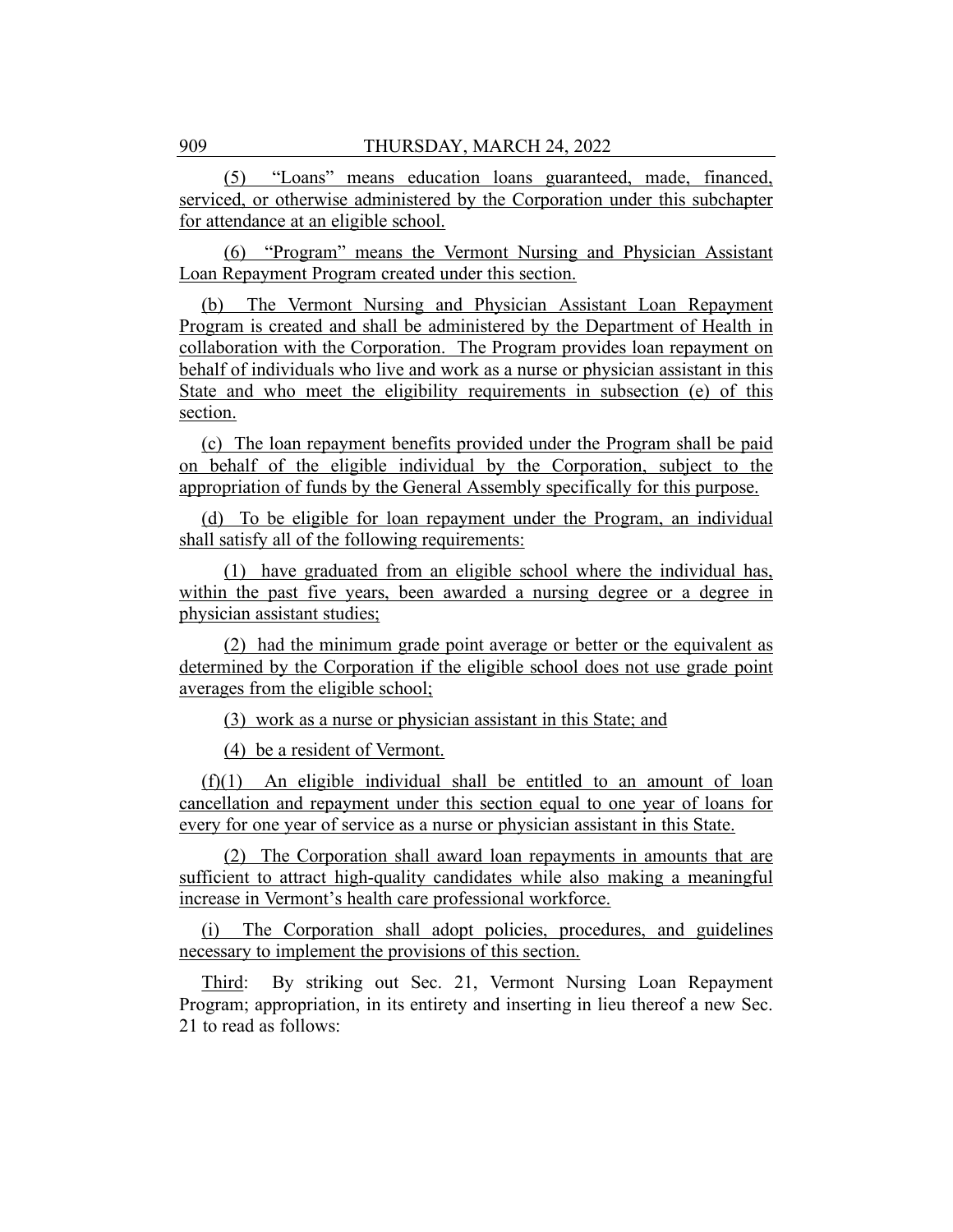#### Sec. 21. VERMONT NURSING LOAN REPAYMENT PROGRAM;

# APPROPRIATION

The sum of \$2,000,000.00 is appropriated from the General Fund to the Department of Health in fiscal year 2023 for loan repayment for nurses and physician assistants under the Vermont Nursing and Physician Assistant Loan Repayment Program established in Sec. 20 of this act.

**Rep. Toleno of Brattleboro**, for the Committee on Appropriations, recommended that the bill ought to pass when amended as recommended by the Committees on Commerce and Economic Development and on Ways and Means and when further amended as follows:

First: By striking out Sec. 1 in its entirety and inserting in lieu thereof a new Sec. 1 to read:

Sec. 1. IMMEDIATE STRATEGIES AND FUNDING FOR EXPANDING

THE LABOR FORCE; INCREASING THE NUMBER OF

PARTICIPANTS AND PARTICIPATION RATES;

#### APPROPRIATIONS

(a) In fiscal year 2023, the following amounts are appropriated from the General Fund to the following recipients for the purposes specified:

(1) \$2,500,000.00 to the University of Vermont Office of Engagement, in consultation with the Vermont Student Assistance Corporation, to administer a statewide forgivable loan program of \$5,000.00 per graduate for recent college graduates across all Vermont higher education institutions who commit to work in Vermont for two years after graduation.

(2) \$387,000.00 to Vermont Technical College to develop a skilled meat cutter training and apprenticeship facility.

(b) In fiscal year 2023, the amount of \$500,000.00 is appropriated from the American Rescue Plan Act (ARPA) – Coronavirus State Fiscal Recovery Funds to the Agency of Human Services to provide grants, which may be administered through a performance-based contract, to refugee- or New American-focused programs working in Vermont to support increased inmigration or retention of recent arrivals.

Second: In Sec. 4 (Investment in the Up-skilling of Private Sector Employers) by striking out "\$500,000.00" and inserting in lieu thereof "\$250,000.00"

Third: By striking out Sec. 5 (Regional Workforce Expansion System) in its entirety and inserting in lieu thereof "[Reserved.]"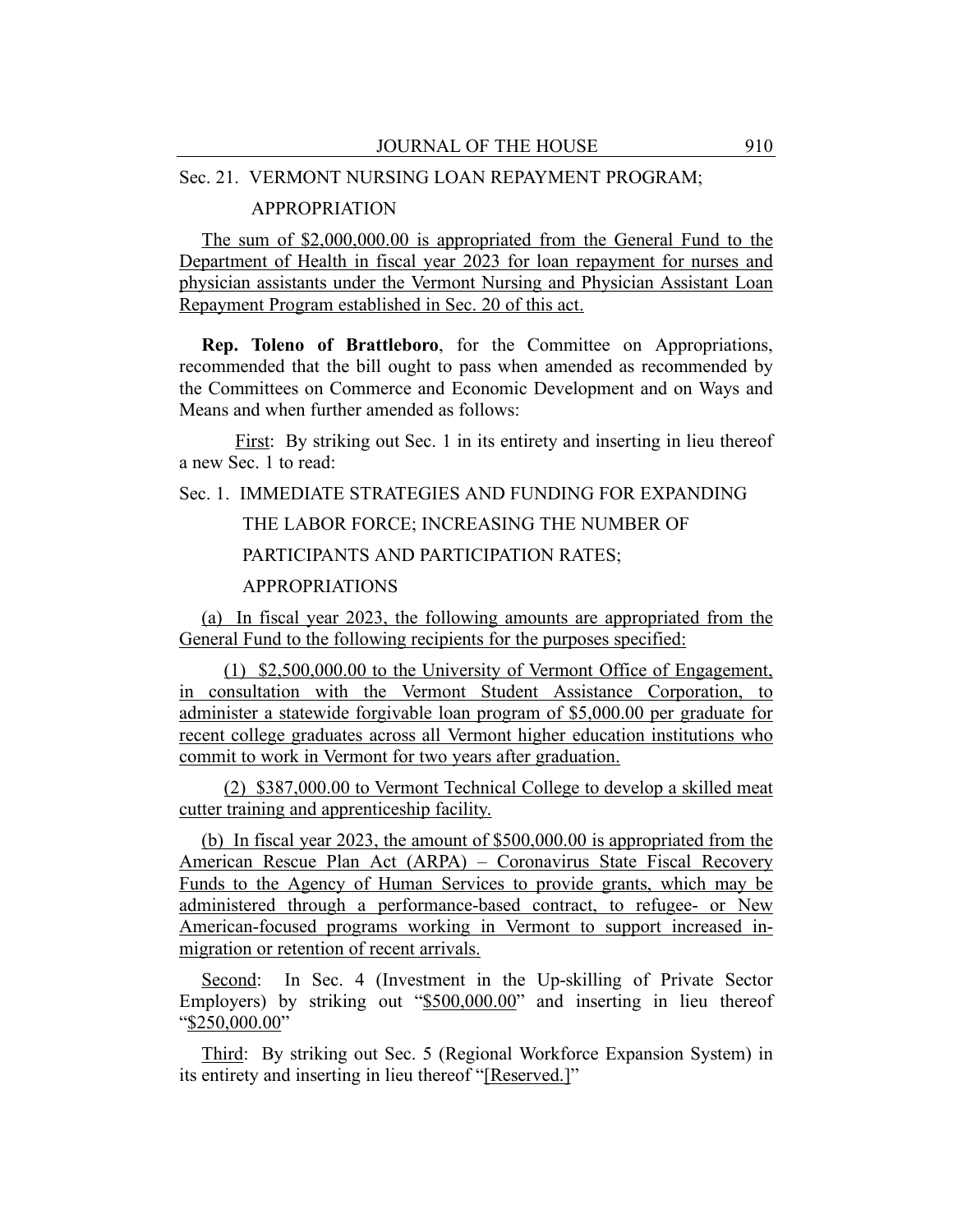Fourth: By inserting a new Sec. 7a to read:

#### Sec. 7a. WORK-BASED LEARNING AND TRAINING PROGRAM;

#### APPROPRIATION

In fiscal year 2023 the amount of \$1,500,000.00 is appropriated from the General Fund to the Department of Labor to implement the Vermont Work-Based Learning and Training Program created in Sec. 8 of this act.

Fifth: In Sec. 8a (Internship Cost Offset Initiative) by striking out "\$3,000,000" and inserting in lieu thereof "\$1,500,000.00"

Sixth: By striking out Sec. 12 (Early Childhood Educator Recruitment) in its entirety and inserting in lieu thereof "[Reserved.]"

Seventh: In Sec. 19 (Vermont Nursing Forgivable Loan Incentive Program) by striking out "\$3,000,000" and inserting in lieu thereof "\$100,000.00"

Eighth: By striking out Sec. 24 (Nursing Schools; Simulation Lab Update) in its entirety and inserting in lieu thereof "[Reserved.]"

Ninth: By striking out Secs. 27 (Designated and Specialized Service Agencies) and 28 (AHS Designated and Specialized Service Agencies) in their entireties and inserting in lieu thereof "[Reserved.]"

Tenth: By striking out Sec. 31 in its entirety and inserting in lieu thereof a new Sec. 31 to read:

#### Sec. 31. AGENCY OF HUMAN SERVICES; HEALTH CARE

#### WORKFORCE DATA CENTER

(a) In fiscal year 2023, the amount of \$1,000,000.00 is appropriated from the American Rescue Plan Act (ARPA) – Coronavirus State Fiscal Recovery Funds to the Office of Health Care Reform in the Agency of Human Services to enable the Agency to establish and operate the statewide Health Care Workforce Data Center. In order to enhance the State's public health data systems, respond to the COVID-19 public health emergency, and improve the State's COVID-19 mitigation and prevention efforts, the Center shall collect health care workforce data, shall collaborate with the Director of Health Care Reform to identify and propose solutions to address data gaps, and shall share the data with the Green Mountain Care Board as appropriate to inform the Board's Health Resource Allocation Plan responsibilities pursuant to 18 V.S.A. § 9405.

(b) The Center shall use existing statewide information to the extent practicable to avoid imposing administrative burdens on health care providers and to avoid duplication of efforts underway elsewhere in Vermont. The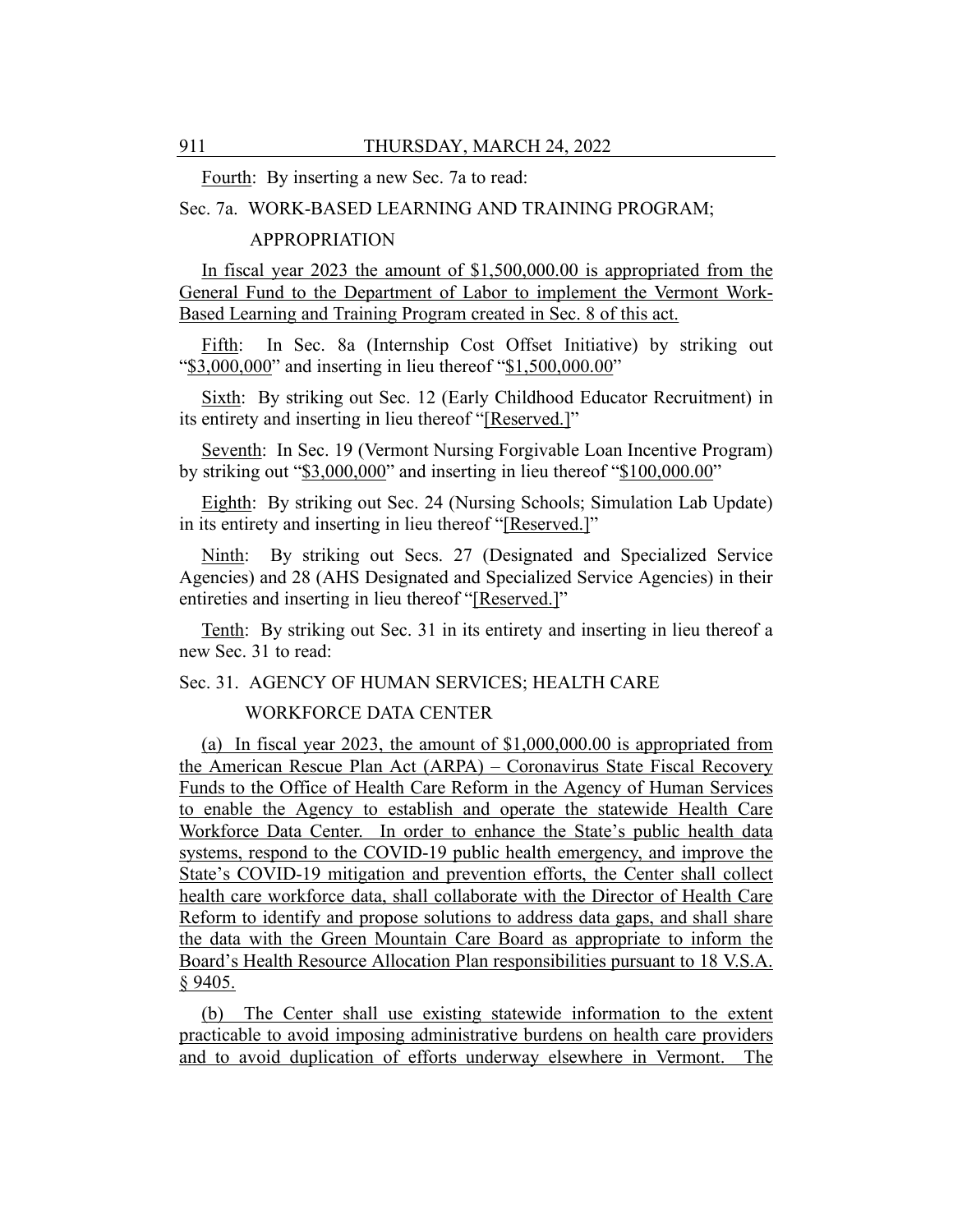Center shall expand its data collection practices over two years to include all levels of the health care workforce, beginning with the highest-level licensed health care professionals.

(c) In order to ensure the Center has access to accurate and timely health care workforce data, the Center:

(1) shall have the cooperation of other State agencies and departments in responding to the Center's requests for information;

(2) may enter into data use agreements with institutions of higher education and other public and private entities, to the extent permitted under State and federal law; and

(3) may collect vacancy and turnover information from health care employers.

(d) One classified, full-time Health Care Workforce Data Center Manager position is created in the Agency of Human Services, Office of Health Care Reform in fiscal year 2023 to manage the Health Care Workforce Data Center created pursuant to this section.

(e) The Agency of Human Services may include proposals for additional funding or data access, or both, for the Center as part of the Agency's fiscal year 2024 budget request.

Eleventh: In Sec. 36 (Advance Vermont Public-Private Partnership), in subsection (d), by striking out "\$350,000.00" and inserting in lieu thereof "150,000.00"

Twelfth: In Sec. 37 (Vermont Serve, Learn, and Earn Program) by striking out "\$3,200,000.00" and inserting in lieu thereof "2,000,000.00"

Thirteenth: By redesignating Sec. 39 (Effective Dates) as Sec. 41 and inserting new Secs. 39 and 40 to read:

Sec. 39. VERMONT FOREST FUTURE STRATEGIC ROADMAP;

#### APPROPRIATIONS

In addition to any other funds appropriated to the Department of Forests, Parks and Recreation, in fiscal year 2023 the amount of \$250,000.00 is appropriated from the General Fund to the Department to enter a two-year contract in fiscal year 2023 for the purpose of contracting for the development of the Vermont Forest Future Strategic Roadmap required by 10 V.S.A. § 2531.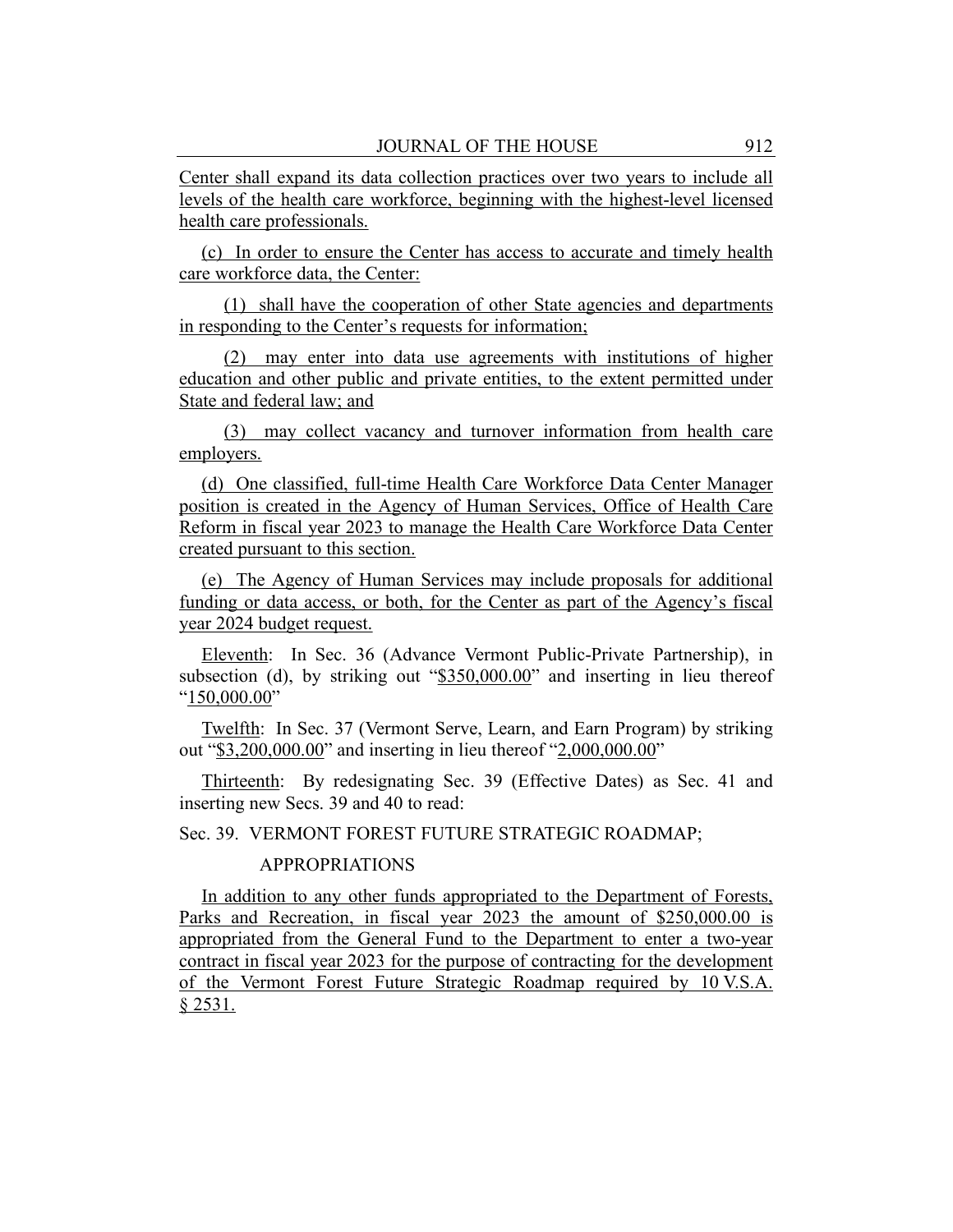Sec. 40. ECONOMIC RECOVERY GRANT PROGRAM; REVERSION

Any amounts remaining in the Economic Recovery Grant Program within the Agency of Commerce and Community Development shall revert to the American Rescue Plan Act (ARPA) – Coronavirus State Fiscal Recovery Funds.

Fourteenth: In Secs. 4, 8a, 9, 14, 15, 16, 21, 23, and 35 by striking out "General Fund" and inserting in lieu thereof "American Rescue Plan Act (ARPA) – Coronavirus State Fiscal Recovery Funds"

The bill, having appeared on the Notice Calendar, was taken up, and read the second time.

Thereafter, **Reps. Kimbell of Woodstock, Marcotte of Coventry, Dickinson of St. Albans Town, Jerome of Brandon, Kascenska of Burke, Kitzmiller of Montpelier, Laroche of Franklin, Mulvaney-Stanak of Burlington, Nicoll of Ludlow, Nigro of Bennington, and White of Bethel** moved to substitute an amendment for the report of the Committee on Appropriations by recommending that the report of the Committee on Commerce and Economic Development be amended by striking out all after the enacting clause and inserting in lieu thereof the following:

Sec. 1. IMMEDIATE STRATEGIES AND FUNDING FOR EXPANDING

THE LABOR FORCE; INCREASING THE NUMBER OF

PARTICIPANTS AND PARTICIPATION RATES;

#### APPROPRIATIONS

(a) In fiscal year 2023, the following amounts are appropriated from the General Fund to the following recipients for the purposes specified:

(1) \$2,500,000.00 to the University of Vermont Office of Engagement, in consultation with the Vermont Student Assistance Corporation, to administer a statewide forgivable loan program of \$5,000.00 per graduate for recent college graduates across all Vermont higher education institutions who commit to work in Vermont for two years after graduation.

(2) \$387,000.00 to Vermont Technical College to develop a skilled meat cutter training and apprenticeship facility.

(b) In fiscal year 2023, the amount of \$500,000.00 is appropriated from the American Rescue Plan Act (ARPA) – Coronavirus State Fiscal Recovery Funds to the Agency of Human Services to provide grants, which may be administered through a performance-based contract, to refugee- or New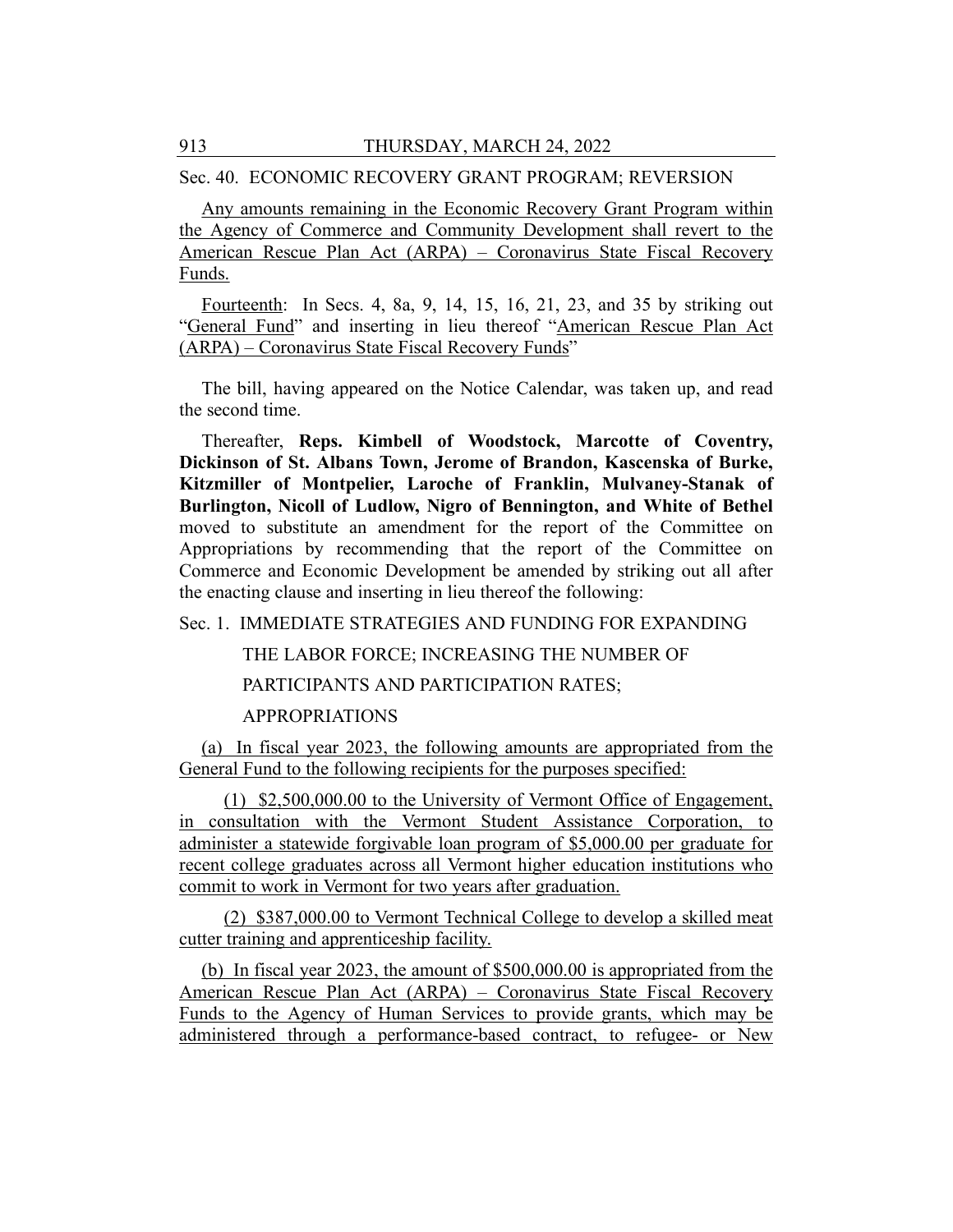American-focused programs working in Vermont to support increased inmigration or retention of recent arrivals.

#### Sec. 2. CTE FUNDING AND GOVERNANCE; FINDINGS

(a) Vermont's career and technical education (CTE) system is critical to ensuring that all Vermonters have access to the high-quality resources they need to explore a wide variety of career pathways, earn a postsecondary credential of value, and establish a productive career.

(b) CTE is a vital component of our educational system, supporting and delivering on the goals established by the General Assembly in 2013 Acts and Resolves No. 77 (flexible pathways), 2018 Acts and Resolves No. 189 (workforce development), and in achieving our attainment goal, which is that 70 percent of working-age Vermonters have a credential of value by 2025 (10 V.S.A. § 546).

(c) CTE is also an equity lever, providing every student access to critical workforce training, postsecondary coursework, and the real-world skills and networks that prepare our youth to continue to earn and learn during and after high school.

(d) As of the fall semester of the 2021–2022 school year, students were enrolling in CTE programs at a higher rate than at the beginning of the pandemic, increasing from 4,160 to 4,565. In the 2020–2021 school year, Vermont's CTE system awarded Tier II credentials of value to 459 students.

(e) Since 2015, through legislative initiatives such as 2015 Acts and Resolves No. 51, 2017 Acts and Resolves No. 69, 2018 Acts and Resolves No. 189, 2019 Acts and Resolves No. 80, and most recently 2021 Acts and Resolves No. 74, the General Assembly and other stakeholders in education and in State government have been working to identify, understand, and resolve long-standing concerns related to the functioning of the CTE system.

(f) In 2018, the Agency of Education embarked on a collaborative process that included students, legislators, and communities across the State to develop a strategic vision and aspirational goals to help guide the transformation of the CTE system.

(g) The State Board of Education adopted the Agency of Education's vision and goals for CTE that "all Vermont learners attain their postsecondary goals by having access to career and technical education systems that are equitable, efficient, integrated and collaborative."

(h) 2018 Acts and Resolves No. 189 committed Vermont to a redesign of its workforce development and training system, including the approval of up to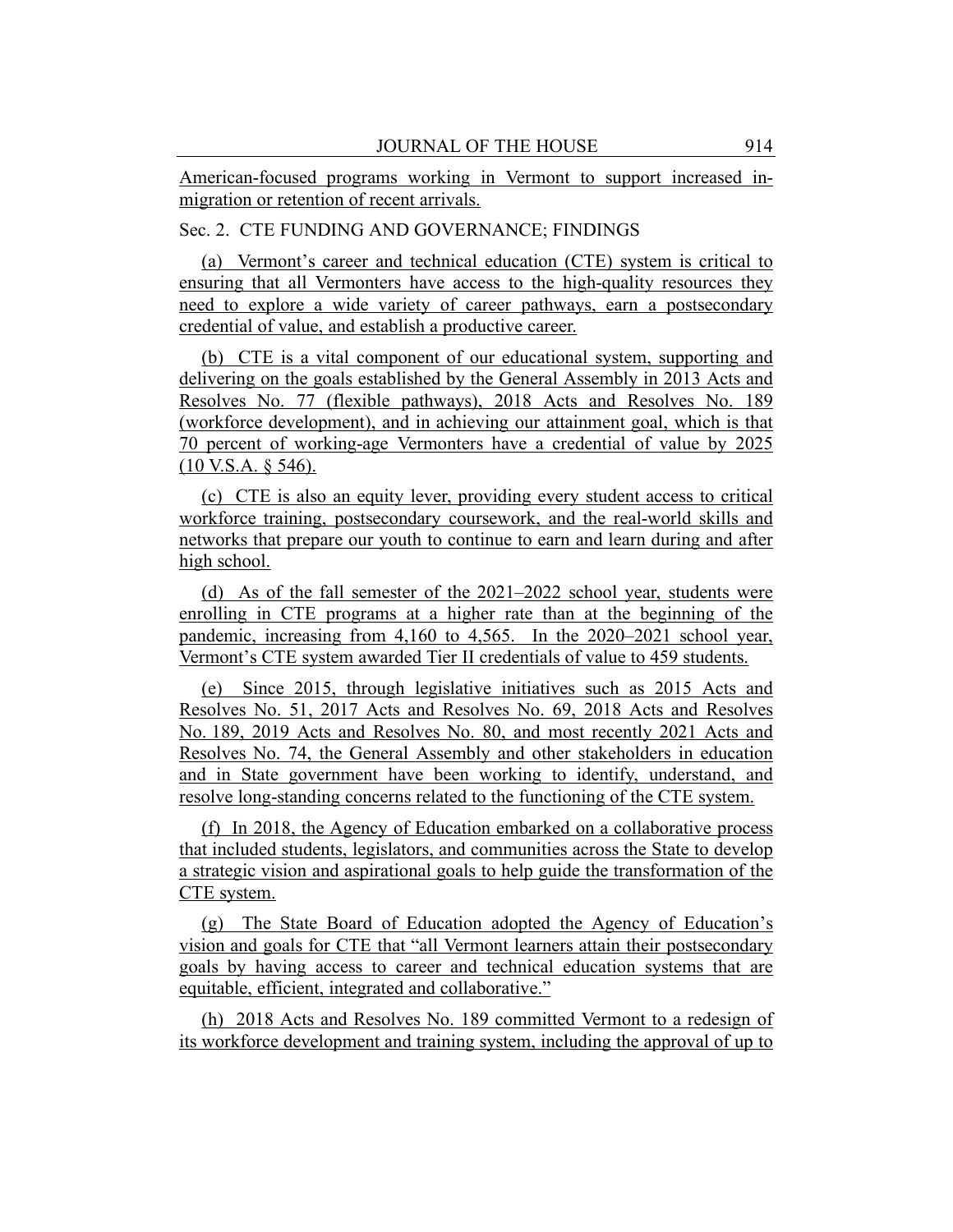four pilot sites or projects to examine the way our CTE system is funded and governed.

(i) In a report dated June 14, 2021, the Agency of Education reported on its progress, which was interrupted by the COVID-19 pandemic. The report presented possible alternatives to our current funding structure, which is widely seen as a barrier to enrollment. However, these alternatives were based on an examination of only the CTE school district funding model and did not include the study of governance models. The report recommended completing this study of CTE funding and governance models to propose actionable implementation steps for the State.

(j) The Agency of Education's State plan for federal Perkins funds is aligned to the vision and goals created through collaborative processes that included a public comment period. Processes required in the federal legislation like the biennial Comprehensive Local Needs Assessment will strengthen the role of CTE in each region and help to focus the use of limited federal funds to improve the system.

#### Sec. 3. FUNDING AND GOVERNANCE STRUCTURES OF

#### CAREER TECHNICAL EDUCATION IN VERMONT

(a) There is appropriated to the Joint Fiscal Office for fiscal year 2023 the amount of \$180,000.00 from the General Fund to contract for services to:

(1) complete a systematic examination of the existing funding structures of career technical education (CTE) in Vermont and how these structures impede or promote the State's educational and workforce development goals;

(2) examine CTE governance structures in relationship to those funding structures;

(3) examine the implications of the existing funding and governance structures for kindergarten through grade 12 schools and adult education;

(4) examine the funding and alignment of early college and dual enrollment;

(5) consider the CTE funding and governance structures in other states in relation to Vermont's unique system of funding education; and

(6) identify and prioritize potential new models of CTE funding and governance structures to reduce barriers to enrollment and to improve the quality, duration, impact, and access to CTE statewide.

(b) In performing its work, the contractor shall consult with the consultant and any other stakeholders involved in completing the report on the design, implementation, and costs of an integrated and coherent adult basic education,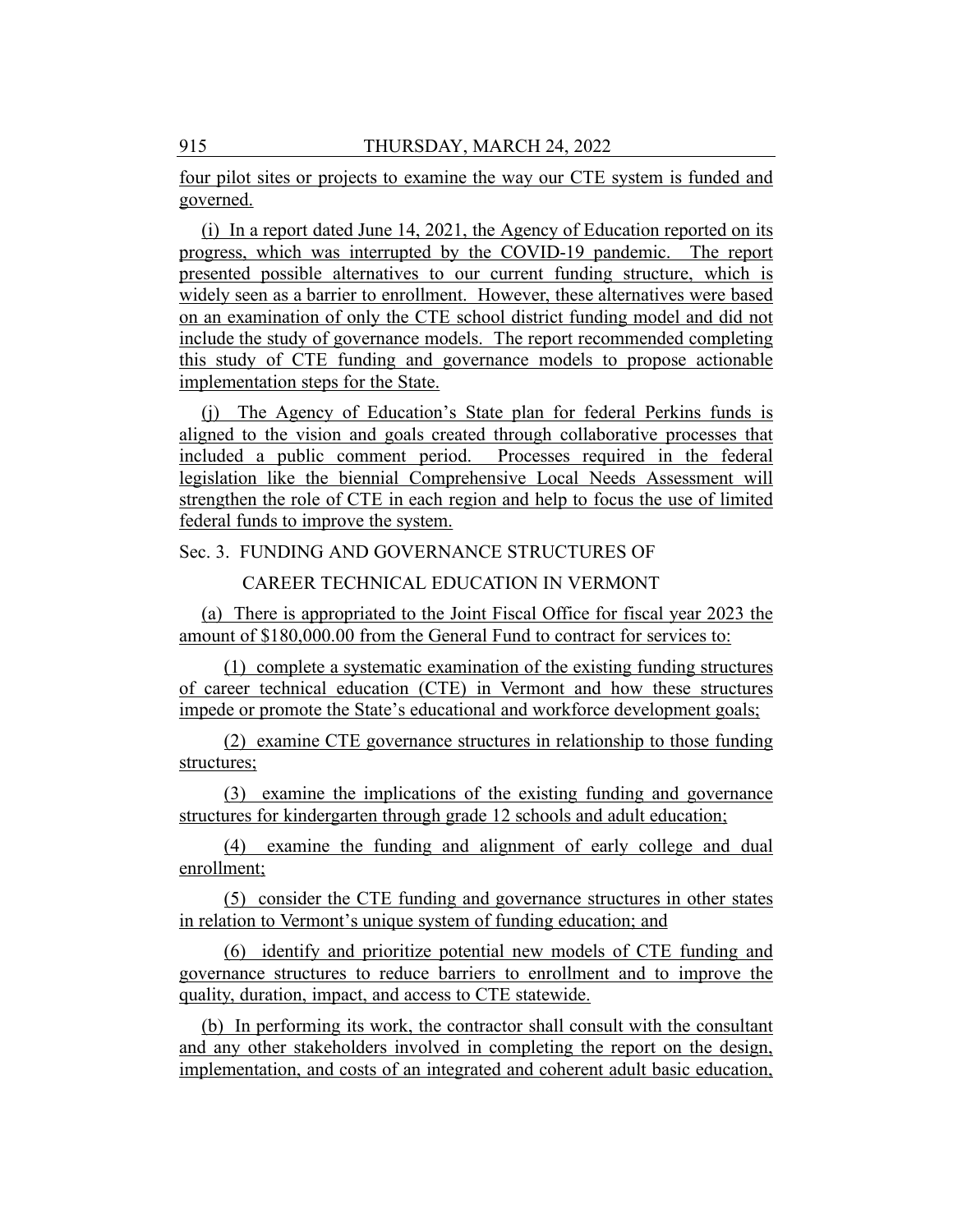adult secondary education, and postsecondary career and technical education system pursuant to 2021 Acts and Resolves No. 74, Sec. H.3.

(c) On or before March 1, 2023, the Joint Fiscal Office shall issue a written report to the House and Senate Committees on Education, the House Committee on Commerce and Economic Development, the Senate Committee on Economic Development, Housing and General Affairs, the House Committee on Ways and Means, and the Senate Committee on Finance on the work performed pursuant to subsection (a) of this section.

(d)(1) The Agency of Education shall consider the work performed and report issued pursuant to subsection (c) of this section and shall develop an implementation plan, including recommended steps to design and implement new funding and governance models.

(2) On or before July 1, 2023, the Agency shall issue a written report to the House and Senate Committees on Education, the House Committee on Commerce and Economic Development, the Senate Committee on Economic Development, Housing and General Affairs, the House Committee on Ways and Means, and the Senate Committee on Finance that describes the results of its work under this subsection and the implementation plan and makes recommendations for legislative action.

Sec. 4. INVESTMENT IN THE UP-SKILLING OF PRIVATE SECTOR

EMPLOYERS TO SUPPORT THE EVOLUTION OF BUSINESS

AND ORGANIZATIONAL MODELS; APPROPRIATIONS

In fiscal year 2023, the amount of \$250,000.00 is appropriated from the General Fund to the Agency of Commerce and Community Development for a performance-based contract to provide statewide delivery of business coaching and other forms of training to BIPOC business owners, networking and special convenings, and career fairs, workshops and paid internships, career guidance, and other support for BIPOC workers across the State.

Sec. 5. REGIONAL WORKFORCE EXPANSION SYSTEM

(a) Findings. The General Assembly finds:

(1) Vermont is experiencing an acute labor shortage in 2022.

(2) According to the Employment and Labor Marketing Information Division of the Vermont Department of Labor:

(A) There are approximately 28,000 job openings in Vermont as of December 2021.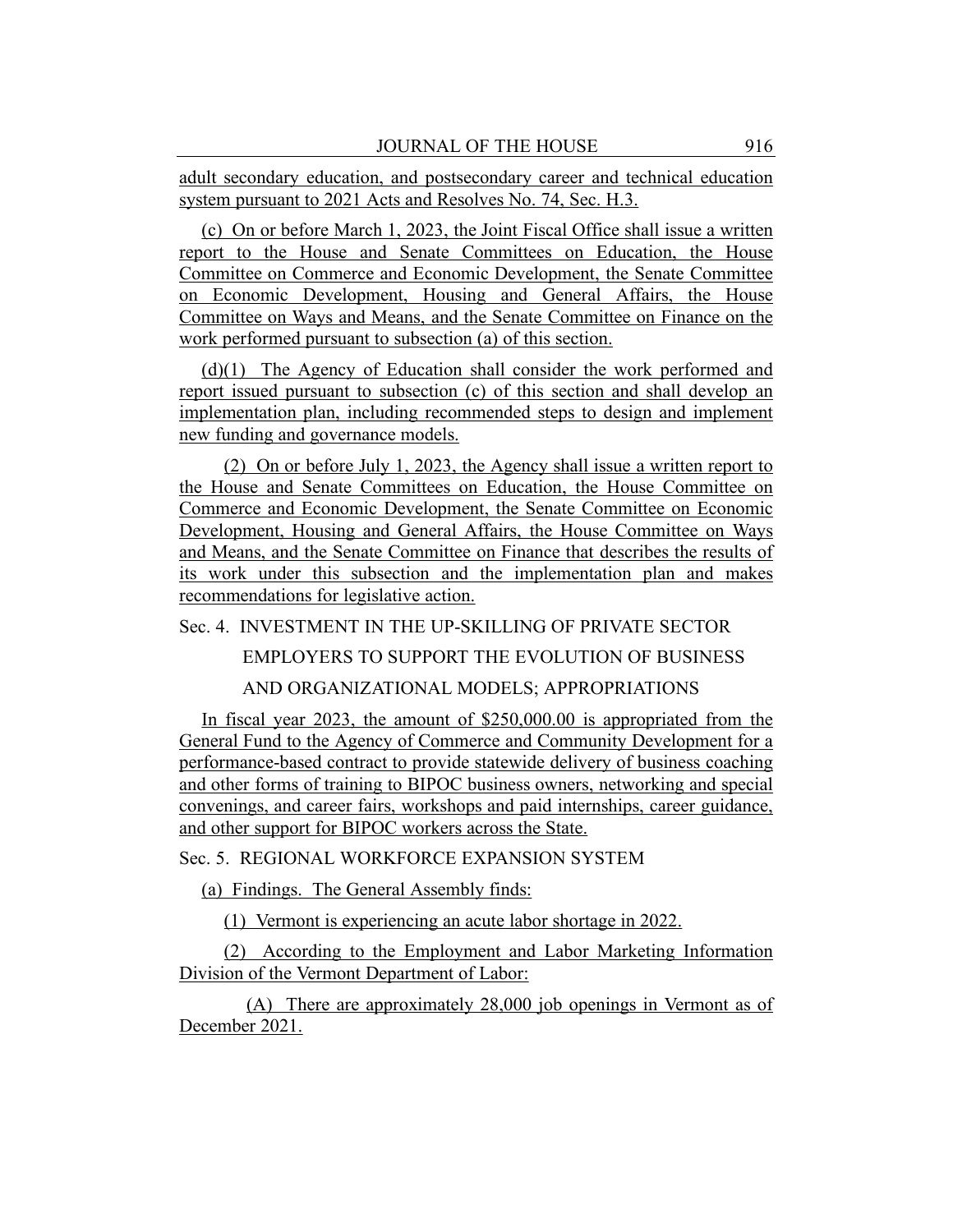(B) 9,945 individuals meet the federal statistical definition of unemployed as of January 2022.

(C) 4,500 individuals are receiving unemployment insurance assistance as of March 2022.

(D) The workforce has shrunk by 26,000 individuals from 2019 to 2022, yet the unemployment rate is just three percent as of January 2022.

(E) The workforce participation rate has fallen from 66 percent to 60.6 percent.

(3) The Department receives approximately 80 percent of its funding from federal sources, which constrains the Department and its employees from adjusting its work to meet immediate needs.

(4) The federal funding for field staff in the Workforce Development Division has declined significantly over the past 20 years, supporting 75 persons in 2022 as compared to 135 in 2003.

(5) Though Vermont has a small population, the unique characteristics of its region's employers, educational institutions, demographics, and socioeconomic conditions make it best to address efforts to connect individuals with training and job placement on a regional basis.

(b) Regional Workforce Expansion System. The amount of \$1,500,000.00 is appropriated from the General Fund to the Department of Labor for a twoyear pilot program to launch and lead a coordinated regional system, beginning in three regions of the State, to work toward accomplishing the following goals:

(1) increase local labor participation rate;

(2) decrease the number of open positions reported by local employers;

(3) increase the wages of workers as they transition to new jobs; and

(4) collect, organize, develop, and share information related to local career pathways with workforce development partners.

(c) Duties. In order to meet the goals specified in subsection (b) of this section, the Department shall:

(1) create new capacity to address and support State activities related to workforce development, expansion, and alignment;

(2) focus on the overarching goal of helping workers find jobs and employers find workers;

(3) support employers in communicating and tailoring their work requirements, conditions, and expectations to better access local workers; and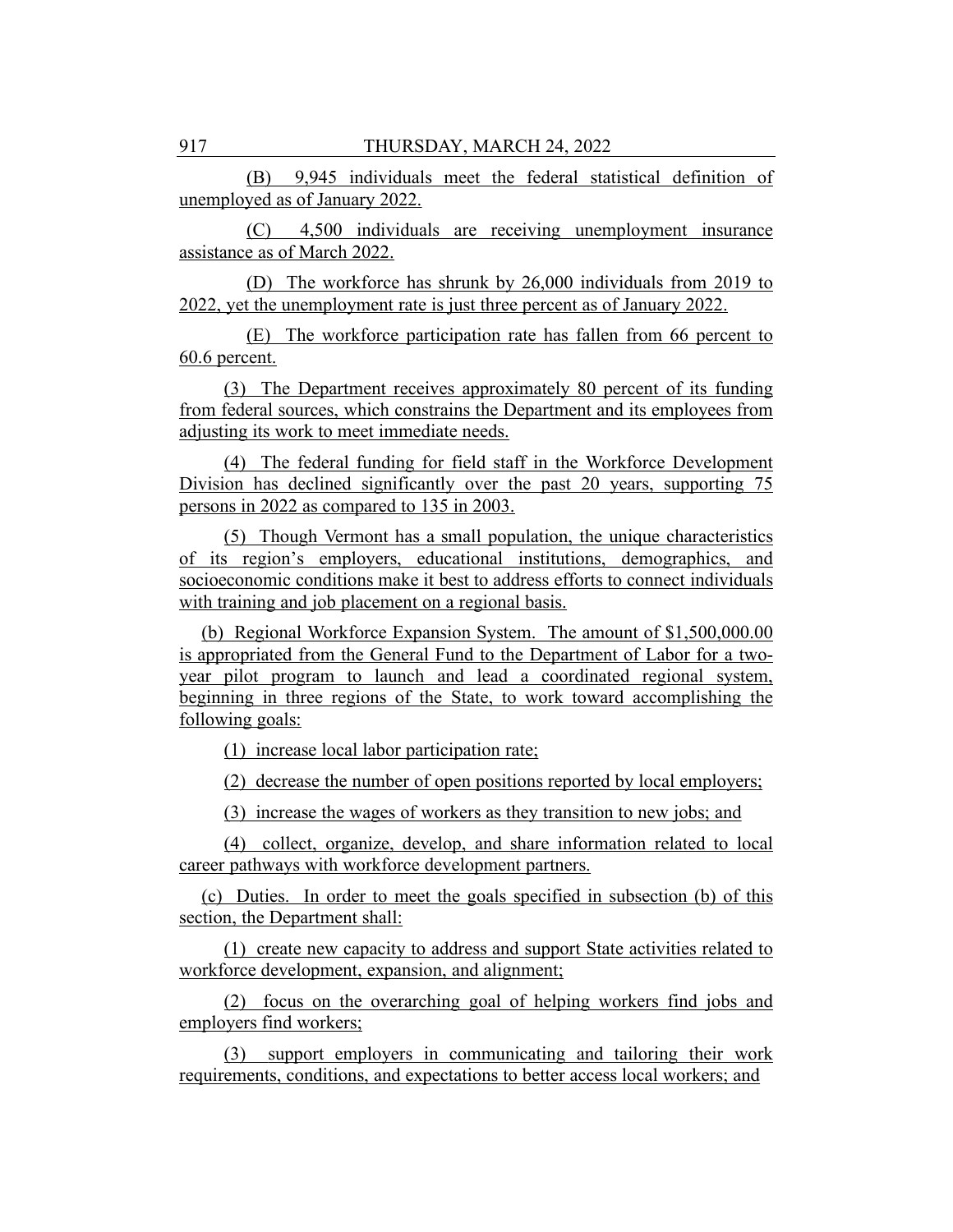(4) collaborate with local education and training providers and regional workforce partners to create and regularly distribute data related to local labor force supply and demand.

(d) System infrastructure. The Department shall make investments that improve and expand regional capacity to connect supply (workers) and demand (employment) in real time and shall hire eight full-time limitedservice employees with funding allocated to perform the work described in this section who shall report to the Workforce Development Division.

(2) Of the eight positions authorized in this subsection, five shall be Workforce Expansion Specialists who shall report to the Workforce Development Division and who shall be assigned, one each, to the Division's five regions.

to strengthen networks who assist jobseekers, workers, and employers in connecting.

(1) The Department is authorized to create four classified, two-year limited-service positions, with funding allocated to perform the work described in this section, who shall report to the Workforce Development Division and of whom:

(A) three shall be Workforce Expansion Specialists assigned, one each, to three different regions of the State; and

(B) one shall provide oversight and State-level coordination of activities.

(2)(A) The Department shall use funds allocated to develop systems for coordination, information sharing, and enhanced support to regional partners, host regional meetings, develop regional plans, and provide localized resources including labor market information, training and development opportunities, and support services.

(B) The Department shall develop labor market information reports to support discussion and decision making that will address local labor market challenges and opportunities and support a regional approach to solving local or unique labor supply challenges.

(e) Coordination.

(1) The Department shall convene regional meetings of education, training, business, and service provider partners; coordinate local workforce information collection and distribution; and assist in developing localized career resources, such as information for career counseling, local job fairs, and career expos, that will be available to a wide range of stakeholders.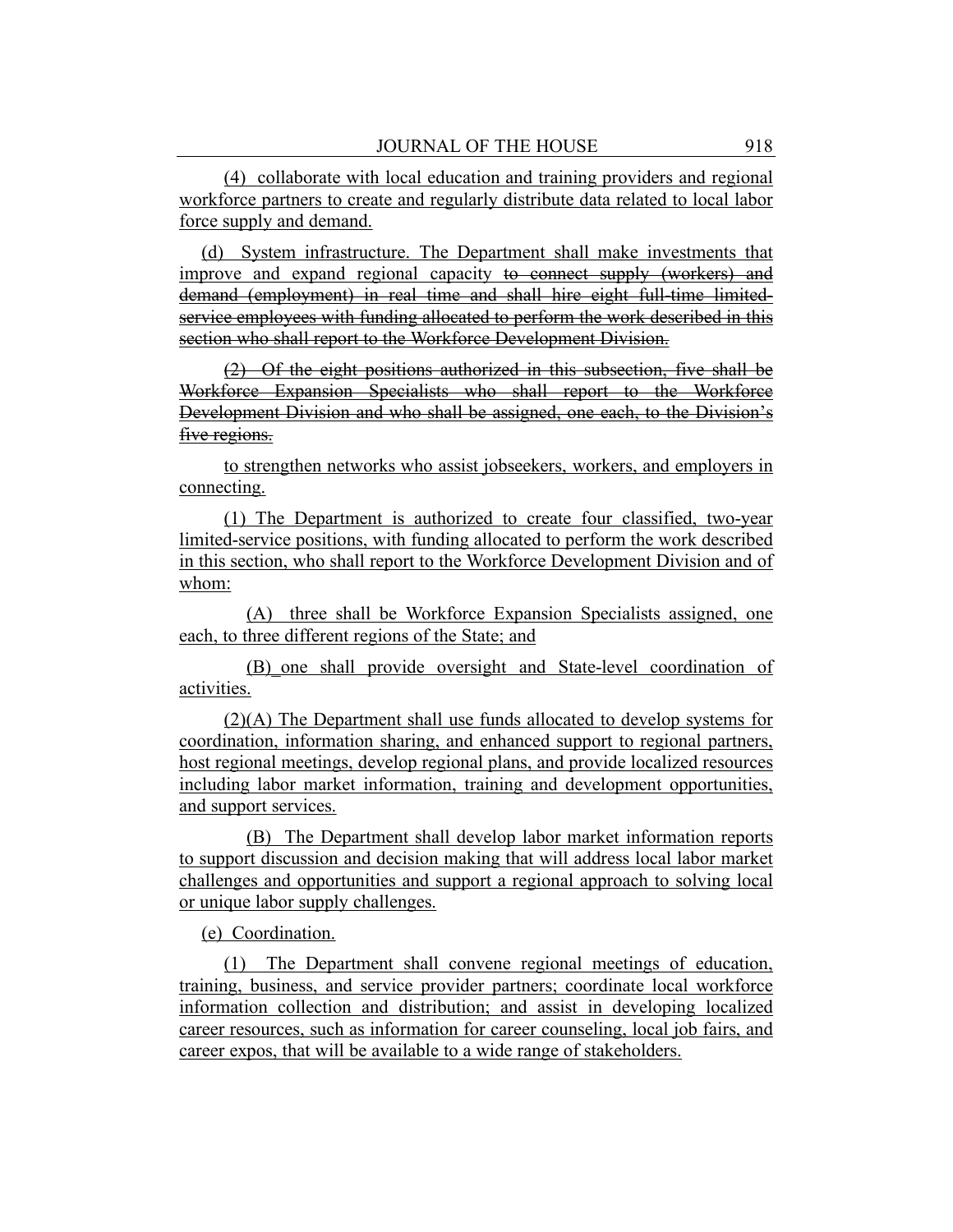(2) Service provider partners shall include community partners who directly serve mature workers, youth, individuals with disabilities, individuals who have been involved with the correction system, BIPOC Vermonters, New Americans, and other historically marginalized populations in efforts to align service delivery, share information, and achieve greater employment outcomes for Vermonters.

(3) The Department shall develop labor market information reports by CTE district to support discussion and decision making that will address local labor market challenges and opportunities and support a regional approach to solving local or unique labor supply challenges.

(f) Interim report. On or before January 15, 2023, the Department shall provide a narrative update on the progress made in hiring staff, establishing interagency agreements, developing regional information exchange systems, and supporting State-level work to expand the labor force to the House and Senate committees of jurisdiction.

(g) Implementation. The Department of Labor shall begin implementing the Regional Workforce Expansion System on or before July 1, 2022.

Sec. 6. INCARCERATED INDIVIDUALS; WORKFORCE

#### DEVELOPMENT; PILOT PROGRAM

(a) Purpose. The purpose of this section is to facilitate the education and vocational training of incarcerated individuals so that they have a greater likelihood of obtaining gainful employment and positively contributing to society upon reintegration into the community.

(b) Policy; appropriations.

(1)(A) In fiscal year 2023, the amount of \$420,000.00 is appropriated from the General Fund to the Department of Corrections, in consultation with the Vermont Department of Labor, to address education and vocational enhancement needs. These funds shall not be allocated from any amounts budgeted for Justice Reinvestment II initiatives.

(B) The Department shall use the funds allocated for the development of education and vocational training for incarcerated individuals residing in a Vermont correctional facility prior to community reintegration. The Department may allocate the funds over three years, consistent with the following:

(i) \$270,000.00 for transition development, including equipment and mobile labs in one or more sites;

(ii) \$100,000.00 for training partner support; and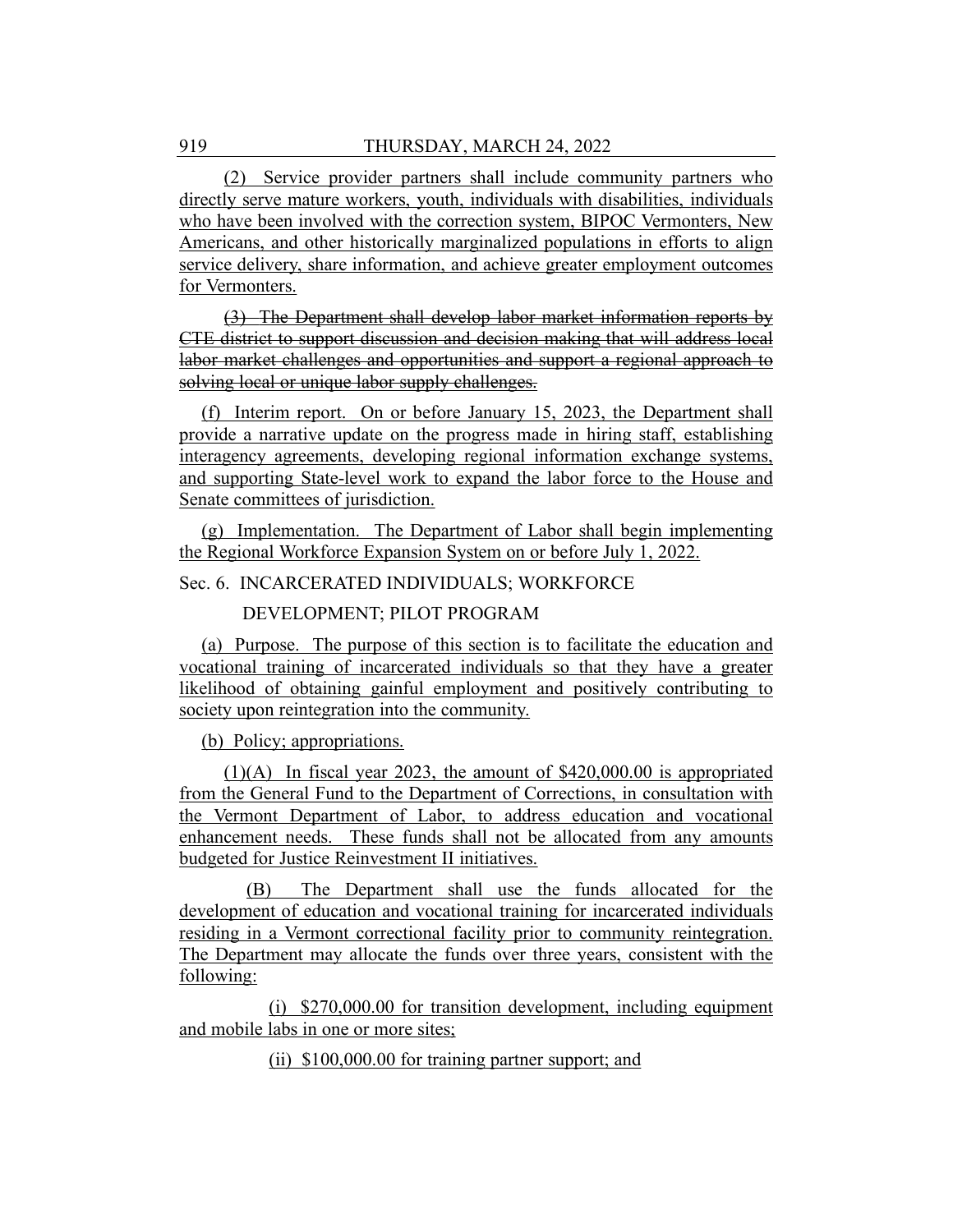#### (iii) \$50,000.00 for curriculum development.

(2) In fiscal year 2023, the amount of \$300,000.00 is appropriated from the General Fund to the Department of Corrections, which may be allocated over not more than three years, to establish a community-based pilot reentry program at the Chittenden Regional Correctional Facility in consultation with the Vermont Department of Labor. The Department of Corrections shall designate a service provider to administer the pilot program's goals to:

(A) provide continuity of services for incarcerated individuals;

(B) expand current employment readiness programs within the facility by building pathways for coordinated transition to employment;

(C) focus on the first six months after individuals are released from the facility;

(D) coordinate with local community resources, parole and probation offices, and other supports to ensure successful transition into the community;

(E) assist individuals in successfully transitioning into new jobs; and

(F) work with employers to support successful hiring and best practices to support incarcerated individuals.

(c) Report. On or before January 15, 2023, the Department of Corrections shall create and submit a report on workforce and education training programs in correctional facilities to the Joint Legislative Justice Oversight Committee; the House Committees on Corrections and Institutions and on Commerce and Economic Development; and the Senate Committees on Economic Development, Housing and General Affairs and on Judiciary. The report shall:

(1) identify program design, logistical needs, and policy changes to current Department of Corrections facility-based training and educational programs necessary to successfully enable incarcerated individuals' reintegration into their communities, including changes to programs that enhance individuals' skill development, knowledge, and other support needed to qualify for and secure a position in a critical occupation in Vermont;

(2) identify disparities of outcomes and recommend solutions for incarcerated Black, Indigenous, and Persons of Color concerning facility-based training, educational programming, and successful community reintegration;

(3) provide an update on the Department of Corrections' use of education and vocational enhancement funding in fiscal year 2023;

(4) provide recommendations on what aspects of the pilot program should be replicated in other correctional facilities in Vermont; and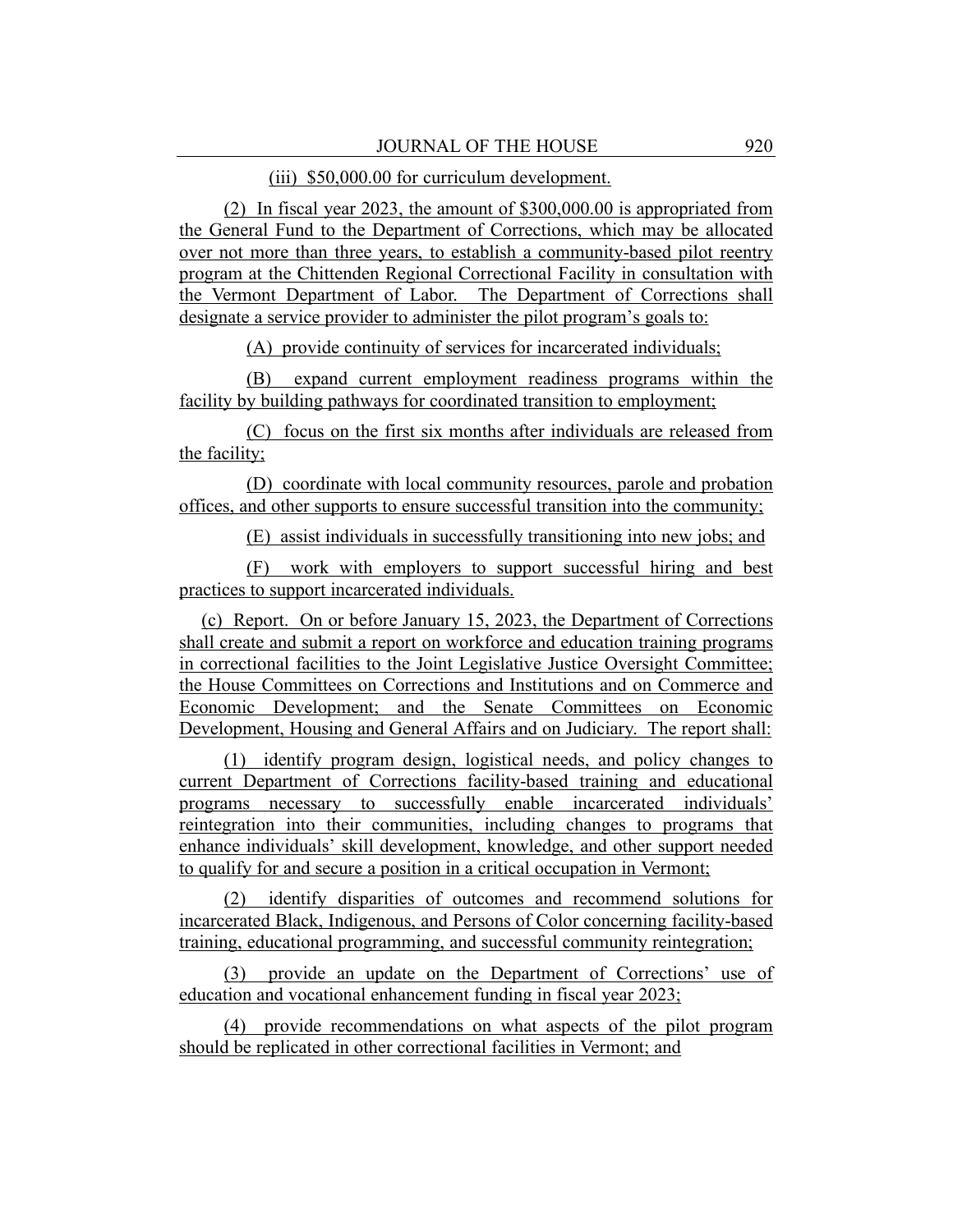(5) provide recommended legislation for the continuation of the pilot program or any changes.

#### Sec. 7. INTENT

It is the intent of the General Assembly to improve the recruitment and retention of correctional officers to ensure adequate staffing and safe working conditions in facilities operated by the Department of Corrections.

Sec. 8. IMPROVEMENT OF CORRECTIONAL OFFICER

RECRUITMENT AND RETENTION; REPORT

(a) On or before January 15, 2023, the Secretary of Human Services, in consultation with the Commissioners of Corrections and of Human Resources, shall submit a written report to the House Committees on Appropriations, on Commerce and Economic Development, on Corrections and Institutions, and on Government Operations and the Senate Committees on Appropriations, on Government Operations, and on Judiciary identifying conditions that pose an obstacle to the successful recruitment and retention of correctional officers and setting forth a plan to improve the recruitment and retention of correctional officers.

(b)(1) The report shall specifically analyze the impact of the following on the recruitment and retention of correctional officers:

(A) wages and benefits;

(B) terms and conditions of employment;

(C) working conditions in Department of Corrections facilities, including health and safety issues and the physical condition of the facilities; and

(D) staffing levels and overtime.

(2) The report shall, for each of the issues examined pursuant to subdivision (1) of this subsection, analyze how the following states compare to Vermont and shall identify any best practices in those states that could improve recruitment and retention of correctional officers in Vermont:

(A) Maine;

(B) New Hampshire;

(C) New York;

(D) Massachusetts;

(E) Rhode Island; and

(F) Connecticut.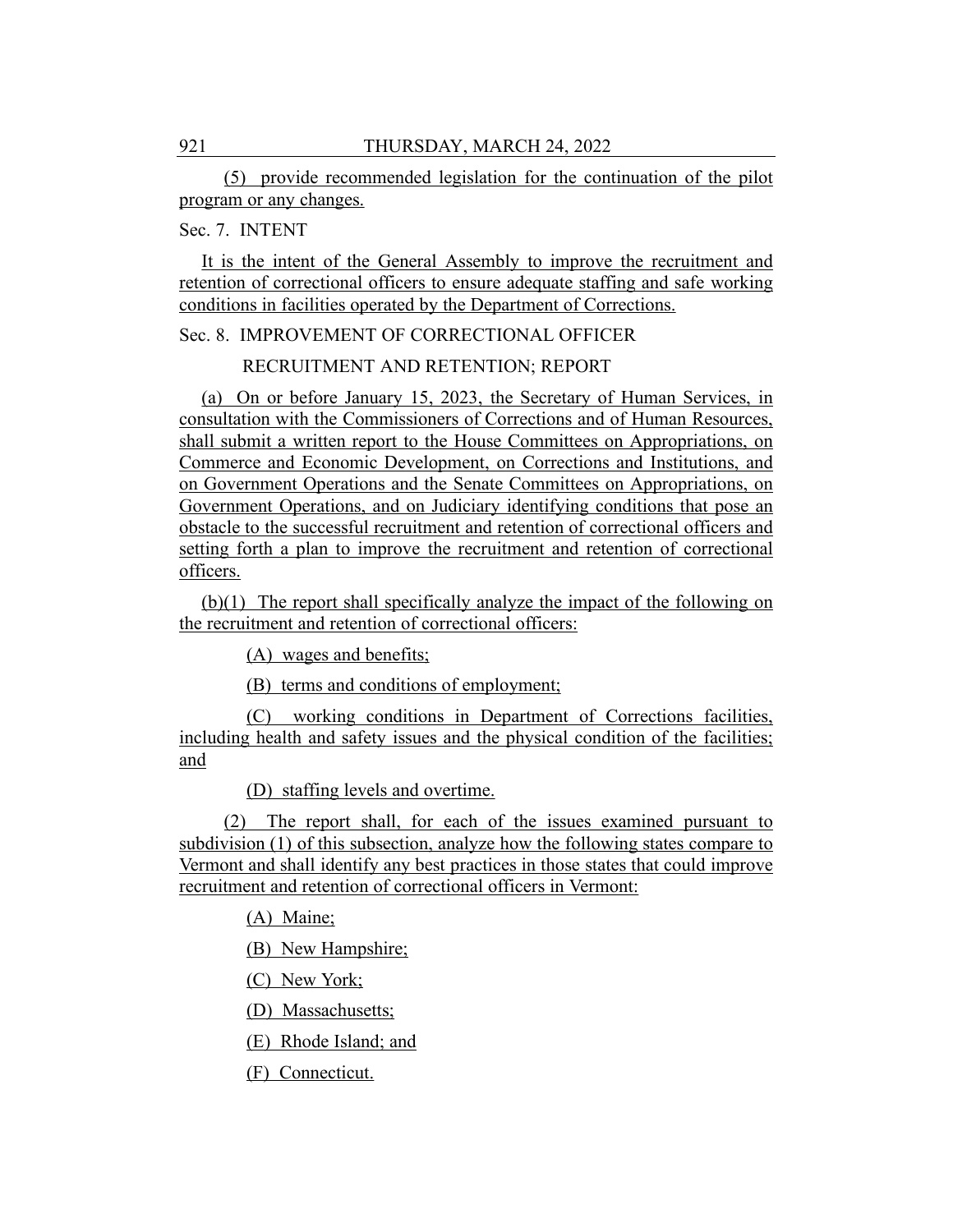(c) The report shall, as part of the plan to improve the recruitment and retention of correctional officers, identify specific administrative and legislative actions that are necessary to successfully improve the recruitment and retention of correctional officers.

#### Sec. 9. ASSESSMENT OF RECRUITMENT AND RETENTION

#### INITIATIVES; REPORT

(a) On or before January 15, 2023, the Secretary of Human Services, in consultation with the Commissioner of Human Resources, shall submit to the House and Senate Committees on Appropriations a report regarding the use of funds appropriated pursuant to 2022 Acts and Resolves, No. 83:

(1) Sec. 14 for employee recruitment and retention at:

(A) the secure residential recovery facility; and

(B) the Vermont Psychiatric Care Hospital;

(2) Sec. 68 for employee retention with respect to:

(A) the Department of Corrections; and

(B) the Vermont Veteran's Home; and

(3) Sec. 72 for workforce recruitment and retention incentives with respect to designated and specialized service agencies, including shared living providers.

(b) The report shall assess how effective the appropriations identified pursuant to subsection (a) of this section were in addressing issues related to employee recruitment and retention; identify any ongoing or remaining employee recruitment and retention challenges that the recipients have; and identify any potential legislative, administrative, or programmatic changes that can address those ongoing or remaining employee retention issues.

(c) The report shall also include a recommendation as to whether and how to appropriate additional funds in the 2023 Budget Adjustment Act to address ongoing recruitment and retention challenges at:

(1) the Vermont Veteran's Home;

(2) the Vermont Psychiatric Care Hospital;

(3) the secure residential recovery facility;

(4) designated and specialized service agencies; and

(5) the Department of Corrections' facilities with respect to individuals employed as a Correctional Officer I or a Correctional Officer II.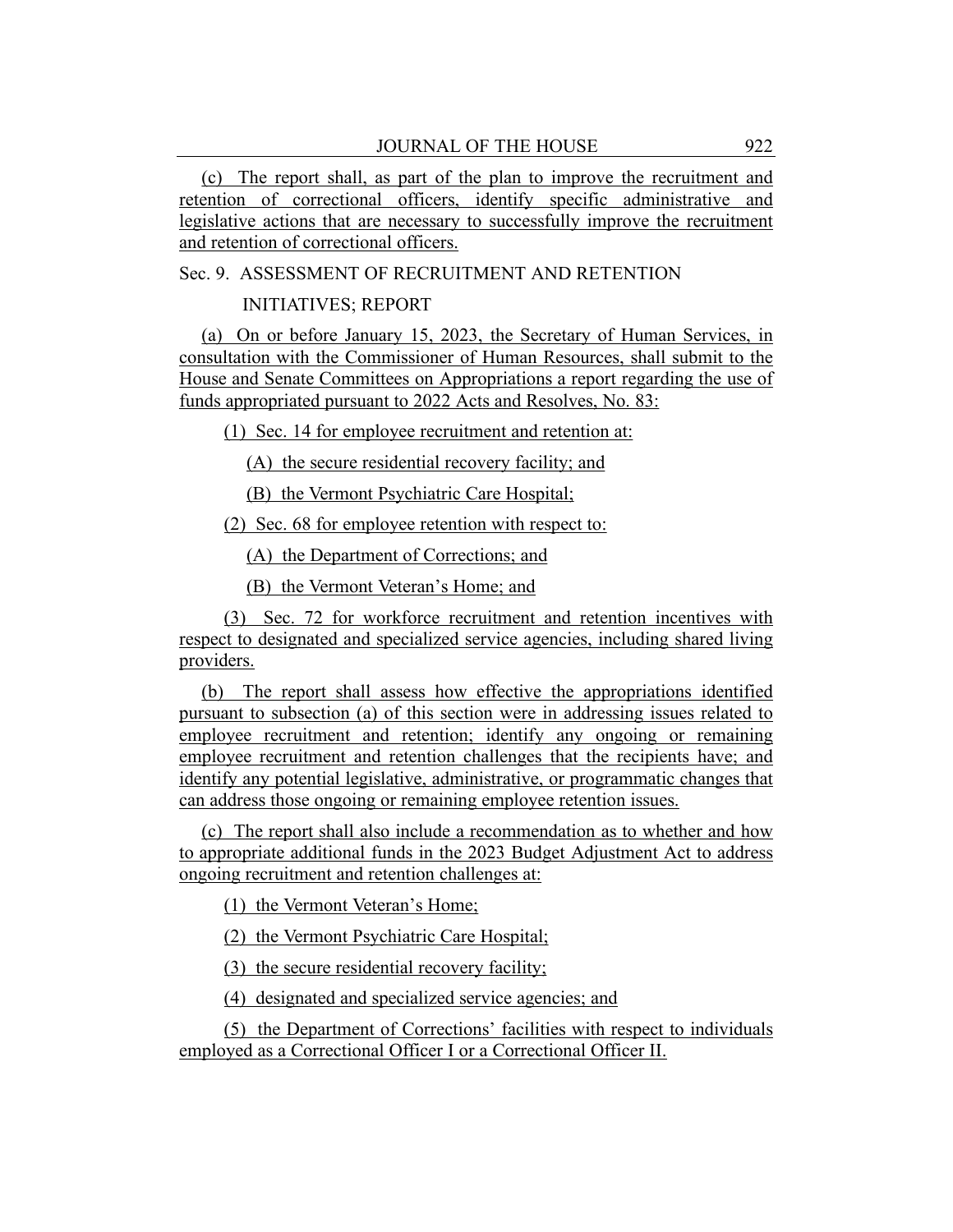Sec. 10. REPEALS

10 V.S.A. §§ 544 and 545 are repealed.

Sec. 11. 10 V.S.A. § 547 is added to read:

#### § 547. WORK-BASED LEARNING AND TRAINING PROGRAM

(a) Vermont Work-Based Learning and Training Program. The Department of Labor shall develop the statewide Work-Based Learning and Training Program that serves transitioning secondary and postsecondary students and Vermonters seeking work-based experience as part of a career experience or change and is designed to:

(1) support Vermonters who are graduating from postsecondary education or a secondary CTE program or who are pursuing a career change with a paid on-the-job work experience lasting 12 weeks or fewer;

(2) establish a statewide platform available to all employers to list their internships, returnships, pre-apprenticeships, and registered apprenticeship opportunities and for jobseekers to view and access information about specific opportunities; and

(3) support employers by providing them with assistance in developing and implementing meaningful work-based learning and training opportunities.

(b) Definitions. As used in this section:

(1) "Internship" means a work-based learning experience with an employer where the participant may, but does not necessarily, receive academic credit.

(2) "Returnship" means an on-the-job learning experience for an individual who is returning to the workforce after an extended absence or is seeking a limited-duration on-the-job work experience in a different occupation or occupational setting as part of a career change.

(c) Activities. The Department may use funds appropriated to it for the Program to:

(1) build and administer the Program;

(2) develop an online platform that will connect students and jobseekers with work-based learning and training opportunities within Vermont;

(3) support work-based learning and training opportunities with public and private employers available to prospective workers located in or relocating to Vermont;

(4) promote work-based learning and training as a valuable component of a talent pipeline; and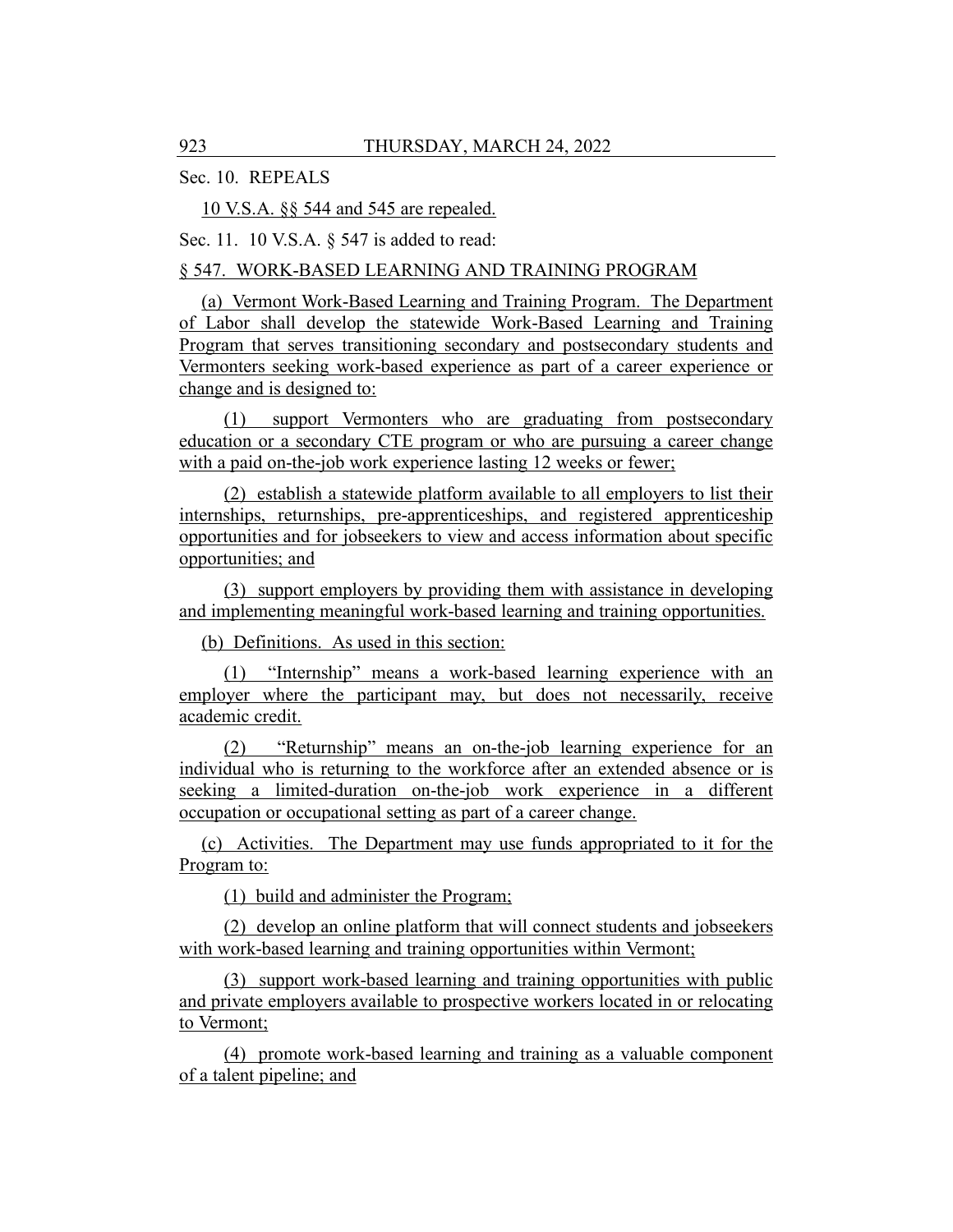(5) assist employers in developing meaningful work-based learning and training opportunities.

(d) Data. The Department shall collect the following data:

(1) the total number of participants served;

(2) the number of participants who received wage assistance or other financial assistance as part of this Program and their employment status one year after completion;

(3) the average wage of participants in subdivision (2) of this subsection at the start of the Program and the average wage of participants one year after completion;

(4) the number of work-based learning or training opportunities listed on the platform; and

(5) the number of employers who offered a work-based learning or training opportunity.

(e) State participation. The Department shall engage appropriate State agencies and departments to expand Program opportunities with State government and with entities awarded State contracts.

(f) Reporting. On or before February 15, 2023, the Department shall report Program data to the relevant committees of jurisdiction.

Sec. 12. WORK-BASED LEARNING AND TRAINING PROGRAM;

#### APPROPRIATION

In fiscal year 2023, the amount of \$1,500,000.00 is appropriated from the General Fund to the Department of Labor to implement the Vermont Work-Based Learning and Training Program created in Sec. 11 of this act.

Sec. 13. SECONDARY STUDENT INDUSTRY-RECOGNIZED

CREDENTIAL PILOT PROJECT

(a) Pilot Project creation. The Department of Labor, in consultation with the Agency of Education, shall design and implement the Secondary Student Industry-Recognized Credential Pilot Project to provide funding for an eligible secondary student to take an eligible adult career and technical education course.

(b) Eligible courses. A course is eligible for the Pilot Project if it is:

(1) offered at a regional CTE center, as defined in 16 V.S.A. § 1522(4), and qualifies as adult career technical education or postsecondary career technical education, as defined in 16 V.S.A. § 1522(11) and (12);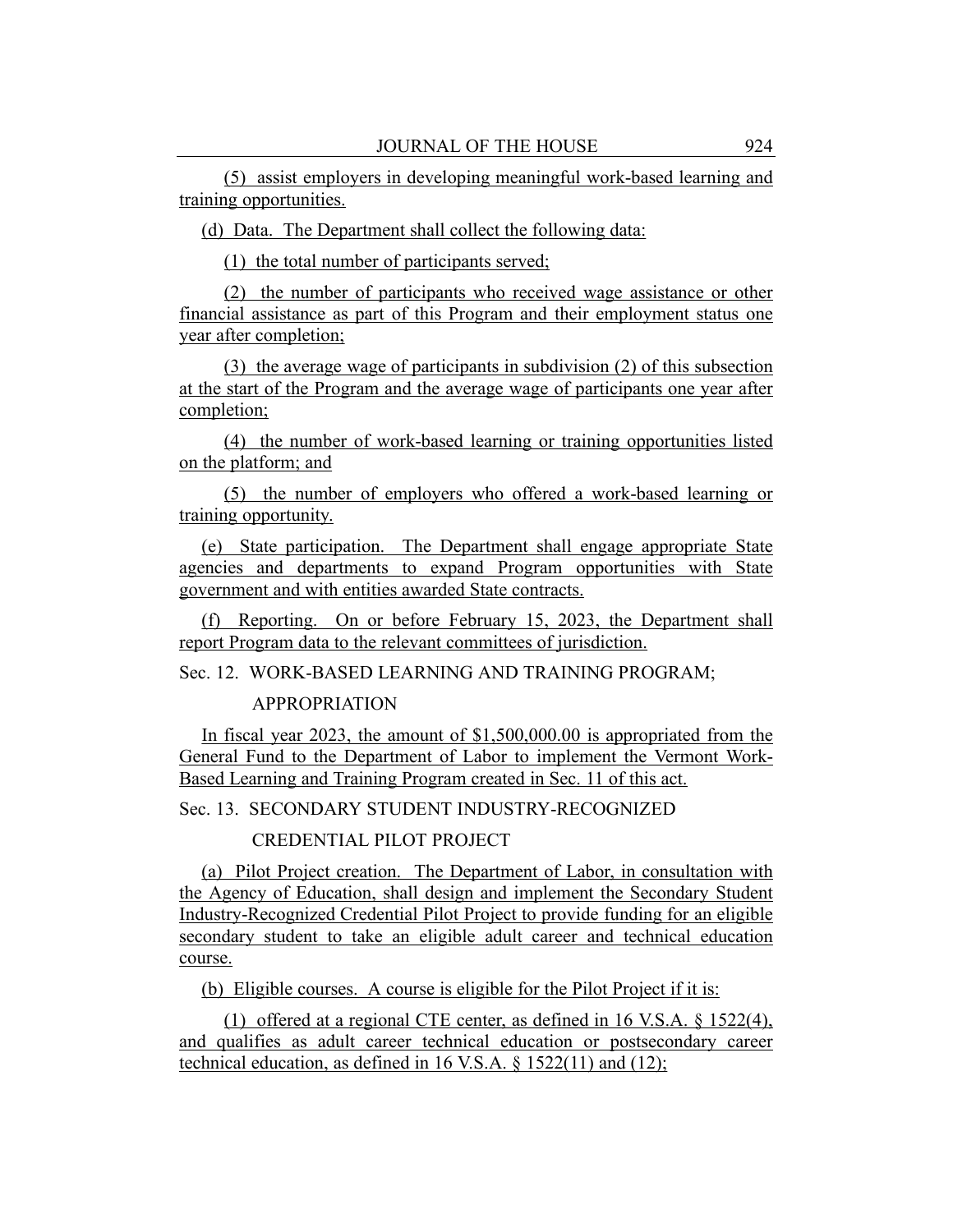(2) offered during the summer, evening or weekend while secondary school is in session or during the summer; and

(3) included as an element of the student's personalized learning plan and reasonably related to the student's career goals.

(c) Eligible student. A student is eligible for the Pilot Project if:

(1) the student is a Vermont resident attending a Vermont public school or an independent secondary school that is eligible for public funding;

(2) the student has completed grade 11 and has not received a high school diploma; and

(3) the student's secondary school and the regional CTE center determine that the student:

(A) is prepared to succeed in the course;

(B) meets the prerequisites for the course; and

(C) has exhausted other sources of available funding prior to submitting an application.

(d) Administration.

(1) Not later than 30 days after the effective date of this section, the Department of Labor, in consultation with the Agency of Education, shall develop and make available an application for funding that includes:

(A) student's enrollment status;

(B) course information;

(C) a copy of the student's personalized learning plan;

(D) attestation that the secondary and adult career technical education programs find the program of study appropriate for the student;

(E) description of federal and local funding sources that were explored but insufficient or unavailable for use by the student; and

(F) other information the Department requires to determine eligibility.

(2) A student's secondary school shall timely complete and submit an application to the Department of Labor on behalf of the student.

(3) The Department of Labor shall:

(A) review the application and, if appropriate, meet with the student to determine eligibility for existing federal and State programs, including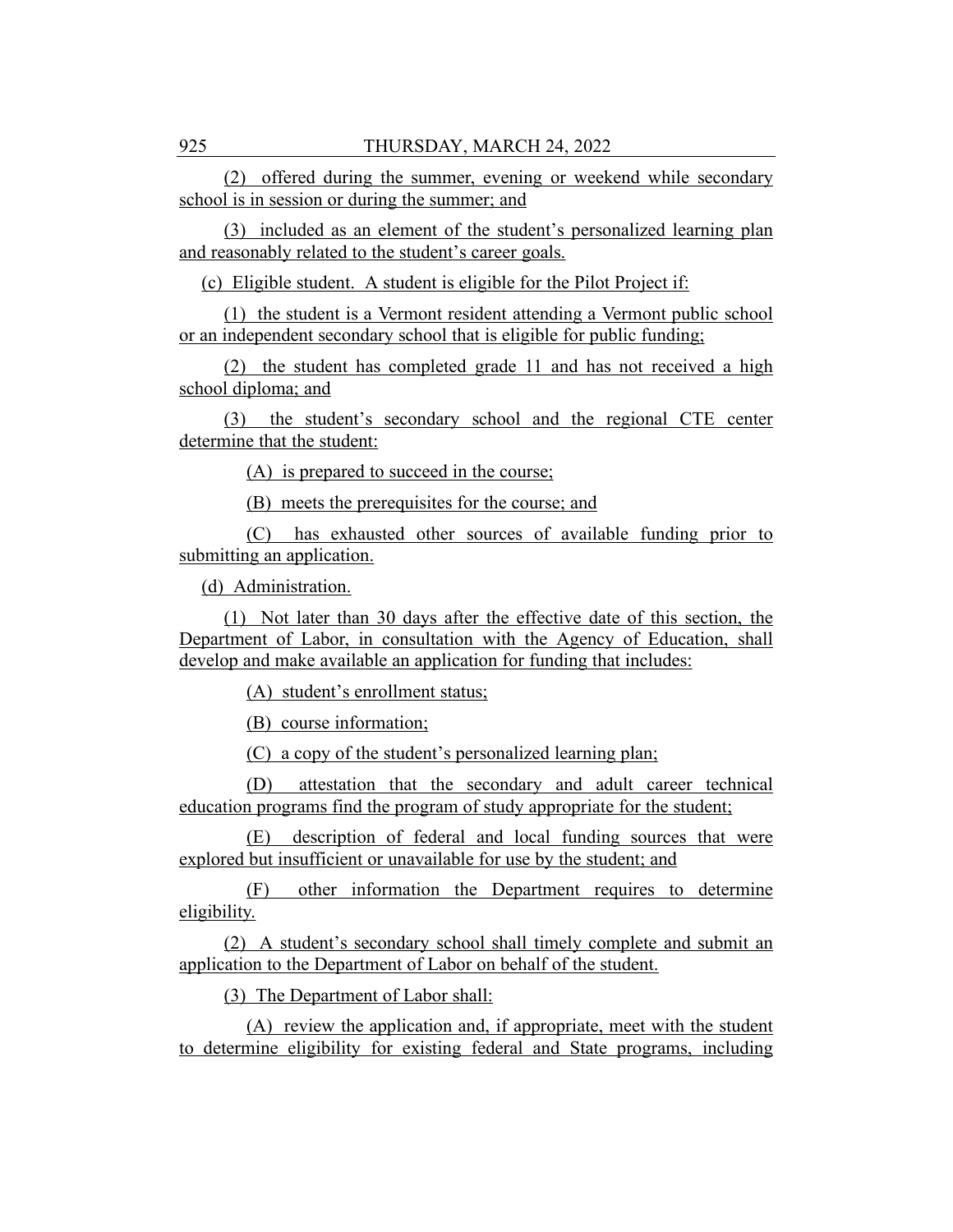WIOA Title I Youth (in-school) and the Vermont Youth Employment Program; and

(B) provide a copy of the application to the Agency of Education, which shall determine whether Agency funding is available and notify the Department of its determination within 10 business days.

(4) The Department shall provide funding for the tuition cost for one course to eligible students on a first-come, first-served basis:

(A) from State or federal sources that are available through the Department or Agency; or

(B) if funding is unavailable from those sources, from the amounts available in the Department's fiscal year 2023 budget, not to exceed \$100,000.00.

(5) For students who meet annual low-income qualifications under the Workforce Innovation and Opportunity Act, the Department may provide funds to purchase books, supplies, exam fees, and equipment.

(6) A regional CTE center shall not receive more than \$20,000.00 through the program in each fiscal year.

(e) Regional CTE center report. The Department of Labor shall require a report from each regional CTE center providing information to support the Department's reporting requirements in subsections (f) and (g) of this section.

(f) Interim Report. The Department of Labor and Agency of Education shall report to the House and Senate Committees on Education, the House Committee on Commerce and Economic Development, and the Senate Committee on Economic Development, Housing and General Affairs on or before the January 15, 2023 regarding the use of funds, including data relating to student circumstances, levels of participation, and how local school districts are able or unable to meet the career preparation and training needs of secondary students using the program.

(g) Final Report. The Department of Labor and Agency of Education shall report to the House and Senate Committees on Education, the House Committee on Commerce and Economic Development, the Senate Committee on Economic Development, Housing and General Affairs, the House Committee on Ways and Means, and the Senate Committee on Finance within 45 days following the end of the fiscal year or exhaustion of funds, whichever comes first, regarding the use of funds, including data relating to the number of participants, student circumstances, levels of participation, what certifications were issued, how local school districts are able or unable to meet the career preparation and training needs of secondary students using the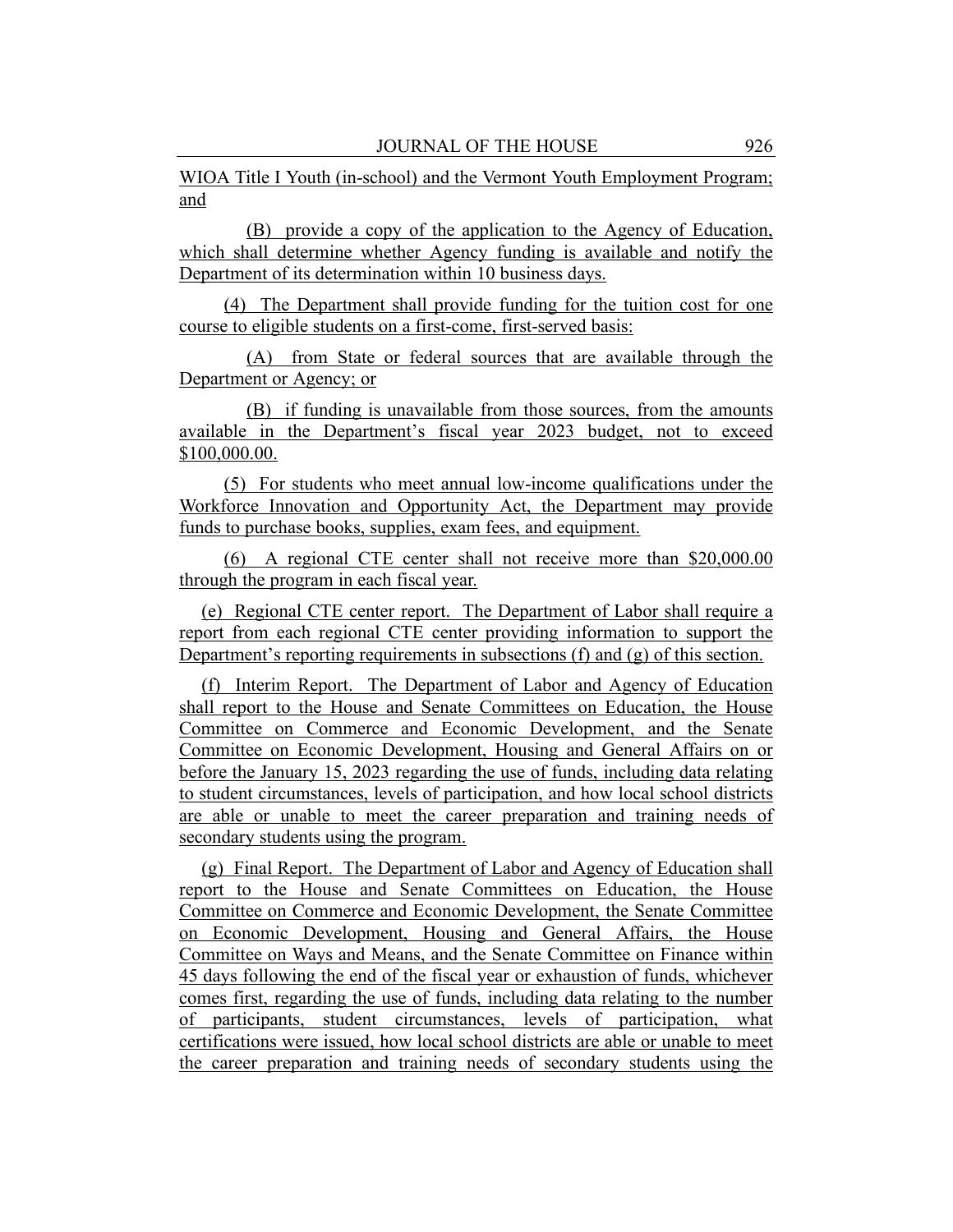program, and recommendations on how to address gaps in access and funding for secondary students seeking professional certifications not offered through the secondary education system.

Sec. 12. INTERNSHIP COST OFFSET INITIATIVE

(a) In fiscal year 2023, the amount of \$3,000,000.00 \$1,500,000.00 is appropriated from the General Fund to the Department of Labor for an Internship Cost Offset Initiative.

(b) The Department shall design and implement the Initiative to expand the number of postsecondary students participating in an internship with a Vermont employer, consistent with the following:

(1) Students with a household income that is at or below 120 percent of area median income and enrolled in an approved postsecondary institution are eligible for not more than \$3,000.00 for tuition and fees directly related to participating in an internship with a Vermont employer for which they are also receiving postsecondary credit toward a degree.

(2) The Department shall enter into an agreement with the Vermont Student Assistance Corporation to develop and administer the Initiative, which shall include an amount not to exceed seven percent for costs associated with the administration of the program.

(c) Reporting. On or before February 15, 2023, the Department shall report on the number of individuals served through the Initiative and the types of internship opportunities they completed.

Sec. 14. THE VERMONT TRADES SCHOLARSHIP PROGRAM

(a) The Vermont Trades Scholarship Program is created and shall be administered by the Vermont Student Assistance Corporation. The Vermont Student Assistance Corporation shall disburse initial licensing fees, exam fees, and tuition payments under the Program on behalf of eligible individuals, subject to the appropriation of funds by the General Assembly for this purpose.

(b) To be eligible for a scholarship under the Program, an individual, whether a resident or nonresident, shall:

(1) be enrolled in an industry recognized training and certification program that leads to initial employment or career advancement in a building, mechanical, industrial, or medical trade, or in clean energy, energy efficiency, weatherization, or clean transportation;

(2) demonstrate financial need and have a household income that is at or below 120 percent of area median income and;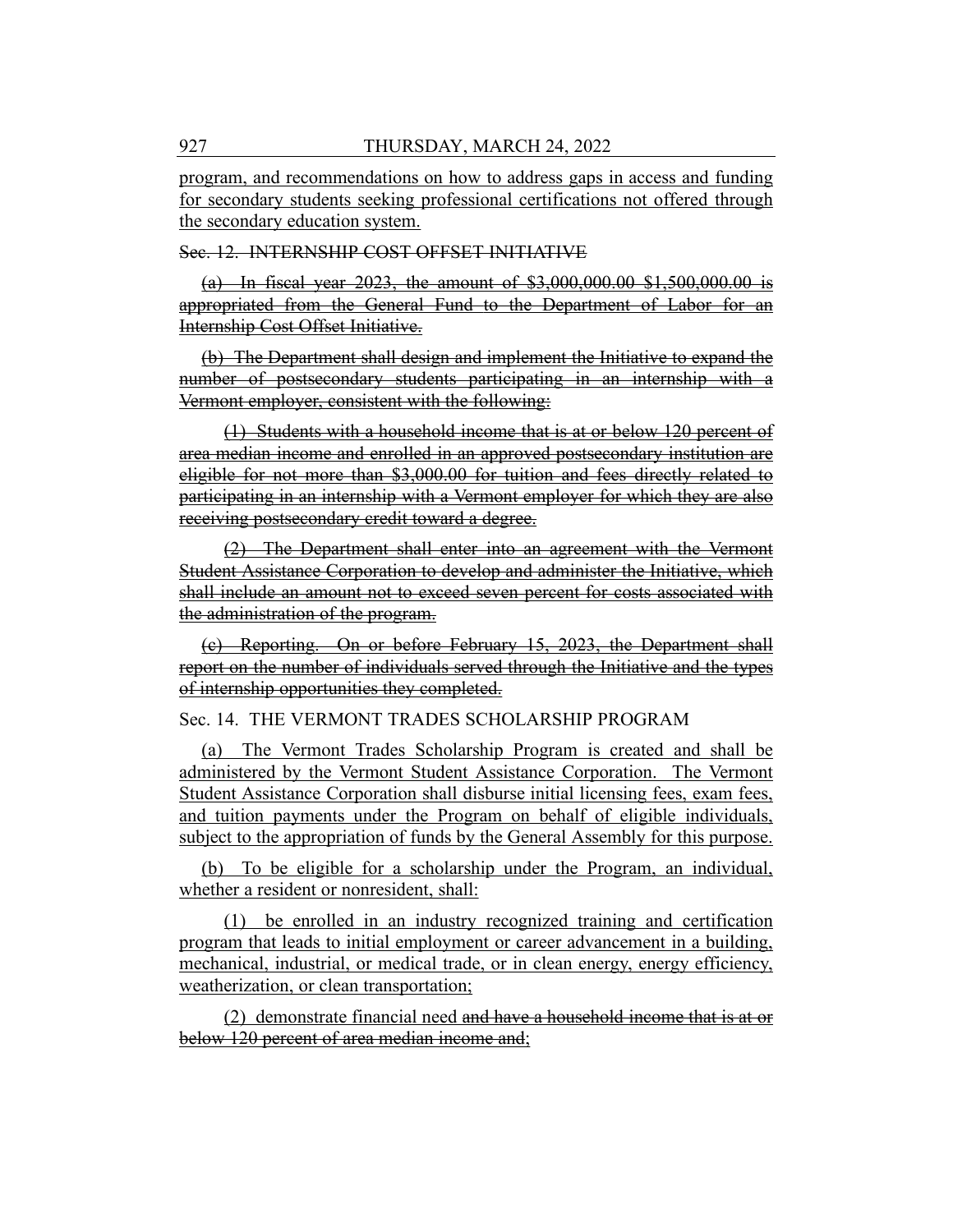(3) register with the Vermont Department of Labor for the purpose of receiving relevant job referrals, if unemployed; and

(4) agree to work in their profession in Vermont for a minimum of one year following licensure or certification completion for each year of scholarship awarded.

(c)(1) The Corporation shall give preference to students attending a Vermont-based training program or, if one isn't available for their certification, an offer of employment or promotion from a Vermont employer upon completion.

(2) The Corporation shall give priority to applicants who have not received other assistance.

(d) There shall be no deadline to apply for a scholarship under this section. Scholarships shall be awarded on a rolling basis if funds are available, and any funds remaining at the end of a fiscal year shall roll over and shall be available to the Vermont Student Assistance Corporation in the following fiscal year to award additional scholarships as set forth in this section.

(e) In fiscal year 2023 the amount of \$3,000,000.00 is appropriated from the General Fund to the Vermont Student Assistance Corporation for scholarships for trades students under the Vermont Trades Scholarship Program.

Sec. 15. THE VERMONT TRADES LOAN REIMBURSEMENT

#### PROGRAM

(a) The Vermont Trades Loan Repayment Reimbursement Program is created and shall be administered by the Vermont Student Assistance Corporation. The Vermont Student Assistance Corporation shall disburse funds under the Program to eligible individuals, subject to the appropriation of funds by the General Assembly for this purpose.

(b) To be eligible for loan repayment under the Program, an individual, shall:

(1) be a Vermont resident; and

(2) be employed in an occupation in the building, mechanical, industrial, or medical trades, or in the clean energy, energy efficiency, weatherization, or clean transportation sectors, for an average of at least 30 hours per week for least one full calendar year before applying.

(c) For every year of work in a qualifying occupation, an individual shall be eligible for up to \$5,000.00 in loan repayment reimbursement. Reimbursements shall not exceed the total amount of educational debt owed.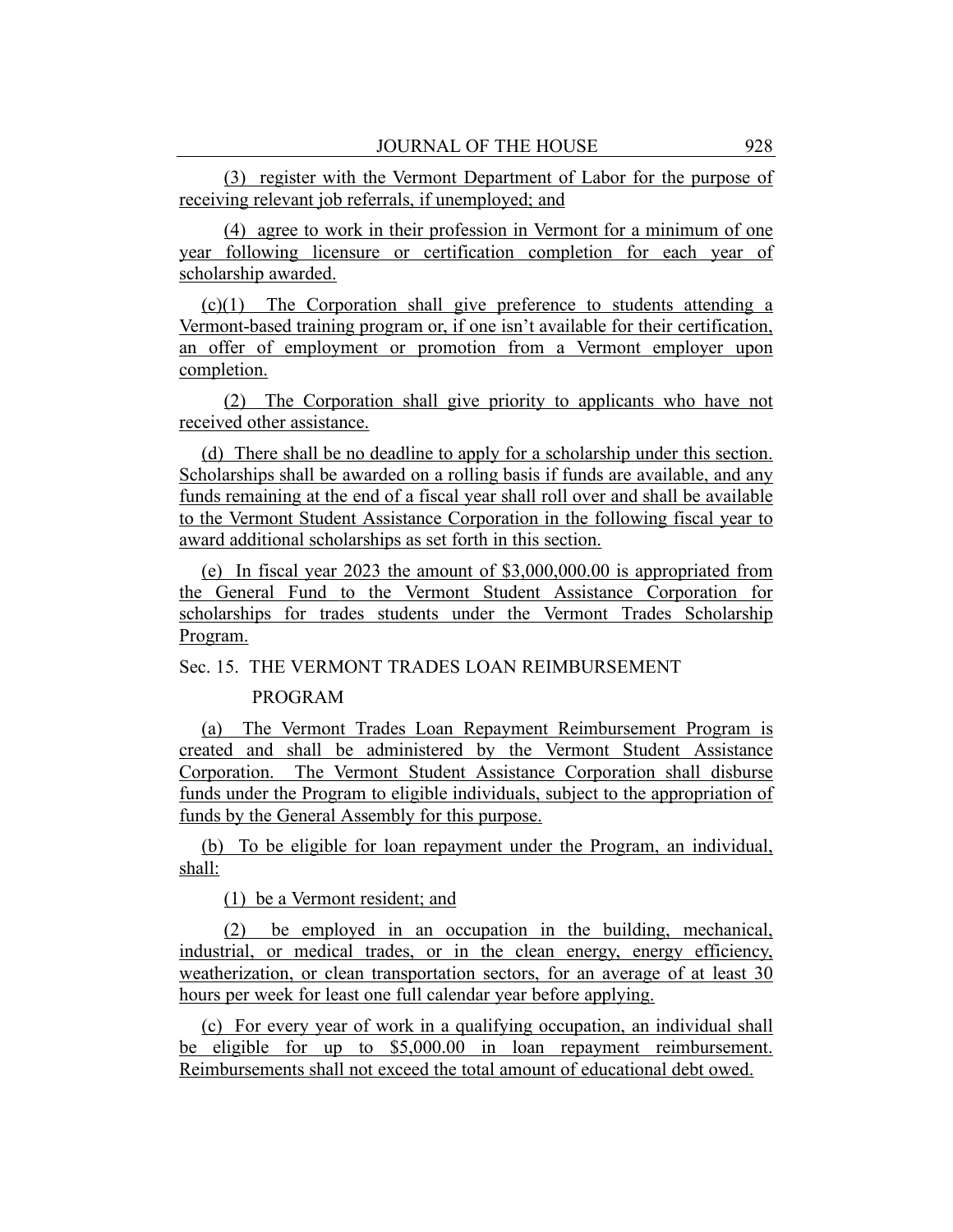(d) There shall be no deadline to apply for loan repayment reimbursement under this section. Loan repayment shall be awarded on a rolling basis if funds are available, and any funds remaining at the end of a fiscal year shall roll over and shall be available to the Vermont Student Assistance Corporation in the following fiscal year to award additional loan repayment as set forth in this section.

(e) In fiscal year 2023 the amount of \$500,000.00 is appropriated from the General Fund to the Vermont Student Assistance Corporation for loan repayment for trades professionals under the Program.

Sec. 16. CTE CONSTRUCTION AND REHABILITATION

EXPERIENTIAL LEARNING PROGRAM; REVOLVING LOAN

FUND

(a) Purpose. This section authorizes and provides funding for the CTE Construction and Rehabilitation Experiential Learning Program and Revolving Loan Fund, the purposes of which are to:

(1) expand the experiential and educational opportunities for high school and adult CTE students to work directly on construction projects;

(2) build community partnerships among CTE centers, housing organizations, government, and private businesses;

(3) beautify communities and rehabilitate buildings that are underperforming assets;

(4) expand housing access to Vermonters in communities throughout the State; and

(5) improve property values while teaching high school and adult students trade skills.

(b) Appropriation; creation of fund; administration.

(1) In fiscal year 2023, the amount of \$15,000,000.00 is appropriated from the Education Fund to the Vermont Housing and Conservation Board to create and administer the CTE Construction and Rehabilitation Experiential Learning Program and Revolving Loan Fund pursuant to this section.

(2) The Board may use not more than five percent of the Fund for its costs of administration.

(c) Proposals; applications; funding.

(1) A regional CTE center, working in collaboration with one or more housing and community partners, private businesses, nonprofit organizations, or municipalities, shall identify construction projects that would be relevant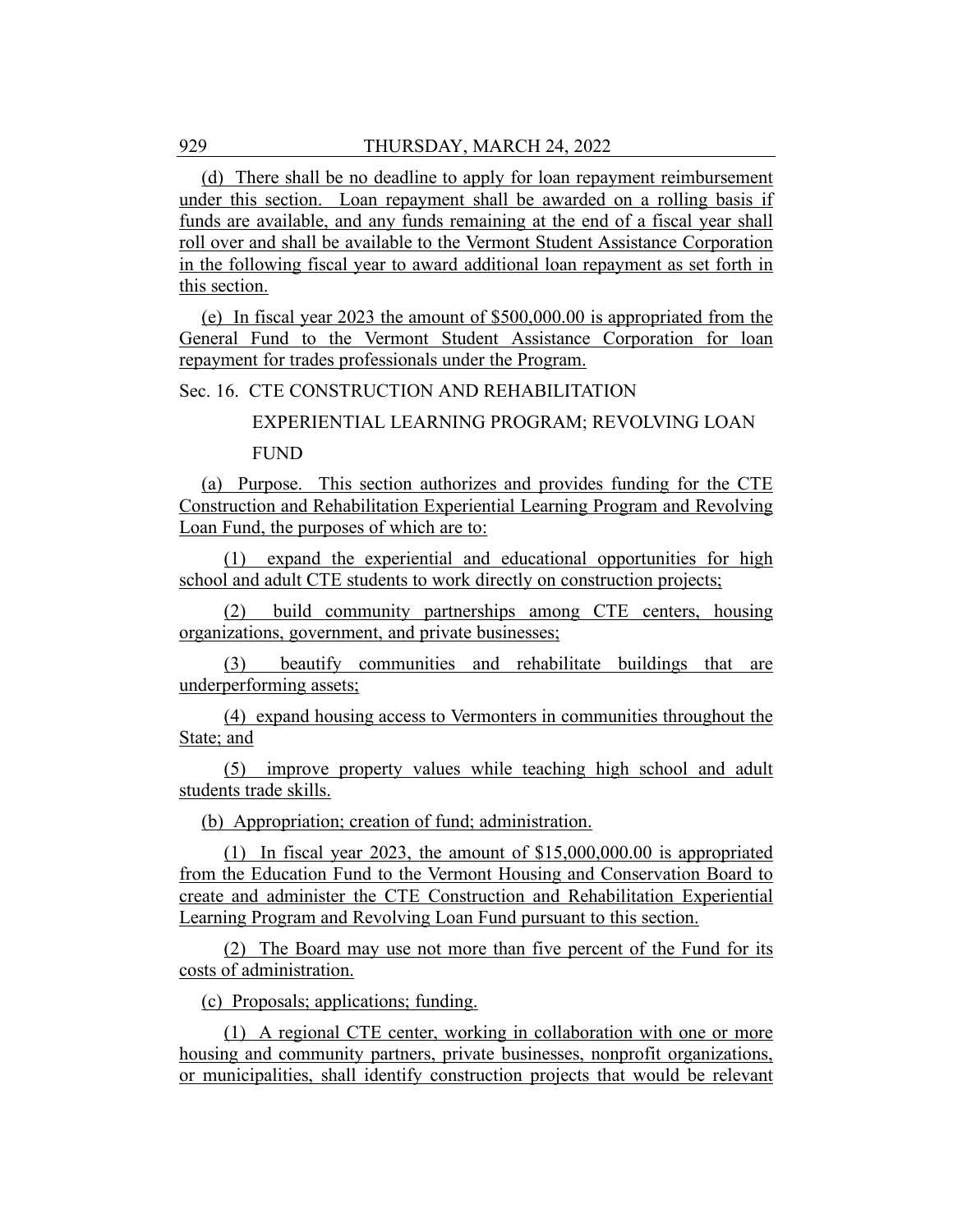and appropriate for CTE students enrolled in construction, electrical, plumbing, design, business management, or other CTE programs, including:

(A) rehabilitation of residential properties that are blighted or not code-compliant;

(B) new residential construction projects or improvements to land in cases of critical community need; and

(C) commercial construction projects that have substantial community benefit.

(2) Prior to or during the application process, a CTE center and its partners may consult with the Board to identify and consider potential funding partners to leverage amounts available through the Fund.

(3) A CTE center and its partners shall apply to the Board for funding by submitting a project application that includes the information required by the Board and addresses the following:

(A) the educational benefits for students and fit with the CTE curriculum;

(B) the community benefits for the neighborhood, municipality, or region in which the project is located; and

(C) the partners with whom the CTE center is collaborating and the respective responsibility for the aspects of a project, including:

(i) educational instruction and academic credit;

(ii) project management;

(iii) insurance coverage for students and the property;

(iv) compensation and benefits, including compliance with labor laws, standards, and practices; and

(v) property acquisition, ownership, and transfer.

(4) A CTE center may use funding for, and shall specify in its application the allocation of costs associated with:

(A) acquisition, design, permitting, construction, marketing, and other building-related expenses; and

(B) costs for labor, including for student wages and for instructor compensation during the academic year as well as for amountmer or other work that is not otherwise budgeted during the academic year.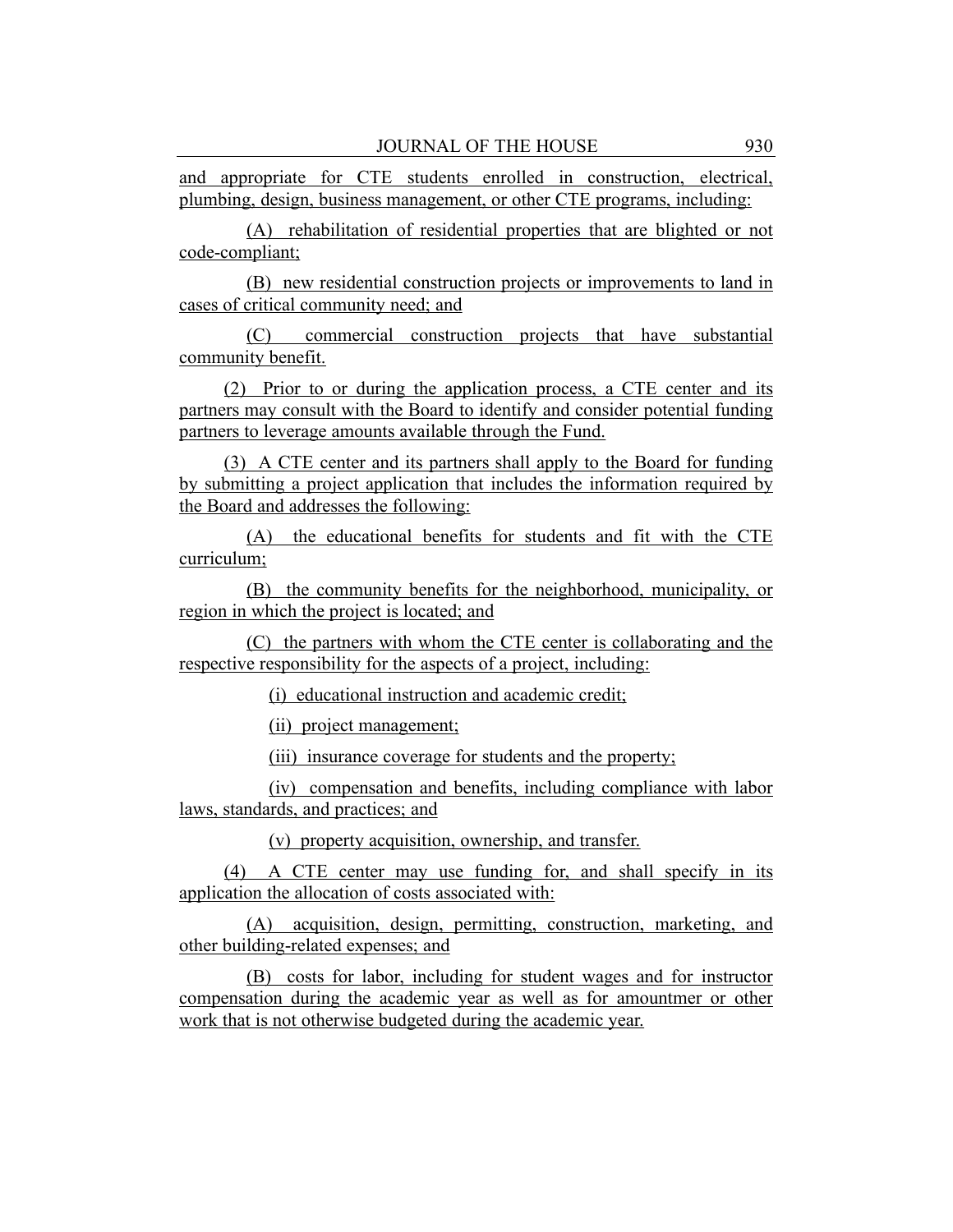(d) Eligibility; review; approval. The Board may approve an application that includes the information required by subsection (c) of this section and provide funding for a project that meets the following eligibility criteria:

(1) The project involves the rehabilitation of blighted or otherwise noncode compliant property, or new residential construction projects or improvements to land in cases of critical need, and results in a building with not more than four residential dwelling units.

(2) The project includes a weatherization component.

(3) Students working on the project receive academic credit, a competitive wage, or both.

(e) Affordability; flexibility. If appropriate in the circumstances, the Board may condition funding for a project on the inclusion of one or mechanisms addressing the affordability of the property upon rent or sale.

(f) Funding; proceeds; revolving loans.

(1) The Board shall provide funding for projects from the amounts available in the Fund in the form of zero-interest loans, in an amount, for a period, and upon terms specified by the Board.

(2) The Board shall return to the Fund any proceeds realized to provide funding for future projects.

(g) Report. The Board shall address the implementation of this section in its annual report to the General Assembly.

Sec. 17. EARLY CHILDHOOD EDUCATION; FINDINGS

The General Assembly finds that:

(1) while child care is an essential component of Vermont's economy, research has shown that three out of five of Vermont's youngest children do not have access to the child care needed by their families;

(2) according to the Federal Reserve Bank of New York, early childhood educators are the lowest-paid college graduates of any degree program in the country;

(3) the Council for a Strong America found in a national economic impact study that the U.S. economy loses \$57 billion annually due to child care challenges;

(4) the U.S. Chamber of Commerce Foundation found that high-quality child care is a powerful two-generation workforce development strategy that strengthens today's workforce and puts children on the path to develop well and enter kindergarten ready to thrive in school, work, and life;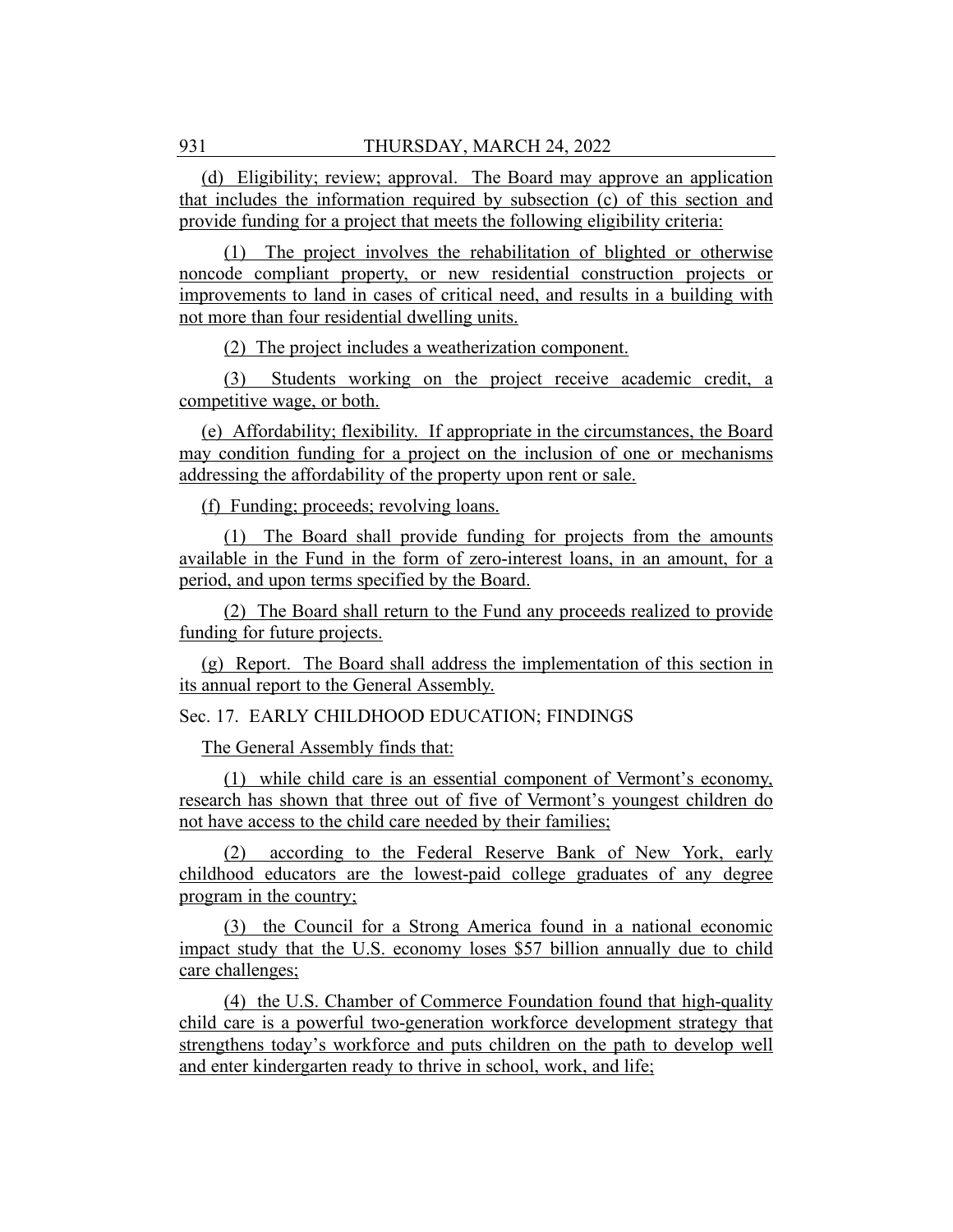(5) the Vermont Early Care and Learning Dividend Study found that increased investment in early care and education, as described in the recommendations of Vermont's Blue Ribbon Commission on Financing High-Quality Affordable Child Care, would yield \$3.08 for every additional dollar invested into the system;

(6) 2021 Acts and Resolves No. 45 established goals that no Vermont family spend more than 10 percent of its income on child care and that early childhood educators receive compensation commensurate with their peers in similar fields as informed by a systems analysis and financing study;

(7) while the State works toward achieving these goals, the COVID-19 pandemic has exacerbated already pressing challenges, making it even harder for families to find affordable high-quality child care and more difficult for early childhood education programs to find and retain qualified educators; and

(8) according to a recent study by the National Association for the Education of Young Children, 71 percent of center-based child care programs in Vermont reported experiencing a staffing shortage.

#### Sec. 18. EARLY CHILDHOOD EDUCATION; LEGISLATIVE INTENT

It is the intent of the General Assembly that immediate action is necessary to support Vermont's economy; ensure that all families with young children have access to affordable, high-quality early childhood education; and ensure that Vermont's early childhood educators, the backbone of our economy, are well supported.

#### Sec. 18. EARLY CHILDHOOD EDUCATOR RECRUITMENT

In fiscal year 2023 the amount of \$125,000.00 is appropriated from the General Fund to the Department for Children and Families' Child Development Division for a performance-based contract to develop and implement a comprehensive early childhood educator recruitment campaign.

#### Sec. 19. HEALTH CARE WORKFORCE; LEGISLATIVE INTENT

(a) The General Assembly values all health care workers, at every level and in each component of the health care system. The General Assembly also acknowledges the many struggles faced by health care workers and that the pandemic has placed further strain on an already taxed system. Many health care workers have not had their pay adjusted over time to address increases in the cost of living, essentially amounting to pay cuts from year to year. Health care workers have experienced burnout, trauma, and moral injuries due to a history of underfunding and the present stress of the pandemic.

(b) In order to retain and recruit health care workers in Vermont, it is the intent of the General Assembly to invest in multiple solutions aimed at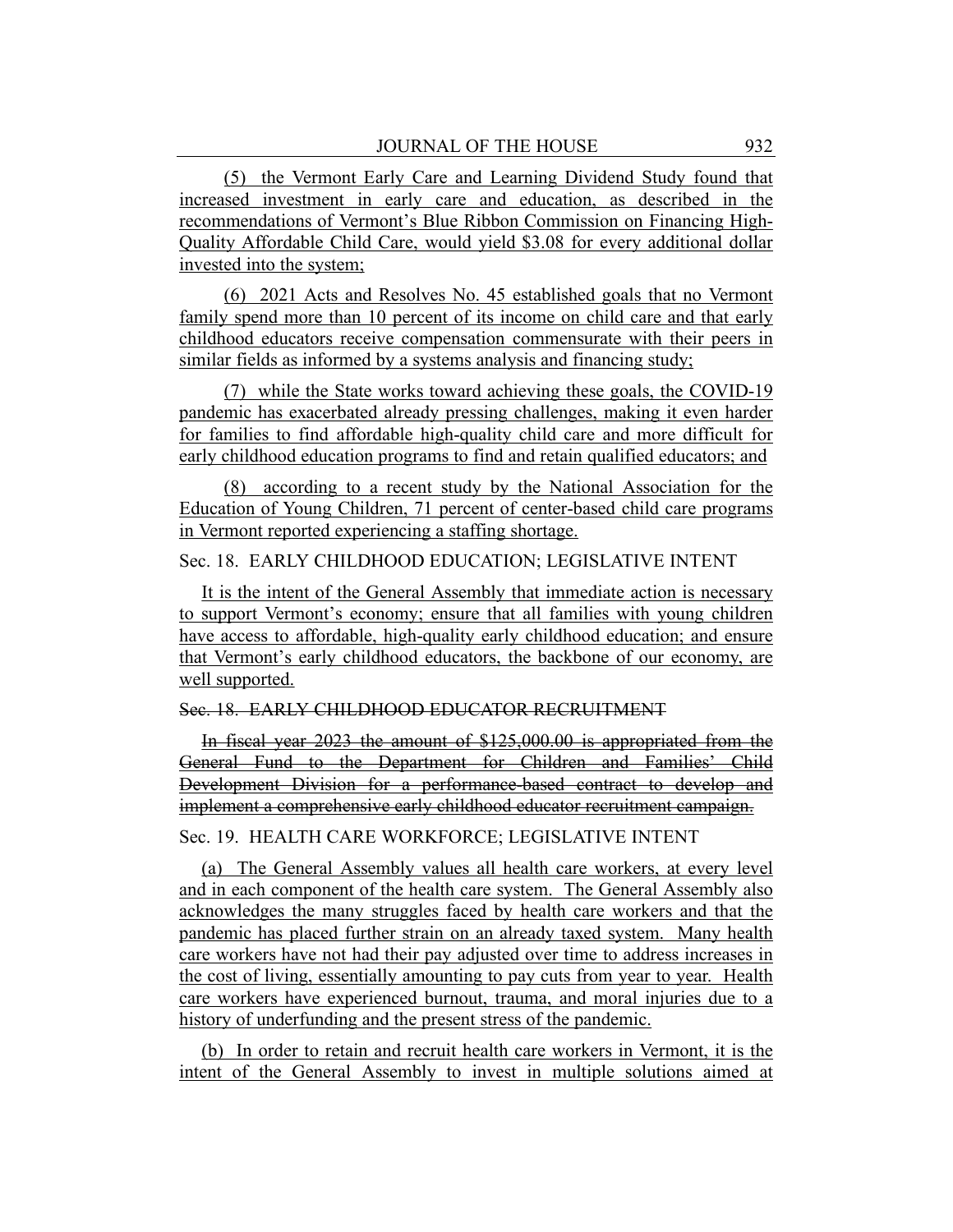reinforcing our health care workforce in the present and sustaining our health care workers into the future.

## Sec. 20. EMERGENCY GRANTS TO SUPPORT NURSE EDUCATORS

(a) In fiscal year 2023 the amount of \$3,000,000.00 is appropriated from the American Rescue Plan Act (ARPA) – Coronavirus State Fiscal Recovery Funds to the Department of Health and shall carry forward for the purpose of providing emergency interim grants to Vermont's nursing schools over three years to increase the compensation for their nurse faculty and staff, with \$1,000,000.00 to be distributed in each of fiscal years 2023, 2024, and 2025 to increase the compensation for each full-time-equivalent (FTE) member of the clinical and didactic nurse faculty and staff. The Department shall distribute the funds among the nursing schools in Vermont equitably based on each school's proportion of nursing faculty and staff to the total number of FTE nursing faculty and staff across all nursing schools statewide.

(b) If the nurse faculty or staff, or both, of a nursing school receiving a grant under this section are subject to a collective bargaining agreement, the use of the grant funds provided to the nursing school for those faculty or staff, or both, shall be subject to impact bargaining between the nursing school and the collective bargaining representative of the nurse faculty or staff, or both, to the extent required by the applicable collective bargaining agreement.

## Sec. 21. NURSE PRECEPTOR INCENTIVE GRANTS; HOSPITALS;

#### WORKING GROUP; REPORT

(a)(1) In fiscal year 2023 the amount of  $$2,400,000.00$  is appropriated from the General Fund to the Agency of Human Services to provide incentive grants to hospital-employed nurses in Vermont to serve as preceptors for nursing students enrolled in Vermont nursing school programs. The Agency shall distribute the funds to hospitals employing nurses who provide student preceptor supervision based on the number of preceptor hours to be provided, at a rate of \$5.00 per preceptor hour, or a lesser hourly rate if the need exceeds the available funds.

(2) If nurse preceptors receiving compensation pursuant to a grant awarded to a hospital under this section are subject to a collective bargaining agreement, the use of the grant funds provided to the hospital for the nurse preceptors shall be subject to impact bargaining between the hospital and the collective bargaining representative of the nurses to the extent required by the collective bargaining agreement.

(b)(1) The Director of Health Care Reform or designee in the Agency of Human Services shall convene a working group of stakeholders representing nursing schools, long-term care facilities, designated and specialized service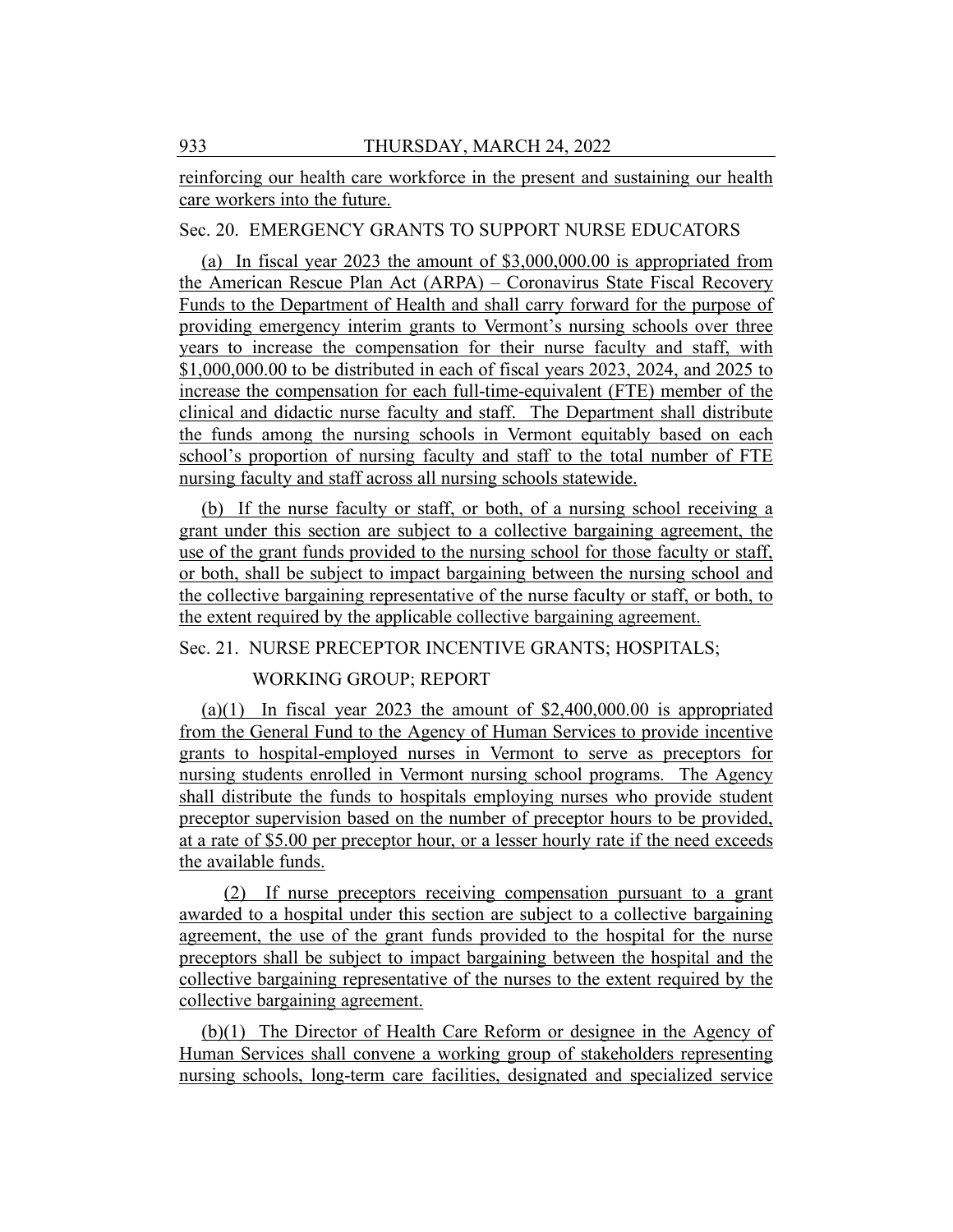agencies, federally qualified health centers, home health agencies, primary care practices, and other health care facilities to:

(A) identify ways to increase clinical placement opportunities across a variety of health care settings for nursing students enrolled in Vermont nursing school programs;

(B) establish sustainable funding models for compensating nurses serving as preceptors or for supporting the hiring of additional nurses to alleviate the pressures on nurse preceptors, or both; and

(C) develop an action plan for implementing the clinical placement expansion and sustainable funding models identified and established pursuant to subdivisions (A) and (B) of this subdivision (1), including addressing the need for student housing opportunities.

(2) On or before January 15, 2023, the Director of Health Care Reform shall provide the working group's action plan and any recommendations for legislative action to the House Committees on Health Care, on Commerce and Economic Development, and on Appropriations and the Senate Committees on Health and Welfare, on Economic Development, Housing and General Affairs, and on Appropriations.

Sec. 22. HEALTH CARE EMPLOYER NURSING PIPELINE AND

#### APPRENTICESHIP PROGRAM

(a) In fiscal year 2023 the amount of \$3,000,000.00 is appropriated from the American Rescue Plan Act (ARPA) – Coronavirus State Fiscal Recovery Funds to the Vermont Student Assistance Corporation and shall carry forward for the purpose of providing grants to health care employers, including hospitals, long-term care facilities, designated and specialized service agencies, federally qualified health centers, and other health care providers, to establish or expand partnerships with Vermont nursing schools to create nursing pipeline or apprenticeship programs, or both, that will train members of the health care employers' existing staff, including personal care attendants, licensed nursing assistants, and licensed practical nurses, to become higher-level nursing professionals. Through a combination of scholarship awards, grants awarded to health care employers pursuant to this section, and the health care employer's contributions, the trainees' tuition and fees shall be covered in full, and trainees shall be provided with assistance in meeting their living costs, such as housing and child care, while attending the program.

(b) In awarding grants pursuant to this section, VSAC shall give priority to health care employer proposals based on the following criteria: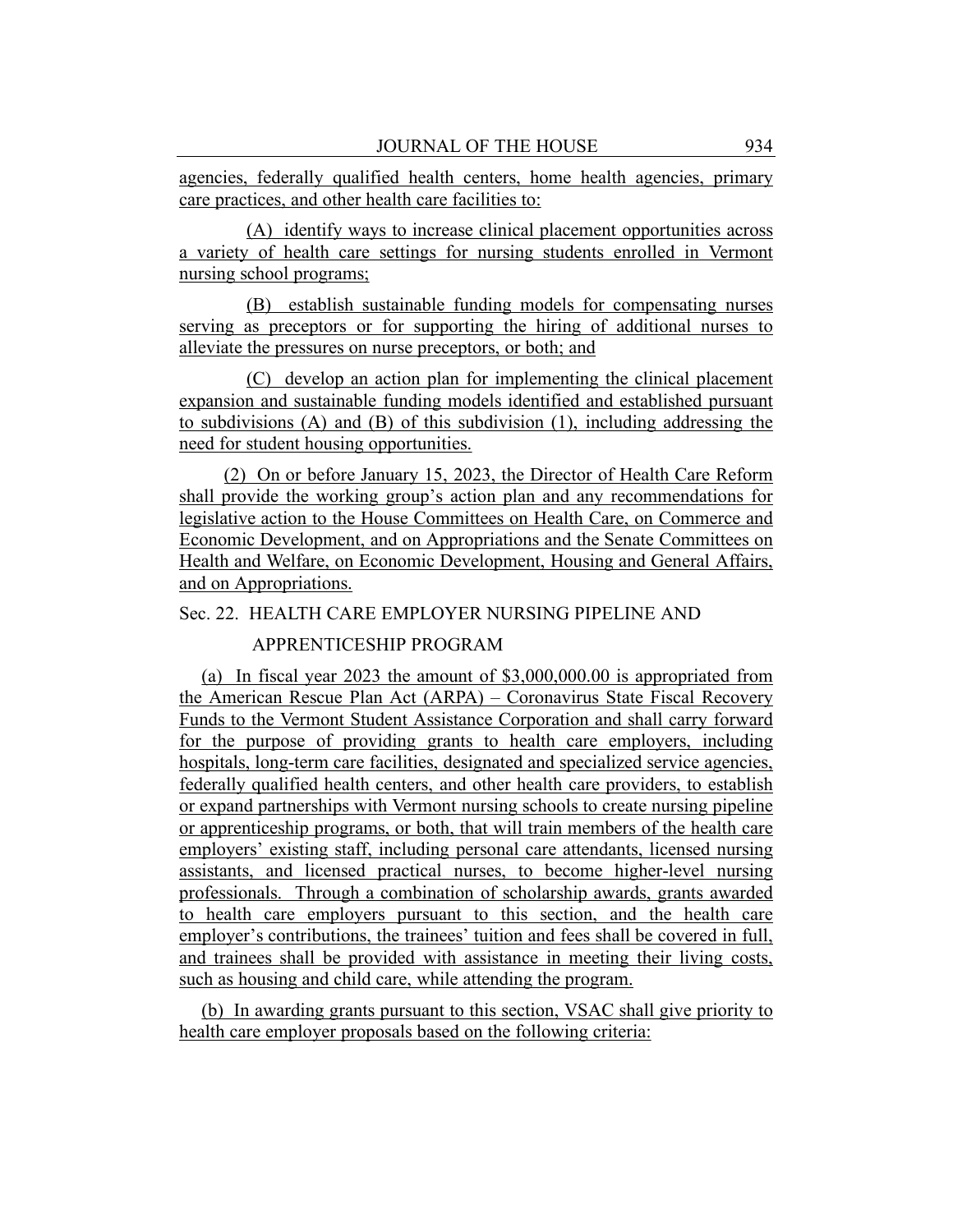(1) the extent to which the health care employer proposes to participate financially in the program;

(2) the extent of the health care employer's commitment to sustaining the program financially, including providing financial support for nurse preceptors, to create ongoing opportunities for educational advancement in nursing;

(3) the ability of the health care employer's staff to leverage nursing scholarship opportunities to maximize the reach of the grant funds;

(4) the employer's demonstrated ability to retain nursing students in the Vermont nursing workforce;

(5) the employer's geographic location, in order to ensure access to pipeline and apprenticeship programs for nursing staff across Vermont; and

(6) the employer's commitment to advancing the professional development of individuals from marginalized communities, especially those that have been historically disadvantaged in accessing educational opportunities and career advancement in the health care professions.

(c)(1) VSAC shall begin awarding grants under this section expeditiously in order to enable health care employer staff to begin enrolling in nursing school programs that commence in the fall of 2022.

(2) On or before September 15, 2022, VSAC shall provide an update to the Health Reform Oversight Committee on the status of program implementation.

Sec. 23. 18 V.S.A. § 34 is added to read:

#### § 34. VERMONT NURSING FORGIVABLE LOAN INCENTIVE

#### PROGRAM

(a) The Vermont Nursing Forgivable Loan Incentive Program is created and shall be administered by the Department of Health in collaboration with the Vermont Student Assistance Corporation. The Vermont Student Assistance Corporation shall disburse forgivable loan funds under the Program on behalf of eligible individuals, subject to the appropriation of funds by the General Assembly for this purpose.

(b) To be eligible for a forgivable loan under the Program, an individual, whether a resident or nonresident, shall:

(1) be enrolled at an approved postsecondary education institution as defined in 16 V.S.A. § 2822;

(2) demonstrate financial need;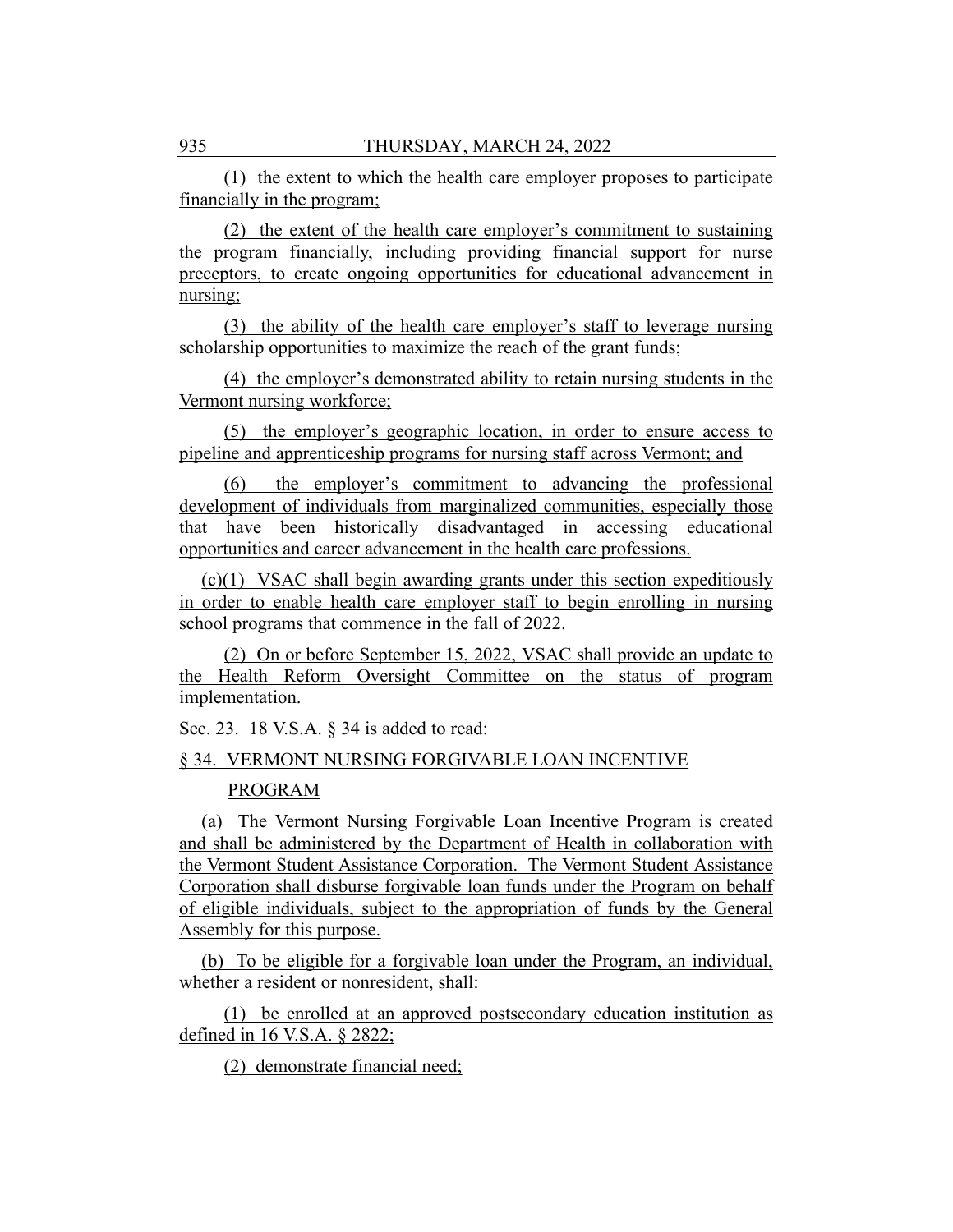(3) demonstrate academic capacity by carrying the minimum grade point average in the individual's course of study prior to receiving the fund award; and

(4) agree to work as a nurse in Vermont for a minimum of one year following licensure for each year of forgivable loan awarded.

(c)(1) First priority for forgivable loan funds shall be given to students pursuing a practical nursing certificate who will be eligible to sit for the NCLEX-PN examination upon completion of the certificate.

(2) Second priority for forgivable loan funds shall be given to students pursuing an associate's degree in nursing who will be eligible to sit for the NCLEX-RN examination upon graduation.

(3) Third priority for forgivable loan funds shall be given to students pursuing a bachelor of science degree in nursing.

(4) Fourth priority shall be given to students pursuing graduate nursing education.

(d) Students attending an approved postsecondary educational institution in Vermont shall receive first preference for forgivable loans.

(e) There shall be no deadline to apply for a forgivable loan under this section. Forgivable loans shall be awarded on a rolling basis as long as funds are available, and any funds remaining at the end of a fiscal year shall roll over and shall be available to the Department of Health and the Vermont Student Assistance Corporation in the following fiscal year to award additional forgivable loans as set forth in this section.

Sec. 24. REPEAL

18 V.S.A. § 31 (educational assistance; incentives; nurses) is repealed.

Sec. 25. VERMONT NURSING FORGIVABLE LOAN INCENTIVE

PROGRAM; APPROPRIATION

In fiscal year 2023, the amount of \$100,000.00 in General Fund investment funds is appropriated to the Department of Health for forgivable loans for nursing students under the Vermont Nursing Forgivable Loan Incentive Program established in Sec. 23 of this act.

Sec. 26. 18 V.S.A. § 35 is added to read:

§ 35. VERMONT NURSING AND PHYSICIAN ASSISTANT LOAN

#### REPAYMENT PROGRAM

(a) As used in this section: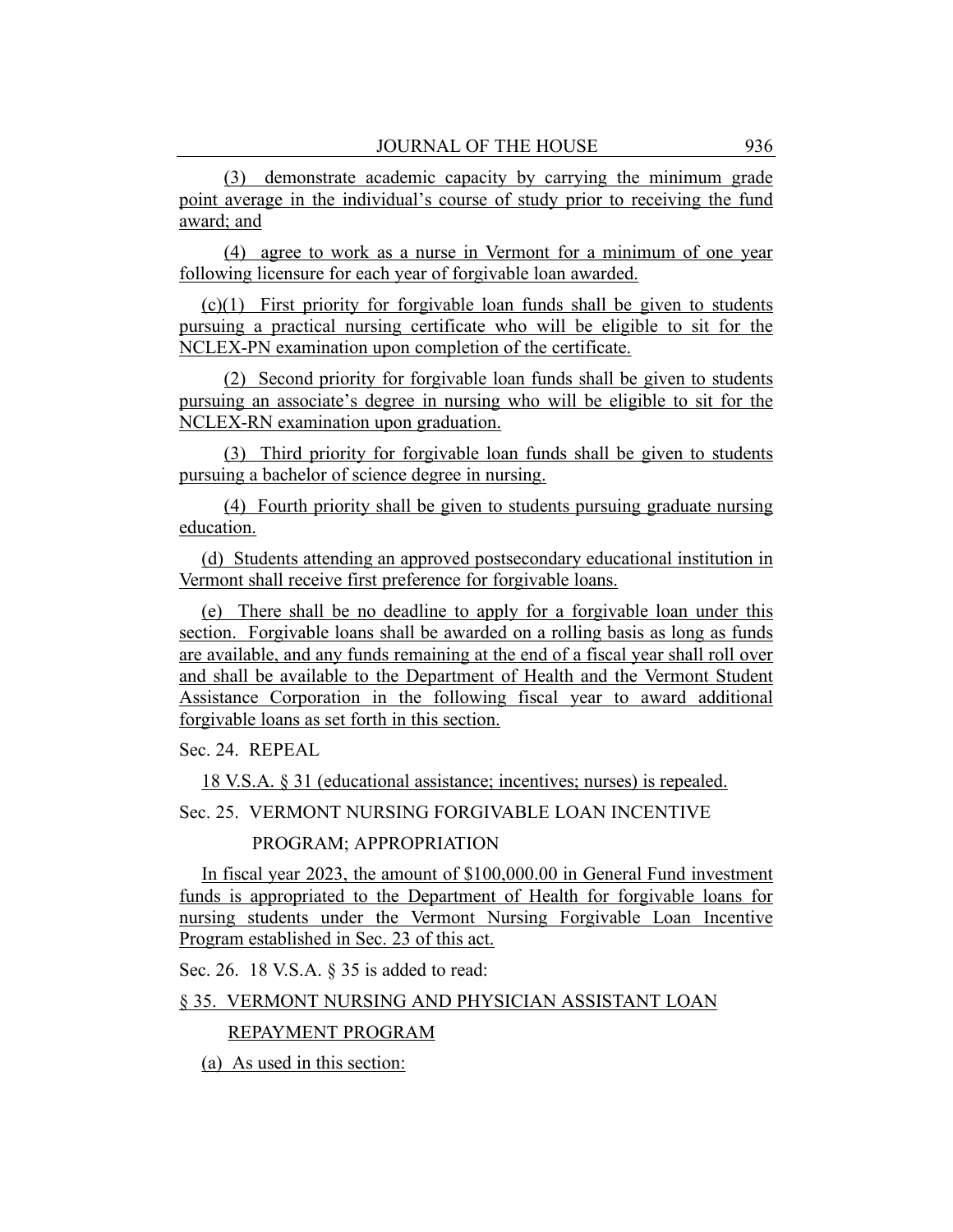(1) "Corporation" means the Vermont Student Assistance Corporation established in 16 V.S.A. § 2821.

(2) "Eligible individual" means an individual who satisfies the eligibility requirements for loan repayment under this section.

(3) "Eligible school" means an approved postsecondary education institution, as defined under 16 V.S.A. § 2822.

(4) "Loan repayment" means the cancellation and repayment of loans under this section.

(5) "Loans" means education loans guaranteed, made, financed, serviced, or otherwise administered by the Corporation under this subchapter for attendance at an eligible school.

(6) "Program" means the Vermont Nursing and Physician Assistant Loan Repayment Program created under this section.

(b) The Vermont Nursing and Physician Assistant Loan Repayment Program is created and shall be administered by the Department of Health in collaboration with the Corporation. The Program provides loan repayment on behalf of individuals who live and work as a nurse or physician assistant in this State and who meet the eligibility requirements in subsection (e) of this section.

(c) The loan repayment benefits provided under the Program shall be paid on behalf of the eligible individual by the Corporation, subject to the appropriation of funds by the General Assembly specifically for this purpose.

(d) To be eligible for loan repayment under the Program, an individual shall satisfy all of the following requirements:

(1) have graduated from an eligible school where the individual has, within the past five years, been awarded a nursing degree or a degree in physician assistant studies;

(2) had the minimum grade point average or better or the equivalent as determined by the Corporation if the eligible school does not use grade point averages from the eligible school;

(3) work as a nurse or physician assistant in this State; and

(4) be a resident of Vermont.

(f)(1) An eligible individual shall be entitled to an amount of loan cancellation and repayment under this section equal to one year of loans for each year of service as a nurse or physician assistant in this State.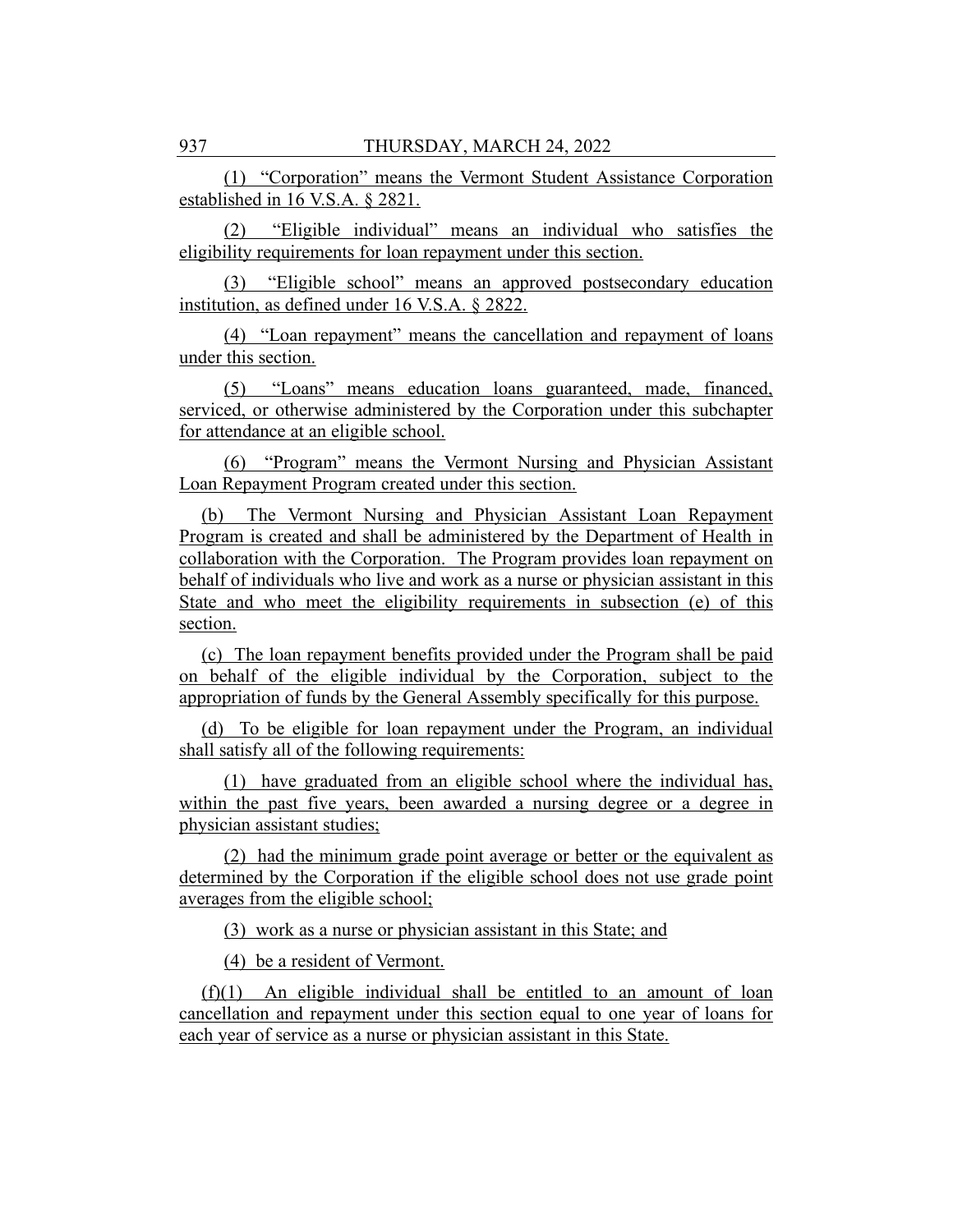(2) The Corporation shall award loan repayments in amounts that are sufficient to attract high-quality candidates while also making a meaningful increase in Vermont's health care professional workforce.

(i) The Corporation shall adopt policies, procedures, and guidelines necessary to implement the provisions of this section.

Sec. 27. VERMONT NURSING AND PHYSICIAN ASSISTANT LOAN

REPAYMENT PROGRAM; APPROPRIATION

In fiscal year 2023 the amount of \$2,000,000.00 is appropriated from the General Fund to the Department of Health for loan repayment for nurses and physician assistants under the Vermont Nursing and Physician Assistant Loan Repayment Program established in Sec. 26 of this act.

Sec. 28. 18 V.S.A. § 36 is added to read:

§ 36. NURSE EDUCATOR FORGIVABLE LOAN AND LOAN

REPAYMENT PROGRAM

(a) Definitions. As used in this section:

(1) "Eligible individual" means an individual who satisfies the eligibility requirements under this section for a forgivable loan or loan repayment.

(2) "Eligible school" means an approved postsecondary education institution, as defined under 16 V.S.A. § 2822.

(3) "Forgivable loan" means a loan awarded under this section covering tuition, room, board, and the cost of required books and supplies for up to fulltime attendance at an eligible school.

(4) "Gift aid" means grant or scholarship financial aid received from the federal government or from the State.

(5) "Loan repayment" means the cancellation and repayment of loans under this section.

(6) "Loans" means education loans guaranteed, made, financed, serviced, or otherwise administered by the Corporation under this subchapter for attendance at an eligible school.

(7) "Nurse educator" means a nurse with a master's or doctoral degree that qualifies the individual to teach at a nursing school in this State.

(8) "Program" means the Nurse Educator Forgivable Loan and Loan Repayment Program created under this section.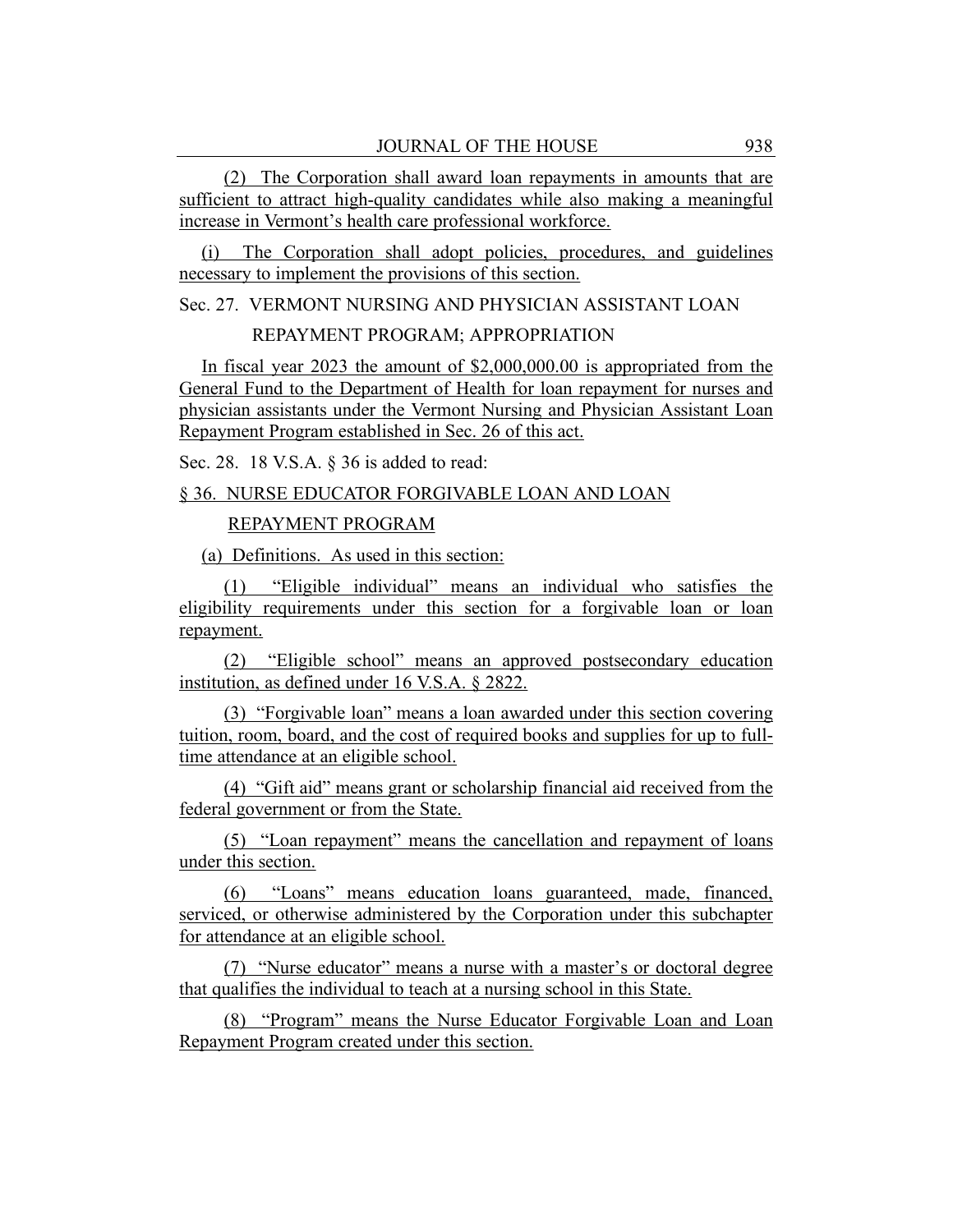(b) Program creation. The Nurse Educator Forgivable Loan and Loan Repayment Program is created and shall be administered by the Department of Health in collaboration with the Corporation. The Program provides forgivable loans to students enrolled in an eligible school who commit to working as a nurse educator at a nursing school in this State and who meet the eligibility requirements in subsection (d) of this section. The Program also provides loan repayment on behalf of individuals who work as nurse educators at a nursing school in this State and who meet the eligibility requirements in subsection (e) of this section.

(c) The forgivable loan and loan repayment benefits provided under the Program shall be paid on behalf of the eligible individual by the Corporation, subject to the appropriation of funds by the General Assembly specifically for this purpose.

(d) Eligibility for forgivable loans. To be eligible for a forgivable loan under the Program, an individual, whether a resident or nonresident, shall satisfy all of the following requirements:

(1) be enrolled at an eligible school in a program that leads to a graduate degree in nursing;

(2) continually demonstrate satisfactory academic progress by maintaining the minimum grade point average or better or the equivalent as determined by the Corporation if the eligible school does not use grade point averages;

(3) have used any available gift aid;

(4) have executed a contract with the Corporation committing the individual to work as a nurse educator at a nursing school in this State;

(5) have executed a promissory note that will reduce the individual's forgivable loan benefit, in whole or in part, if the individual fails to complete the period of service required in subsection (f) of this section; and

(6) have completed the Program's application form, the free application for federal student aid (FAFSA), and the Vermont grant application each academic year of enrollment in accordance with a schedule determined by the Corporation.

(e) Eligibility for loan repayment. To be eligible for loan repayment under the Program, an individual shall satisfy all of the following requirements:

(1) graduated from an eligible school where the individual has, within the past five years, been awarded a graduate degree in nursing;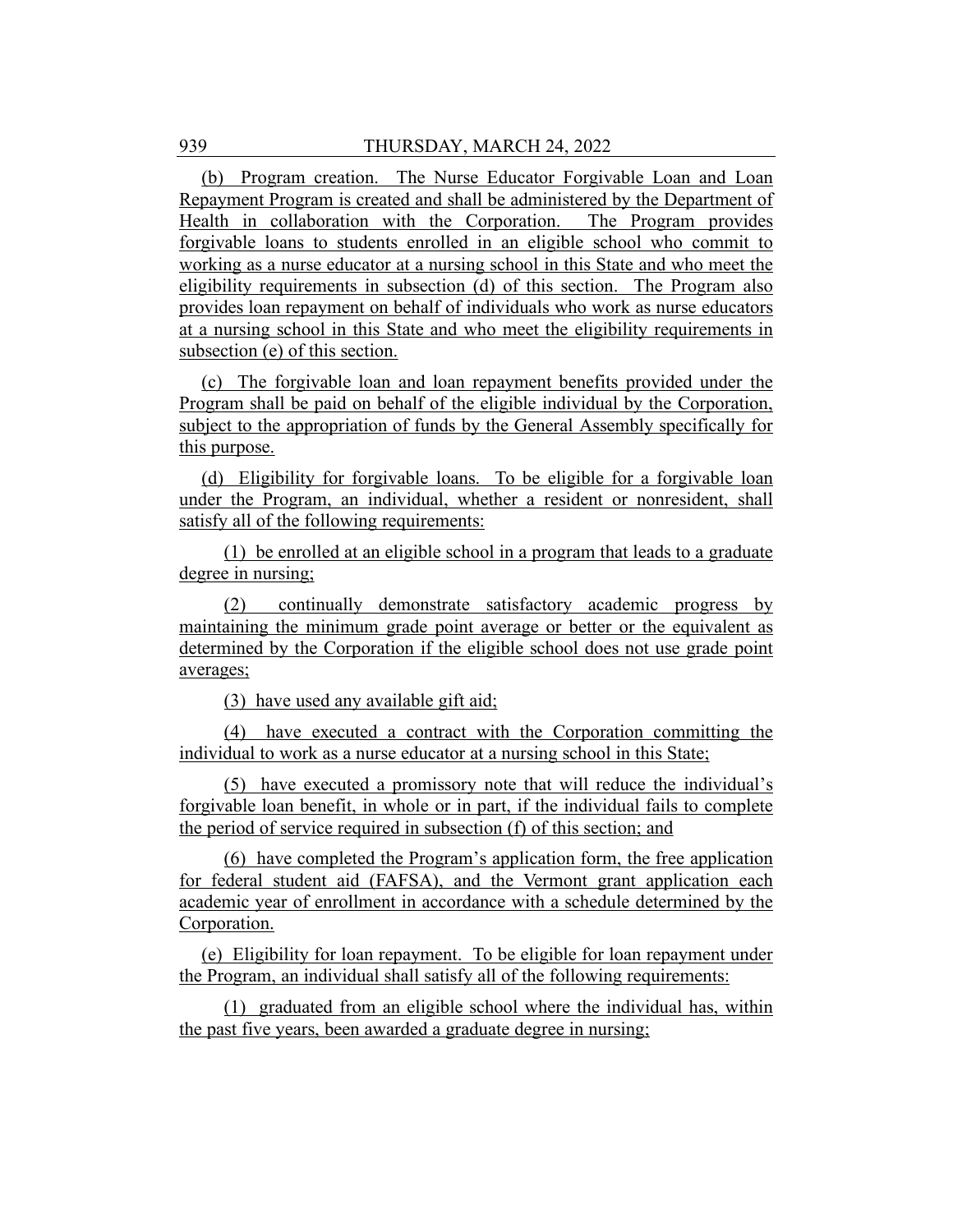(2) had the minimum grade point average or better or the equivalent as determined by the Corporation if the eligible school does not use grade point averages from the eligible school;

(3) work as a nurse educator at a nursing school in this State; and

(4) be a resident of Vermont.

(f) Service commitment.

(1) Forgivable loans. For each year of service as a nurse educator at a nursing school in this State, an eligible individual shall be entitled to a full academic year of forgivable loan benefit under the Program. If an eligible individual fails to serve as a nurse educator at a nursing school in this State for a period that would entitle the individual to the full forgivable loan benefit received by the individual, other than for good cause as determined by the Corporation in consultation with the Vermont Department of Health, then the individual shall receive only partial loan forgiveness for a pro rata portion of the loan pursuant to the terms of the interest-free reimbursement promissory note signed by the individual at the time of entering the Program.

(2) Loan repayment. An eligible individual shall be entitled to an amount of loan cancellation and repayment under this section equal to one year of loans for each year of service as a nurse educator at a nursing school in this State.

(g) Adoption of policies, procedures, and guidelines. The Corporation shall adopt policies, procedures, and guidelines necessary to implement the provisions of this section.

Sec. 29. NURSE EDUCATOR FORGIVABLE LOAN AND LOAN

#### REPAYMENT PROGRAM; APPROPRIATION

In fiscal year 2023, the amount of \$500,000.00 is appropriated from the American Rescue Plan Act (ARPA) – Coronavirus State Fiscal Recovery Funds to the Department of Health for forgivable loans and loan repayment for nurse educators under the Nurse Educator Forgivable Loan and Loan Repayment Program established in Sec. 28 of this act.

Sec. 30. 18 V.S.A. § 9456 is amended to read:

#### § 9456. BUDGET REVIEW

(a) The Board shall conduct reviews of each hospital's proposed budget based on the information provided pursuant to this subchapter and in accordance with a schedule established by the Board.

(b) In conjunction with budget reviews, the Board shall: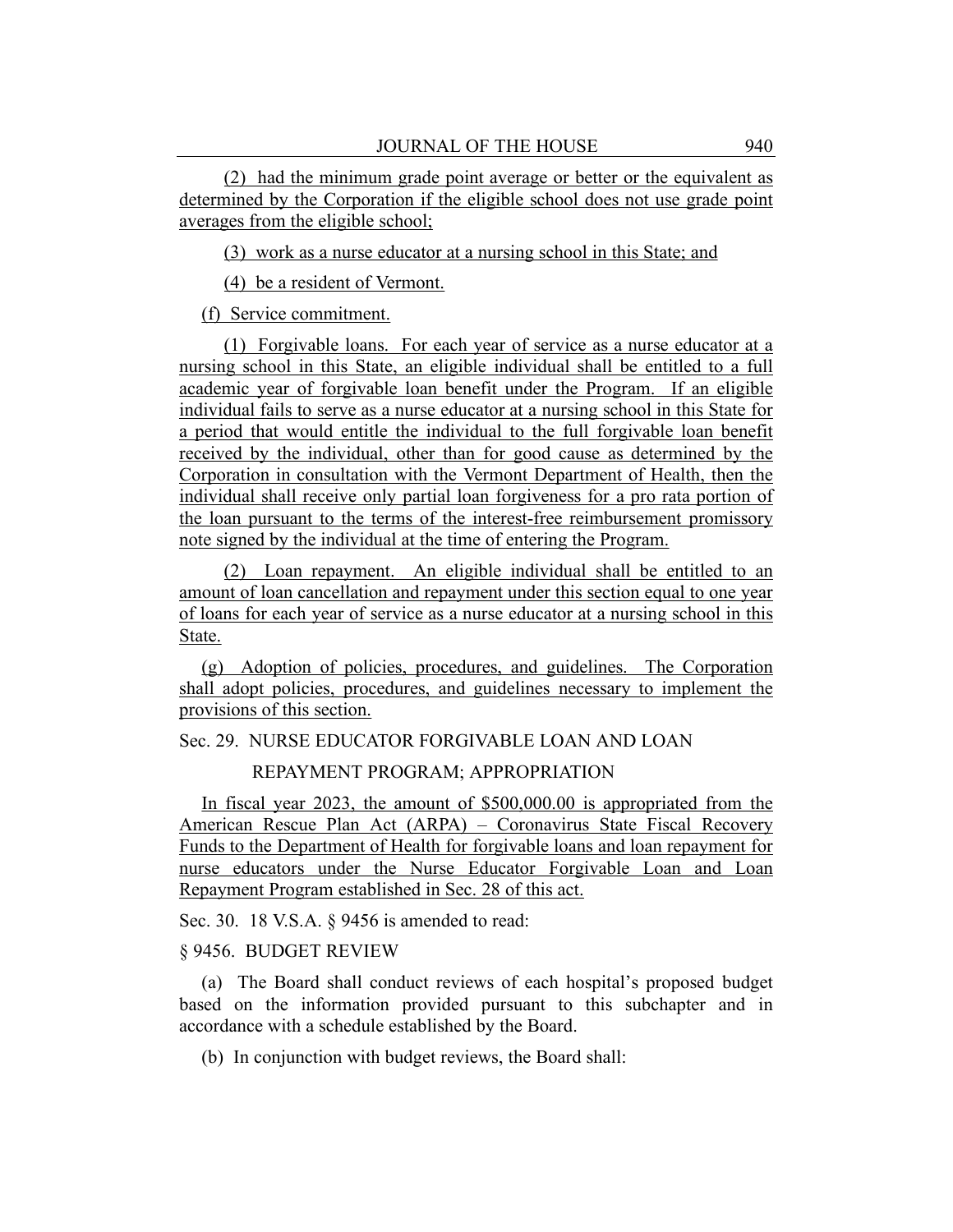#### \* \* \*

(10) require each hospital to provide information on administrative costs, as defined by the Board, including specific information on the amounts spent on marketing and advertising costs; and

(11) require each hospital to create or maintain connectivity to the State's Health Information Exchange Network in accordance with the criteria established by the Vermont Information Technology Leaders, Inc., pursuant to subsection 9352(i) of this title, provided that the Board shall not require a hospital to create a level of connectivity that the State's Exchange is unable to support;

(12) review the hospital's investments in workforce development initiatives, including nursing workforce pipeline collaborations with nursing schools and compensation and other support for nurse preceptors; and

(13) consider the salaries for the hospital's executive and clinical leadership and the hospital's salary spread, including a comparison of median salaries to the medians of northern New England states.

\* \* \*

# Sec. 31. GREEN MOUNTAIN CARE BOARD; FISCAL YEAR 2023

# HOSPITAL BUDGET REVIEW; NURSING WORKFORCE DEVELOPMENT INITIATIVES

For hospital fiscal year 2023, the Green Mountain Care Board may exclude all or a portion of a hospital's investments in nursing workforce development initiatives from any otherwise applicable financial limitations on the hospital's budget or budget growth. Notwithstanding any provision of GMCB Rule 3.202, the Board may modify its hospital budget guidance for hospital fiscal year 2023 as needed to comply with this section.

Sec. 32. AGENCY OF HUMAN SERVICES; HEALTH CARE

#### WORKFORCE DATA CENTER

(a) In fiscal year 2023, the amount of \$1,000,000.00 is appropriated from the American Rescue Plan Act (ARPA) – Coronavirus State Fiscal Recovery Funds to the Office of Health Care Reform in the Agency of Human Services to enable the Agency to establish and operate the statewide Health Care Workforce Data Center. In order to enhance the State's public health data systems, respond to the COVID-19 public health emergency, and improve the State's COVID-19 mitigation and prevention efforts, the Center shall collect health care workforce data, shall collaborate with the Director of Health Care Reform to identify and propose solutions to address data gaps, and shall share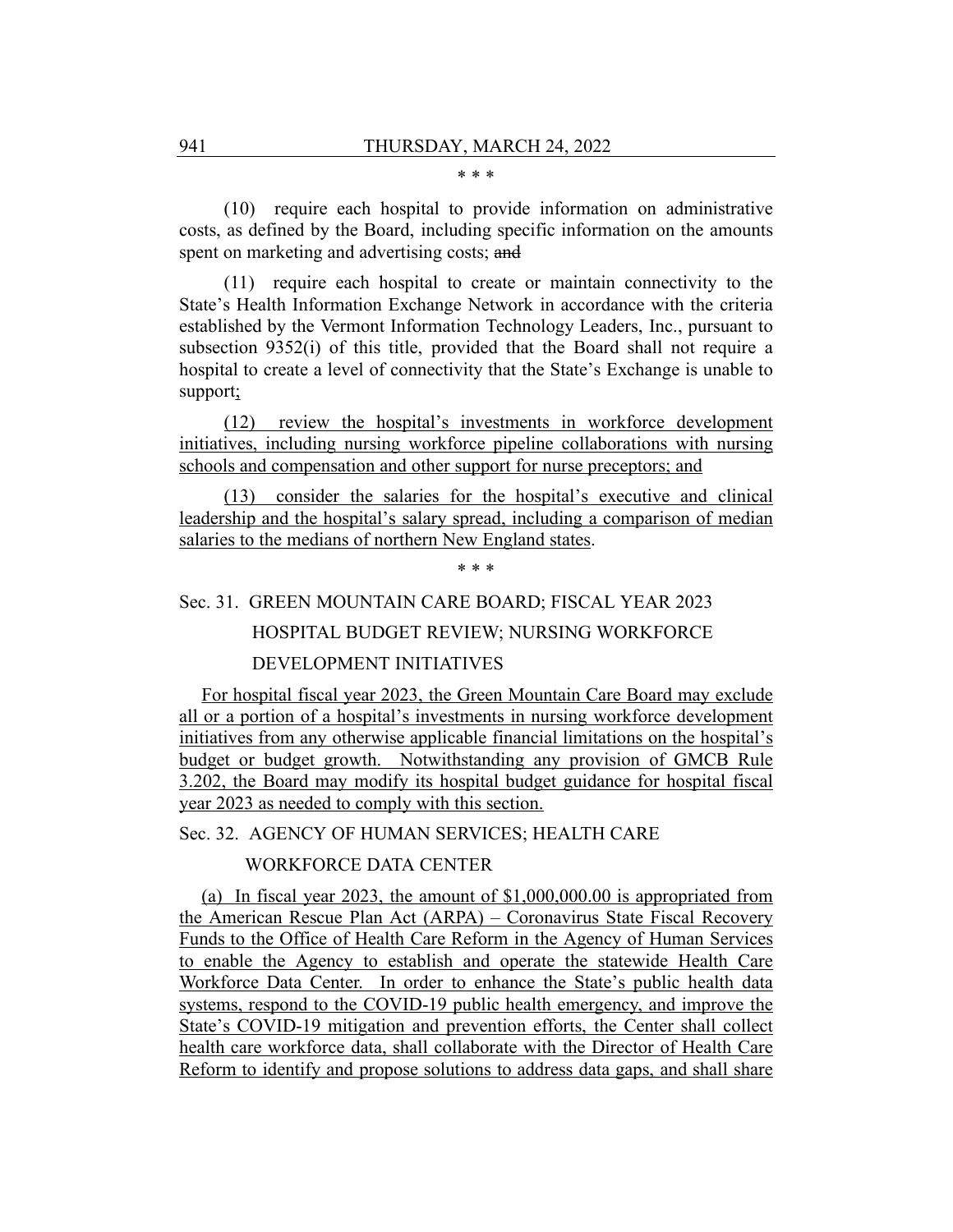the data with the Green Mountain Care Board as appropriate to inform the Board's Health Resource Allocation Plan responsibilities pursuant to 18 V.S.A. § 9405.

(b) The Center shall use existing statewide information to the extent practicable to avoid imposing administrative burdens on health care providers and to avoid duplication of efforts underway elsewhere in Vermont. The Center shall expand its data collection practices over two years to include all levels of the health care workforce, beginning with the highest-level licensed health care professionals.

(c) In order to ensure the Center has access to accurate and timely health care workforce data, the Center:

(1) shall have the cooperation of other State agencies and departments in responding to the Center's requests for information;

(2) may enter into data use agreements with institutions of higher education and other public and private entities, to the extent permitted under State and federal law; and

(3) may collect vacancy and turnover information from health care employers.

(d) One permanent classified Health Care Workforce Data Center Manager position is created in the Agency of Human Services, Office of Health Care Reform in fiscal year 2023 to manage the Health Care Workforce Data Center created pursuant to this section.

(e) The Agency of Human Services may include proposals for additional funding or data access, or both, for the Center as part of the Agency's fiscal year 2024 budget request.

Sec. 33. OFFICE OF PROFESSIONAL REGULATION; BARRIERS TO

MENTAL HEALTH LICENSURE; REPORT

The Office of Professional Regulation shall undertake a systematic review of the licensing processes for mental health and substance use disorder treatment professionals to identify barriers to licensure. On or before January 15, 2023, the Office shall provide its findings and recommendations to address any identified barriers to licensure to the House Committees on Health Care, on Human Services, on Commerce and Economic Development, and on Government Operations and the Senate Committees on Health and Welfare, on Economic Development, Housing and General Affairs, and on Government Operations.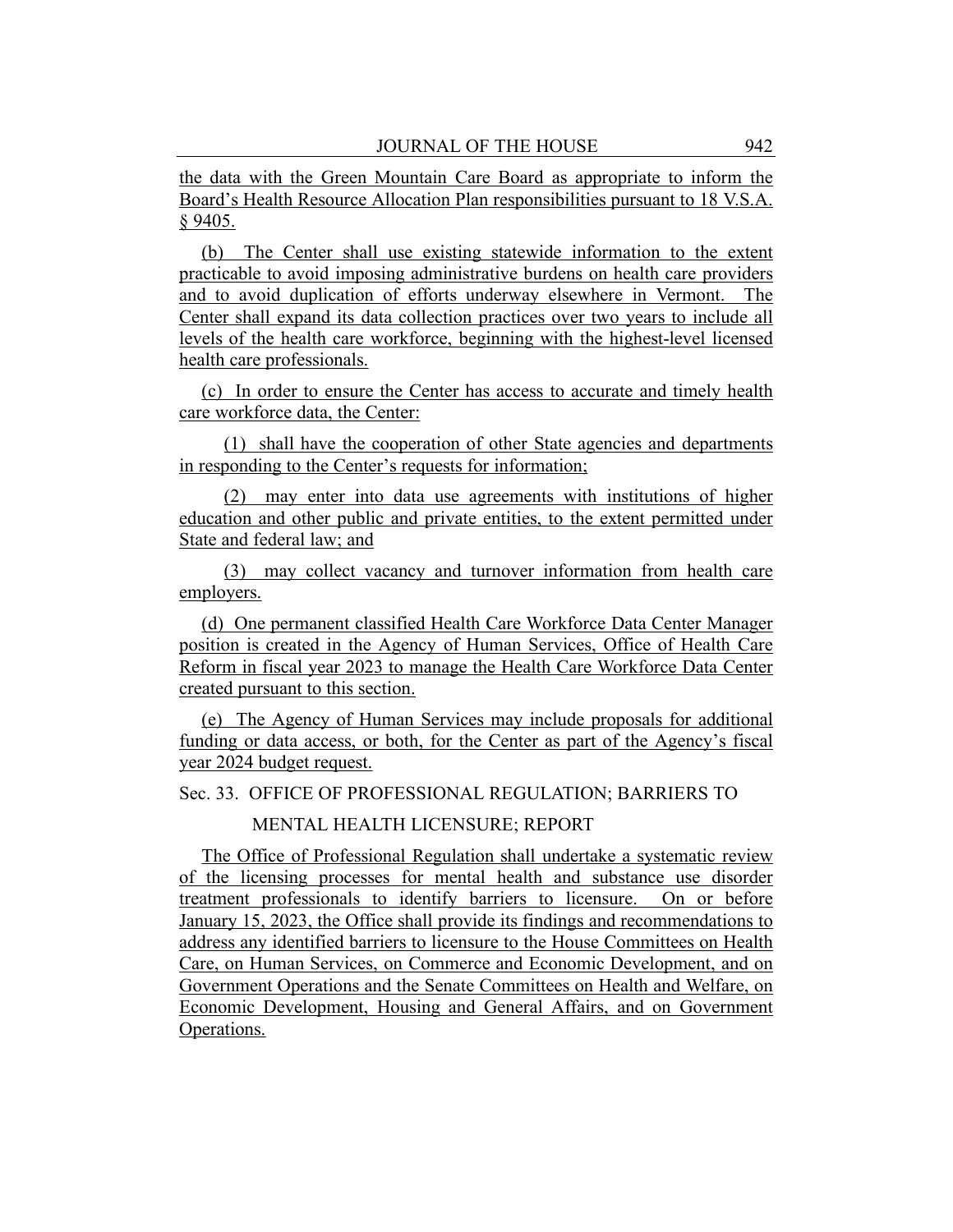#### Sec. 34. AGENCY OF HUMAN SERVICES; POSITION; APPROPRIATION

(a) One classified, three-year limited-service Health Care Workforce Coordinator position is created in the Agency of Human Services, Office of Health Care Reform in fiscal year 2023 to support the health care workforce initiatives set forth in this act and in the Health Care Workforce Development Strategic Plan. The Coordinator shall focus on building educational, clinical, and housing partnerships and support structures to increase and improve health care workforce training, recruitment, and retention.

(b) In fiscal year 2023 the amount of \$170,000.00 is appropriated from the General Fund to the Agency of Human Services, Office of Health Care Reform for the Health Care Workforce Coordinator position, of which \$120,000.00 is for personal services and \$50,000.00 is for operating expenses. Sec. 35. DEPARTMENT OF LABOR; GREEN MOUNTAIN CARE

#### BOARD; SUPPLY AND DEMAND MODELING

On or before January 15, 2023, the Department of Labor, in collaboration with the Green Mountain Care Board, shall explore and recommend to the House Committees on Health Care, on Human Services, and on Commerce and Economic Development and the Senate Committees on Health and Welfare and on Economic Development, Housing and General Affairs a process, methodology, and necessary funding amounts to establish and maintain the capacity to perform health care supply and demand modeling based on information in the Health Care Workforce Data Center, for use by health care employers, health care educators, and policymakers.

Sec. 36. DEPARTMENT OF FINANCIAL REGULATION; GREEN

MOUNTAIN CARE BOARD; PRIOR AUTHORIZATIONS;

ADMINISTRATIVE COST REDUCTION; REPORT

(a) The Department of Financial Regulation shall explore the feasibility of requiring health insurers and their prior authorization vendors to access clinical data from the Vermont Health Information Exchange whenever possible to support prior authorization requests in situations in which a request cannot be automatically approved.

(b) The Department of Financial Regulation shall direct health insurers to provide prior authorization information to the Department in a format required by the Department in order to enable the Department to analyze opportunities to align and streamline prior authorization request processes. The Department shall share its findings and recommendations with the Green Mountain Care Board, and the Department and the Board shall collaborate to provide recommendations to the House Committee on Health Care and the Senate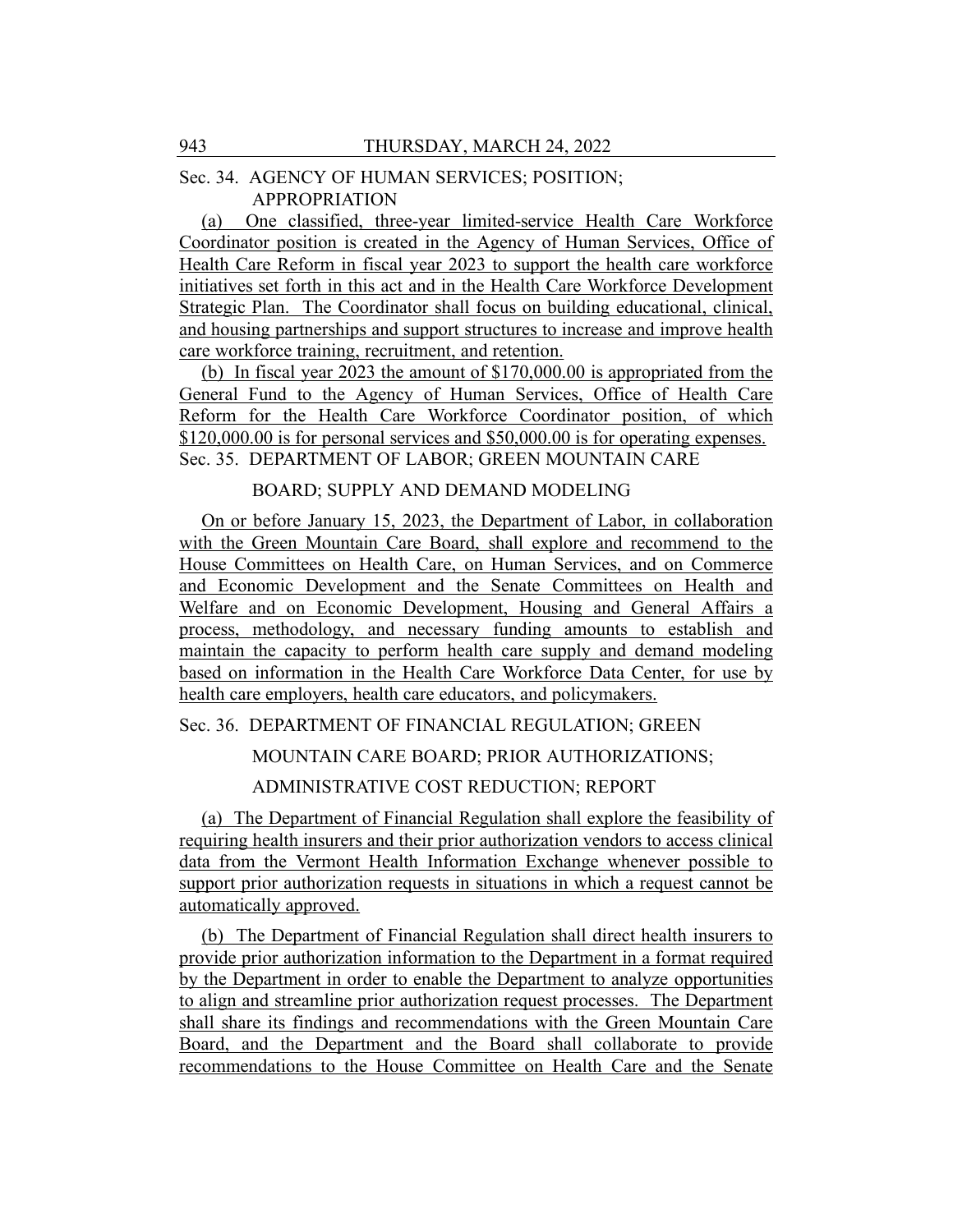Committees on Health and Welfare and on Finance on or before January 15, 2023 regarding the statutory changes necessary to align and streamline prior authorization processes and requirements across health insurers.

Sec. 37. 33 V.S.A. § 3543 is amended to read:

§ 3543. STUDENT LOAN REPAYMENT ASSISTANCE

(a)(1) There is established a need-based student loan repayment assistance program for the purpose of providing student loan repayment assistance to any individual employed by a regulated, privately operated center-based child care program or family child care home.

(2) An eligible individual shall:

(A) work in a privately operated center-based child care program or in a family child care home that is regulated by the Division for at least an average of 30 hours per week for 48 weeks of the year, except that this minimum time requirement does not apply to an employee of Vermont Head Start to the extent it conflicts with any law or contract provision governing the terms of employment.

(B) receive an annual salary of not more than \$50,000.00; and

(C) have earned an associates or bachelor's degree with a major concentration in early childhood, child and human development, elementary education, special education with a birth to age eight focus, or child and family services within the preceding five years.

\* \* \*

## Sec. 38. PILOT PROGRAM; POSITIONS EMBEDDED WITHIN RECOVERY CENTERS

(a)(1) In fiscal year 2023 the amount of  $$1,290,000.00$  is appropriated from the General Fund to the Department for Disabilities, Aging, and Independent Living's Division of Vocation Rehabilitation for the purpose of developing and implementing a two-year pilot program that authorizes 15 FTE new limited-service positions embedded within 12 recovery centers across the State.

(2) The 15 FTE limited-service positions shall be allocated as follows:

(A) Of the total appropriation, \$540,000.00 total shall be allocated in equal amounts to fund the following 2.5 FTE at each of two geographically diverse recovery centers:

(i) one FTE to serve as an employment counselor within the Division of Vocation Rehabilitation;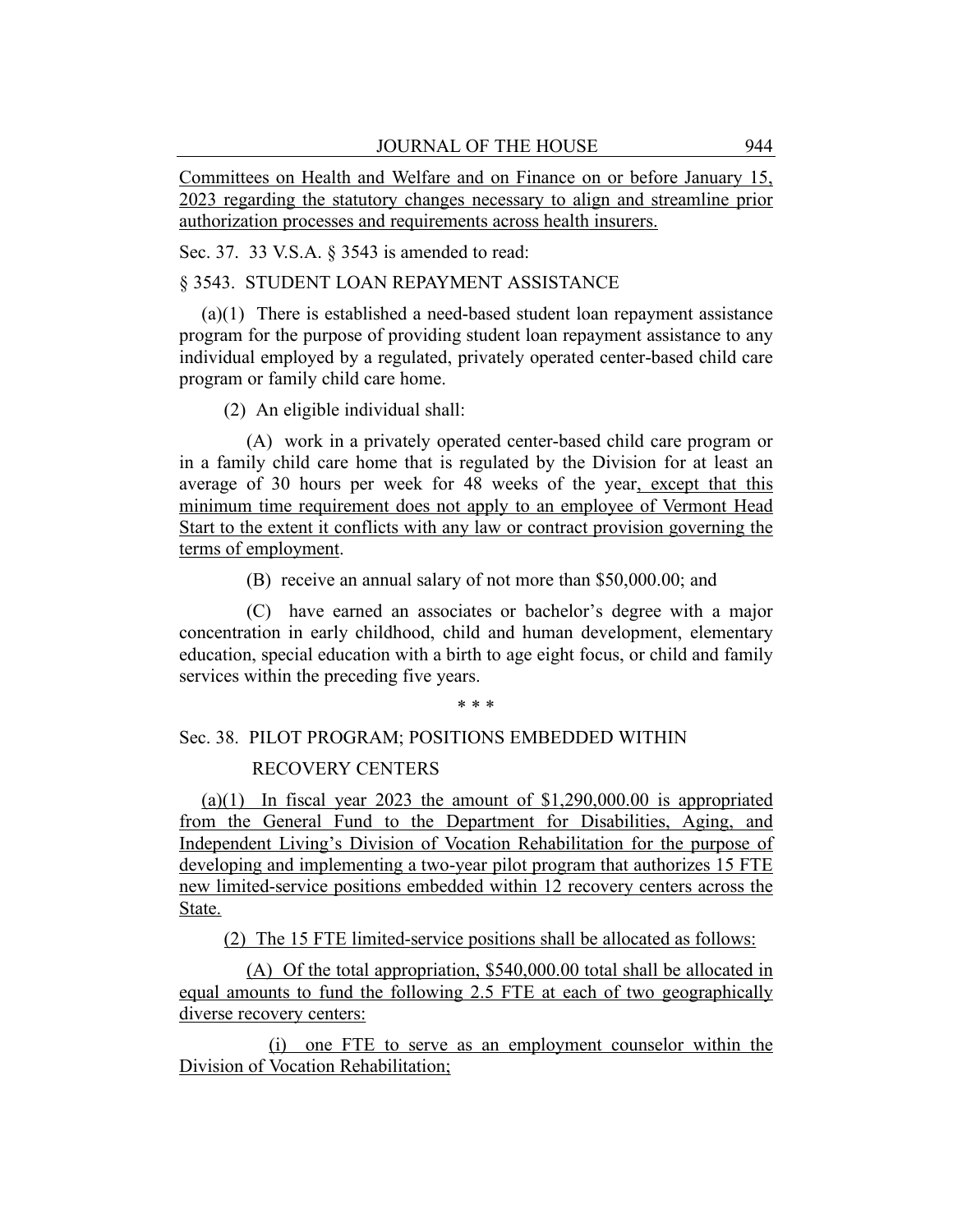(ii) one FTE to serve as an employment consultant within the Vermont Association of Business Industry and Rehabilitation; and

(iii) 0.5 FTE to serve as Employment Assistance Program staff within the Division of Vocation Rehabilitation.

(B) Of the total appropriation, \$75,000.00 shall be allocated in equal amounts to fund one FTE who shall serve as an employment support counselor at each of the 10 remaining recovery centers in the State.

(b) On or before January 1, 2024, the Division of Vocational Rehabilitation, in collaboration with the Vermont Association of Business Industry and Rehabilitation, shall submit a report to the House Committees on Commerce and Economic Development and on Human Services and to the Senate Committees on Economic Development, Housing and General Affairs and on Health and Welfare summarizing the effectiveness of the pilot program, including:

(1) educational attainment and achievement of program recipients;

(2) acquisition of a credential of value pursuant to 10 V.S.A.  $\S$  546;

(3) number of job placements; and

(4) job retention rates.

Sec. 39. CREDENTIAL OF VALUE GOAL; PUBLIC-PRIVATE

#### PARTNERSHIP; APPROPRIATION

(a) Duties. In fiscal year 2023, the amount of \$150,000.00 is appropriated from the General Fund to the Vermont Student Assistance Corporation for a performance-based contract to perform the following duties, in coordination and alignment with State partners, in support of the State's goal articulated in 10 V.S.A. § 546 that 70 percent of working-age Vermonters hold a credential of value by 2025 (Goal):

(1) increase public awareness of the value of postsecondary education and training to help persons of any age make informed decisions about the value of education and training that would further their advancement in educational pathways and pursuit of career goals, through targeted outreach as outlined in subsection (b) of this section;

(2) promote a broad understanding of the public good and value in achieving the State's Goal and of actions stakeholders can take to increase attainment;

(3) assist or coordinate with stakeholders, such as educational, business, governmental, nonprofit, and philanthropic organizations, in activities that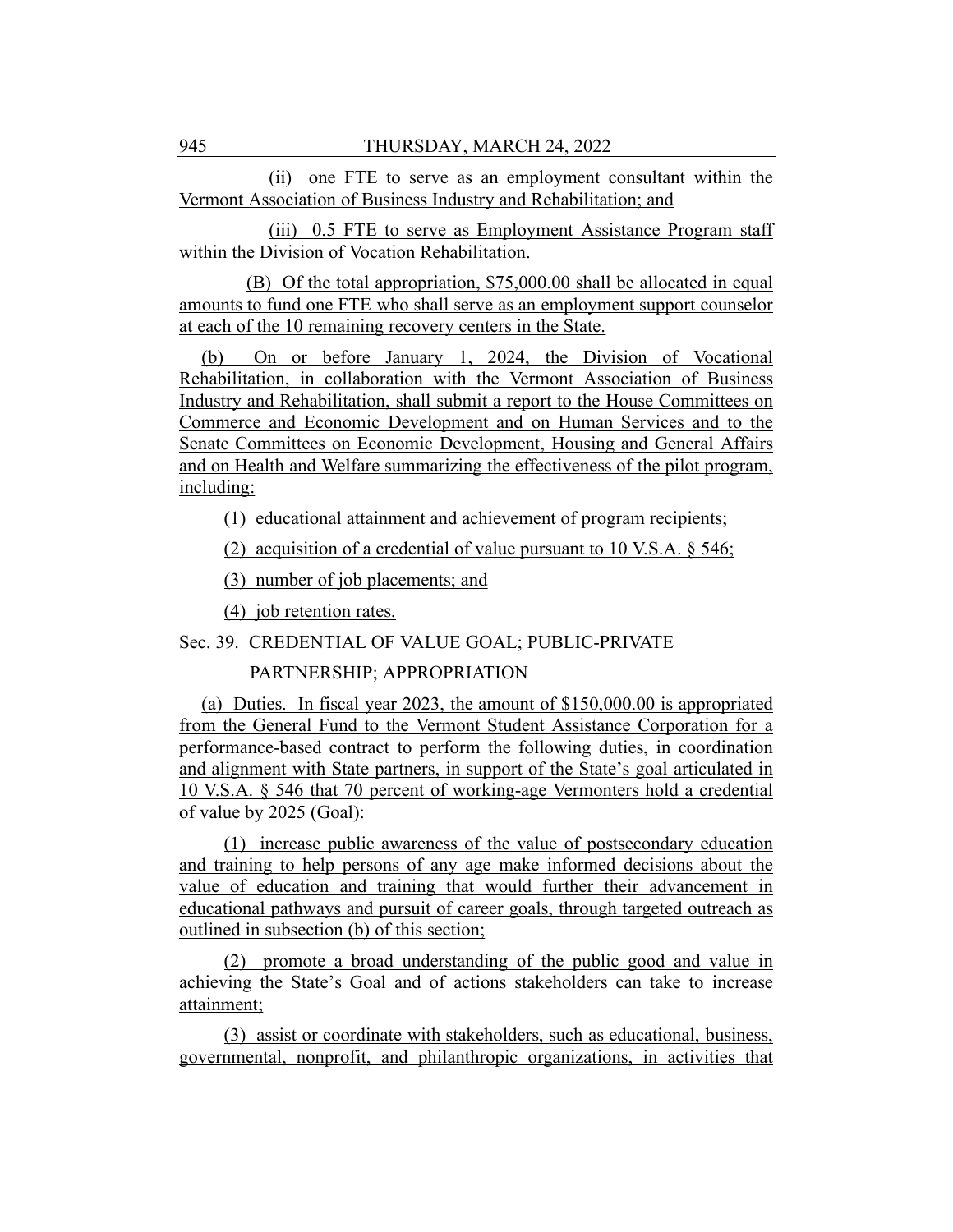seek to align the delivery of high-quality education and training opportunities with career advancement and support the policy priorities outlined in 10 V.S.A. § 546;

(4) collect and display publicly available, nonconfidential information about postsecondary credentials available to Vermonters;

(5) facilitate conversations or provide information about the national best practices in aligning, recognizing, measuring, tracking, and promoting postsecondary credentials of value to the Vermont Department of Labor and Agency of Education when requested;

(6) maintain web-based resources that provide information about opportunities to obtain a postsecondary credential of value, in coordination with State partners;

(7) support the Vermont Department of Labor and Agency of Education transition or integration of Advance Vermont's web-based resources and collected information referenced in subdivisions (4) and (6) of this subsection into a State-supported system in a coordinated way; and

(8) meet on a quarterly basis with the Vermont Department of Labor and Agency of Education about activities described in this subsection.

(b) Outreach. The contractor may use funds awarded by the State to:

(1) create and distribute public-facing communications and resources related to the duties described in this section; and

(2) offer support to career and education counselors, employment and training counselors, jobseekers and their families, and other stakeholders, consistent with best practice and State policy and programs, to help them better understand the postsecondary education and training landscape.

(c) Reports. The contractor shall provide written reports to:

(1) the Vermont Department of Labor and Agency of Education about anticipated work and activities using a simplified reporting template jointly developed by the contractor and the State entities on a quarterly basis; and

(2) on or before December 15, 2022, the House and Senate committees of jurisdiction regarding the use of funds, activities performed, and outcomes achieved pursuant to this section.

Sec. 40. VERMONT SERVE, LEARN, AND EARN PROGRAM;

#### APPROPRIATION

In fiscal year 2023, the amount of \$2,000,000.00 is appropriated from the General Fund to the Department of Forests, Parks and Recreation to provide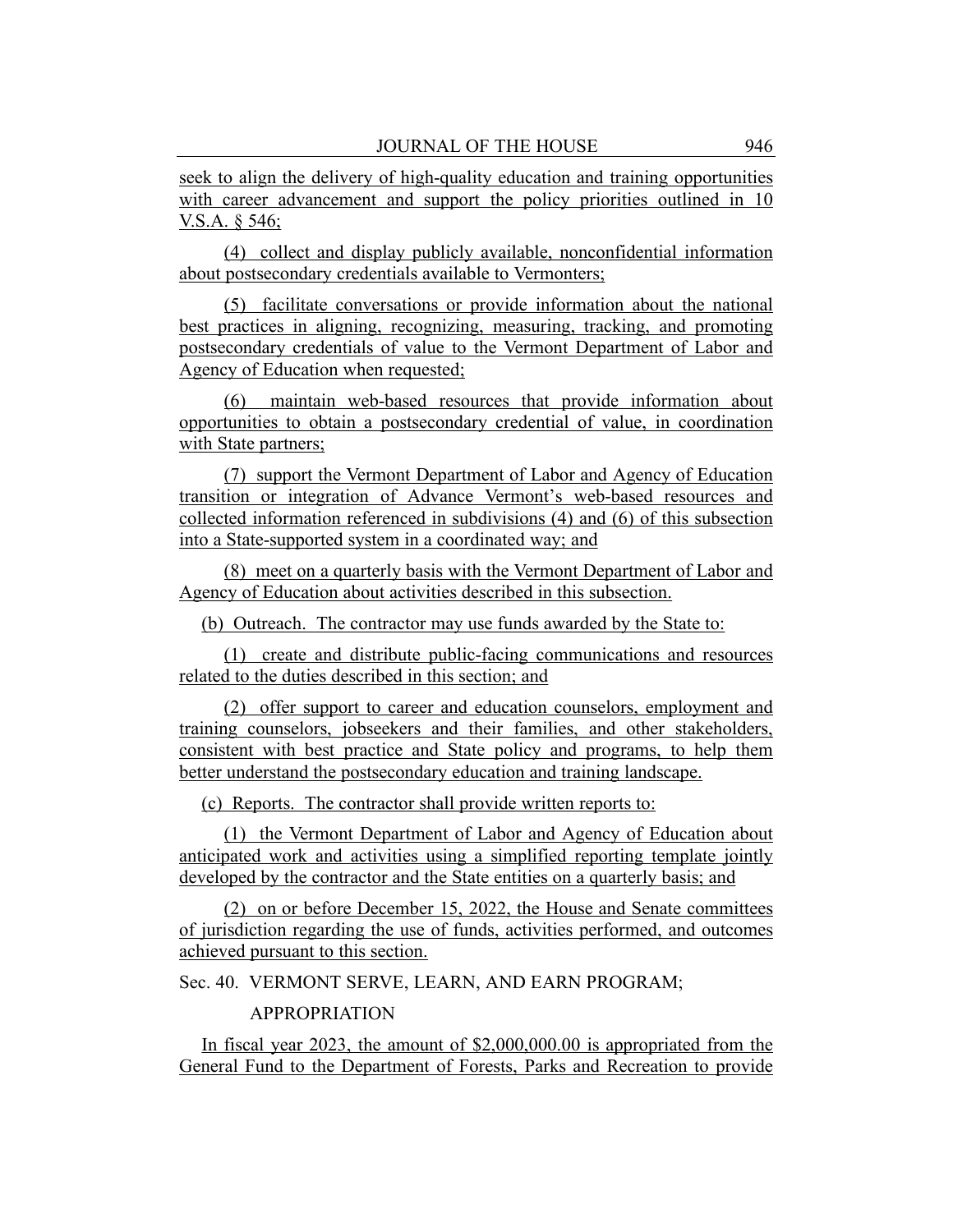funding for capital and operating needs of groups participating in the Vermont Serve, Learn, and Earn Program, which supports workforce development goals through creating meaningful paid service and learning opportunities for young adults.

#### Sec. 41. ADULT EDUCATION AND LITERACY; FINDINGS

The General Assembly finds:

(1) Adult education and literacy services are a key piece of the workforce development system and serve as the entryway into career readiness and workforce development for tens of thousands of our most vulnerable Vermonters, those with low literacy, under-education, or those simply in need of increased skills so that they can succeed.

(2) 36,000 adults in Vermont do not have a high school credential, and tens of thousands more lack the skills to matriculate into and be successful in college, in career training programs, or both. Adult education and literacy providers are the first stop on the path to the transformative opportunities that Vermont is offering for these individuals.

(3) Adult education and literacy services help people build the assets they need to move out of poverty successfully, as well as the confidence to continue to move toward success throughout their lives. Students are supported to identify concrete goals and then break those goals down into steps. Students set goals in the domains of:

(A) family and life;

(B) academics; and

(C) career and college readiness.

Sec. 42. FINDINGS; FOREST FUTURE STRATEGIC ROADMAP

The General Assembly finds for the purposes of this section and Secs. 43 to 45 of this act:

(1) Private and public forestlands:

(A) constitute unique and irreplaceable resources, benefits, and values of statewide importance;

(B) contribute to the protection and conservation of wildlife habitat, air, water, and soil resources of the State;

(C) mitigate the effects of climate change; and

(D) benefit the general health and welfare of the persons of the State.

(2) The forest products sector, including maple sap collection: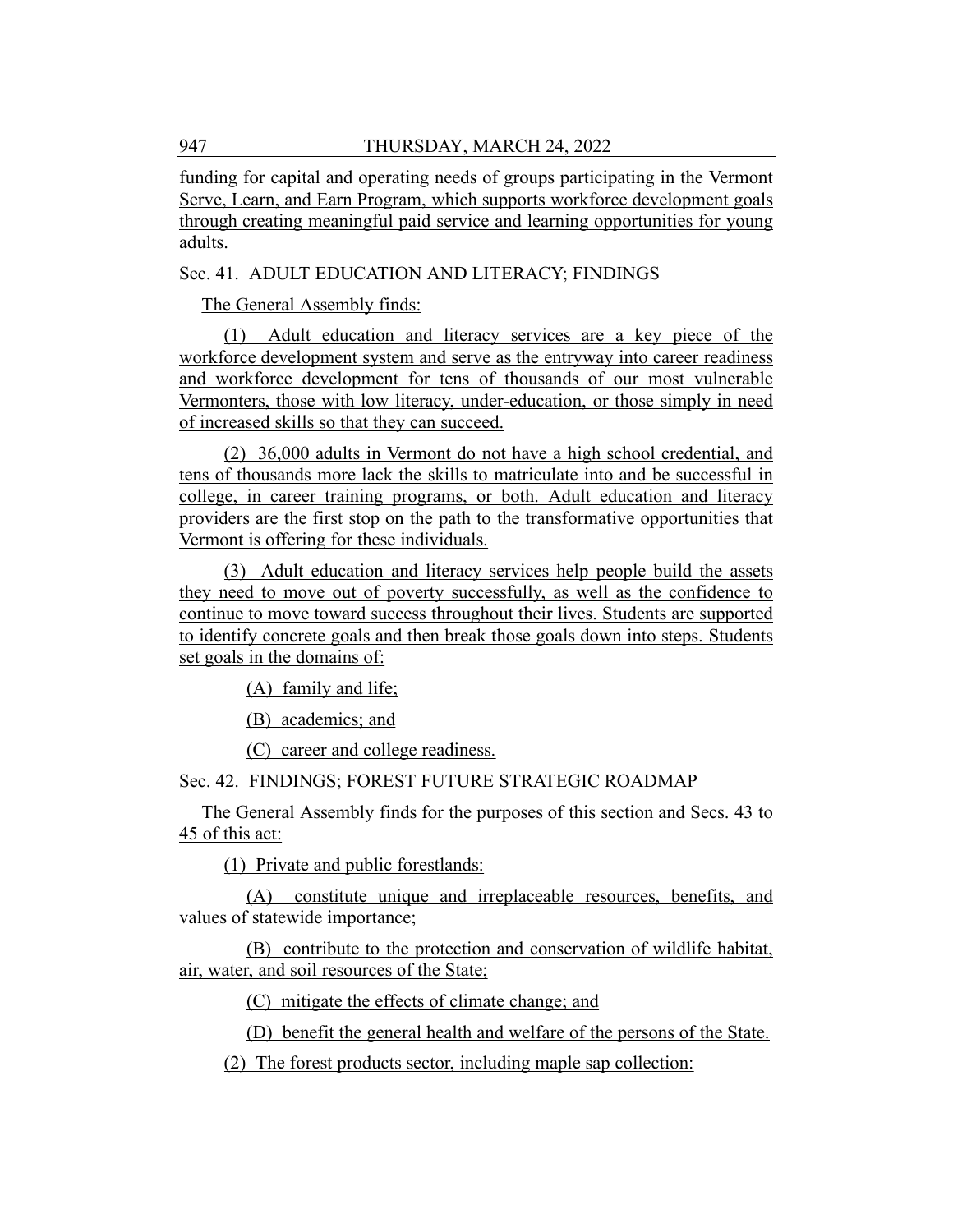(A) is a major contributor to and is valuable to the State's economy by providing nearly 14,000 jobs for Vermonters, generating \$2.1 billion in annual sales, and supporting \$30.8 million in additional economic activity from trail uses and seasonal tourism;

(B) is essential to the manufacture of forest products that are used and enjoyed by the persons of the State; and

(C) benefits the general welfare of the persons of the State.

(3) Private and public forestlands are critical for and contribute significantly to the State's outdoor recreation and tourism economies.

(4) Eighty percent of Vermont's forestland is held in private ownership, of which 56 percent of private lands are enrolled in the forestland category of Vermont's Use Value Appraisal Program (UVA). UVA is Vermont's most important conservation program and contains the largest foundation of supply to support a vibrant forest-based rural economy.

(5) Economic realities and demand pressures for urban, commercial, and residential land uses throughout the State continue to challenge forest landowners trying to maintain intact forests. Forest fragmentation can adversely affect the natural environment and viable forest management. Addressing the economic and social needs of the forest products sector is paramount to keeping forests intact, viable, and healthy.

(6) The encouragement, development, improvement, and preservation of forestry operations will result in extant, intact, and functioning forests that will provide a general benefit to the health and welfare of the persons of the State and the State's economy.

(7) To strengthen, promote, and protect the Vermont forest products sector, the State should establish the Vermont Forest Future Strategic Roadmap.

Sec. 43. 10 V.S.A. chapter 82 is added to read:

CHAPTER 82. VERMONT FOREST FUTURE STRATEGIC ROADMAP § 2531. VERMONT FOREST FUTURE STRATEGIC ROADMAP

(a) Creation. The Commissioner of Forests, Parks and Recreation shall create the Vermont Forest Future Strategic Roadmap to strengthen, modernize, promote, and protect the forest products sector in Vermont. The Commissioner of Forests, Parks and Recreation may contract with a qualified contractor for the creation of the Vermont Forest Future Strategic Roadmap. During the contract proposal process, the Commissioner of Forests, Parks and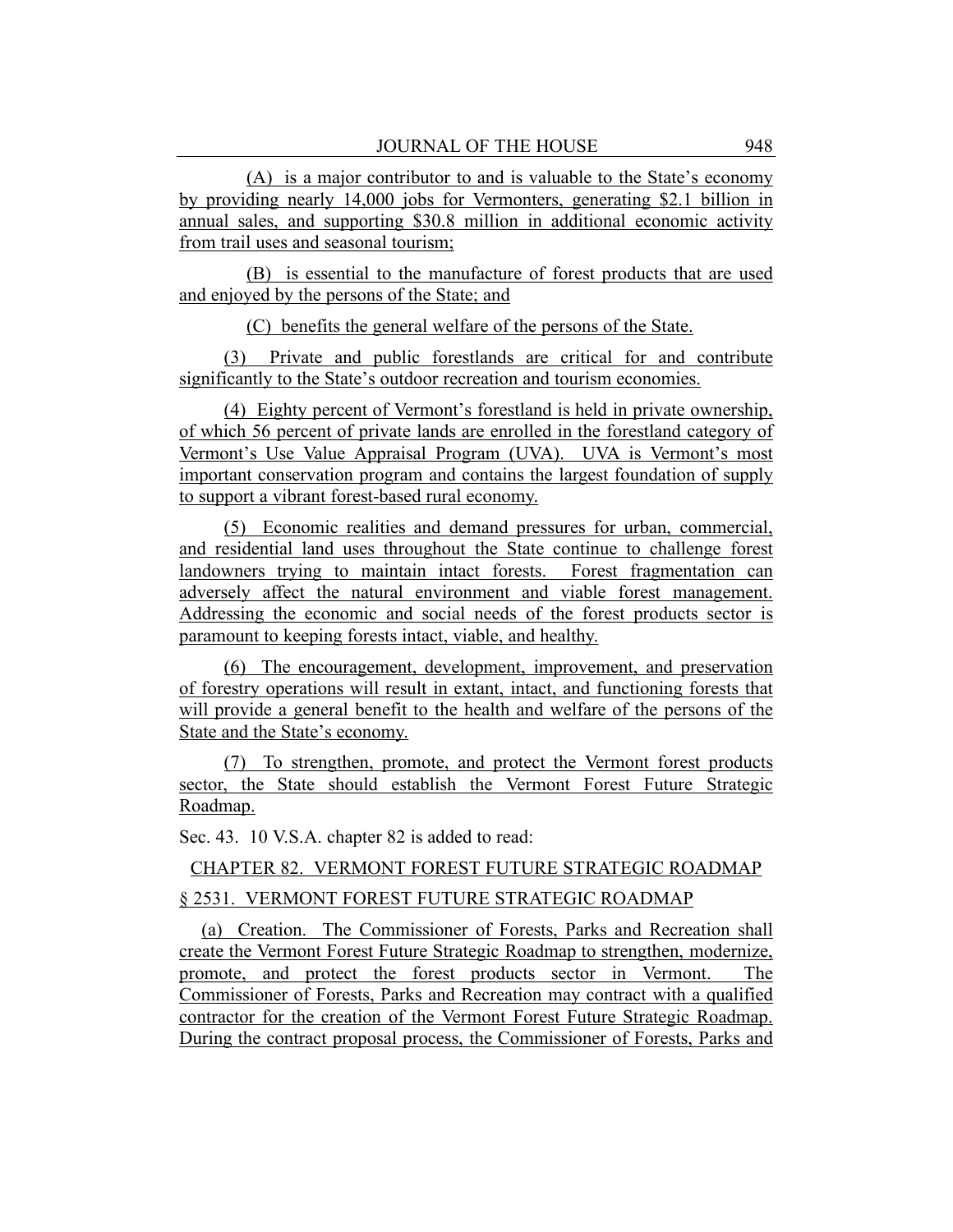Recreation shall seek a proposal to complete the Vermont Forest Future Strategic Roadmap from the Vermont Sustainable Jobs Fund.

(b) Intended outcomes. The intended outcomes of the Vermont Forest Future Strategic Roadmap are to:

(1) increase sustainable economic development and jobs in Vermont's forest economy;

(2) promote ways to expand the workforce and strengthen forest product enterprises in order to strengthen, modernize, promote, and protect the Vermont forest economy into the future;

(3) promote the importance of healthy, resilient, and sustainably managed working forests that provide a diverse array of high-quality products now and in the future; and

(4) identify actionable strategies designed to strengthen, modernize, promote, and protect the forest products sector in Vermont, including opportunities for new product development, opening new markets for Vermont forest products, adopting modern manufacturing processes, and utilizing new ways to market Vermont forest products.

(c) Strategic Roadmap content. In developing the Vermont Forest Future Strategic Roadmap, the Commissioner of Forests, Parks and Recreation or the relevant contractor shall:

(1) review all existing data, plans, and industry-level research completed over the past 10 years, including the Working Lands Enterprise Fund's Forest Sector Systems Analysis, and identify any recommendations in those reports in order to build upon previous efforts;

(2) identify infrastructure investment and funding to support and promote Vermont forest products enterprises;

(3) identify regulatory barriers and propose policy recommendations to support and strengthen the Vermont forest economy;

(4) identify opportunities for all State agencies to engage with and enhance the Vermont forest products sector, including the Department of Buildings and General Services, the Agency of Commerce and Community Development, the Department of Tourism and Marketing, the Agency of Education, the Agency of Transportation, the Department of Public Service, the Agency of Natural Resources, the Department of Financial Regulation, and the Department of Labor;

(5) develop recommendations to support education and training of the current and future workforce of the Vermont forest products sector;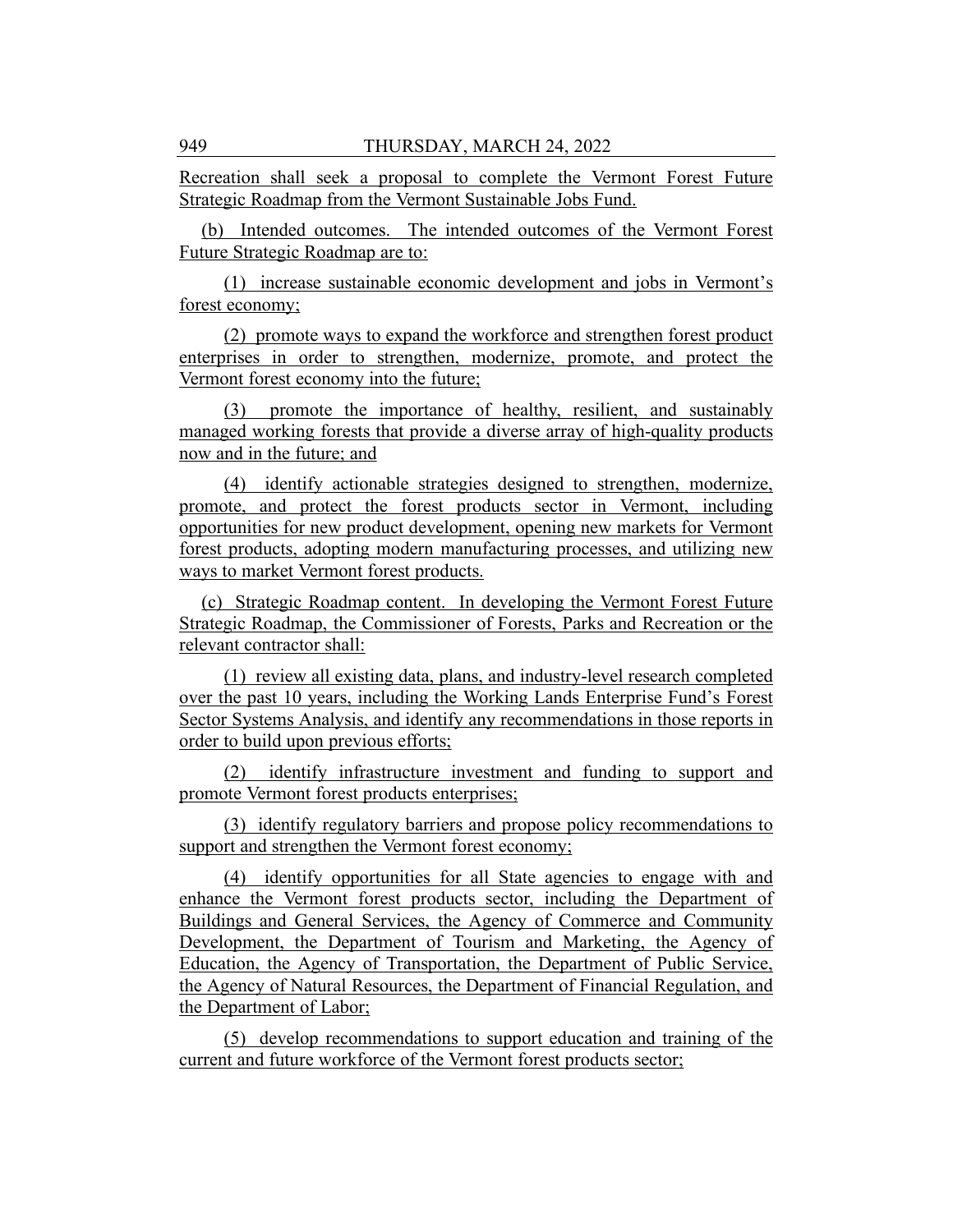(6) propose alternatives for the modernization of transportation and regulation of Vermont forest products enterprises, including modernization of local and State permits;

(7) identify methods or programs that Vermont forest enterprises can utilize to access business assistance services;

(8) recommend how to maintain access by Vermont forest products enterprises to forestland and how to maintain the stewardship and conservation of Vermont forests as a whole;

(9) propose methods to enhance market development and manufacturing by Vermont forest products enterprises, including value chain coordination and regional partnerships;

(10) recommend consumer education and marketing initiatives; and

(11) recommend how to clarify the roles of various public entities and nongovernmental organizations that provide certain services to the forestry sector and to ensure coordination and alignment of those functions in order to advance and maximize the strength of the forest products industry.

(d) Process for development of Vermont Forest Future Strategic Roadmap.

(1) The Commissioner of Forests, Parks and Recreation or relevant contractor shall develop the Vermont Forest Future Strategic Roadmap and all subsequent revisions through the use of a public stakeholder process that includes and invites participation by interested parties representing all users of Vermont's forests, including representatives of forest products enterprises, State agencies, investors, forestland owners, recreational interests, loggers, foresters, truckers, sawmills, firewood processors, wood products manufacturers, education representatives, and others.

(2) The Commissioner of Forests, Parks and Recreation, in collaboration with forest products sector stakeholders, shall review the Strategic Roadmap periodically and shall update the Strategic Roadmap at least every 10 years.

(e) Advisory panel; administration.

(1) The Commissioner of Forests, Parks and Recreation or relevant contractor shall convene a Vermont Forest Future Strategic Roadmap advisory panel to review and counsel in the development and implementation of the Vermont Forest Future Strategic Roadmap. The advisory panel shall include representatives of forest products enterprises, State agencies, investors, forestland owners, foresters, loggers, truckers, wood products manufacturers, recreational specialists, education representatives, trade organizations, and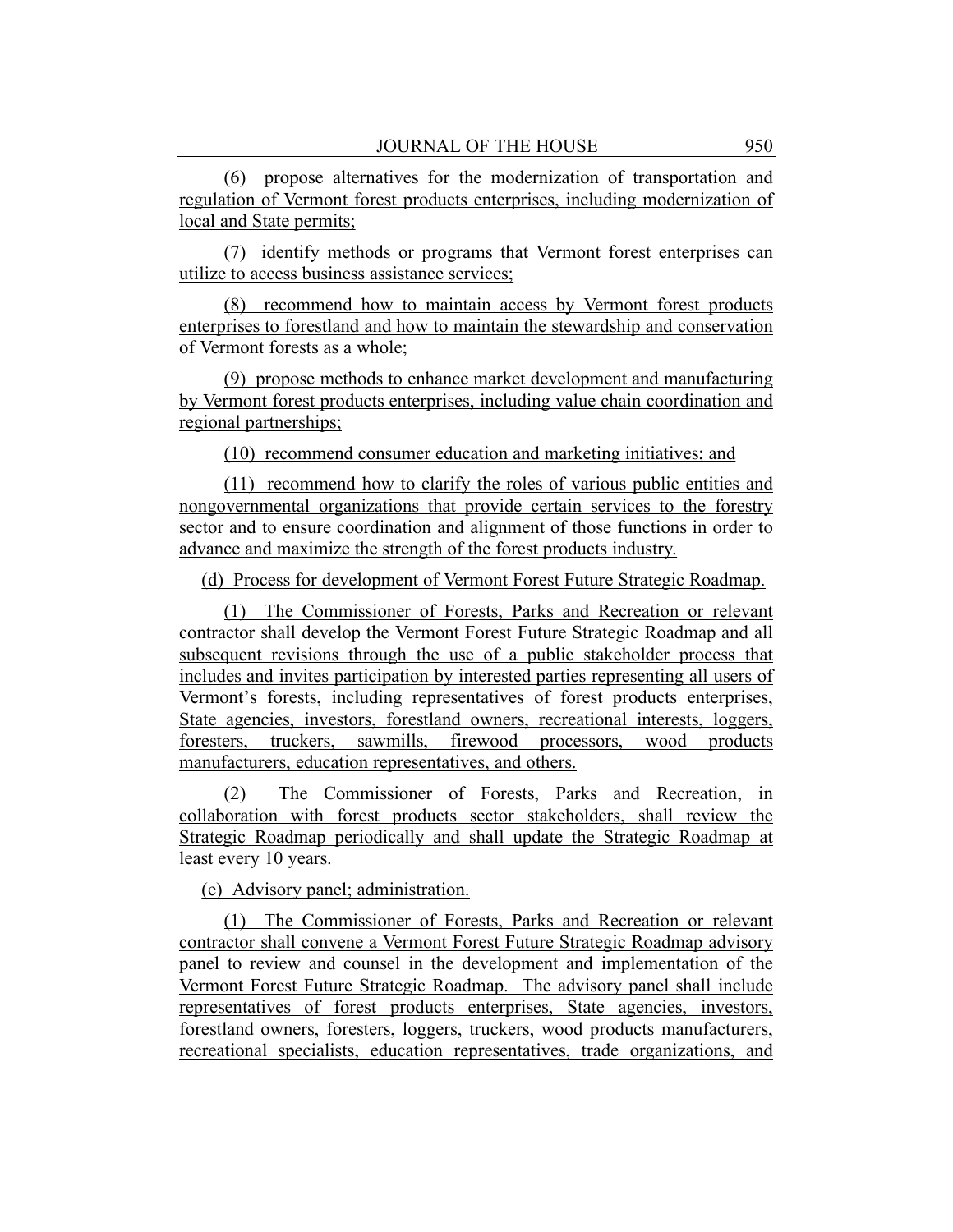other partners as deemed appropriate. The Commissioner of Forests, Parks and Recreation shall select representatives to the advisory panel.

(2) The Commissioner of Forests, Parks and Recreation or relevant contractor may seek grants or other means of assistance to support the development and implementation of the Vermont Forest Future Strategic Roadmap.

# Sec. 44. IMPLEMENTATION

(a) The Commissioner of Forests, Parks and Recreation or relevant contractor shall submit to the General Assembly:

(1) draft recommendations for the Vermont Forest Future Strategic Roadmap on or before July 1, 2023; and

(2) a final report and recommendations for the Vermont Forest Future Strategic Roadmap on or before January 1, 2024.

(b) Any recommendation submitted under this section shall include recommended appropriations sufficient to implement the recommendation or the Vermont Forest Future Strategic Roadmap as a whole.

# Sec. 45. APPROPRIATIONS

In addition to any other funds appropriated to the Department of Forests, Parks and Recreation, in fiscal year 2023 the amount of \$250,000.00 is appropriated from the General Fund to the Department to enter a two-year contract in fiscal year 2023 for the purpose of contracting for the development of the Vermont Forest Future Strategic Roadmap required by 10 V.S.A. § 2531.

### Sec. 46. ECONOMIC RECOVERY GRANT PROGRAM; REVERSION

In fiscal year 2022, of the amounts appropriated in 2021 Acts and Resolves No. 74, Sec. G. 300(a)(13), from the American Rescue Plan Act (ARPA) – Coronavirus State Fiscal Recovery Funds to the Agency of Commerce and Community Development for the Economic Recovery Grant Program:

(1) \$8,000,000.00 shall revert to the American Rescue Plan Act (ARPA) – Coronavirus State Fiscal Recovery Funds; and

(2) any additional amounts remaining in the Program at the close of fiscal year 2022 shall revert to the American Rescue Plan Act (ARPA) – Coronavirus State Fiscal Recovery Funds and the Agency shall report such amount to the Joint Fiscal Committee at its July 2022 meeting.

# Sec. 47. EFFECTIVE DATES

This act shall take effect on July 1, 2022, except that: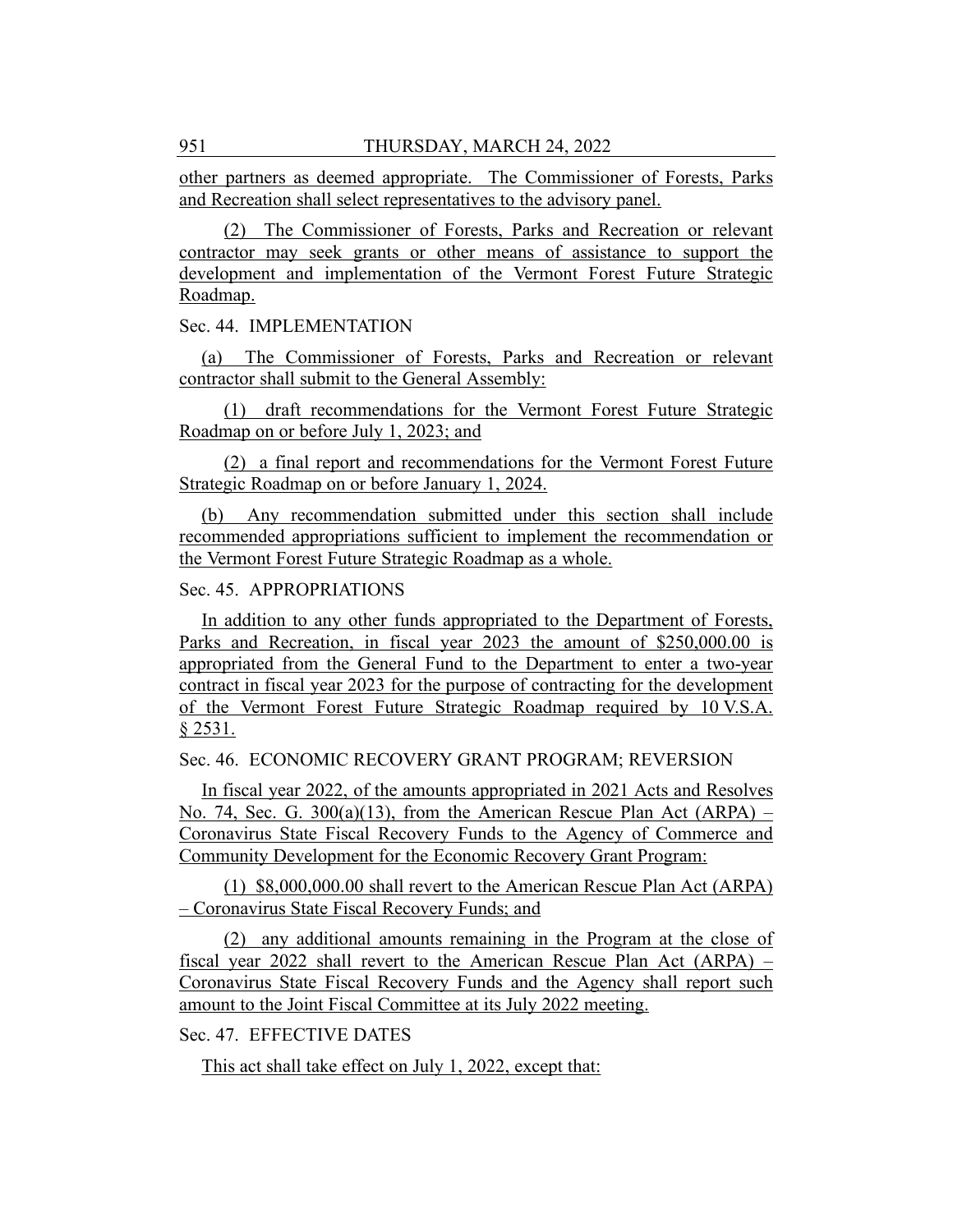(1) Sec. 13 (Secondary Student Industry Recognized Credential Pilot Project) and Sec. 46 (Economic Recovery Grant Program funding) shall take effect on passage.

Sec. 12(b)–(c) (Internship Cost Offset Initiative) shall take effect on passage.

(2) Sec. 30 (18 V.S.A. § 9456) shall take effect on January 1, 2023 and shall apply to hospital fiscal years 2024 and after.

### **Rep. Long of Newfane** presiding.

#### **Rep. Krowinski of Burlington** presiding.

Which substitution was agreed to. Thereupon, **Rep. Till of Jericho** asked and was granted leave of the House to withdraw the report of the Committee on Ways and Means.

Thereafter, the report of the Committee on Commerce and Economic Development was amended as recommended by the Committee on Appropriations, as substituted. The bill was amended as recommended by the Committee on Commerce and Economic Development, as amended, and third reading ordered.

# **Committee Bill; Second Reading; Bill Amended; Third Reading Ordered**

#### **H. 728**

**Rep. Whitman of Bennington** spoke for the Committee on Human Services.

House bill, entitled

An act relating to opioid overdose response services

**Rep. Fagan of Rutland City,** for the Committee on Appropriations, recommended that the bill ought to pass when amended as follows:

First: By deleting Secs. 3–6, and their reader assistance headings in their entireties and inserting in lieu thereof the following:

Sec. 3. [Deleted.]

Sec. 4. [Deleted.]

Sec. 5. [Deleted.]

Sec. 6. [Deleted.]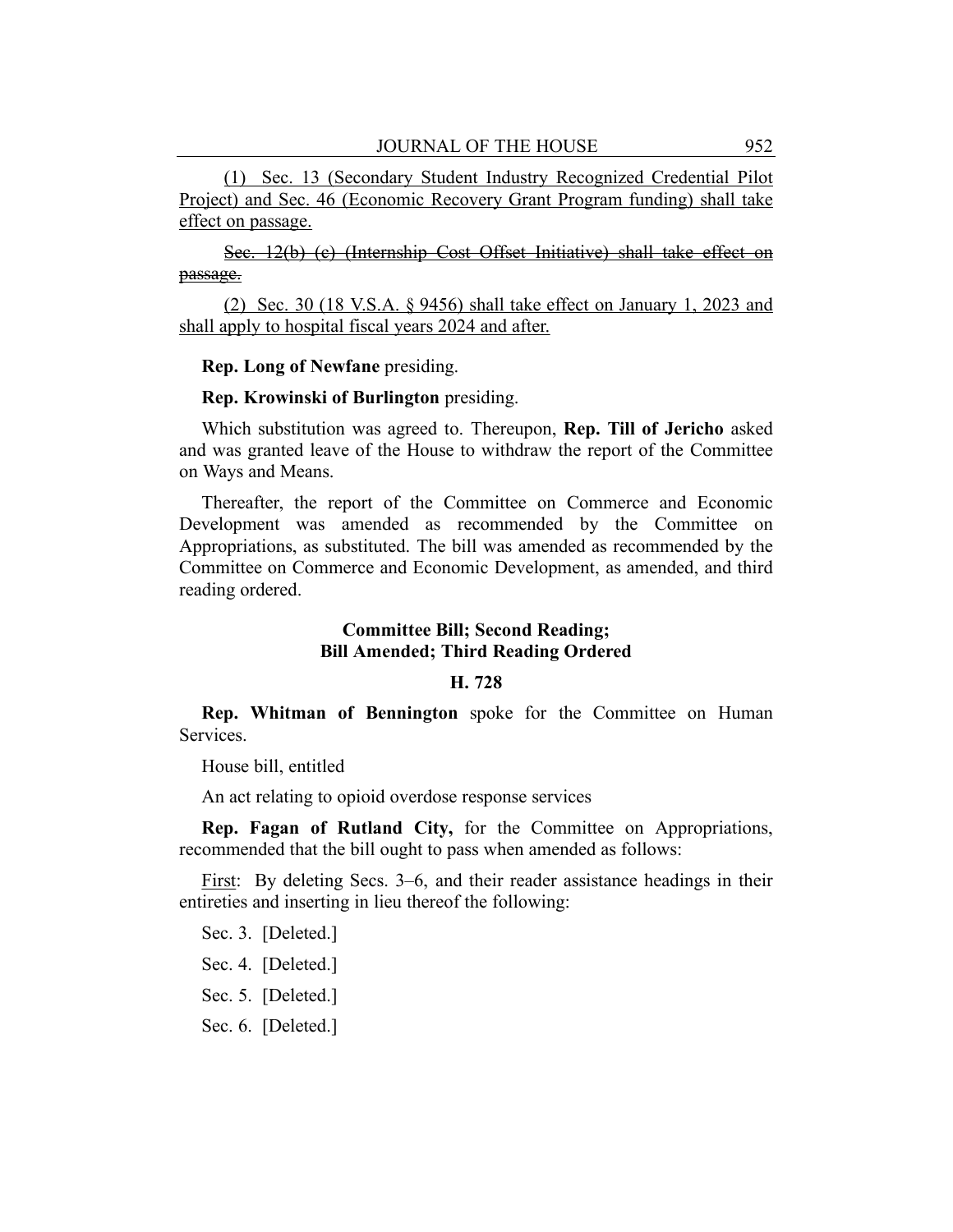Second: By striking out Sec. 12, effective dates, and its reader assistance heading in their entireties and inserting in lieu thereof a reader assistance heading and a new Sec. 12 to read as follows:

\* \* \* Effective Date \* \* \*

Sec. 12. EFFECTIVE DATE

This act shall take effect on July 1, 2022.

The bill, having appeared on the Notice Calendar, was taken up, read the second time, and the report of the Committee on Appropriations agreed to.

Pending the question, Shall the bill be read a third time?, **Rep. Whitman of Bennington** moved to amend the bill as follows:

First: By adding a reader assistance heading and two new sections to be Secs. 3 and 4 to read as follows:

\* \* \* Prior Authorization of Medication-Assisted Treatment

Medications for Medicaid Beneficiaries \* \* \*

Sec. 3. 33 V.S.A. § 1901k is added to read:

# § 1901k. MEDICATION-ASSISTED TREATMENT MEDICATIONS

(a) The Agency of Human Services shall provide coverage to Medicaid beneficiaries for medically necessary medication-assisted treatment for opioid use disorder when prescribed by a health care professional practicing within the scope of the professional's license and participating in the Medicaid program.

(b) Upon approval of the Drug Utilization Review Board, the Agency shall cover at least one medication in each therapeutic class for methadone, buprenorphine, and naltrexone as listed on Medicaid's preferred drug list without requiring prior authorization.

Sec. 4. REPORT; PRIOR AUTHORIZATION; MEDICATION-ASSISTED

### TREATMENT

(a) On or before December 1, 2022, the Department of Vermont Health Access shall research the following, in consultation with individuals representing diverse professional perspectives, and submit its findings related to prior authorization for medication-assisted treatment to the Drug Utilization Review Board and Clinical Utilization Review Board for review, consideration, and recommendations: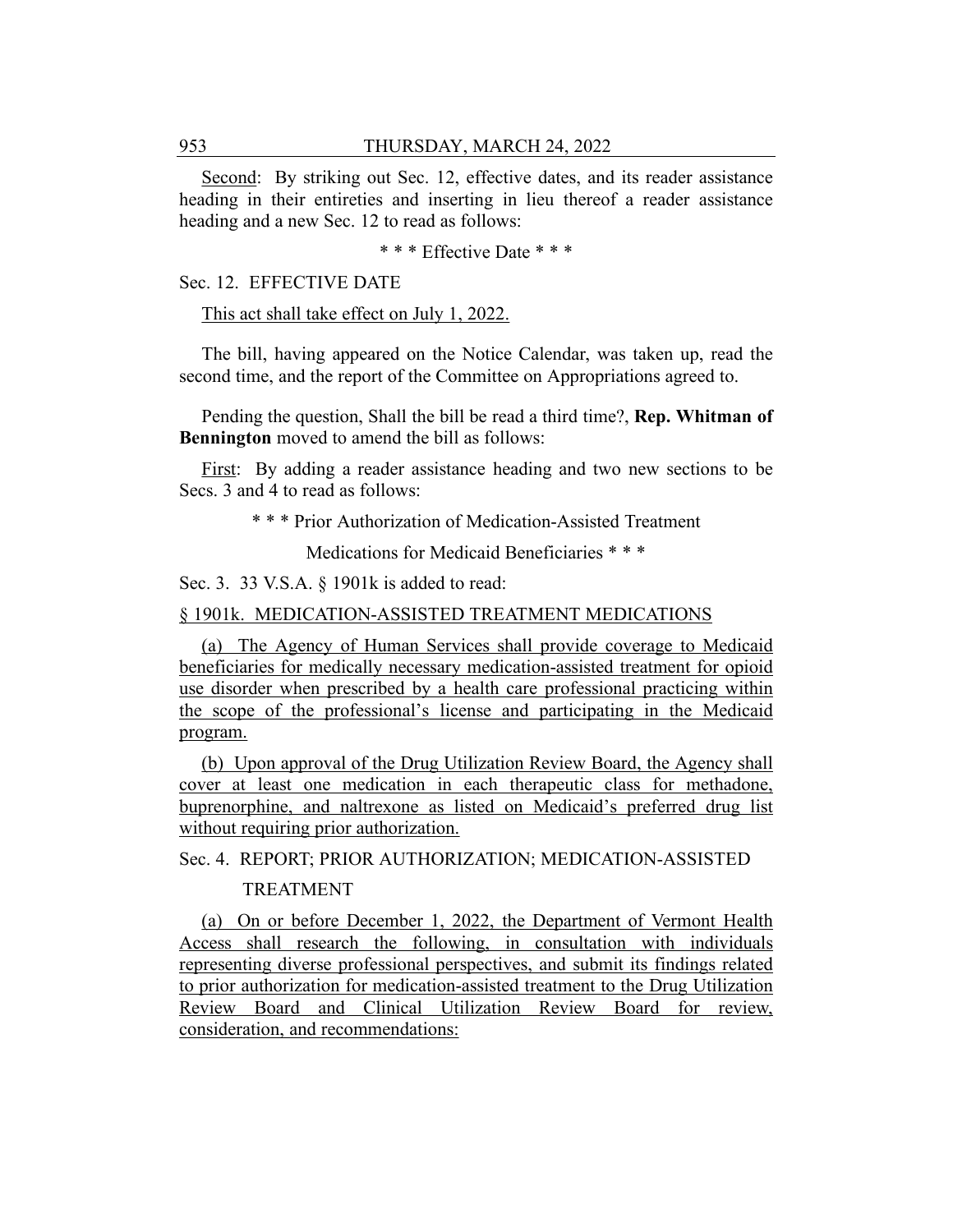(1) the quantity limits and preferred medications for buprenorphine products;

(2) the feasibility and costs for adding mono-buprenorphine products as preferred medications and the current process for verifying adverse effects;

(3) how other states' Medicaid programs address prior authorization for medication-assisted treatment, including the 60-day deferral of prior authorization implemented by Oregon's Medicaid program;

(4) the appropriateness and feasibility of removing annual renewal of prior authorization;

(5) the appropriateness of creating parity between hub-and-spoke providers with regard to medication-assisted treatment quantity limits; and

(6) creating an automatic emergency 72-hour pharmacy override default.

(b) Prior to providing a recommendation to the Department, the Drug Utilization Review Board and the Clinical Utilization Review Board shall include as an agenda item at their respective meetings the Department's findings related to prior authorization required pursuant to subsection (a) of this section.

(c) On or before January 15, 2023, the Department shall submit a written report containing both the Department's initial research and findings and the Drug Utilization Review Board and the Clinical Utilization Review Board's recommendations pursuant to subsection (a) of this section to the House Committee on Human Services and to the Senate Committee on Health and Welfare.

Second: By striking out Sec. 7, reports; prior authorization for medicationassisted treatment; Medicaid, in its entirety and inserting in lieu thereof a new Sec. 7 to read as follows:

Sec. 7. REPORTS; PRIOR AUTHORIZATION FOR MEDICATION-

# ASSISTED TREATMENT; MEDICAID

On or before February 1, 2023, 2024, and 2025, the Department of Vermont Health Access shall report to the House Committees on Health Care and on Human Services and to the Senate Committee on Health and Welfare regarding prior authorization processes for medication-assisted treatment in Vermont's Medicaid program during the previous calendar year, including:

(1) which medications required prior authorization;

(2) the reason for initiating prior authorization;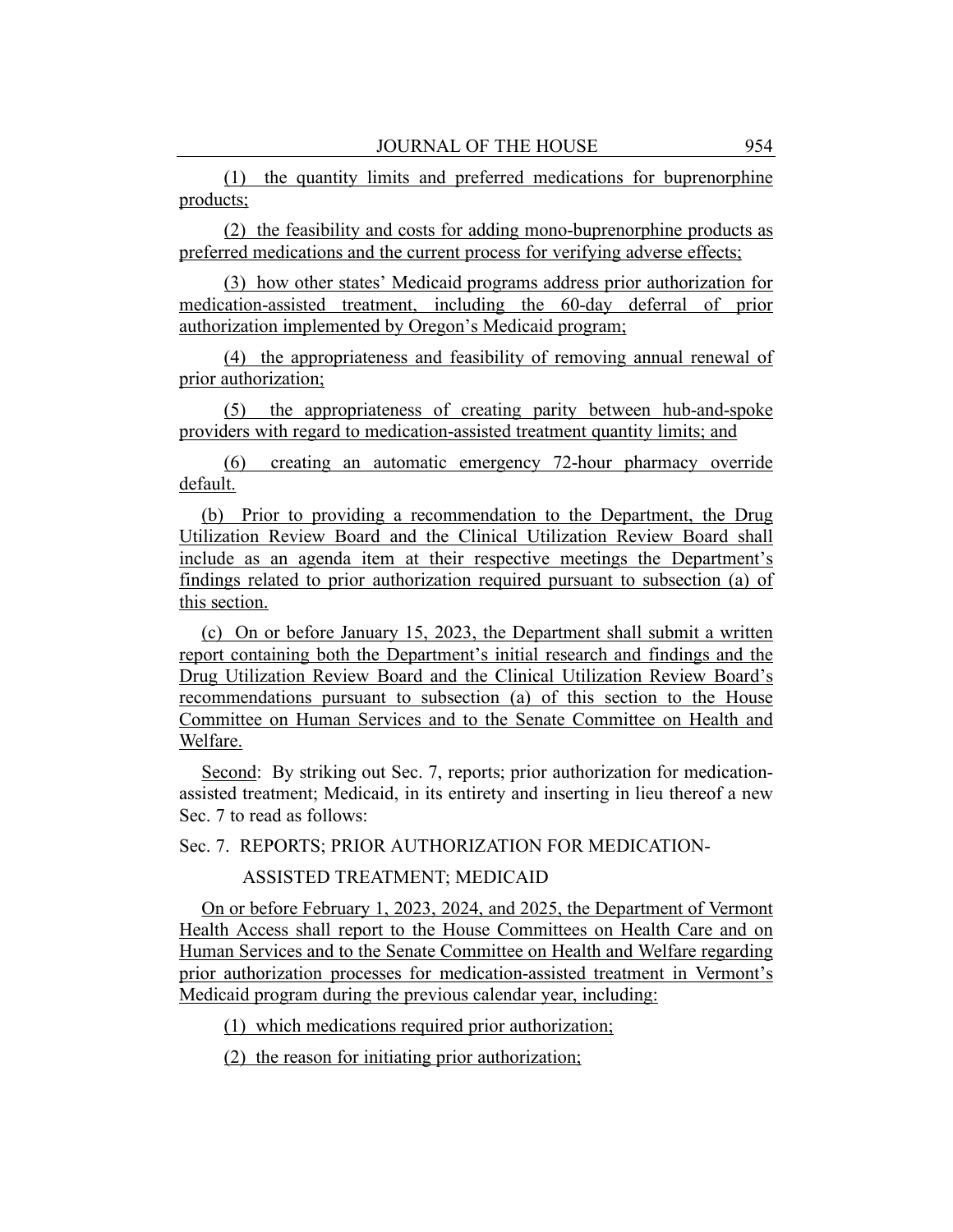(3) how many prior authorization requests the Department received and, of these, how many were approved and denied and the reason for approval or denial;

(4) the average and longest length of time the Department took to process a prior authorization request; and

(5) how many prior authorization appeals the Department received and, of these, how many were approved and denied and the reason for approval or denial.

Which was agreed to. Thereupon, third reading was ordered.

# **Third Reading; Bills Passed**

House bills of the following titles were severally taken up, read the third time, and passed:

# **H. 96**

House bill, entitled

An act relating to creating the Truth and Reconciliation Commission Development Task Force

#### **H. 293**

House bill, entitled

An act relating to creating the State Youth Council

#### **H. 410**

House bill, entitled

An act relating to the creation of the Artificial Intelligence Commission

### **H. 553**

House bill, entitled

An act relating to eligibility of domestic partners for reimbursement from the Victims Compensation Program

### **H. 661**

House bill, entitled

An act relating to licensure of mental health professionals

# **H. 718**

House bill, entitled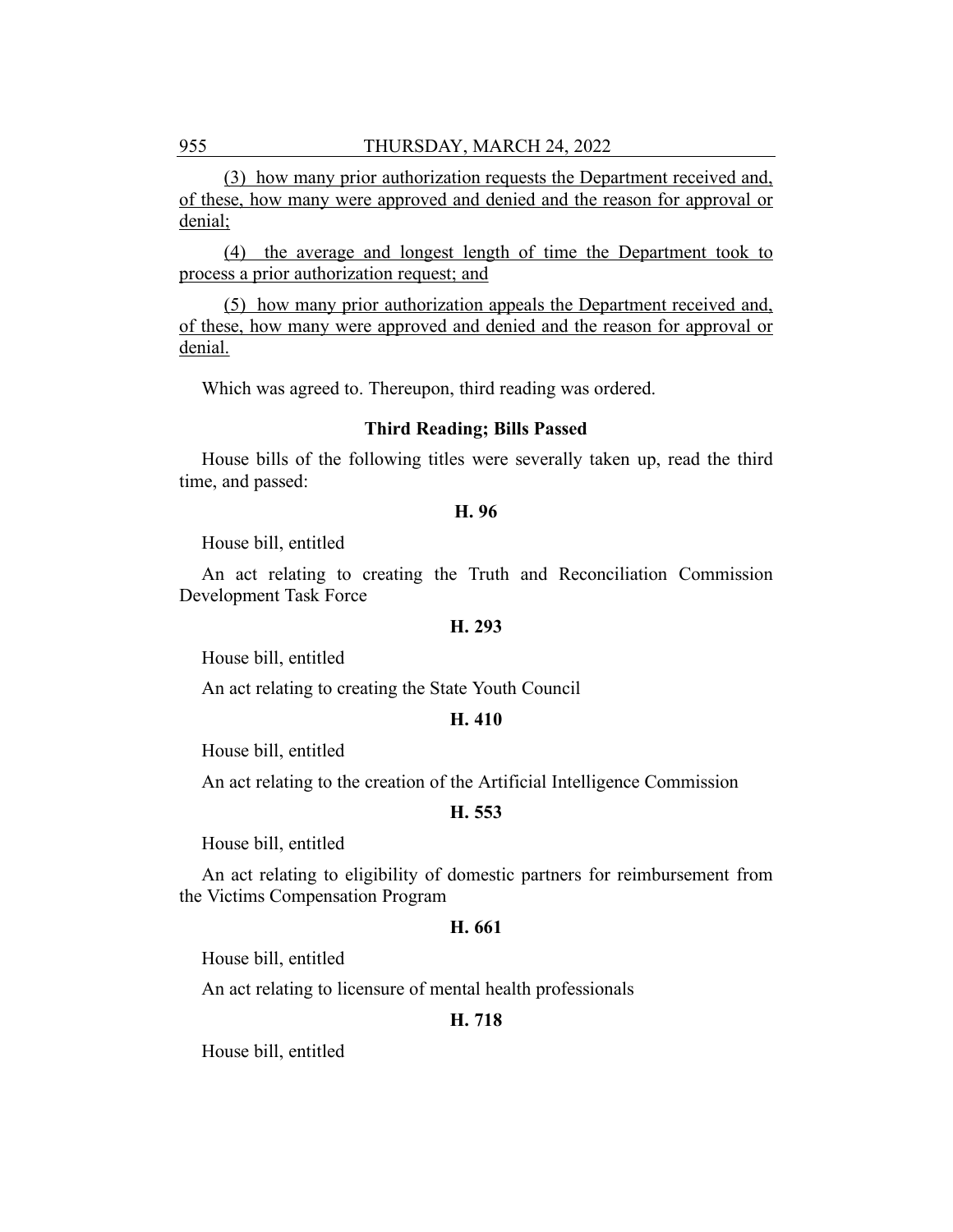An act relating to approval of the dissolution of Colchester Fire District No. 1

#### **H. 729**

House bill, entitled

An act relating to miscellaneous judiciary procedures

#### **H. 730**

House bill, entitled

An act relating to alcoholic beverages and the Department of Liquor and **Lottery** 

### **H. 737**

House bill, entitled

An act relating to setting the homestead property tax yields and the nonhomestead property tax rate

#### **H. 738**

House bill, entitled

An act relating to technical and administrative changes to Vermont's tax laws

# **Committee Bill; Second Reading; Bill Amended; Third Reading Ordered**

#### **H. 736**

**Rep. Lanpher of Vergennes** spoke for the Committee on Transportation.

House bill, entitled

An act relating to the Transportation Program and miscellaneous changes to laws related to transportation

**Rep. Long of Newfane** presiding.

**Rep. Krowinski of Bulington** presiding.

**Rep. Brennan of Colchester,** for the Committee on Ways and Means, recommended the bill ought to pass.

**Rep. Toleno of Brattleboro,** for the Committee on Appropriations, recommended that the bill ought to pass when amended as follows: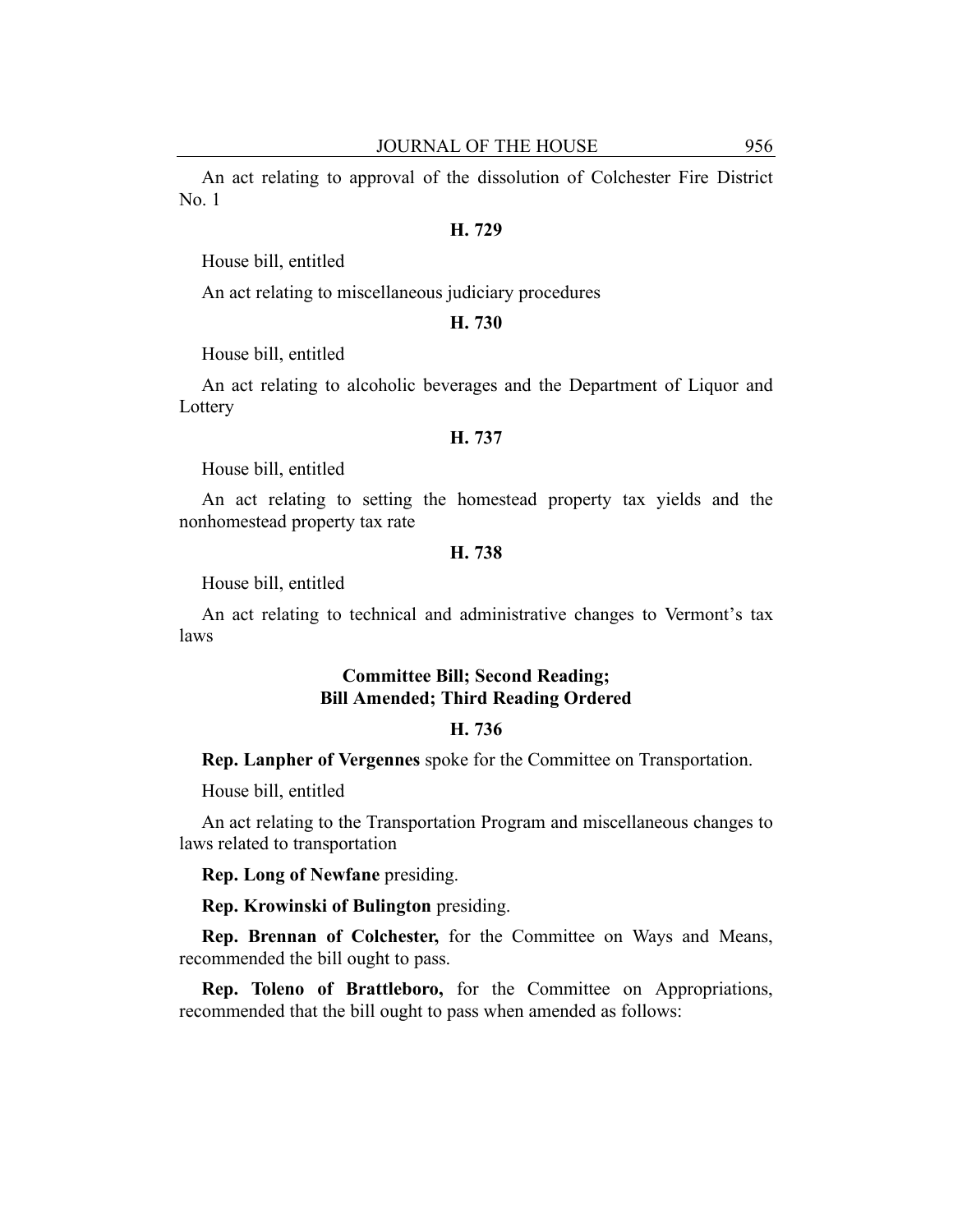First: By striking out Sec. 2, investments in electric vehicle supply equipment infrastructure, in its entirety and inserting in lieu thereof a new Sec. 2 to read as follows:

# Sec. 2. INVESTMENTS IN ELECTRIC VEHICLE SUPPLY EQUIPMENT

### INFRASTRUCTURE

(a) State highway network. The Agency of Transportation is authorized to spend up to \$6,250,000.00 as appropriated in the fiscal year 2023 budget to install level 3 EVSE along the State highway network consistent with the goals established in 2021 Acts and Resolves No. 55, Sec. 30, as amended by Sec. 3 of this act. This authorization shall be used by the Agency to purchase and install level 3 EVSE or to provide grants for persons to purchase and install level 3 EVSE, or both.

(b) Purpose. The purpose of the expenditures authorized in subsection (a) of this section is to respond to negative economic impacts to the tourism, travel, and hospitality industries caused by the COVID-19 public health emergency.

(c) Administration expenses. Unless prohibited by federal or State law, the Agency of Transportation may use up to 15 percent of the total amount that is distributed in grant awards, if any, under subsection (a) of this section for costs associated with administering and promoting any State-run electric vehicle supply equipment grant programs, including translation and interpretation service, community outreach, and education.

(d) Carryforward; deployment in fiscal year 2023.

(1) Notwithstanding any other provision of law and subject to the approval of the Secretary of Administration, appropriations to support the authorizations under this section remaining unexpended on June 30, 2023 shall be carried forward and designated for the same expenditures in the subsequent fiscal year.

(2) Every reasonable effort shall be made to obligate and deploy the monies authorized for expenditure under this section in fiscal year 2023 in order to achieve a pace of EVSE deployment necessary to meet the emissions reduction requirements of 10 V.S.A. § 578(a) and the recommendations of the Climate Action Plan (CAP) issued under 10 V.S.A. § 592.

(e) Outreach and marketing. The Agency of Transportation shall ensure that there is sufficient outreach and marketing, including the use of translation and interpretation services, of any EVSE grant program implemented pursuant to subsection (a) of this section so that Vermonters who can secure financial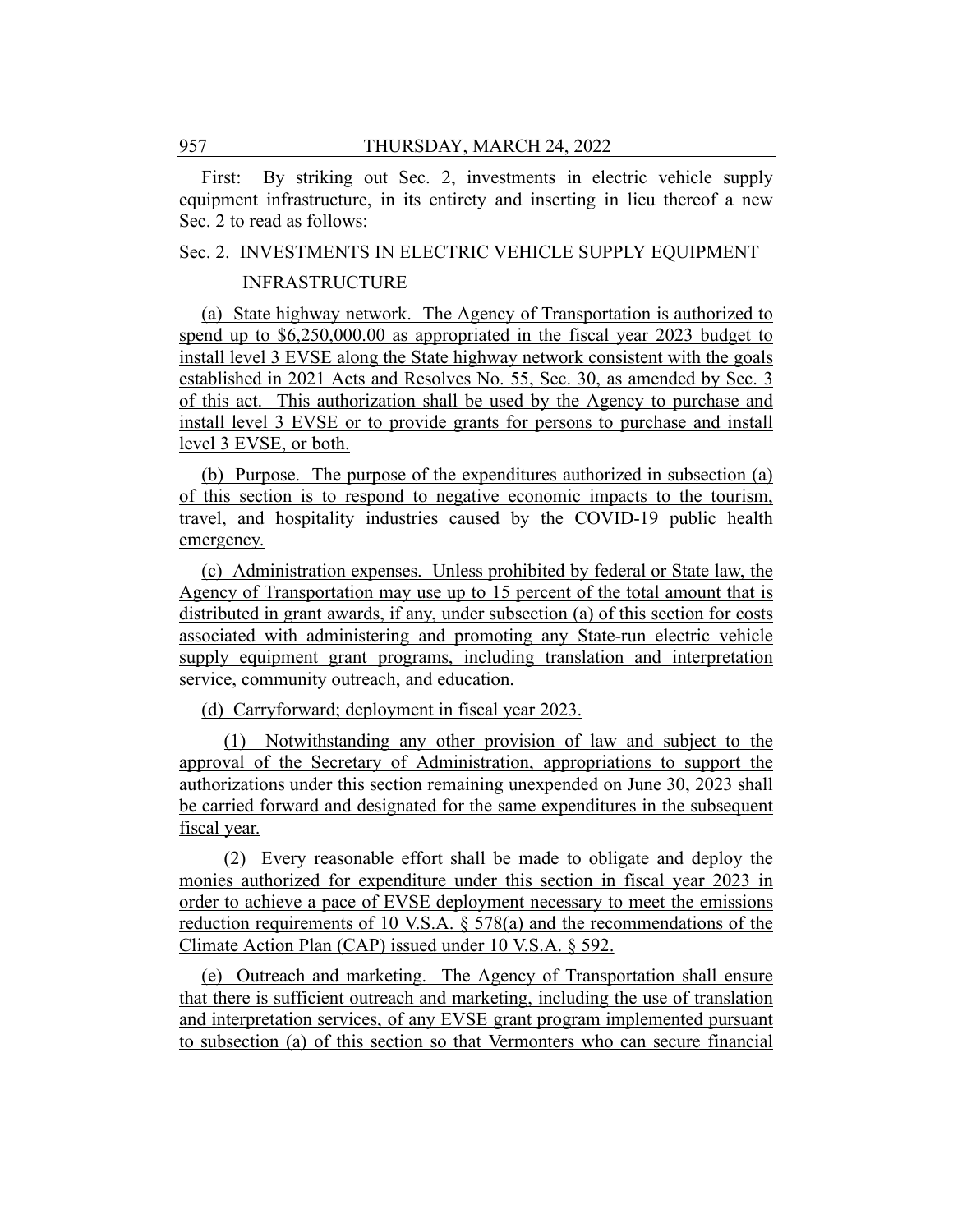assistance under one of the EVSE grant programs can easily learn about and how to apply for an EVSE grant.

Second: In Sec. 4, vehicle incentive programs, by striking out subsections (f), purpose, and (g), eligibility criteria, in their entireties and by relettering the remaining subsections to be alphabetically correct.

Third: By striking out Sec. 6, Vermont Association of Snow Travelers (VAST) authorizations, and its corresponding reader assistance heading in their entireties and inserting in lieu thereof a new Sec. 6 to read as follows:

# Sec. 6. [Deleted.]

Fourth: By adding a new section to be Sec. 14a before the reader assistance heading to Sec. 15 to read as follows:

Sec. 14a. ONE-TIME APPROPRIATION; DMV IT PROJECT

Within the Agency of Transportation's Proposed Fiscal Year 2023 Transportation Program, in one-time appropriations, the number "20,250,000" is struck out for "All Exp," "Total," "Transportation Fund," and "Total" and replaced with the number "0" so as to indicate that there is no appropriation to the Department of Motor Vehicles for the DMV Core System Modernization Phase II project, and a note is added to read as follows: "The fiscal year 2023 budget bill appropriates \$20,250,000 from the American Rescue Plan Act (ARPA) – Coronavirus State Fiscal Recovery Funds to the Agency of Digital Services for the DMV Core System Modernization Phase II project."

Having appeared on the Notice Calendar, the bill was taken up, read the second time, and the report of the Committee on Appropriations was agreed to.

Pending the question, Shall the bill be read a third time?, **Rep. Burke of Brattleboro** moved to amend the bill as follows:

In Sec. 4, vehicle incentive programs, by striking out subsection (d), eBike Incentive Program, in its entirety and inserting in lieu thereof a new subsection (d) to read as follows:

(d) eBike Incentive Program. The Agency is authorized to spend up to \$1,000,000.00 as appropriated in the fiscal year 2023 budget on an eBike Incentive Program to provide \$200.00 incentives for the purchase of electric bicycles, as defined in 23 V.S.A. § 4(46), to Vermonters who self-certify as to meeting any incentive tier under the income eligibility criteria for the Incentive Program for New PEVs.

Which was agreed to, and third reading was ordered.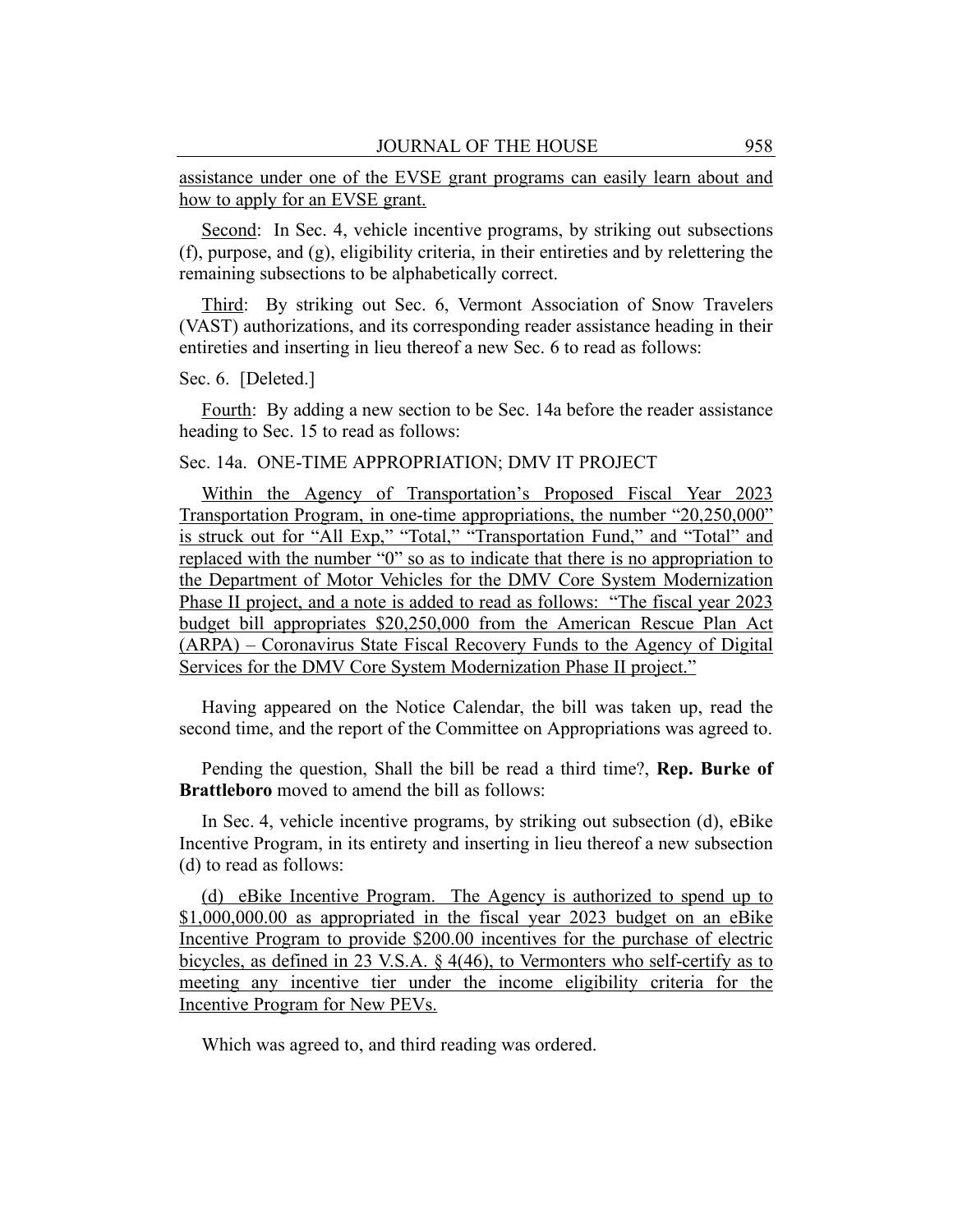#### **Recess**

At five o'clock and thirty minutes in the afternoon, the Speaker declared a recess until the fall of the gavel.

At five o'clock and fifty-three minutes in the afternoon, the Speaker called the House to order.

# **Committee Bill; Second Reading; Third Reading Ordered**

# **H. 740**

**Rep. Hooper of Montpelier** spoke for the Committee on Appropriations.

House bill, entitled

An act relating to making appropriations for the support of government

Having appeared on the Notice Calendar and appearing on the Action Calendar, was taken up, read the second time, and third reading ordered.

# **Message from the Senate No. 39**

A message was received from the Senate by Mr. Bloomer, its Secretary, as follows:

Madam Speaker:

I am directed to inform the House that:

The Senate has on its part passed Senate bills of the following titles:

**S. 72.** An act relating to the Interstate Compact on the Placement of Children.

**S. 90.** An act relating to establishing an amyotrophic lateral sclerosis registry.

**S. 91.** An act relating to the Parent Child Center Network.

**S. 127.** An act relating to the procedures and review of community supervision furlough revocation or interruption appeals.

**S. 140.** An act relating to prohibiting civil arrests at courthouses.

**S. 161.** An act relating to extending the baseload renewable power portfolio requirement.

**S. 162.** An act relating to the collective bargaining rights of teachers.

**S. 163.** An act relating to State court petitions for vulnerable noncitizen youth.

**S. 171.** An act relating to adoption of a State code of ethics.